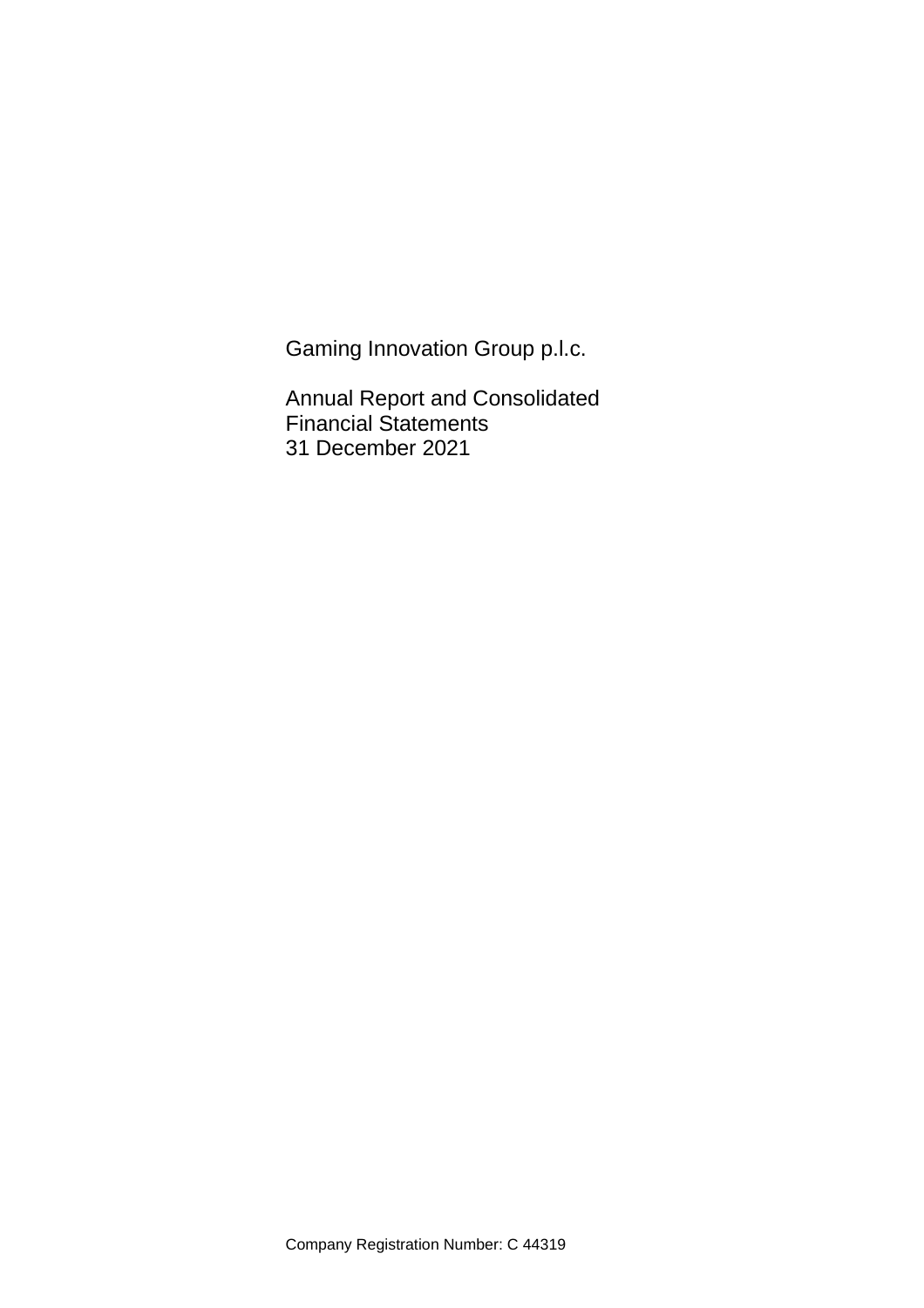|                                    | <b>Pages</b> |
|------------------------------------|--------------|
| Directors' report                  | $2 - 9$      |
| Statements of financial position   | $10 - 11$    |
| Income statements                  | $12 \,$      |
| Statements of comprehensive income | 13           |
| Statements of changes in equity    | $14 - 19$    |
| Statements of cash flows           | 20           |
| Notes to the financial statements  | $21 - 77$    |
|                                    |              |

Independent auditor's report

Readers are reminded that the official statutory Annual Report and Consolidated Financial Statements 2021, authorised for issue by the Board of Directors, is in European Single Electronic Format (ESEF) and is published on the Swedish Securities Market. A copy of the Independent auditor's report issued on the official statutory Annual Report and Consolidated Financial Statements 2021, is included within this printed document and comprises the auditor's report on compliance with the requirements of the European Single Electronic Format Regulatory Technical Standard (the ESEF RTS), by reference to Chapter 16 Section 4a of the Swedish Securities Market Act.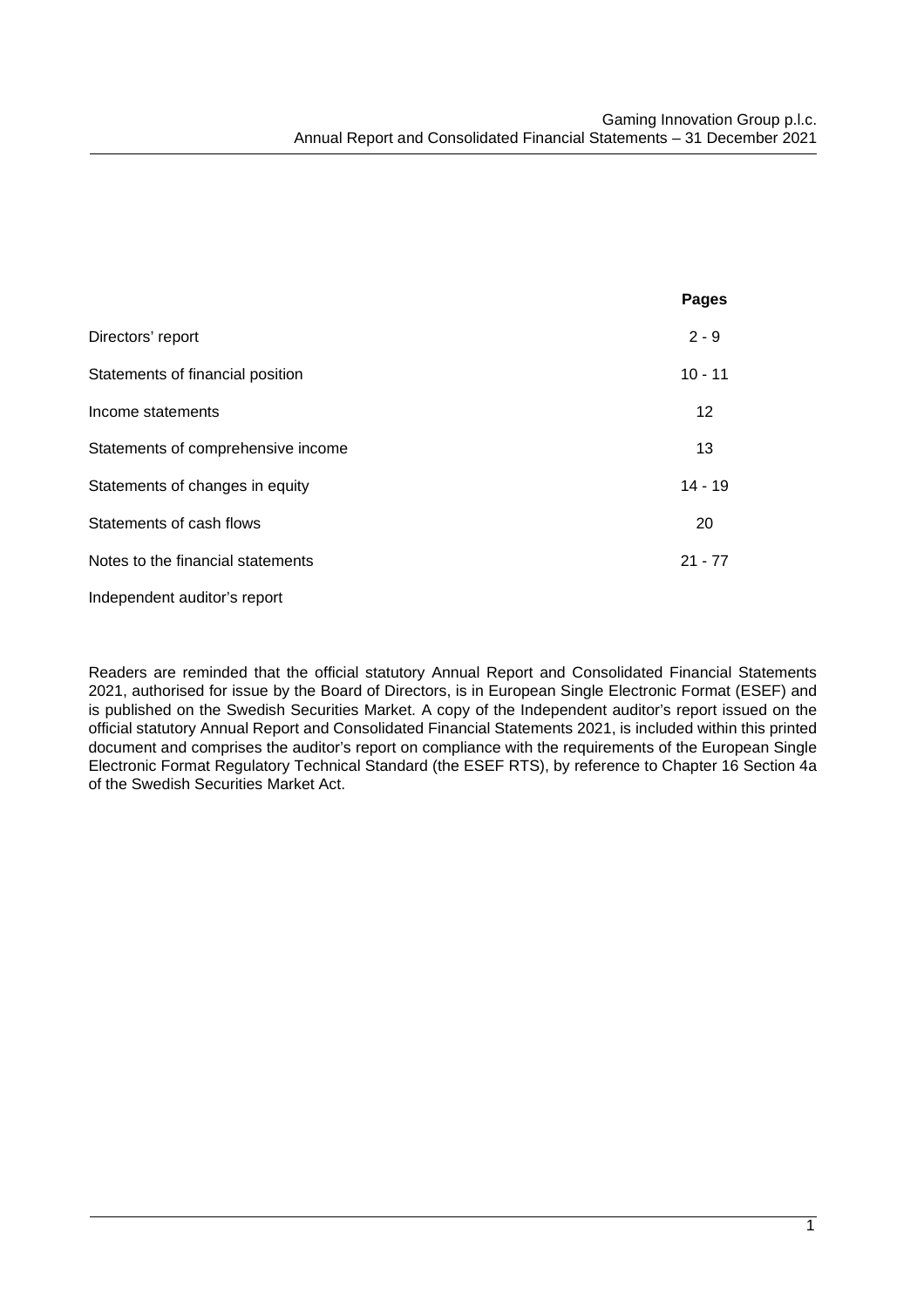# **Directors' report**

The directors present their report and the audited consolidated financial statements for the year ended 31 December 2021. For environmental, social, employee and other matters refer to the separate 'Sustainability report'.

# **Principal activities and future developments**

The Group's principal activities during 2021 were the provision of online gaming services, primarily casino and sports, provision of a remote gaming platform and affiliate marketing operations.

# *SportnCo Gaming SaS*

In December 2021, the Company has signed a Share Purchase Agreement to acquire the iGaming company Sportnco Gaming SAS. Sportnco is one of the leading platform providers of turnkey betting and gaming solutions for operators in regulated markets through its inhouse developed sportsbook and PAM. The combined company will enhance and strengthen GiG's position as one of the industry leading platforms and media providers with innovative and proprietary products and creating one of the largest and fastest growing providers in regulated iGaming with an unparalleled geographical footprint.

On 1 April the transaction was closed following all the necessary approvals from relevant gaming authorities, shareholder and bondholder approval were obtained.

Combined, GiG and Sportnco will be licensed in 25 markets, currently with around 55 clients, as Sportnco's geographical presence is highly complementary to GiG's current offering. Sportnco's tier 1 sportsbook product is strong, and the acquisition is expected to create attractive commercial, operational, and technological synergies, as well as enable cost savings and accelerated growth.

As part of the SPA, GIG acquired the legal title of certain B2C assets and liabilities. The B2C net assets have been carved out in the SPA, and have not been taken into consideration by both parties in determining the consideration price. The contractual arrangements between GIG and the vendor are such that GIG has no substantive decision-making power over the B2C net assets and are fully indemnified with respect to any lawsuits related to B2C net assets that may emanate. The B2C net assets must be disposed by the vendor within twelve months from closing date. If no vendor is identified after a period of twelve months, B2C net assets are transferred back to current shareholders at no consideration.

The initial consideration is EUR51.4 million (net of debt assumed), whereof EUR23.5 million was paid in 12,623,400 new shares in GiG at a share price of NOK 18.08 and EUR27.9 million in cash. In addition, GiG will assume existing debt in Sportnco of EUR18.6 million and there will be an earn-out of up to EUR23.0 million based on the Sportnco performance in 2022 and 2023. The earn-out will be paid 50% in cash and 50% in new shares in GiG, where the number of shares to be issued shall be based on a 10-day VWAP of the GiG share at the time of payment, expected in April 2023 and April 2024. Further, to keep key employees in Sportnco, a 3-year option program will be entered into, whereby the option holders, pending continued employment, will receive shares in GiG at future VWAP valuation up to a total aggregate value of €4 million.

Also in December 2021, the Company's Parent has entered into an agreement with SkyCity Entertainment Group Limited, whereby SkyCity will invest EUR25 million in GiG through a directed share issue at NOK 18.00 per share, that will finance the main part of the cash consideration. On 1 April, 13,487,500 new shares have been issued to SkyCity.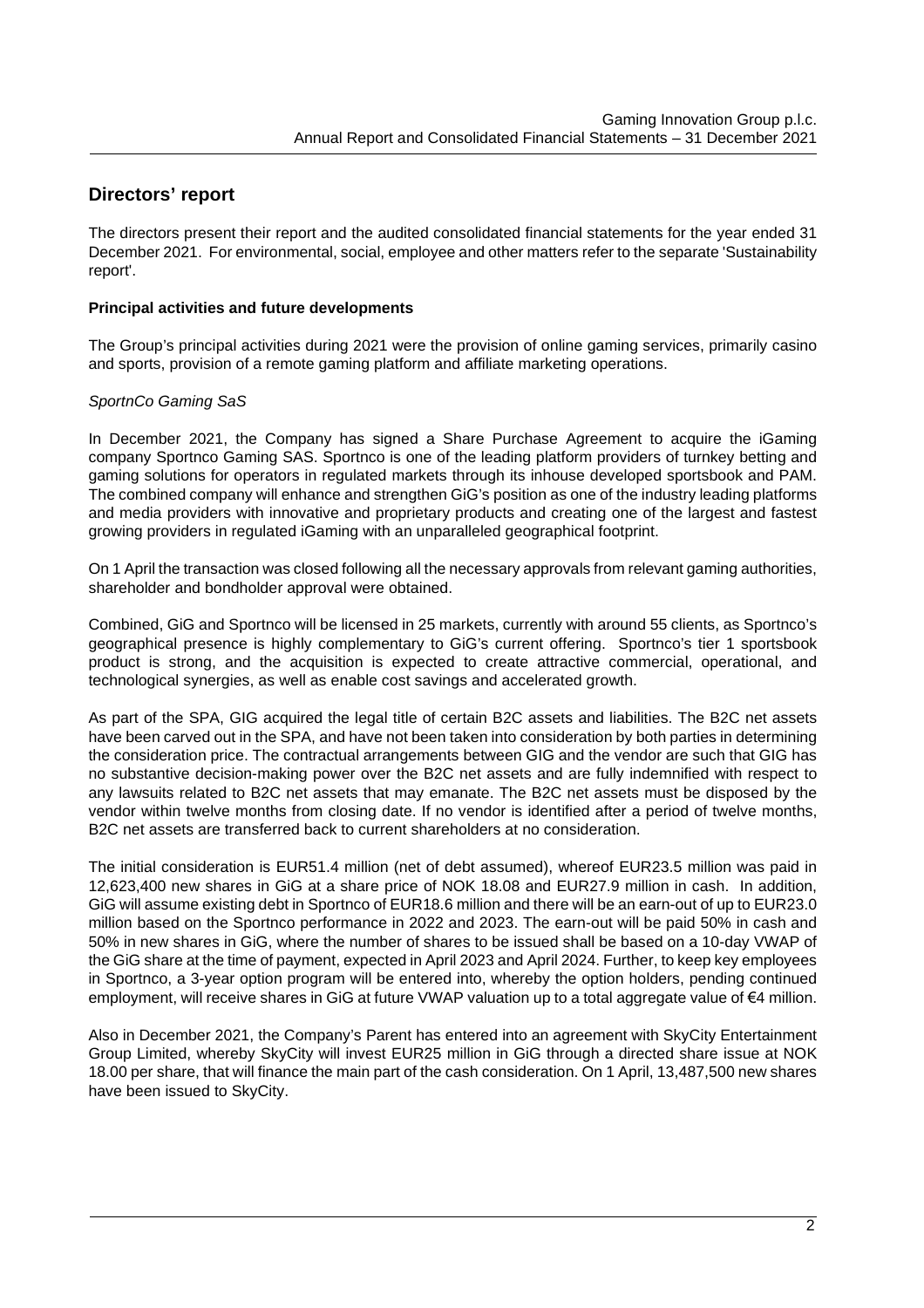## **Principal activities and future developments** - continued

## *Performance Marketing*

GiG's premium US affiliate sites, World Sports Network (WSN.com) and Casinotopsonline.com continued their expansion in the US and can now carry out business in nineteen states with a license total of twelve promoting operators offering both casino and sports in such states. WSN and CTO continues strengthening its position and ability to cater for the highly attractive and growing US market.

Due to the activity beyond original expectations from the media domains acquired during 2015-2017, the estimated useful lives of these domains were revised to reflect the re-assessed life of such assets. This reduced the amortisation yearly cost by EUR1.6 million for 2021.

## *Platform Services*

During 2021, nine new agreements were signed for Platform Services where two offer both casino and sportsbook and seven offer casino only. One of the new clients that signed during 2021 went live during 2021. These new agreements are expected to secure recurring revenues from 2022 and beyond.

The number of live brands on the platform was 25 as at end of year, up from 18 as at end of 2020, with an additional nine brands in the integration pipeline.

## *Sports Betting Services*

Six clients are live with the sportsbook as at end of year. With the acquisition of SportnCo, GiG's sportsbook will be phased out as a standalone product and Sportnco's sportsbook is expected to be the preferred product going forward.

# *Financing*

In May 2021, the Company has successfully completed the issuance of a new 3-year SEK 450 million senior secured bond with a SEK 550 million borrowing limit. The transaction was oversubscribed and received strong demand from investors across the Nordics, continental Europe, and the US, with participation in the placement from existing as well as new investors.

The net proceeds were used to refinance the existing SEK 400 million bond including any call premium and transaction costs with the balance towards general corporate purposes. Settlement of the new bond issue happened during June 2021. The new bond has a floating coupon of 3 months STIBOR + 8.50% per annum and with more favourable terms than the existing SEK 400 million bond. The new bond was listed on Nasdaq Stockholm and Frankfurt Stock Exchange Open Market.

Also in May 2021, the Company's parent agreed to convert the EUR8.5 million convertible loan entered into in December 2020. The conversion lowered the overall leverage ratio and strengthened the balance sheet through increased equity. The Company's parent issued 6.6 million new shares to the lenders that covered the outstanding loan, accrued interest and a termination fee for early termination. The new shares were issued within the same month and are subject to portioned lock-up.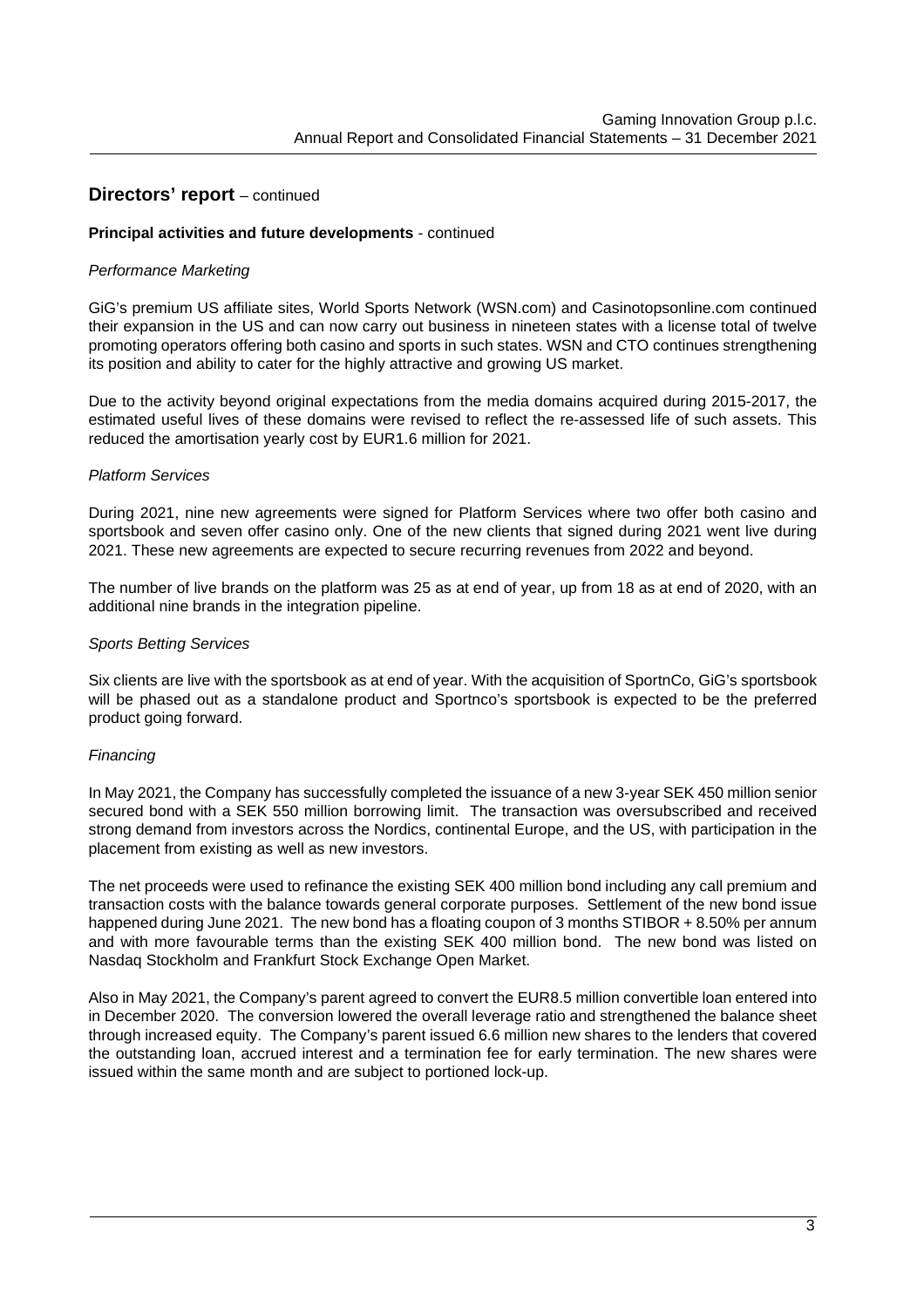# **Events after the reporting date**

On 20 January 2022 a Special Meeting of Shareholders in the Company's parent was held in Stockholm, Sweden. The Special Meeting of Shareholders resolved an amendment to the Company's Parent Amended and Restated Certificate of Incorporation authorizing an increase in the number of shares of stock which the Company's parent is authorized to issue from one hundred and ten million (110,000,000) to one hundred and fifty million (150,000,000). The Special Meeting of Shareholders further resolved an increase of the number of Board members from six to seven and gave the Board of Directors authority to consult the nomination committee and appoint a new Board member.

On 26 January 2022, the Company's parent has successfully completed a SEK 100 million subsequent bond issue under the Group's existing senior secured bond framework with ISIN NO0011017097. Following the subsequent bond issue, the outstanding amount of the bond is SEK 550 million. The proceeds from the tap issue will be used towards partially financing the acquisition of Sportnco Gaming SAS.

On 11 February 2022, one of the Company's subsidiaries has signed an extension to the long-term agreement with Betsson Group for the provision of Platform & Managed Services, which include Customer Service and full business operations across multiple territories. The contract extension is for an additional three years taking the term of the contract to Q4 2025. The agreement includes the brands Rizk, Guts, Kaboo and Thrills, and includes managed services to Betsson for support of operations of the brands. GiG will also deliver several new growth market entries as part of the agreement, which is a testament to our ability to take tier one brands into multiple regulated jurisdictions outside of their core markets.

After the balance sheet date, on February 24th, Russia launched a military attack on Ukraine. GiG has no offices in Ukraine or Russia and no material business with Russia or Belarus and the direct financial effects of the war are at this stage are not material to the Group.

On 1 April, the acquisition of SportnCo Gaming Group was closed following all the necessary approvals from relevant gaming authorities, shareholder and bondholder approval were obtained.

# **Overall Group performance**

Revenues from continuing operations amounted to EUR79.1 (2020: EUR61.5) million during 2021, an increase of 29%, mainly due to the increase in revenues from both the Paid and Publishing Media divisions together with the increase in revenues generated from the SkyCity contract and onboarding of new customers on the platform. Other operating revenue includes a non-recurring revenue of EUR 3.4 million (EUR 1.5 million in 2020) from the lease of the highroller domain.

Reported revenues include Sky City element, a platform client, recognised on a gross basis. Adjusting for the SkyCity contract on a net basis results in revenues from continuing operations of EUR63.4 million (2020: EUR50.7 million) million, a 25% increase year-over-year.

EBITDA for the Group from continuing operations increased from EUR12.0 million in 2020 to EUR21.8 million in 2021. The increase in revenue was partly absorbed by an increase in total operating expenses from EUR70.4 million in 2020 to EUR75.2 million in 2021. Adjusting for the SkyCity contract being recognised on a net basis, results in total operating expenses from continuing operations being flat year over year, slightly decreasing from EUR59.6 million in 2020 to EUR59.4 million in 2021.

EBITDA is equivalent to operating profit before depreciation and amortisation and impairment.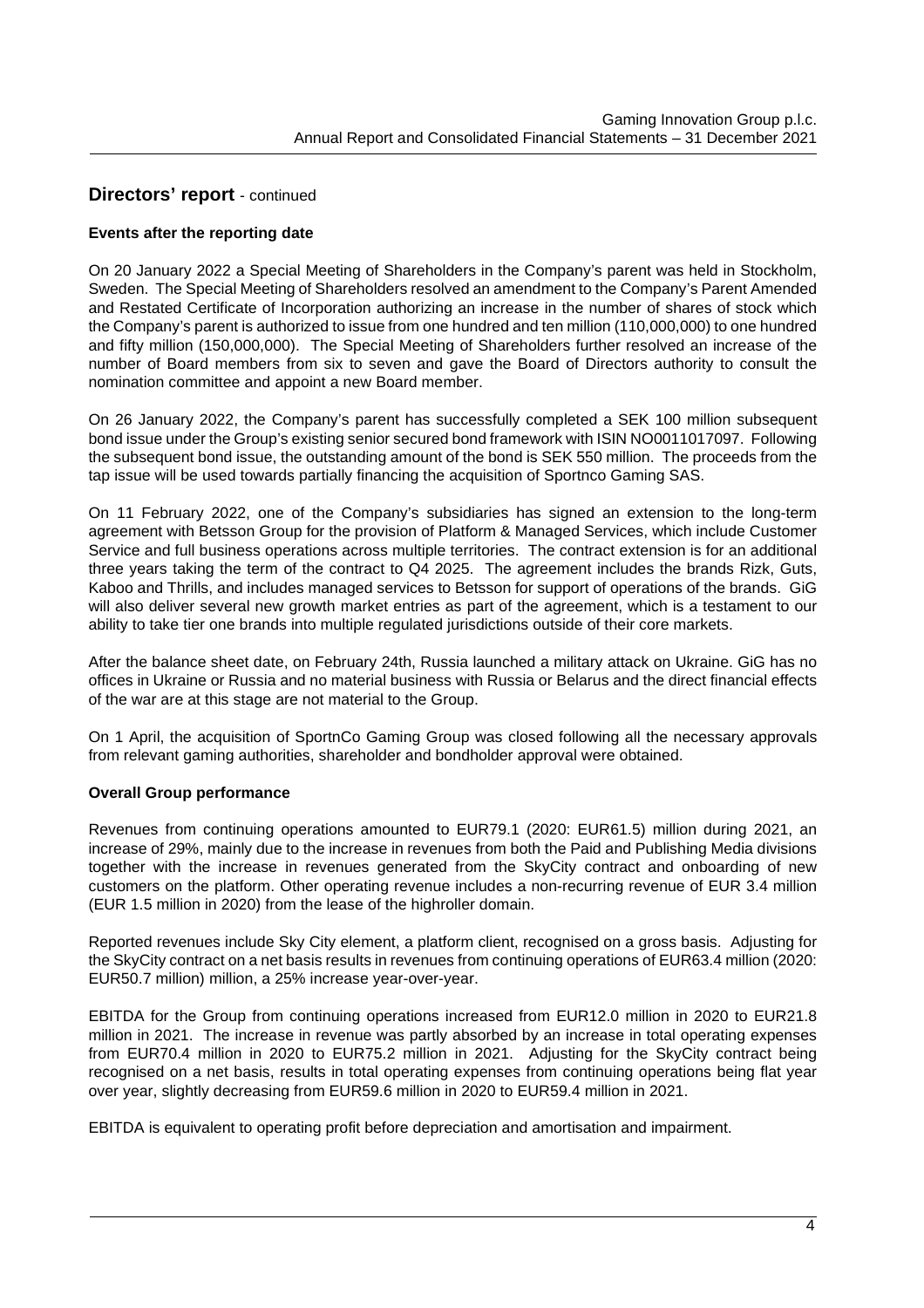# **Revenues**

Revenues from continuing operations for 2021 consisted of revenues from performance marketing, which increased to EUR45.0 million (2020: EUR33.4 million) and revenues from the platform and other B2B services which increased to EUR34.2 million (2020: EUR28.1 million). The increase in revenue from performance marketing was due to higher revenues generated from both the Paid and Publishing Media divisions whilst the increase in B2B revenues was mainly generated from the SkyCity contract and the onboarding of new customers on the platform. Adjusting for the Skycity contract being recognised on a net basis, B2B revenues increased to EUR18.4 million in 2021 (EUR18.2 million in 2020).

Other operating revenue includes a non-recurring revenue of EUR 3.4 million (EUR 1.5 million in 2020) from the lease of the highroller domain.

#### **Marketing expenses**

Marketing expenses were EUR23.0 million (2020: EUR14.9 million) in the year 2021, an increase of 54%. Adjusting for the SkyCity contract on a net basis result in marketing expenses of EUR11.3 million (2020: EUR6.4 million), an increase of 77%, which resulted in a higher increase in revenues in absolute terms.

#### **Total operating expenses**

Other operating expenses amounted to EUR15.6million (2020: EUR11.8 million) in 2021, an increase of 32%. Adjusting for the Skycity contract on a net basis, results in operating expenses of EUR11.3 million (2020: EUR9.4 million), an increase of 20%. The increase is mainly due to an increase in consultancy cost as during the year the Group engaged with consultants as opposed to employing further individuals.

Personnel expenses amounted to EUR22.1 million during 2021 (2020: EUR24.3 million), a decrease of 9%. Capitalised expenses relating to the Group's development of technology amounted to EUR8.0 million in 2021 (2020: EUR4.4 million).

Depreciation and amortisation amounted to EUR14.6 million (2020: EUR19.4 million), a decrease of 25% which is mainly due to the re-assessment exercise of the useful life of media domains and fully amortised affiliate contracts by end 2020.

#### **Profit from operations**

The Group's profit before tax from continuing operations for 2021 was EUR1.6 million (2020: loss of EUR14.1 million).

The Company's loss before tax for 2021 was EUR1.8million (2020: EUR6.9 million).

#### **Net finance costs**

Net finance costs from continuing operations for 2021 were EUR5.8 million (2020: EUR6.9 million). Net finance costs decreased in 2021 as the one-off transactions costs incurred for bond refinancing were offset by a decrease in bond interest expense and a reduction in exchange differences. The interest expense on bonds decreased to EUR3.9 million in 2021 (2020: EUR4.2 million). As part of the refinancing of the bond process, the Company incurred EUR1.0 million in transaction fees (2020: EUR nil million).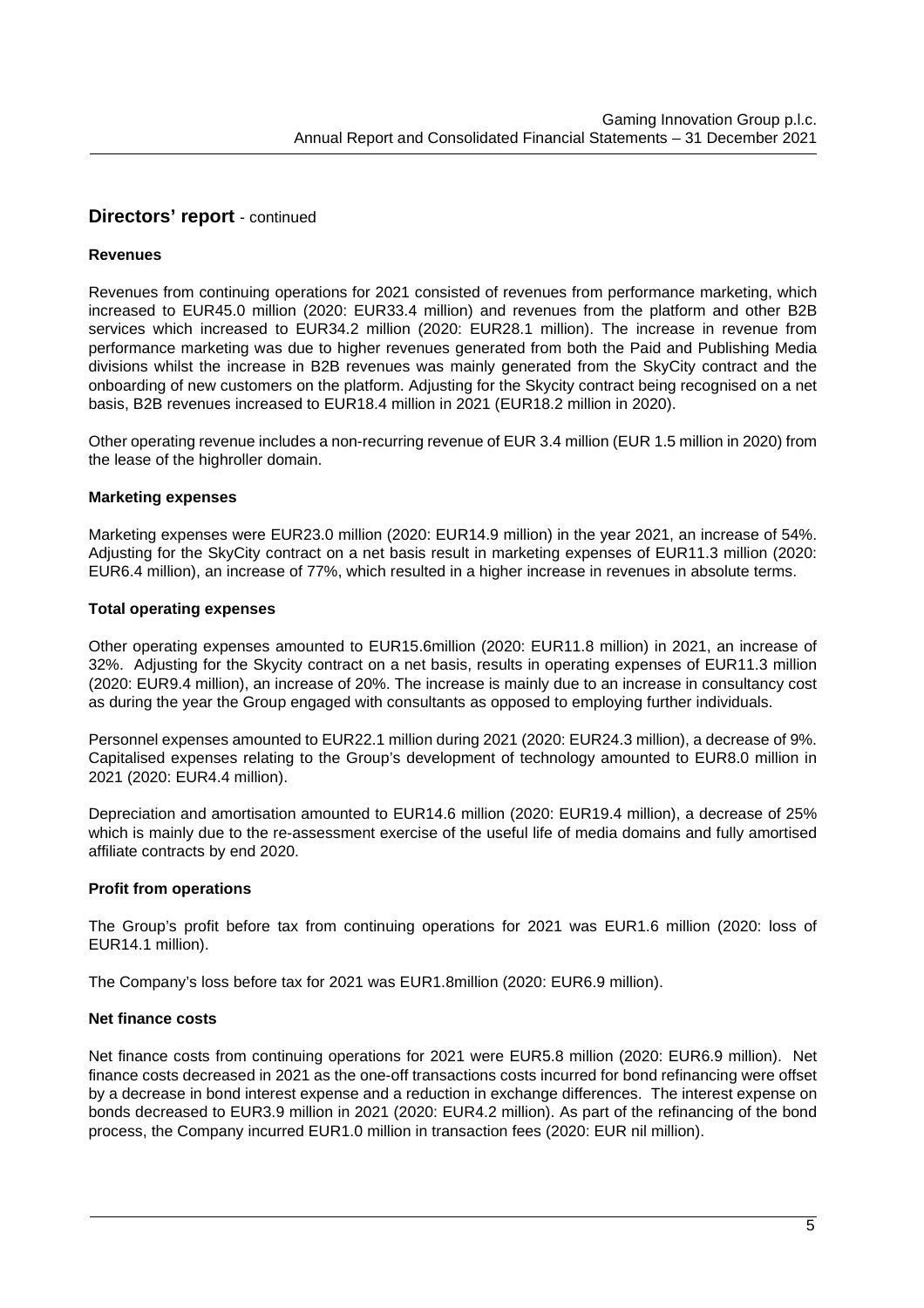# **Statement of financial position**

The largest asset on the balance sheet relates to intangible assets of EUR37.6 million, which mainly comprises goodwill generated through business combinations (EUR5.8 million), development of technology platform (EUR9.3 million) as well as affiliate assets acquired (EUR21.2 million). Trade and other receivables decreased to EUR16.7 million from EUR19.1 million in 2020 mainly due to a decrease in other receivables which mainly comprise of a balance linked to the contingent consideration upon the disposal of B2C segment.

Significant liabilities in the Group's balance sheet include trade and other payables and the bond issue. Trade and other payables have decreased year over year mainly due to the exhaustion of prepaid platform fee settled by Betsson on their acquisition of B2C assets, discontinuation of the white label model contributing to a reduction of player' accounts, and a reduction in other payables mainly due to the settlement with a third-party software provider of a previously disputed case occurring during 2019.

# **Financing and cash flow**

The Group experienced a net cash inflow during the year of EUR1.4 million (2020: EUR3.5 million). During the year the Company's bond was re-financed with maturity date of 2024. Net cash generated from operating activities was mostly utilised to fund investment in non-current assets, payment of bond interest and lease payments.

# **COVID-19**

The COVID-19 virus spread across the world in 2020 and caused disruption to businesses and economic activity. GiG's customers are operating in the online gambling industry, which is affected by general economic and consumer trends outside GiG's and its customers' control. The occurrence of extraordinary events, such as COVID-19, has an adverse impact on the global economy, and may lead to a global recession.

So far, the Group's operations have not been materially negatively affected by COVID-19 and GiG has applied a work from home policy, operating in a work from home and hybrid office set up allowing, when possible and safe, employees to work from the Group's facilities which are constantly sanitised and respectful of all local and WHO's protocols and regulations.

#### **Going concern**

The Company's and Group's financial position had already improved in 2020 following the sale of the B2C, the repayment of the SEK300m 2020 bond in April 2020, and the actions taken to rationalise costs. During 2021, the Company has successfully completed the issuance of a new 3-year SEK 450 million senior secured bond, which proceeds were used to refinance the existing SEK 400 million bond. Further, the EUR 8.5 million convertible loan entered into in December 2020 was converted into equity in 2021. These actions lowered the overall leverage ratio and strengthened the balance sheet through increased equity.

As at 31 December 2021, the Group reported net current liabilities of EUR3.4 million (2020: EUR11.1 million), and net liabilities of EUR3.9 million (2020: EUR5.1 million). After adjusting for non-cash items, primarily representing net 'premium' element receivable (note 12), the net current liability situation of the Group amounts to €4.1m as at 31 December 2021. Included in the net current liability position is an amount of EUR5.1m due to the parent company, which will not be requested by the parent unless alternative funds are made available. The adjusted current asset position amounts to EUR1.0 million as at year end, after adjusting for the parent company payable.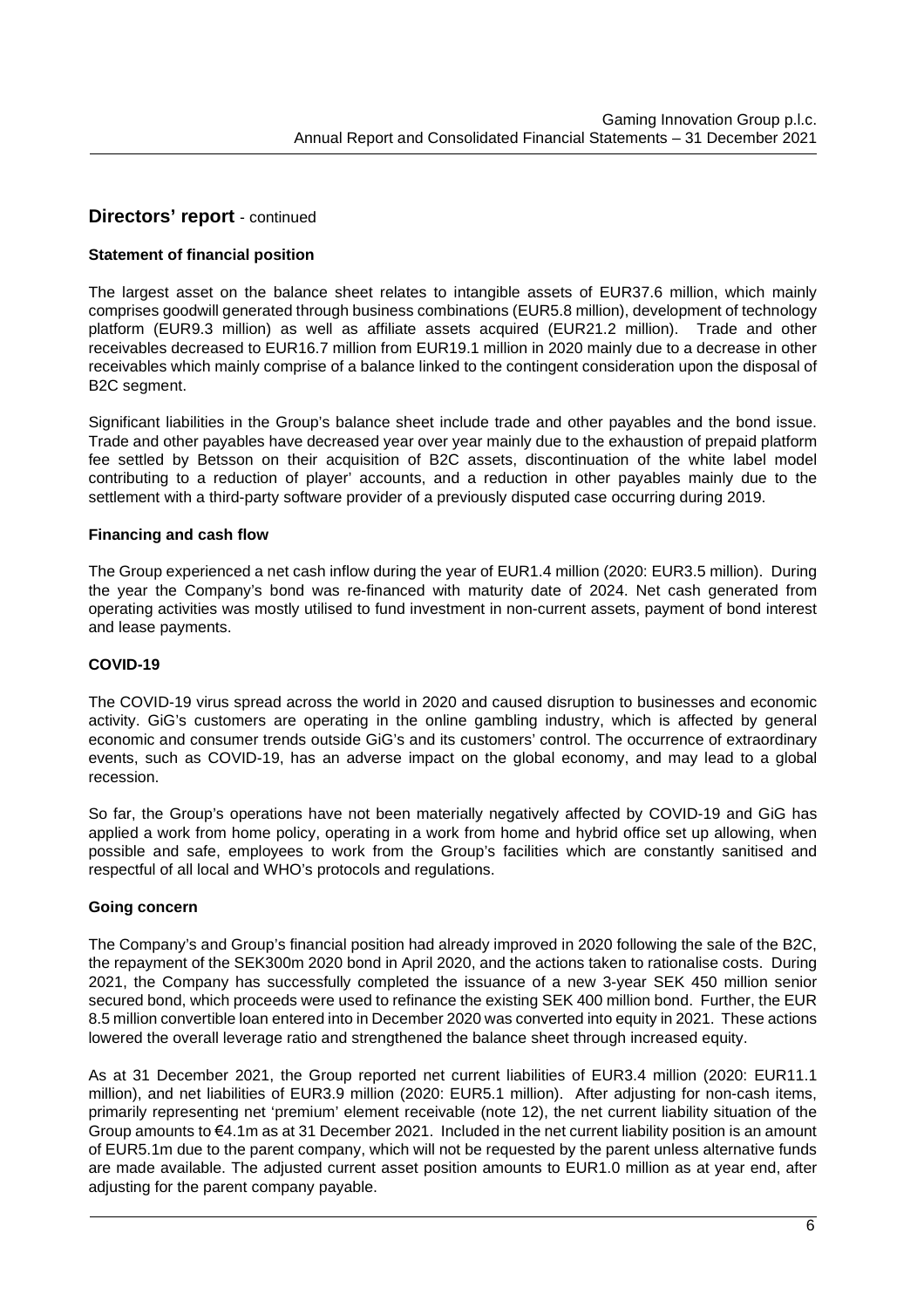### **Going concern** - continued

Platform Services continues to sign new clients, and with additional brands going live with recurring revenues from new regulated markets, the Group predicts a positive outlook for Platform Services in 2022. With the addition of SportnCo and their proven Sportsbook, Platform Services is expected to emerge as a profitable business unit in 2022 following consideration of expected synergies. Performance marketing has seen a strong performance over time, and the growth in player intake, as well as the positive developments in website rankings sustain further growth in this segment. Management is pleased with the overall development of the Group and expects to continue to grow going forward.

As a result of the above, the Directors consider the going concern assumption in the preparation of the Group's financial statements to be appropriate as at the date of authorisation for issue of the 2021 financial statements.

# **Significant risks and uncertainties**

For internet-based betting operations, there is uncertainty as to which country's law ought to be applied, as the internet operations can be linked to several jurisdictions and there are legal doubts on whether the availability of a site within foreign markets constitutes a solicitation to persons residing within that market. Legislation concerning online gaming is under review in certain jurisdictions, and in some circumstances, previous opportunities to offer gaming products to certain customers based in some markets on principles of freedom to provide services, may be impacted by legal restrictions being imposed. In other cases, previously unregulated jurisdictions pass legislation regulating the market creating new opportunities to offer products and services to those markets with legal certainty.

Following the divestment of its B2C segment, together with the de-risking strategy to discontinue the white label model carried out during 2020, GIG is less directly exposed to legal and compliance risks associated with gaming operations. This strategic decision resulted in a reduction from 15 brands operating on whitelabel agreements, to, only one remaining at the end of 2021, including Sky City. Subsequent to the year end, only two white label brands remained. These remaining white label brands are in the process of converting into SaaS agreements, pending certain regulatory changes. The majority of white labels were terminated and/or migrated to other white-label platforms although the larger white-labels converted to a SaaS agreement with GiG. As part of the strategy to terminate white-label agreements, GiG rescinded its Swedish and UK B2C licenses in October 2020, thereby materially reducing compliance risks, in particular AML risks inherent in transacting player funds. As at the year end, GiG has one B2C license with the Malta Gaming Authority, together with various B2B licenses in various regulated markets.

The Group will continue to primarily operate in the online gambling industry. The laws and regulations surrounding the online gambling industry are complex, constantly evolving and in some cases also subject to uncertainty. In certain countries online gambling is prohibited and/or restricted. If enforcement or other regulatory actions are brought against any of the online gambling operators that are also the Group's customers, the Group's revenue streams from such customers may be adversely affected. The Group aims to mitigate this risk through a fixed pricing model that is being adopted for platform services where possible.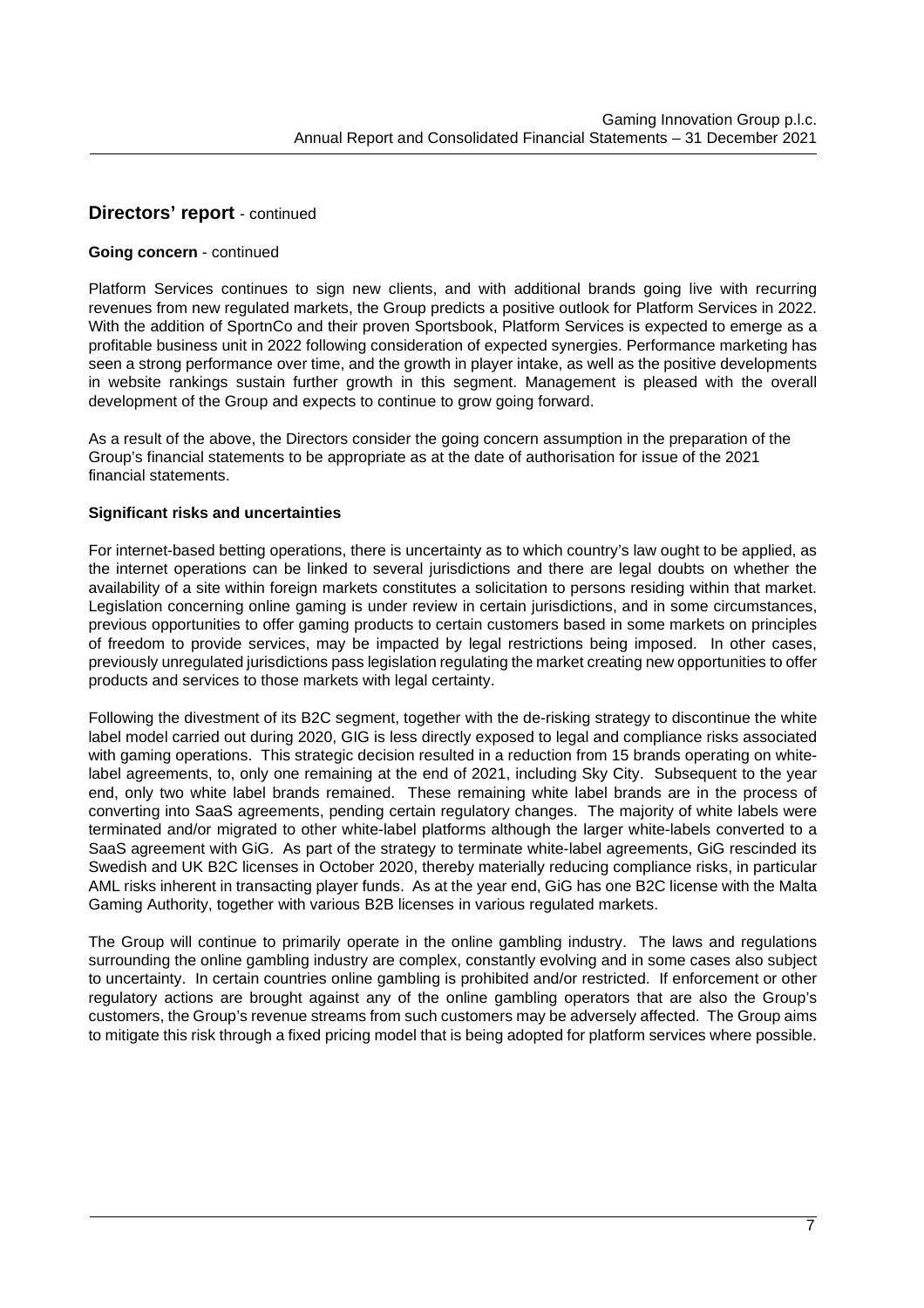# **Significant risks and uncertainties** - continued

This evolving environment makes compliance an increasingly complex area with the risk of non-compliance with territory specific regulations, including responsible gaming and anti-money laundering obligations. These uncertainties represent a risk for the Group's ability to develop and grow the business, as changes in legislation or enforcement practices could force the Group to exit markets, or even result in financial sanctions, litigation, license withdrawal or unexpected tax exposures, which have not duly been provided for in the financial statements. These risks continue to stem from past exposures on B2C and white labels, for as long as related warranties may continue to apply, and until the B2C MGA license is relinquished. During November 2020, one of the Group's subsidiaries was subject to a review by the FIAU in relation to controls on money laundering and counter terrorism. The outcome of this review is not yet finalised and based on the information available as at the date of reporting, Management does not anticipate that there will be any material financial consequence emerging from such review.

It is the Group's view that the responsibility for compliance with laws and regulations rests with the customers for both the Media and Platform business activities. Although gaming laws and regulations of many jurisdictions do not specifically apply to the supply of B2B services, certain countries have sought to regulate or prohibit the supply of such services. The Group may therefore be subject to such laws, directly or indirectly. The Group mitigates this risk through monitoring of legal developments, contractual arrangements, and by seeking external advice to assist with the assessment of risk exposures as appropriate.

In addition to the above, the Group faces the risk that customers are not able to pay for the services rendered when these fall due. Specifically, for Media services, the Group faces operational risks arising from Google's changes of its algorithm that could temporarily impact rankings, and hence also impact revenues.

#### **Financial risk management**

Information on the Group's and Company's financial risk management is disclosed in Note 3 of the financial statements.

# **Pledged securities**

The Company has pledged its issued share capital with a nominal value of EUR1 which is owned by the immediate parent and this has been pledged to Nordic Trustee ASA, acting as the agent on behalf of bond holders. The bonds are secured by guarantees provided by group operating subsidiaries guaranteeing the discharge of the Issuer's obligations.

#### **Results and dividends**

The income statements are set out on page 12. The directors did not declare a dividend during the current and preceding financial years.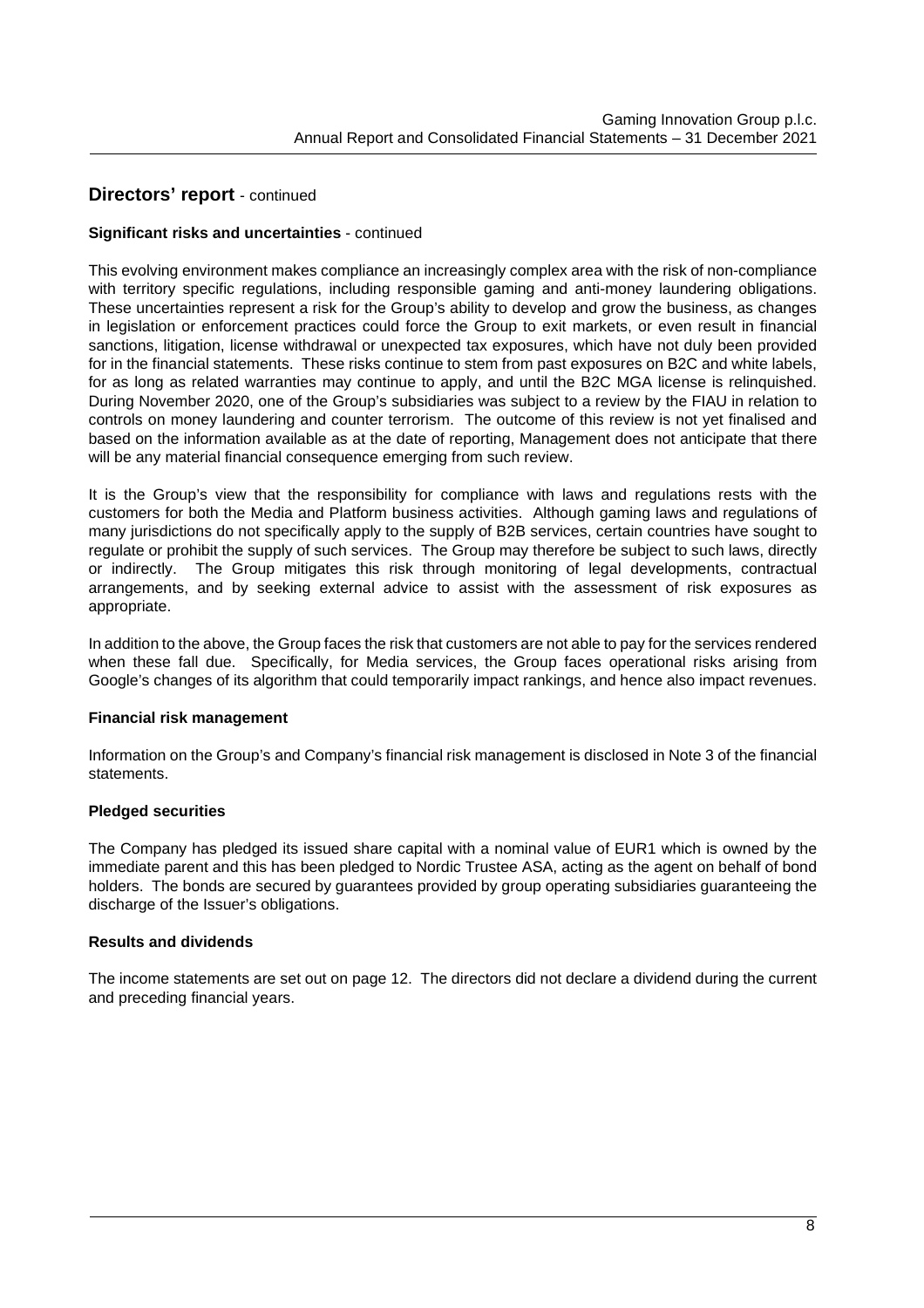# **Directors**

The directors of the Company who held office during the year were:

- Mr Justin Psaila
- Mr Richard Brown

The Company's Articles of Association do not require the directors to retire.

#### **Statement of directors' responsibilities for the financial statements**

The directors are required by the Maltese Companies Act (Cap. 386) to prepare financial statements that give a true and fair view of the state of affairs of the Group and the parent company as at the end of each reporting period and of the profit or loss for that period.

In preparing the financial statements, the directors are responsible for:

- ensuring that the financial statements have been drawn up in accordance with International Financial Reporting Standards as adopted by the EU;
- selecting and applying appropriate accounting policies;
- making accounting estimates that are reasonable in the circumstances;
- ensuring that the financial statements are prepared on the going concern basis unless it is inappropriate to presume that the Group and the parent company will continue in business as a going concern.

They are also responsible for safeguarding the assets of the Group and the Company and hence for taking reasonable steps for the prevention and detection of fraud and other irregularities. The financial statements for Gaming Innovation Group p.l.c. for the year ended 31 December 2021 are included in the Annual Report 2021 which is published in hard-copy printed form and may be available on the Group's website. The directors are also responsible for the maintenance and integrity of the Annual Report on the website in view of their responsibility for the controls over and security of the website. Access to the information published on the Group's website is available in other countries and jurisdictions where legislation governing the presentation and dissemination of financial statements may differ from requirements or practices in Malta.

Signed on behalf of the Board of Directors on 21st April 2022 by Richard Brown (Director) and Justin Psaila (Director) as per the Directors' Declaration on ESEF Annual Financial Report submitted in conjunction with the Annual Financial Report.

**Registered office** @GiG Beach Triq id-Dragunara St. Julians STJ3148 **Malta**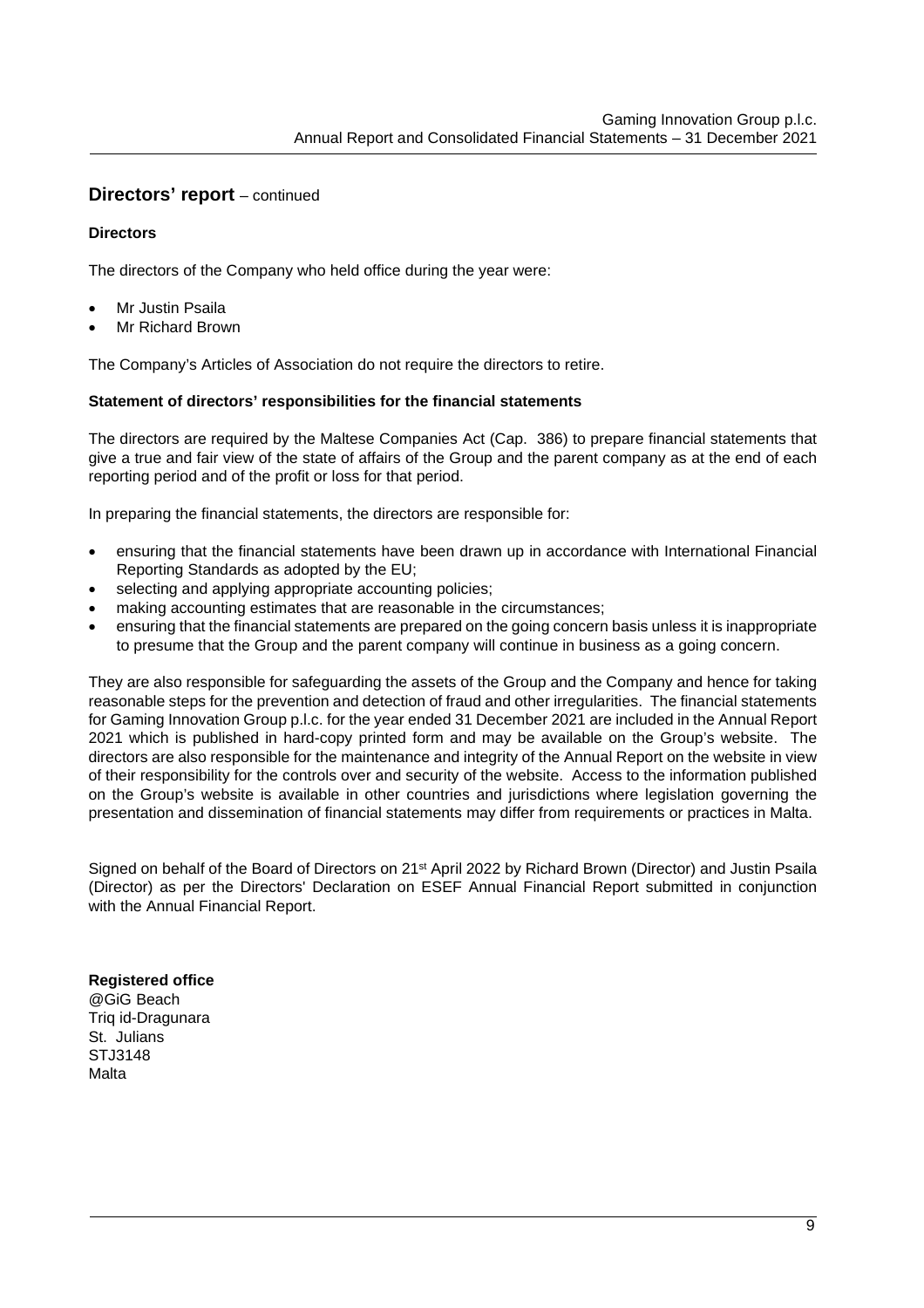# **Statements of financial position**

|                                          |              | Group      |                   | Company    |            |  |
|------------------------------------------|--------------|------------|-------------------|------------|------------|--|
|                                          |              |            | As at 31 December |            |            |  |
|                                          | <b>Notes</b> | 2021       | 2020              | 2021       | 2020       |  |
|                                          |              | €          | €                 | €          | €          |  |
| <b>ASSETS</b>                            |              |            |                   |            |            |  |
| <b>Non-current assets</b>                |              |            |                   |            |            |  |
| Intangible assets                        | 7            | 37,585,983 | 38,850,945        |            |            |  |
| Property, plant and equipment            | 8            | 1,762,763  | 3,043,425         |            |            |  |
| Right-of-use assets                      | 5            | 11,123,323 | 13,002,292        |            |            |  |
| Investments in subsidiaries              | 9            |            |                   | 47,785,142 | 47,690,942 |  |
| Deferred income tax assets               | 21           | 78,006     | 60,411            |            |            |  |
| Derivative financial instruments         | 11           | 205,714    | 205,714           |            |            |  |
| Trade and other receivables              | 12           | 890,361    | 676,955           |            | 676,955    |  |
| Total non-current assets                 |              | 51,646,150 | 55,839,742        | 47,785,142 | 48,367,897 |  |
| <b>Current assets</b>                    |              |            |                   |            |            |  |
| Trade and other receivables              | 12           | 16,781,834 | 19,064,368        | 909,373    | 2,370,615  |  |
| Cash at bank and other<br>intermediaries | 13           | 8,483,670  | 8,042,813         | 30,395     | 3,503,678  |  |
| Total current assets                     |              | 25,265,504 | 27,107,181        | 939,768    | 5,874,293  |  |
| <b>Total assets</b>                      |              | 76,911,654 | 82,946,923        | 48,724,910 | 54,242,190 |  |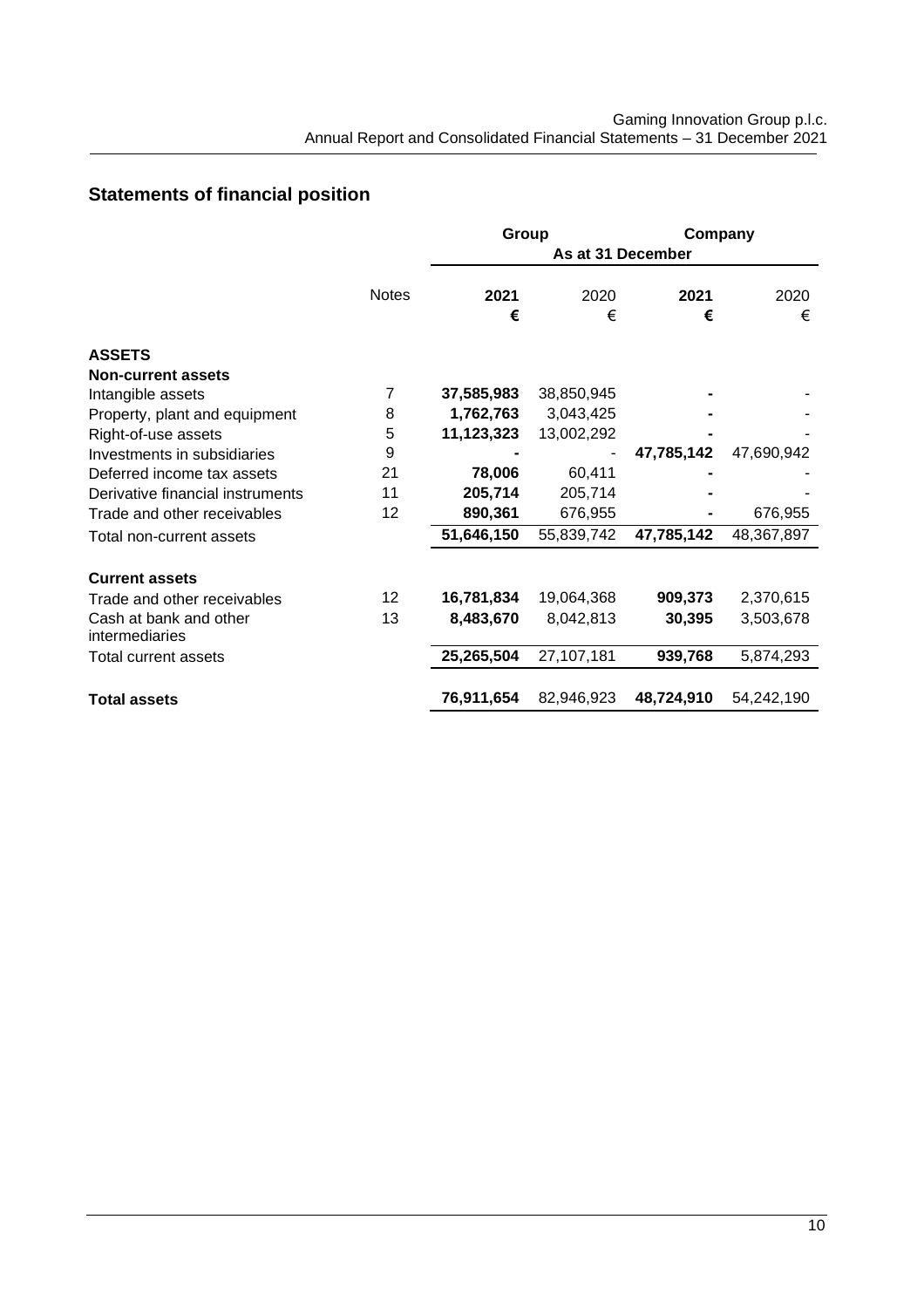# **Statements of financial position** - continued

|                                                        |              | Group          | Company           |              |                |
|--------------------------------------------------------|--------------|----------------|-------------------|--------------|----------------|
|                                                        |              |                | As at 31 December |              |                |
|                                                        | <b>Notes</b> | 2021           | 2020              | 2021         | 2020           |
| <b>EQUITY AND</b><br><b>LIABILITIES</b>                |              | €              | €                 | €            | €              |
| <b>Equity attributable to</b><br>owners of the Company |              |                |                   |              |                |
| Share capital                                          | 14           | 50,000         | 50,000            | 50,000       | 50,000         |
| Share premium                                          | 14           | 2,304,345      | 2,304,345         | 2,304,345    | 2,304,345      |
| Capital reserves                                       | 16           | 95,698,929     | 95,056,852        | 76,823,957   | 76,823,957     |
| Merger reserve                                         | 17           | 3,533,484      | 3,533,484         | 5,886,789    | 5,886,789      |
| Other reserves                                         | 18           | (13,985,820)   | (14,007,209)      |              | 2,681          |
| <b>Accumulated losses</b>                              |              | (91, 553, 821) | (92,085,326)      | (86,714,715) | (84, 934, 530) |
|                                                        |              | (3,952,883)    | (5, 147, 854)     | (1,649,624)  | 133,242        |
| Non-controlling interests                              |              | 23,048         | 14,413            |              |                |
| <b>Total equity</b>                                    |              | (3,929,835)    | (5, 133, 441)     | (1,649,624)  | 133,242        |
|                                                        |              |                |                   |              |                |
| Liabilities                                            |              |                |                   |              |                |
| <b>Non-current liabilities</b>                         | 20           | 38,849,954     | 35,997,913        | 38,849,954   | 35,997,913     |
| Borrowings<br>Deferred income tax                      | 21           | 416,069        | 360,432           |              |                |
| liabilities                                            |              |                |                   |              |                |
| Lease liabilities                                      | 5            | 10,080,188     | 11,736,232        |              |                |
| Trade and other payables                               | 19           | 2,855,526      | 1,773,148         |              |                |
| Total non-current liabilities                          |              | 52,201,737     | 49,867,725        | 38,849,954   | 35,997,913     |
| <b>Current liabilities</b>                             |              |                |                   |              |                |
| Trade and other payables                               | 19           | 16,738,564     | 26,749,132        | 1,265,302    | 8,098,156      |
| Current income tax                                     |              | 528,360        | 111,339           | 40,010       | 40,010         |
| liabilities                                            |              |                |                   |              |                |
| Borrowings                                             | 20           | 8,984,530      | 9,001,064         | 10,219,268   | 9,972,869      |
| Lease liabilities                                      | 5            | 2,388,298      | 2,351,104         |              |                |
| <b>Total current liabilities</b>                       |              | 28,639,752     | 38,212,639        | 11,524,580   | 18,111,035     |
| <b>Total liabilities</b>                               |              | 80,841,489     | 88,080,364        | 50,374,534   | 54,108,948     |
| <b>Total equity and</b><br>liabilities                 |              | 76,911,654     | 82,946,923        | 48,724,910   | 54,242,190     |

The accompanying notes are an integral part of these financial statements.

The financial statements were approved and authorised for issue by the Board of Directors on 21st April 2022. The financial statements were signed on behalf of the Board of Directors by Richard Brown (Director) and Justin Psaila (Director) as per the Directors' Declaration on ESEF Annual Financial Report submitted in conjunction with the Annual Financial Report.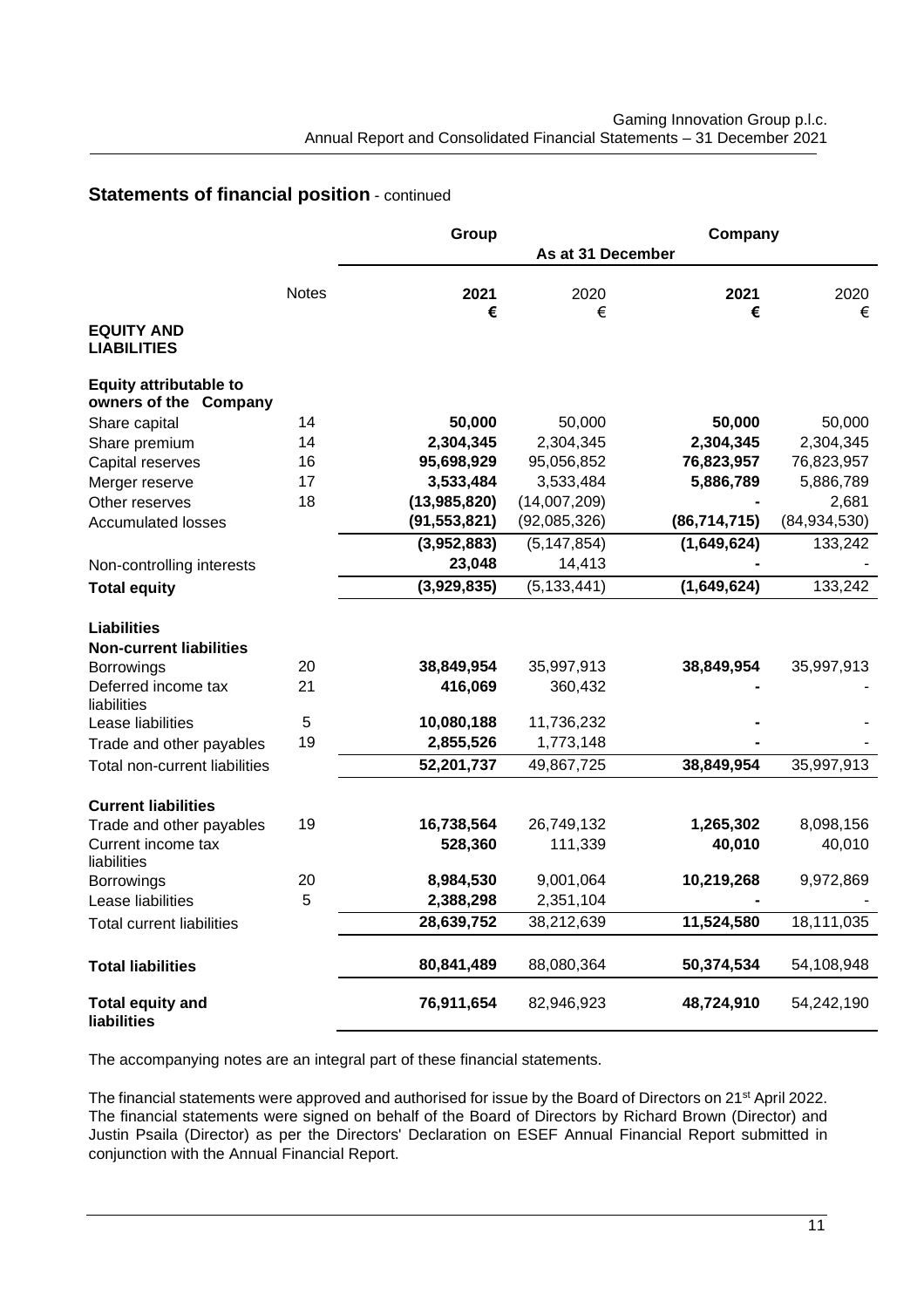# **Income statements**

|                                                          |              |                               | Group                         |             | Company       |  |  |  |  |
|----------------------------------------------------------|--------------|-------------------------------|-------------------------------|-------------|---------------|--|--|--|--|
|                                                          |              | <b>Year ended 31 December</b> |                               |             |               |  |  |  |  |
|                                                          | <b>Notes</b> | 2021                          | 2020                          | 2021        | 2020          |  |  |  |  |
|                                                          |              | €                             | €                             | €           | €             |  |  |  |  |
| Net revenue                                              | 22           | 79,178,047                    | 61,526,749                    |             |               |  |  |  |  |
| Other operating income                                   | 22           | 3,375,000                     | 1,500,000                     |             |               |  |  |  |  |
| <b>Dividend income</b>                                   | 22           |                               |                               | 3,872,379   |               |  |  |  |  |
| <b>Operating expenses</b>                                |              |                               |                               |             |               |  |  |  |  |
| Personnel expenses                                       | 23           |                               | $(22,058,595)$ $(24,261,712)$ |             |               |  |  |  |  |
| Depreciation and amortisation                            | 5, 7, 8      |                               | $(14,584,070)$ $(19,406,842)$ |             | (14, 163)     |  |  |  |  |
| Impairment losses                                        | 9            |                               |                               |             | (1,100,000)   |  |  |  |  |
| Marketing, including commission                          | 22           |                               | $(23,009,461)$ $(14,899,989)$ | (22, 218)   |               |  |  |  |  |
| Other operating expenses                                 | 22           | (15, 586, 394)                | (11,846,975)                  | (292, 789)  | (103, 163)    |  |  |  |  |
| <b>Total operating expenses</b>                          |              | (75, 238, 520)                | (70, 415, 518)                | (315,007)   | (1, 217, 326) |  |  |  |  |
| Other income/(expense)                                   | 24           | 851,625                       | 186,367                       |             | (908, 973)    |  |  |  |  |
| <b>Operating profit/(loss) pre</b><br>transaction costs  |              | 8,166,152                     | (7,202,402)                   | 3,557,372   | (2, 126, 299) |  |  |  |  |
| <b>Transaction costs</b>                                 | 22           | (981, 444)                    |                               | (981, 444)  |               |  |  |  |  |
| <b>Operating profit/(loss)</b>                           |              | 7,184,708                     | (7,202,402)                   | 2,575,928   | (2, 126, 299) |  |  |  |  |
| Finance income                                           | 25           | 274,274                       | 2,661                         | 540,827     |               |  |  |  |  |
| Finance costs                                            | 26           | (5,824,109)                   | (6,873,053)                   | (4,899,621) | (4,818,101)   |  |  |  |  |
| Profit/(loss) before income tax                          |              | 1,634,873                     | (14,072,794)                  | (1,782,866) | (6,944,400)   |  |  |  |  |
| Income tax (expense)/credit                              | 27           | (631, 443)                    | 845,376                       |             |               |  |  |  |  |
| Profit/(loss) for the year from<br>continuing operations |              | $\overline{1,003,430}$        | (13, 227, 418)                | (1,782,866) | (6,944,400)   |  |  |  |  |
| <b>Loss from discontinued</b><br>operations              | 6            | (465, 971)                    | (1,753,055)                   |             |               |  |  |  |  |
| Profit/(loss) for the year                               |              |                               | 537,459 (14,980,473)          | (1,782,866) | (6,944,400)   |  |  |  |  |
| Profit/(loss) for the year is<br>attributable to:        |              |                               |                               |             |               |  |  |  |  |
| Owners of the company                                    |              |                               | 528,824 (14,971,026)          |             |               |  |  |  |  |
| Non-controlling interests                                |              | 8,635                         | (9, 447)                      |             |               |  |  |  |  |
|                                                          |              |                               | 537,459 (14,980,473)          |             |               |  |  |  |  |
|                                                          |              |                               |                               |             |               |  |  |  |  |

The accompanying notes are an integral part of these financial statements.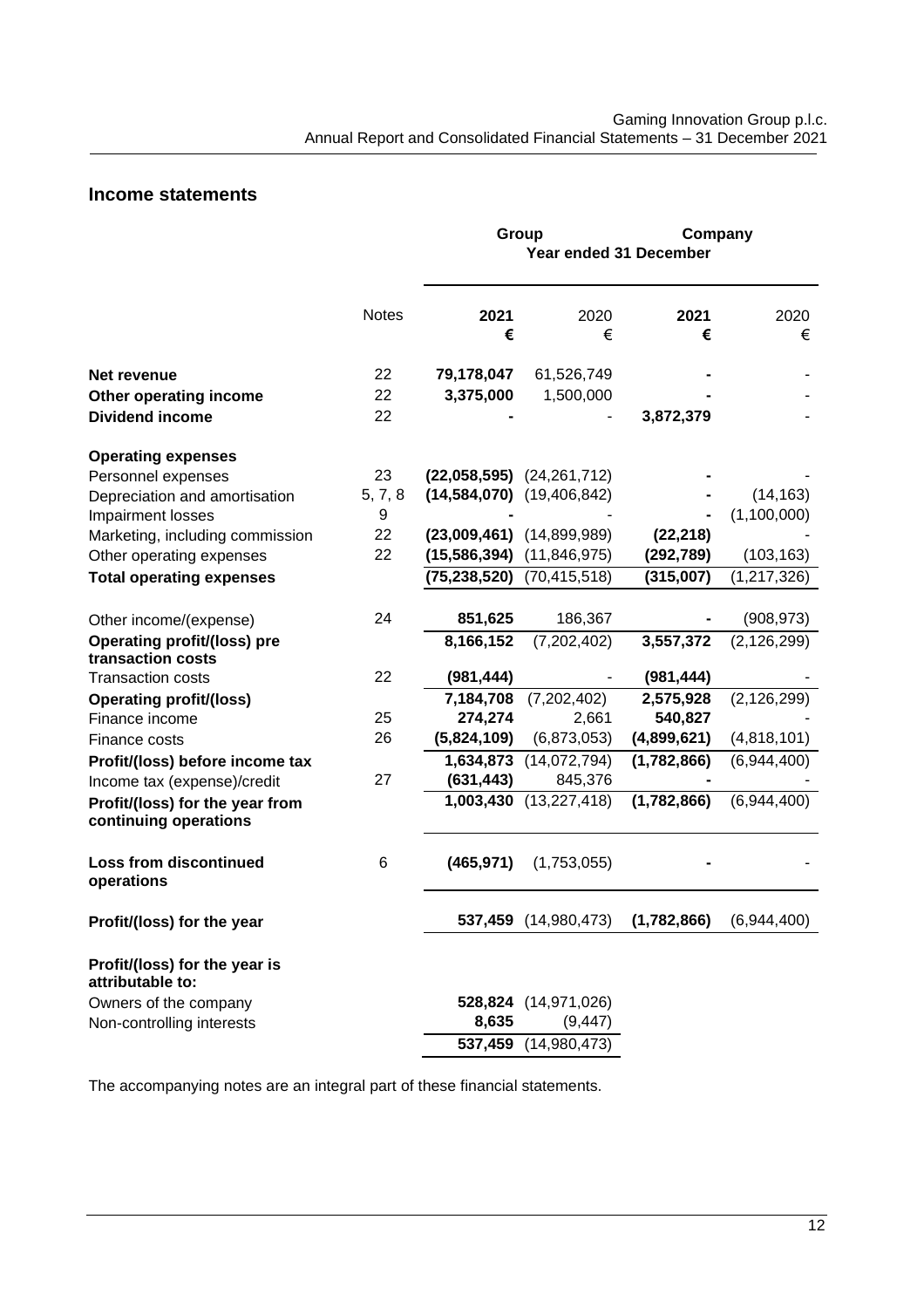# **Statements of comprehensive income**

|                                                                                                                                                                                         |      | Group     |                        | Company        |                             |  |  |  |
|-----------------------------------------------------------------------------------------------------------------------------------------------------------------------------------------|------|-----------|------------------------|----------------|-----------------------------|--|--|--|
|                                                                                                                                                                                         |      |           | Year ended 31 December |                |                             |  |  |  |
|                                                                                                                                                                                         | Note | 2021<br>€ | 2020<br>€              | 2021<br>€      | 2020<br>€                   |  |  |  |
| Profit/(loss) for the<br>year                                                                                                                                                           |      | 537,459   | (14,980,473)           | (1,782,866)    | (6,944,400)                 |  |  |  |
| Other<br>comprehensive<br>income<br>Items that may<br>subsequently be<br>reclassified to profit<br>or loss                                                                              |      |           |                        |                |                             |  |  |  |
| Exchange differences<br>on translation of<br>foreign operations                                                                                                                         | 18   | 24,070    | (169, 296)             |                |                             |  |  |  |
|                                                                                                                                                                                         |      | 24,070    | (169, 296)             | $\blacksquare$ |                             |  |  |  |
| Items that will not be<br>reclassified to profit<br>or loss<br>Change in value of<br>financial assets at fair<br>value through other<br>comprehensive<br>income, net of<br>deferred tax | 18   |           | (17, 503)              |                | 430,701                     |  |  |  |
| <b>Total other</b><br>comprehensive<br>income for the year,<br>net of deferred tax                                                                                                      |      | 24,070    | (186, 799)             |                | 430,701                     |  |  |  |
| <b>Total</b><br>comprehensive<br>income for the year                                                                                                                                    |      | 561,529   | (15, 167, 272)         |                | $(1,782,866)$ $(6,513,699)$ |  |  |  |
| <b>Total</b><br>comprehensive<br>income for the year<br>is attributable to:<br>Owners of the                                                                                            |      | 552,894   |                        |                |                             |  |  |  |
| company                                                                                                                                                                                 |      |           | (15, 157, 825)         |                |                             |  |  |  |
| Non-controlling<br>interests                                                                                                                                                            |      | 8,635     | (9, 447)               |                |                             |  |  |  |
|                                                                                                                                                                                         |      | 561,529   | (15, 167, 272)         |                |                             |  |  |  |

The accompanying notes are an integral part of these financial statements.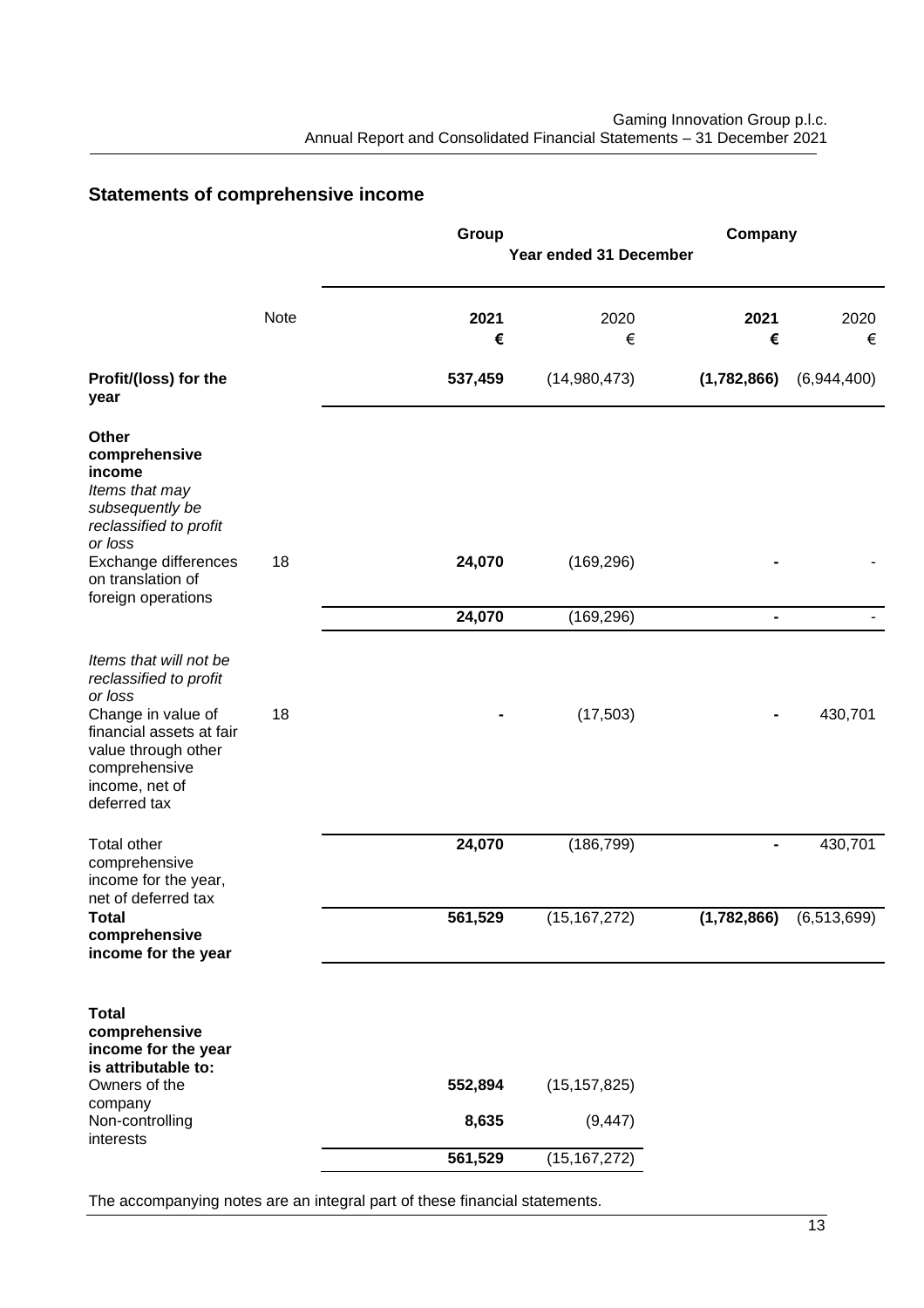# **Statements of changes in equity**

| Group                                                                                                              |      | Attributable to owners of the company |                              |                                 |                               |                        |                                  |                |                                      |                             |
|--------------------------------------------------------------------------------------------------------------------|------|---------------------------------------|------------------------------|---------------------------------|-------------------------------|------------------------|----------------------------------|----------------|--------------------------------------|-----------------------------|
|                                                                                                                    | Note | <b>Share</b><br>capital<br>€          | <b>Share</b><br>premium<br>€ | <b>Capital</b><br>reserves<br>€ | <b>Merger</b><br>reserve<br>€ | Other<br>reserves<br>€ | <b>Retained</b><br>earnings<br>€ | Total<br>€     | Non-<br>controlling<br>interest<br>€ | <b>Total</b><br>equity<br>€ |
| <b>Balance at 1 January 2020</b>                                                                                   |      | 50,000                                | 2,304,345                    | 95,413,638                      | 3,533,484                     | (13,961,678)           | (76,973,032)                     | 10,366,757     | 23,860                               | 10,390,617                  |
| <b>Comprehensive income</b><br>Loss for the year<br>Other comprehensive income:                                    |      |                                       |                              |                                 |                               |                        | (14, 971, 026)                   | (14, 971, 026) | (9, 447)                             | (14,980,473)                |
| Change in value of financial<br>assets at fair value through<br>other comprehensive income,<br>net of deferred tax | 18   |                                       |                              |                                 |                               | (17, 503)              |                                  | (17, 503)      |                                      | (17, 503)                   |
| Currency translation differences                                                                                   | 18   |                                       |                              |                                 |                               | (169, 296)             |                                  | (169, 296)     |                                      | (169, 296)                  |
| Total other comprehensive<br>income for the year, net of tax                                                       |      |                                       | $\blacksquare$               | $\overline{\phantom{0}}$        | $\overline{\phantom{a}}$      | (186, 799)             | ۰                                | (186,799)      | $\overline{\phantom{a}}$             | (186, 799)                  |
| <b>Total comprehensive income</b><br>for the year                                                                  |      |                                       |                              |                                 | $\blacksquare$                | (186, 799)             | (14,971,026)                     | (15, 157, 825) | (9, 447)                             | (15, 167, 272)              |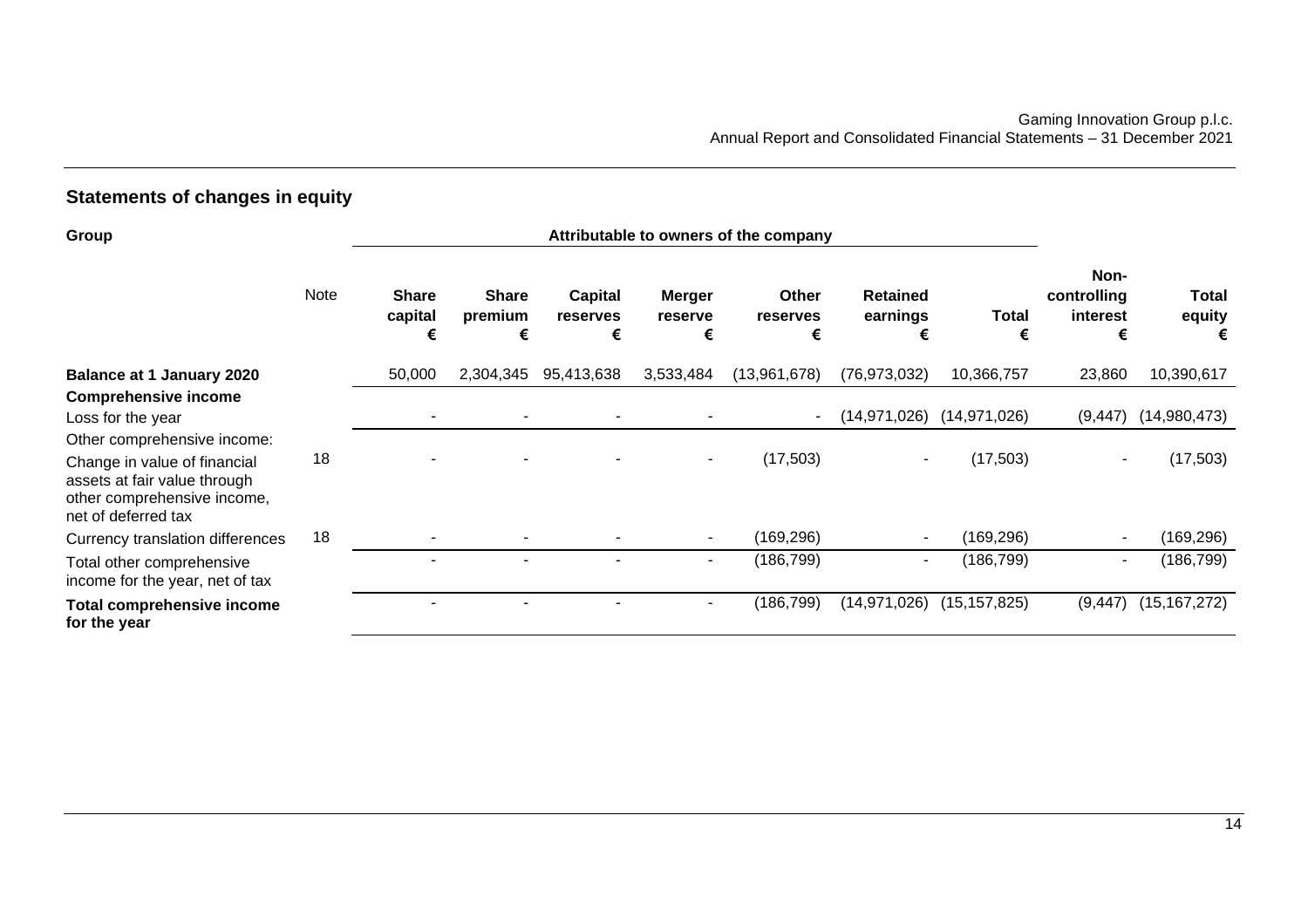| Group                                                                                                                             |              |                              |                              |                          |                               |                               |                                  |               |                                      |                      |
|-----------------------------------------------------------------------------------------------------------------------------------|--------------|------------------------------|------------------------------|--------------------------|-------------------------------|-------------------------------|----------------------------------|---------------|--------------------------------------|----------------------|
|                                                                                                                                   | <b>Notes</b> | <b>Share</b><br>capital<br>€ | <b>Share</b><br>premium<br>€ | Capital<br>reserves<br>€ | <b>Merger</b><br>reserve<br>€ | Other<br><b>reserves</b><br>€ | <b>Retained</b><br>earnings<br>€ | Total<br>€    | Non-<br>controlling<br>interest<br>€ | Total<br>equity<br>€ |
| <b>Transactions with owners</b>                                                                                                   |              |                              |                              |                          |                               |                               |                                  |               |                                      |                      |
| Value of employee services                                                                                                        | 16           |                              | $\overline{\phantom{a}}$     | (356, 786)               | $\blacksquare$                |                               | ٠                                | (356, 786)    |                                      | (356, 786)           |
| Transfer of loss on disposal of<br>equity investments at fair value<br>through other comprehensive<br>income to retained earnings | 18           |                              |                              |                          | $\blacksquare$                | 141,268                       | (141, 268)                       |               |                                      |                      |
| <b>Total transactions with</b><br>owners, recognised directly<br>in equity                                                        |              |                              | $\overline{\phantom{a}}$     | (356, 786)               | $\overline{\phantom{a}}$      | 141,268                       | (141, 268)                       | (356, 786)    | ۰.                                   | (356, 786)           |
| <b>Balance at 31 December</b><br>2020                                                                                             |              | 50,000                       | 2,304,345                    | 95,056,852               | 3,533,484                     | (14,007,209)                  | (92,085,326)                     | (5, 147, 854) | 14,413                               | (5, 133, 441)        |

# **Statements of changes in equity** – continued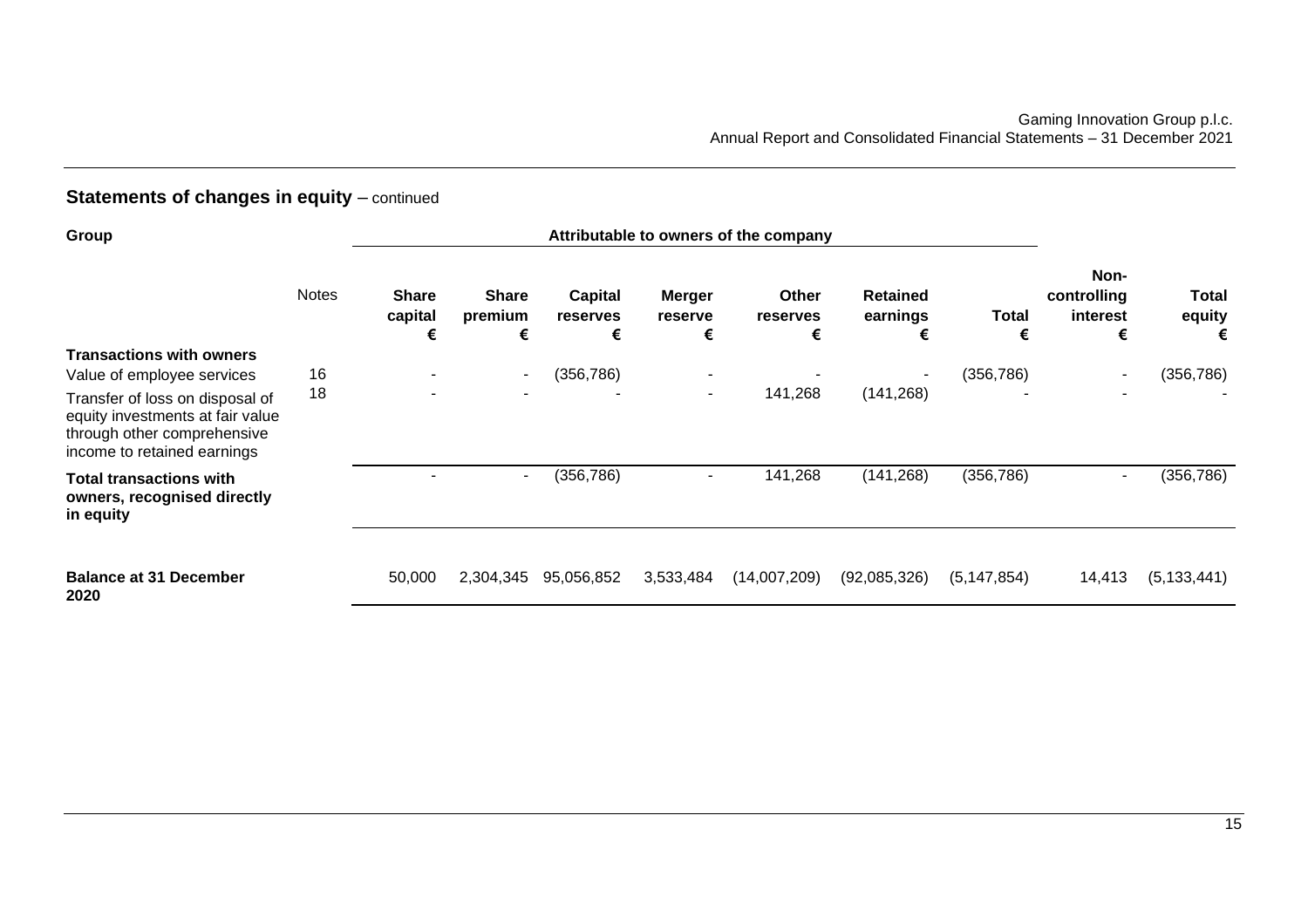# **Statements of changes in equity - continued**

| Group                                                           |              | Attributable to owners of the company |                              |                          |                                      |                               |                                  |               |                                      |                             |
|-----------------------------------------------------------------|--------------|---------------------------------------|------------------------------|--------------------------|--------------------------------------|-------------------------------|----------------------------------|---------------|--------------------------------------|-----------------------------|
|                                                                 | <b>Notes</b> | <b>Share</b><br>capital<br>€          | <b>Share</b><br>premium<br>€ | Capital<br>reserves<br>€ | <b>Merger</b><br><b>reserve</b><br>€ | Other<br><b>reserves</b><br>€ | <b>Retained</b><br>earnings<br>€ | Total<br>€    | Non-<br>controlling<br>interest<br>€ | <b>Total</b><br>equity<br>€ |
| <b>Balance at 1 January 2021</b>                                |              | 50,000                                | 2,304,345                    | 95,056,852               | 3,533,484                            | (14,007,209)                  | (92,085,326)                     | (5, 147, 854) | 14,413                               | (5, 133, 441)               |
| <b>Comprehensive income</b><br>Profit for the year              |              |                                       |                              |                          |                                      | $\sim$                        | 528,824                          | 528,824       | 8,635                                | 537,459                     |
| Other comprehensive income:<br>Currency translation differences | 18           | ٠                                     |                              |                          | $\blacksquare$                       | 24,070                        | $\tilde{\phantom{a}}$            | 24,070        | $\overline{\phantom{a}}$             | 24,070                      |
| Total other comprehensive<br>income for the year, net of tax    |              |                                       |                              |                          | $\blacksquare$                       | 24,070                        | ۰                                | 24,070        | н.                                   | 24,070                      |
| <b>Total comprehensive income</b><br>for the year               |              |                                       |                              |                          | $\blacksquare$                       | 24,070                        | 528,824                          | 552,894       | 8,635                                | 561,529                     |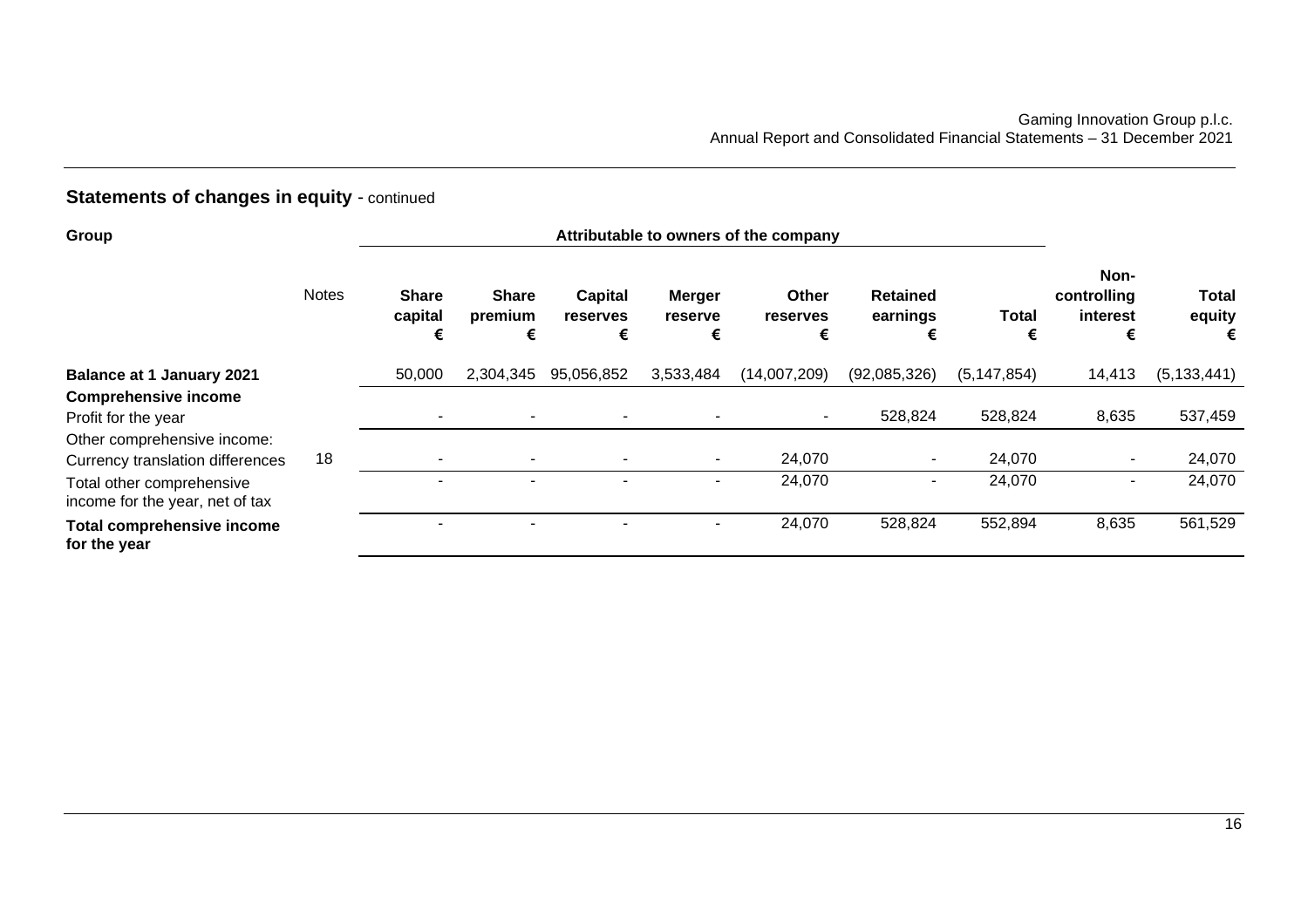| Group                                                                                            |              |                                            |                                    |                                        |                                                      |                                      |                                  |                                     |                                      |                             |
|--------------------------------------------------------------------------------------------------|--------------|--------------------------------------------|------------------------------------|----------------------------------------|------------------------------------------------------|--------------------------------------|----------------------------------|-------------------------------------|--------------------------------------|-----------------------------|
|                                                                                                  | <b>Notes</b> | <b>Share</b><br>capital<br>€               | <b>Share</b><br>premium<br>€       | <b>Capital</b><br><b>reserves</b><br>€ | <b>Merger</b><br>reserve<br>€                        | <b>Other</b><br><b>reserves</b><br>€ | <b>Retained</b><br>earnings<br>€ | Total<br>€                          | Non-<br>controlling<br>interest<br>€ | <b>Total</b><br>equity<br>€ |
| <b>Transactions with owners</b><br>Value of employee services<br>Transfer of loss on disposal of | 16<br>18     | $\blacksquare$<br>$\overline{\phantom{0}}$ | $\sim$<br>$\overline{\phantom{0}}$ | 642,077<br>$\overline{\phantom{a}}$    | $\overline{\phantom{a}}$<br>$\overline{\phantom{a}}$ | (2,681)                              | 2,681                            | 642,077<br>$\overline{\phantom{0}}$ | ۰<br>$\overline{\phantom{a}}$        | 642,077                     |
| equity investments at fair value<br>through other comprehensive<br>income to retained earnings   |              |                                            |                                    |                                        |                                                      |                                      |                                  |                                     |                                      |                             |
| <b>Total transactions with</b><br>owners, recognised directly in<br>equity                       |              |                                            | $\sim$                             | 642,077                                | ٠                                                    | (2,681)                              | 2,681                            | 642,077                             | ٠                                    | 642,077                     |
| <b>Balance at 31 December 2021</b>                                                               |              | 50,000                                     | 2,304,345                          | 95,698,929                             | 3,533,484                                            | (13,985,820)                         | (91, 553, 821)                   | (3,952,883)                         | 23,048                               | (3,929,835)                 |

# **Statements of changes in equity** – continued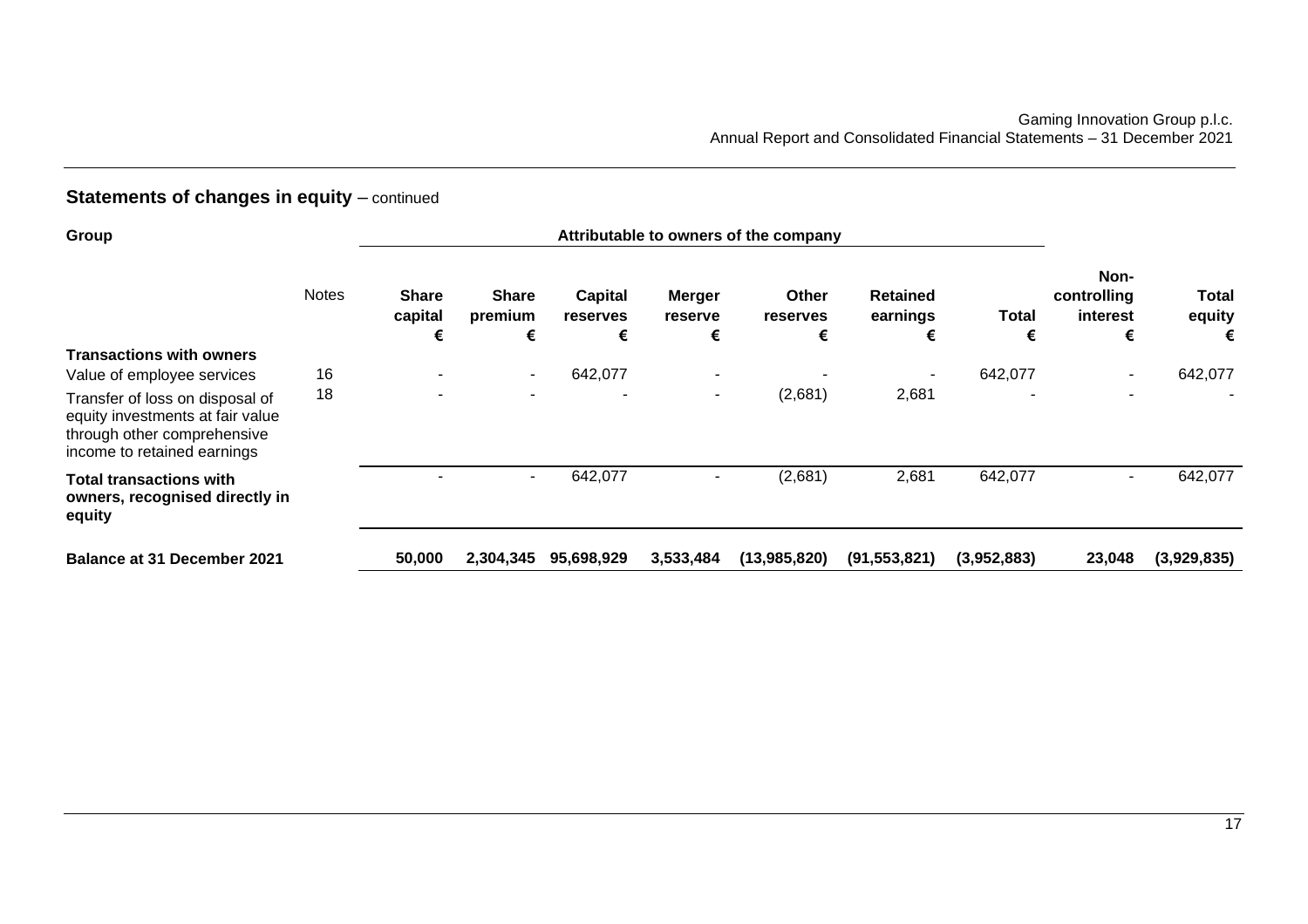| <b>Statements of changes in equity - continued</b> |
|----------------------------------------------------|
|                                                    |

| Company                                                                                                                                               | <b>Note</b> | <b>Share</b><br>capital<br>€ | <b>Share</b><br>premium<br>€ | <b>Capital</b><br>reserves<br>€ | <b>Merger</b><br>reserve<br>€ | <b>Other</b><br><b>reserves</b><br>€ | <b>Retained</b><br>earnings<br>€ | <b>Total</b><br>€ |
|-------------------------------------------------------------------------------------------------------------------------------------------------------|-------------|------------------------------|------------------------------|---------------------------------|-------------------------------|--------------------------------------|----------------------------------|-------------------|
| <b>Balance at 1 January 2020</b>                                                                                                                      |             | 50,000                       | 2,304,345                    | 76,823,957                      | 5,886,789                     | (569, 288)                           | (77,848,862)                     | 6,646,941         |
| <b>Comprehensive income</b><br>Loss for the year<br>Other comprehensive income:                                                                       |             |                              |                              |                                 |                               | $\sim$                               | (6,944,400)                      | (6,944,400)       |
| Change in value of financial assets at fair value through<br>other comprehensive income, net of deferred tax                                          | 18          |                              |                              |                                 |                               | 430,701                              |                                  | 430,701           |
| Total other comprehensive income for the year                                                                                                         |             |                              |                              |                                 |                               | 430,701                              | (6,944,400)                      | (6,513,699)       |
| <b>Transactions with owners</b><br>Transfer of loss on disposal of equity investments at fair<br>value through other comprehensive income to retained | 18          |                              |                              |                                 |                               | 141,268                              | (141, 268)                       |                   |
| earnings<br>Total transactions with owners, recognised directly in<br>equity                                                                          |             |                              |                              |                                 | ۰                             | 141,268                              | (141, 268)                       |                   |
| <b>Balance at 31 December 2020</b>                                                                                                                    |             | 50,000                       | 2,304,345                    | 76,823,957                      | 5,886,789                     | 2,681                                | (84, 934, 530)                   | 133,242           |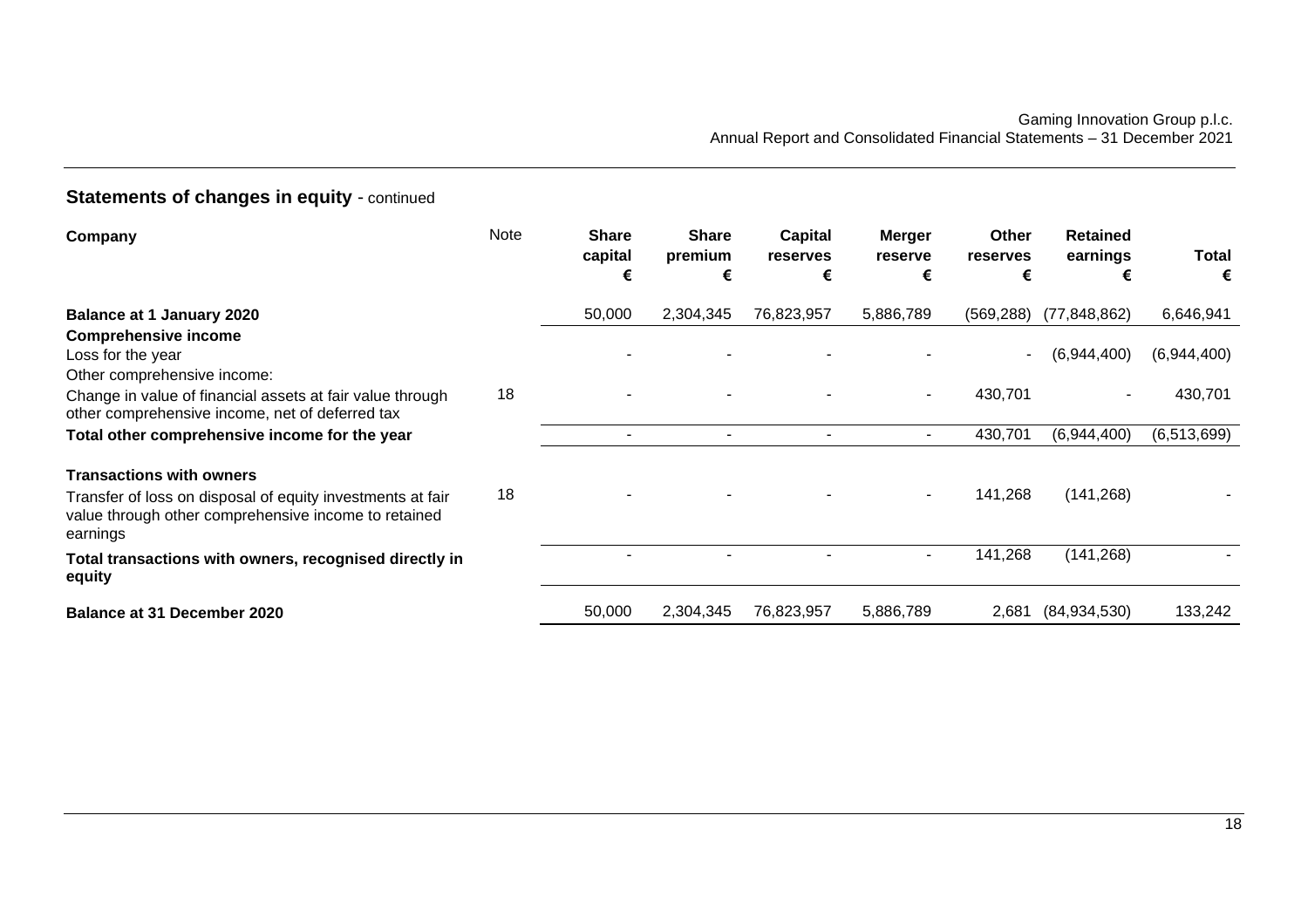# **Statements of changes in equity - continued**

| Company                                                                                                                                                           | <b>Notes</b> | <b>Share</b><br>capital<br>€ | <b>Share</b><br>premium<br>€ | <b>Capital</b><br>reserves<br>€ | <b>Merger</b><br><b>reserve</b><br>€ | Other<br><b>reserves</b><br>€ | <b>Retained</b><br>earnings<br>€ | <b>Total</b><br>€ |
|-------------------------------------------------------------------------------------------------------------------------------------------------------------------|--------------|------------------------------|------------------------------|---------------------------------|--------------------------------------|-------------------------------|----------------------------------|-------------------|
| <b>Balance at 1 January 2021</b>                                                                                                                                  |              | 50,000                       | 2,304,345                    | 76,823,957                      | 5,886,789                            | 2,681                         | (84, 934, 530)                   | 133,242           |
| <b>Comprehensive income</b><br>Loss for the year                                                                                                                  |              | ٠                            | ٠                            |                                 |                                      | $\overline{\phantom{a}}$      | (1,782,866)                      | (1,782,866)       |
| Total other comprehensive income for the year                                                                                                                     |              | ٠                            |                              | ٠                               |                                      | $\blacksquare$                | (1,782,866)                      | (1,782,866)       |
| <b>Transactions with owners</b><br>Transfer of loss on disposal of equity investments at<br>fair value through other comprehensive income to<br>retained earnings | 18           |                              |                              |                                 | н.                                   | (2,681)                       | 2,681                            |                   |
| Total transactions with owners, recognised<br>directly in equity                                                                                                  |              |                              |                              |                                 |                                      | (2,681)                       | 2,681                            |                   |
| <b>Balance at 31 December 2021</b>                                                                                                                                |              | 50,000                       | 2,304,345                    | 76,823,957                      | 5,886,789                            | $\blacksquare$                | (86, 714, 715)                   | (1,649,624)       |

The accompanying notes are an integral part of these financial statements.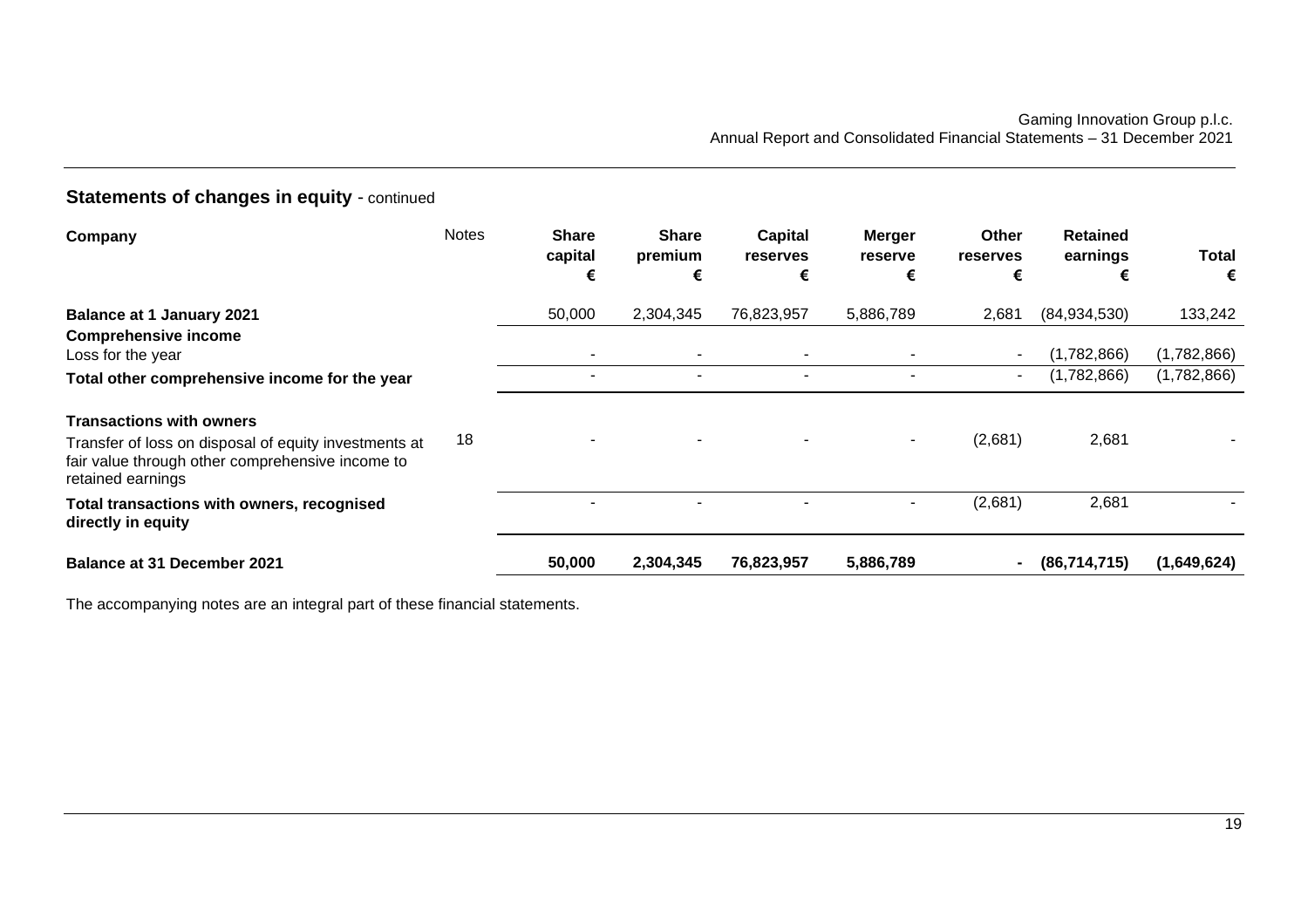# **Statements of cash flows**

|                                                                                  |                | Group<br>Company       |                |                          |                |
|----------------------------------------------------------------------------------|----------------|------------------------|----------------|--------------------------|----------------|
|                                                                                  |                | Year ended 31 December |                |                          |                |
|                                                                                  | <b>Notes</b>   | 2021                   | 2020           | 2021                     | 2020           |
|                                                                                  |                | €                      | €              | €                        | €              |
| Cash flows generated from/(used) in<br>operating activities                      |                |                        |                |                          |                |
| Cash generated from operations                                                   | 28             | 17,122,144             | 28,198,892     | (1, 231, 485)            | 15,179,118     |
| Interest received                                                                |                |                        | 2,661          |                          |                |
| Interest paid                                                                    |                |                        | (510)          |                          |                |
| Tax paid                                                                         |                | (424, 640)             | (401, 634)     |                          |                |
| Net cash generated from/ (used) in<br>operating activities                       |                | 16,697,504             | 27,799,409     | (1, 231, 485)            | 15,179,118     |
| Cash flows from investing activities                                             |                |                        |                |                          |                |
| Payments for intangible assets                                                   | $\overline{7}$ | (9,200,653)            | (6,818,869)    |                          |                |
| Purchases of property, plant and<br>equipment                                    | 8              | (377, 558)             | (1,607,461)    |                          |                |
| Proceeds from disposal of investment in<br>subsidiaries, net of cash transferred | 6, 9           |                        | 13,537,702     |                          | 13,537,702     |
| Sale of financial assets at fair value<br>through other comprehensive income     | 10             |                        | 550,497        |                          | 550,497        |
| Net cash (used in)/generated from<br>investing activities                        |                | (9,578,211)            | 5,661,869      | $\overline{\phantom{0}}$ | 14,088,199     |
| Cash flows from financing activities                                             |                |                        |                |                          |                |
| Net repayment of loan from ultimate<br>parent                                    | 20             | (414, 523)             | 5,545,704      | (151, 590)               | 6,517,509      |
| Net proceeds from issuance of bond                                               | 20             | 1,886,371              |                | 1,886,371                |                |
| Redemption of bond                                                               | 20             |                        | (27, 824, 965) |                          | (27, 824, 965) |
| Interest paid                                                                    |                | (4,901,067)            | (4,914,317)    | (3,976,579)              | (4,479,408)    |
| Lease liability principal payments                                               | 5              | (2, 331, 604)          | (2,720,185)    |                          |                |
| Net cash used in financing activities                                            |                | (5,760,823)            | (29, 913, 763) | (2, 241, 798)            | (25, 786, 864) |
| Net movement in cash and cash<br>equivalents                                     |                | 1,358,470              | 3,547,515      | (3,473,283)              | 3,480,453      |
| Cash and cash equivalents at<br>beginning of year                                |                | 5,494,857              | 1,947,342      | 3,503,678                | 23,225         |
| Cash and cash equivalents at end of<br>year                                      | 13             | 6,853,327              | 5,494,857      | 30,395                   | 3,503,678      |

The accompanying notes are an integral part of these financial statements.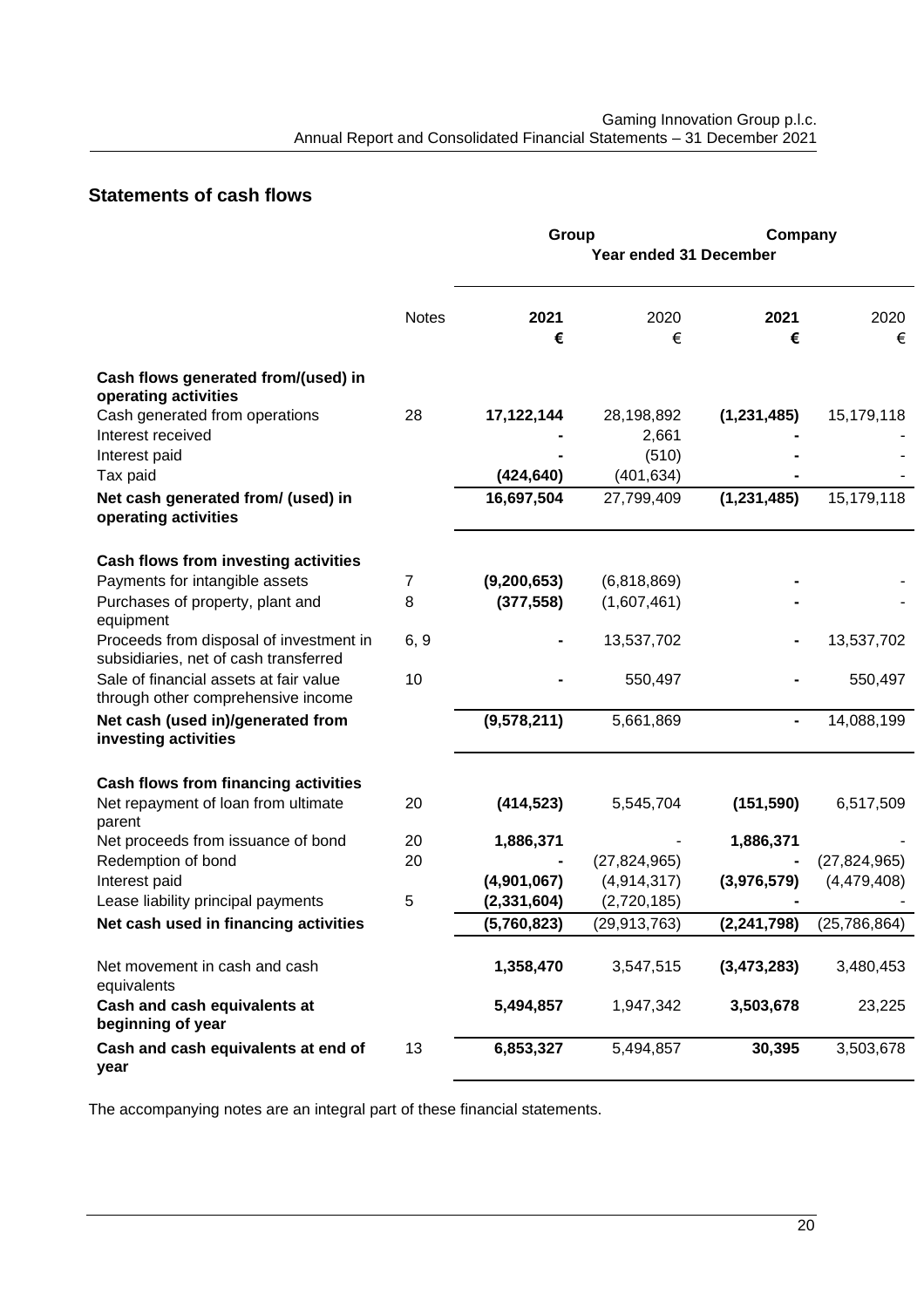# **Notes to the financial statements**

## **1 Summary of significant accounting policies**

The principal accounting policies adopted in the preparation of these financial statements are set out below. These policies have been consistently applied to all the years presented, unless otherwise stated.

## **1.1 Basis of preparation**

The consolidated financial statements include the financial statements of Gaming Innovation Group p.l.c. ("GIG p.l.c." or "the Company") and its subsidiaries. These financial statements are prepared in accordance with International Financial Reporting Standards (IFRSs) as adopted by the EU and the requirements of the Maltese Companies Act (Cap. 386). They have been prepared under the historical cost convention.

The preparation of financial statements in conformity with IFRSs as adopted by the EU requires the use of certain critical accounting estimates. It also requires the directors to exercise their judgement in the process of applying the Group's accounting policies (see Note 4 – Critical accounting estimates, judgements and errors).

#### Going concern

The Company's and Group's financial position had already improved in 2020 following the sale of the B2C, the repayment of the SEK300m 2020 bond in April 2020, and the actions taken to rationalise costs. During 2021, the Company has successfully completed the issuance of a new 3-year SEK 450 million senior secured bond, which proceeds were used to refinance the existing SEK 400 million bond. Further, the EUR 8.5 million convertible loan entered into in December 2020 was converted into equity in 2021. These actions lowered the overall leverage ratio and strengthened the balance sheet through increased equity.

As at 31 December 2021, the Group reported net current liabilities of EUR3.4 million (2020: EUR11.1 million), and net liabilities of EUR3.9 million (2020: EUR5.1 million). After adjusting for non-cash items, primarily representing net 'premium' element receivable (note 12), the net current liability situation of the Group amounts to €4.1m as at 31 December 2021. Included in the net current liability position is an amount of EUR5.1m due to the parent company, which will not be requested by the parent unless alternative funds are made available. The adjusted current asset position amounts to EUR1.0 million as at year end, after adjusting for the parent company payable.

Platform Services continues to sign new clients, and with additional brands going live with recurring revenues from new regulated markets, the Group predicts a positive outlook for Platform Services in 2022. With the addition of SportnCo and their proven Sportsbook, Platform Services is expected to emerge as a profitable business unit in 2022 following consideration of expected synergies. Performance marketing has seen a strong performance over time, and the growth in player intake, as well as the positive developments in website rankings sustain further growth in this segment. Management is pleased with the overall development of the Group and expects to continue to grow going forward.

As a result of the above, the Directors consider the going concern assumption in the preparation of the Group's financial statements to be appropriate as at the date of authorisation for issue of the 2021 financial statements.

#### *New standards and interpretations not yet adopted*

Certain new accounting standards and interpretations have been published that are not mandatory for 31 December 2021 reporting periods and have not been early adopted by the Group. These standards are not expected to have a material impact on the entity in the current or future reporting periods and on foreseeable future transactions.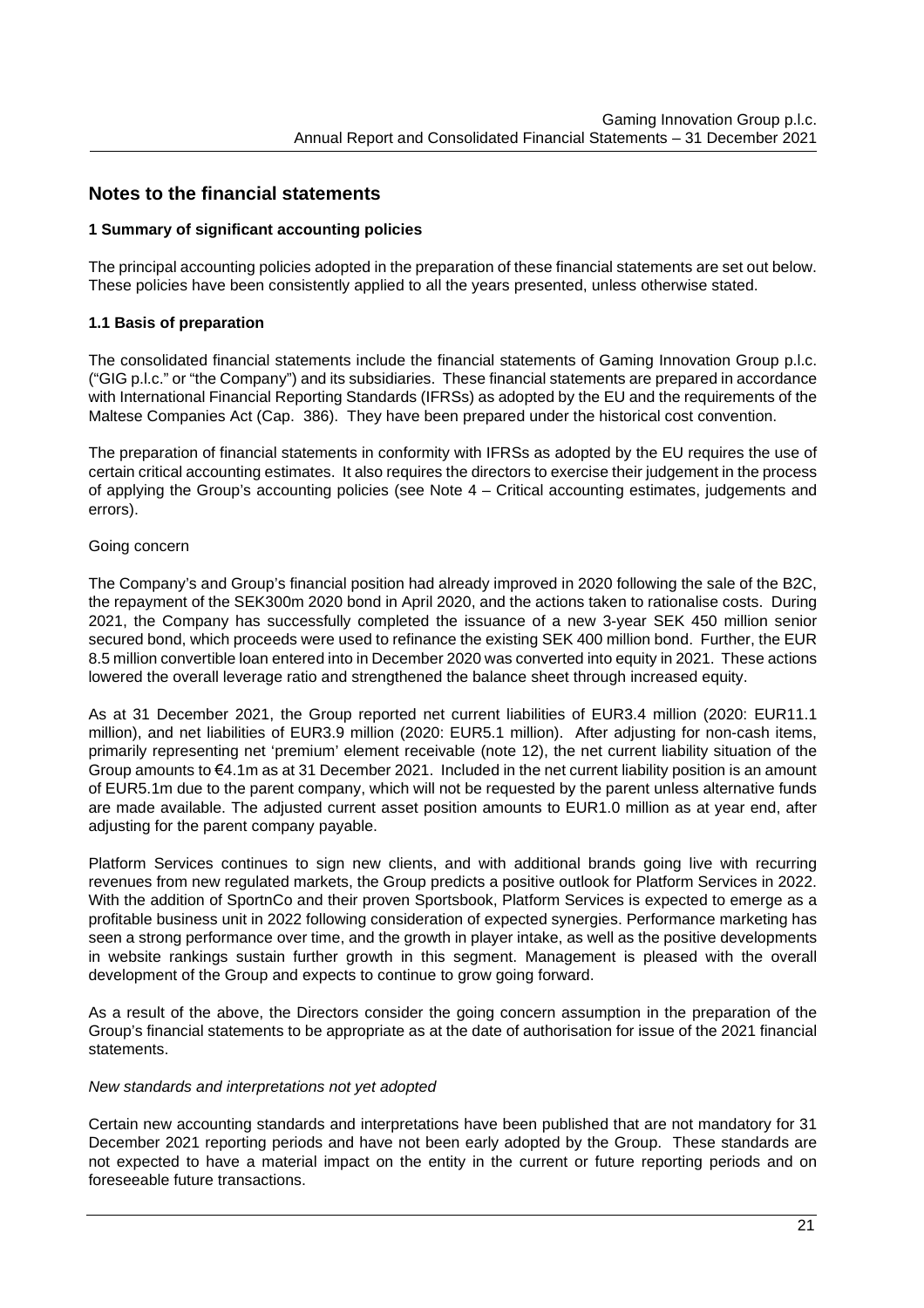## **1.2 Consolidation**

## *(a) Subsidiaries*

Subsidiaries are all entities over which the Group has control. The Group controls an entity when the Group is exposed to, or has rights to, variable return from its involvement with the entity and has the ability to affect those returns through its power over the entity.

Subsidiaries are fully consolidated from the date on which control is transferred to the Group. They are deconsolidated from the date that control ceases.

The Group applies the acquisition method of accounting to account for business combinations that fall within the scope of IFRS 3. The consideration transferred for the acquisition of a subsidiary is the fair values of the assets transferred, the liabilities incurred to the former owners of the acquiree and the equity interests issued by the Group. The consideration transferred includes the fair value of any asset or liability resulting from a contingent consideration arrangement. Acquisition-related costs are expensed as incurred. Identifiable assets acquired and liabilities and contingent liabilities assumed (identifiable net assets) in a business combination are measured initially at their fair values at the acquisition date. On an acquisitionby-acquisition basis, the Group recognises any non-controlling interest in the acquiree either at fair value or at the non-controlling interest's proportionate share of the recognised amounts of the acquiree's identifiable net assets.

Goodwill is initially measured as the excess of the consideration transferred, the amount of any noncontrolling interest in the acquiree and the acquisition-date fair value of any previous equity interest in the acquiree over the fair value of the identifiable net assets acquired. If this is less than the fair value of the identifiable net assets of the subsidiary acquired in the case of a bargain purchase, the difference is recognised directly in profit or loss (Note 1.3).

Upon consolidation, inter-company transactions, balances and unrealised gains on transactions between Group companies are eliminated. Unrealised losses are also eliminated but considered an impairment indicator of the asset transferred. Accounting policies of subsidiaries have been changed where necessary to ensure consistency with the policies adopted by the Group.

In the Company's separate financial statements, investments in subsidiaries are accounted for by the cost method of accounting, i.e. at cost less impairment. Cost includes directly attributable costs of the investment. Cost also includes the vested portion of the grant date fair value of share options which the Company grants as remuneration to employees and other consultants who provide services to the Company's subsidiaries.

Provisions are recorded where, in the opinion of the directors, there is an impairment in value. Where there has been an impairment in the value of an investment, it is recognised as an expense in the period in which the diminution is identified. The results of subsidiaries are reflected in the Company's separate financial statements only to the extent of dividends receivable. On disposal of an investment, the difference between the net disposal proceeds and the carrying amount is charged or credited to profit or loss.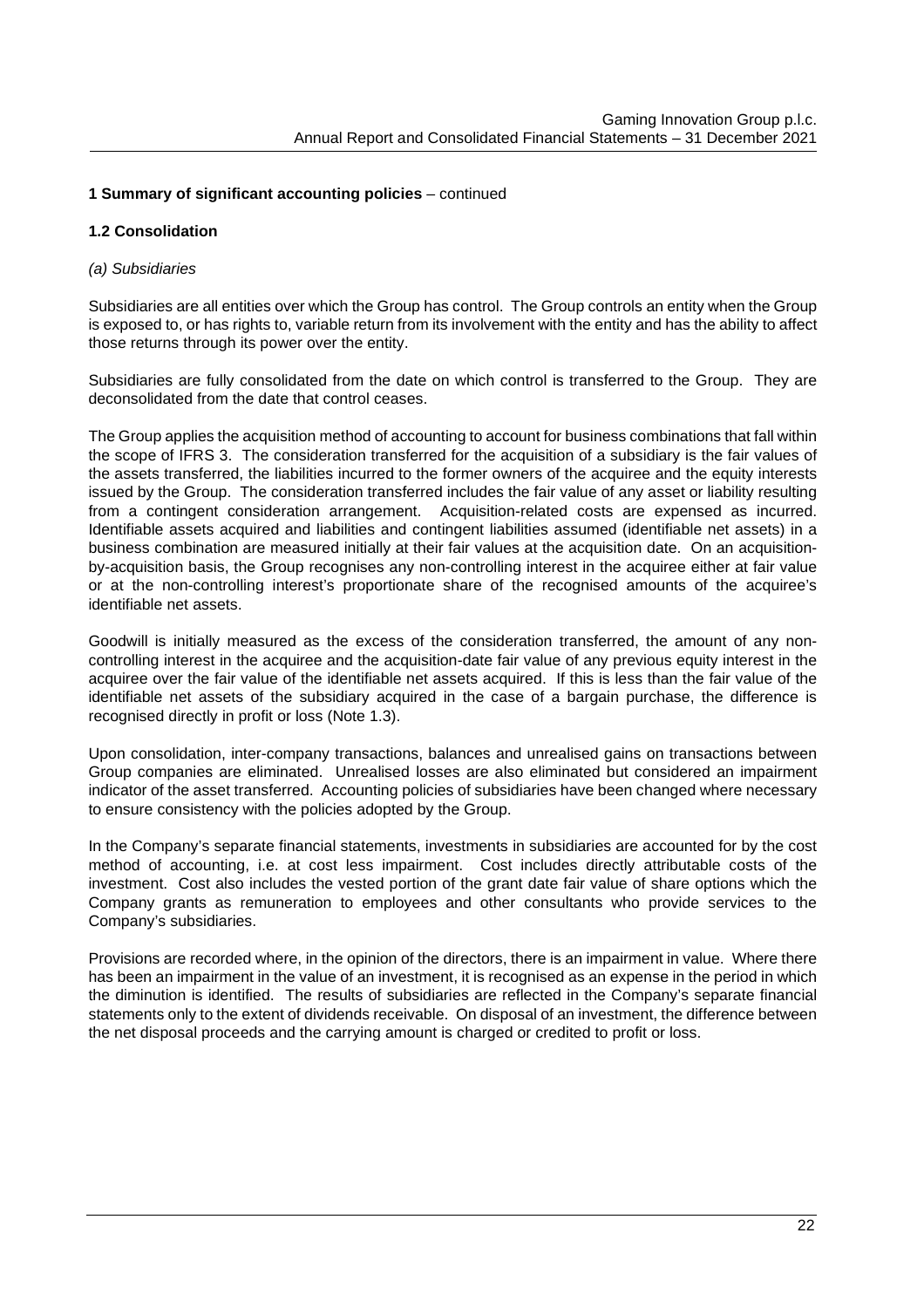#### **1.2 Consolidation** - continued

#### *(b) Transactions with non-controlling interests*

The Group treats transactions with non-controlling interests, where the acquisition or disposal of partial interests in a subsidiary has no impact on the Group's ability to control the subsidiary's financial and operating policies, as transactions with equity owners of the Group. For purchases from non-controlling interests, the difference between any consideration paid and the relevant share acquired of the carrying value of net assets of the subsidiary is recorded in equity. Gains or losses on disposals to non-controlling interests are also recorded in equity.

When the Group ceases to have control, any retained interest in the entity is remeasured to its fair value at the date when control is lost, with the change in carrying amount recognised in profit or loss. The fair value is the initial carrying amount for the purposes of subsequently accounting for the retained interest as an associate, joint venture or financial asset. In addition, any amounts previously recognised in other comprehensive income in respect of that entity are accounted for as if the Group had directly disposed of the related assets or liabilities. This may mean that amounts previously recognised in other comprehensive income are reclassified to profit or loss.

#### **1.3 Business combinations between entities under common control**

Business combinations between entities under common control, which do not fall within the scope of IFRS 3, are accounted for using predecessor method of accounting. Under the predecessor method of accounting, assets and liabilities are incorporated at the predecessor carrying values which are the carrying amounts of assets and liabilities of the acquired entity from the financial statement amounts of the acquired entity.

No new goodwill arises in predecessor accounting, and any differences between the consideration given and the aggregate book value of the assets and liabilities (as of the date of the transaction) of the acquired entity, is included in equity in a separate reserve. The financial statements incorporate the acquired entities' results and balance sheet prospectively from the date on which the business combination between entities under common control occurred.

#### **1.4 Segment information**

The Group determines and presents operating segments based on the information that internally is provided to the Group's management team, which is the Group's chief operating decision-maker in accordance with the requirements of IFRS 8 'Operating segments'.

An operating segment is a component of the Group that engages in business activities from which it may earn revenues and incur expenses including revenues and expenses that relate to transactions with any of the Group's other components, and for which discrete financial information is available. An operating segment's operating results are reviewed regularly by the Group's management team to make decisions about resources to be allocated to the segment and to assess its performance executing the function of the chief operating decision-maker.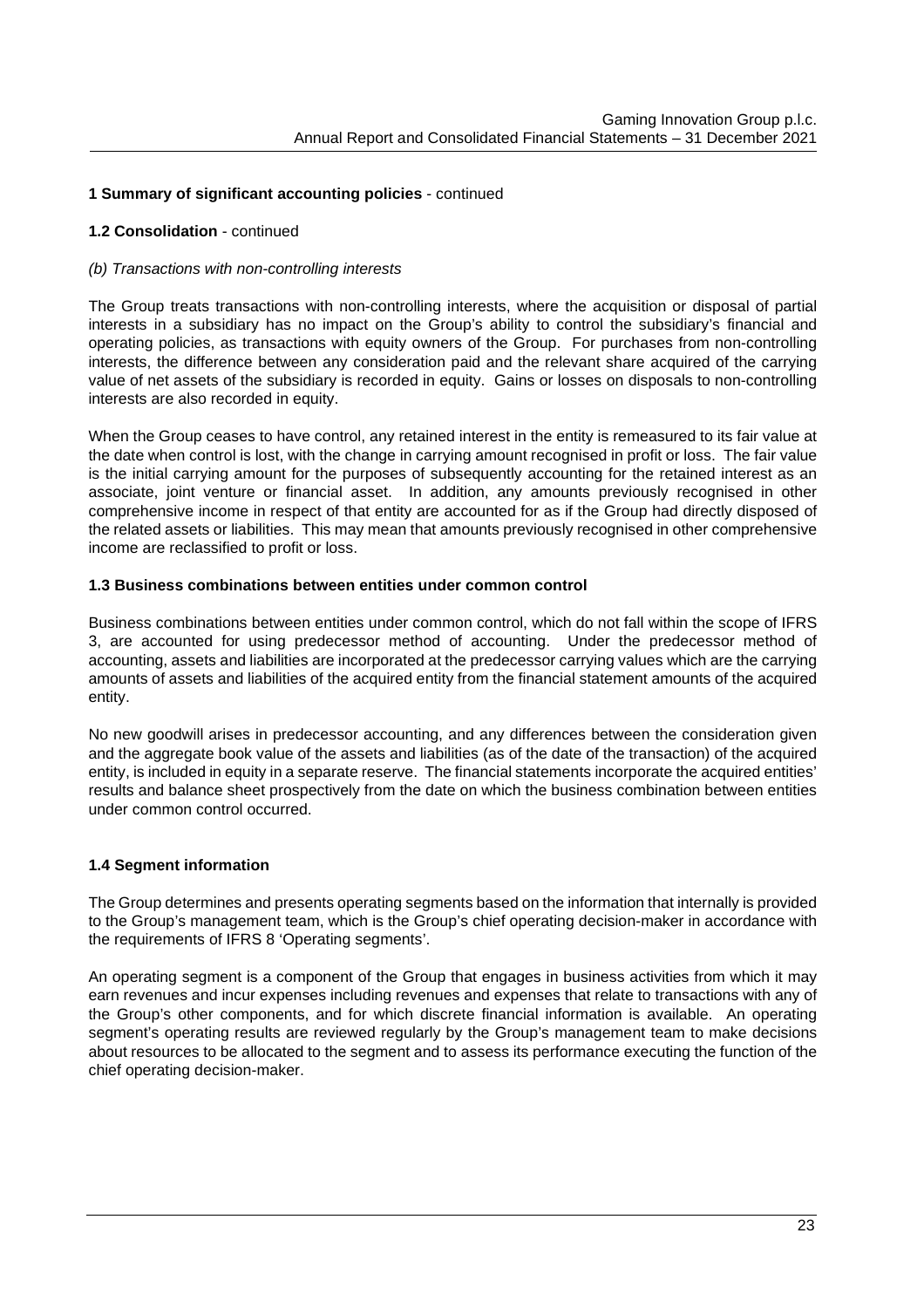#### **1.5 Foreign currency translation**

#### *(a) Functional and presentation currency*

Items included in the financial statements of each of the Group's entities are measured using the currency of the primary economic environment in which the entity operates ('the functional currency'). The consolidated financial statements are presented in euro ("EUR"), which is the functional currency of the parent company.

#### *(b) Transactions and balances*

Foreign currency transactions are translated into the functional currency using the exchange rates prevailing at the dates of the transactions. Foreign exchange gains and losses resulting from the settlement of such transactions and from the translation at year-end exchange rates of monetary assets and liabilities denominated in foreign currencies are recognised in profit or loss. The Group's and the Company's accounting policy is to present all exchange differences within finance (costs)/income, including exchange differences arising on cash and cash equivalents and amounts due from payment providers.

#### *(c) Group companies*

Income statements of foreign entities are translated into the Group's presentation currency at the average exchange rates for the year and statements of financial position are translated at the exchange rates ruling at year-end. All resulting translation differences are recognised in other comprehensive income.

Exchange differences arising from the translation of the net investment in foreign operations are taken to other comprehensive income. On disposal or partial disposal of a foreign entity, translation differences that were previously recognised in other comprehensive income are recognised in profit or loss as part of the gain or loss on sale.

Goodwill and fair value adjustments arising on the acquisition of a foreign entity are treated as assets and liabilities of the foreign entity and translated at the closing rate. Translation differences are recognised in other comprehensive income.

#### **1.6 Intangible assets**

#### *(a) Goodwill*

Goodwill arises on the acquisition of subsidiaries and represents the excess of the consideration transferred, the amount of any non-controlling interest in the acquiree and the acquisition-date fair value of any previous equity interest in the acquiree over the fair value of identifiable net assets, liabilities and contingent liabilities of the acquiree and the fair value of the non-controlling interest in the acquiree.

For the purpose of impairment testing, goodwill acquired in a business combination is allocated to each of the cash-generating units ("CGUs"), or Groups of CGUs, that are expected to benefit from the synergies of the combination. Each unit or Group of units to which the goodwill is allocated represents the lowest level within the entity at which the goodwill is monitored for internal management purposes.

Goodwill impairment reviews are undertaken annually or more frequently if events or changes in circumstances indicate a potential impairment. The carrying value of goodwill is compared to the recoverable amount, which is the higher of value in use and fair value less costs of disposal. Any impairment is recognised immediately as an expense and is not subsequently reversed.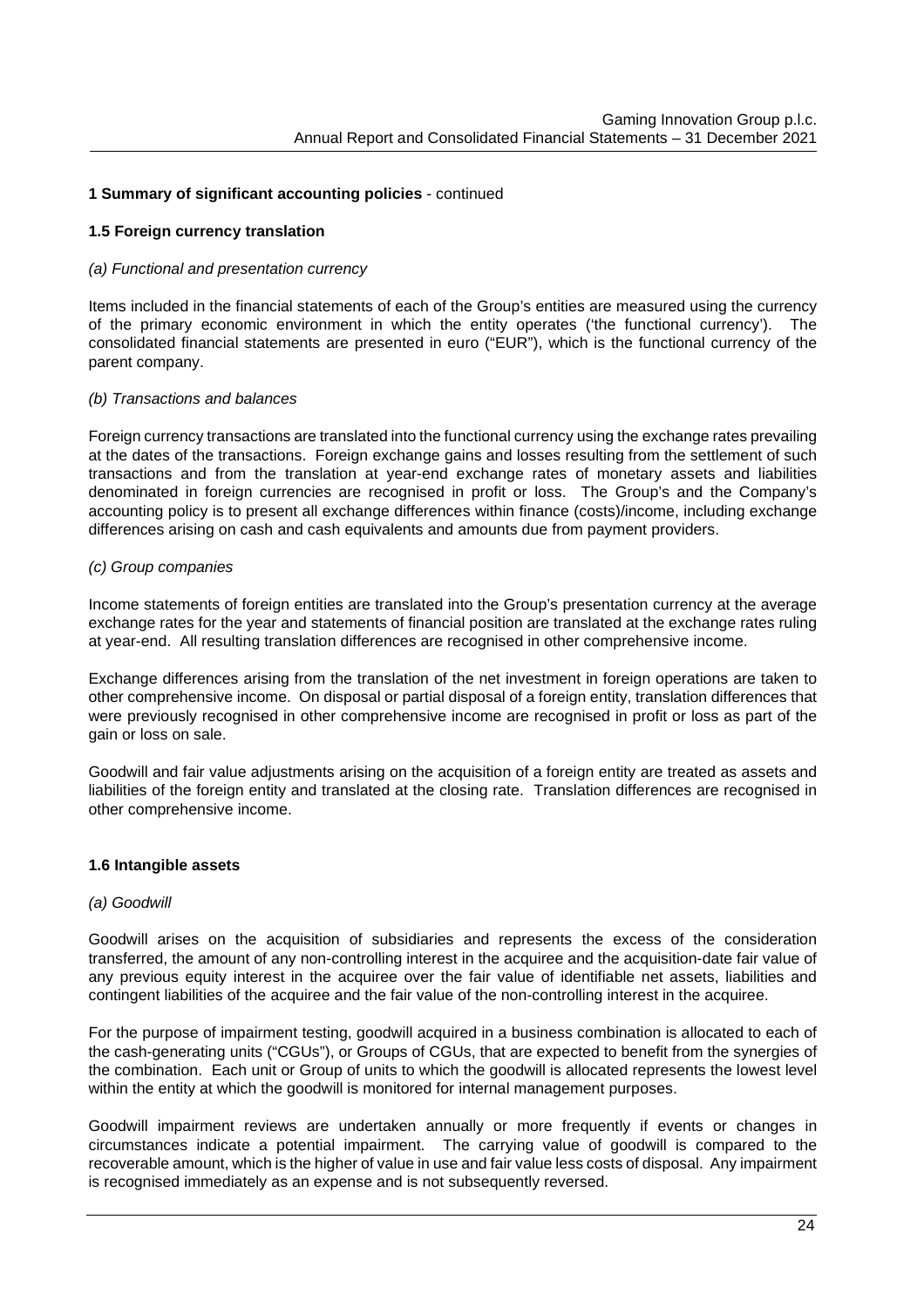### **1.6 Intangible assets** – continued

### *(b) Domains*

Domains comprise the value of domain names acquired by the Group as well as the value derived from the search engine optimisation activity embedded in the acquired portfolios. Separately acquired domains are shown at historical cost, which represent their acquisition price and certain domains are expected to have a useful life of 8 years. Amortisation is calculated using the straight-line method to allocate the cost of domains over their estimated useful lives. Other domains have an indefinite useful life.

#### *(c) Affiliate contracts*

Acquired affiliate contracts are shown at historical cost and are deemed to have a useful life of 3 years, determined by reference to the expected user churn rate. Amortisation is calculated using the straight-line method to allocate the cost of affiliate contracts over their estimated useful lives.

#### *(d) Trademarks*

Separately acquired trademarks and licences are shown at historical cost. Trademarks acquired in a business combination are recognised at fair value at the acquisition date. Trademarks have indefinite useful lives and are subsequently carried at cost less impairment losses. The trademarks are not amortised and are held indefinitely because trends show that they will generate net cash inflows for the Group for an indefinite period.

#### *(e) Computer software and technology platforms*

Acquired computer software and platforms are capitalised on the basis of the costs incurred to acquire and bring to use these assets. These costs are amortised over their estimated useful lives of 2 to 3 years or, in the case of computer software, over the term of the licence agreement, if different.

Development costs that are directly attributed to the design and testing of identifiable and unique software products controlled by the Group are recognised as intangible assets when the following criteria are met:

- it is technically feasible to complete the intangible asset so that it will be available for use;
- management intends to complete the intangible asset and use or sell it;
- there is an ability to use or sell the intangible asset;
- it can be demonstrated how the intangible asset will generate probable future economic benefits;
- adequate technical, financial and other resources to complete the development and to use or sell the intangible asset are available; and
- the expenditure attributable to the intangible asset during its development can be reliably measured.

Directly attributable costs that are capitalised as part of these intangible assets include the development employee costs.

Other development expenditures that do not meet these criteria are recognised as an expense as incurred. Development costs previously recognised as an expense are not recognised as an asset in a subsequent period.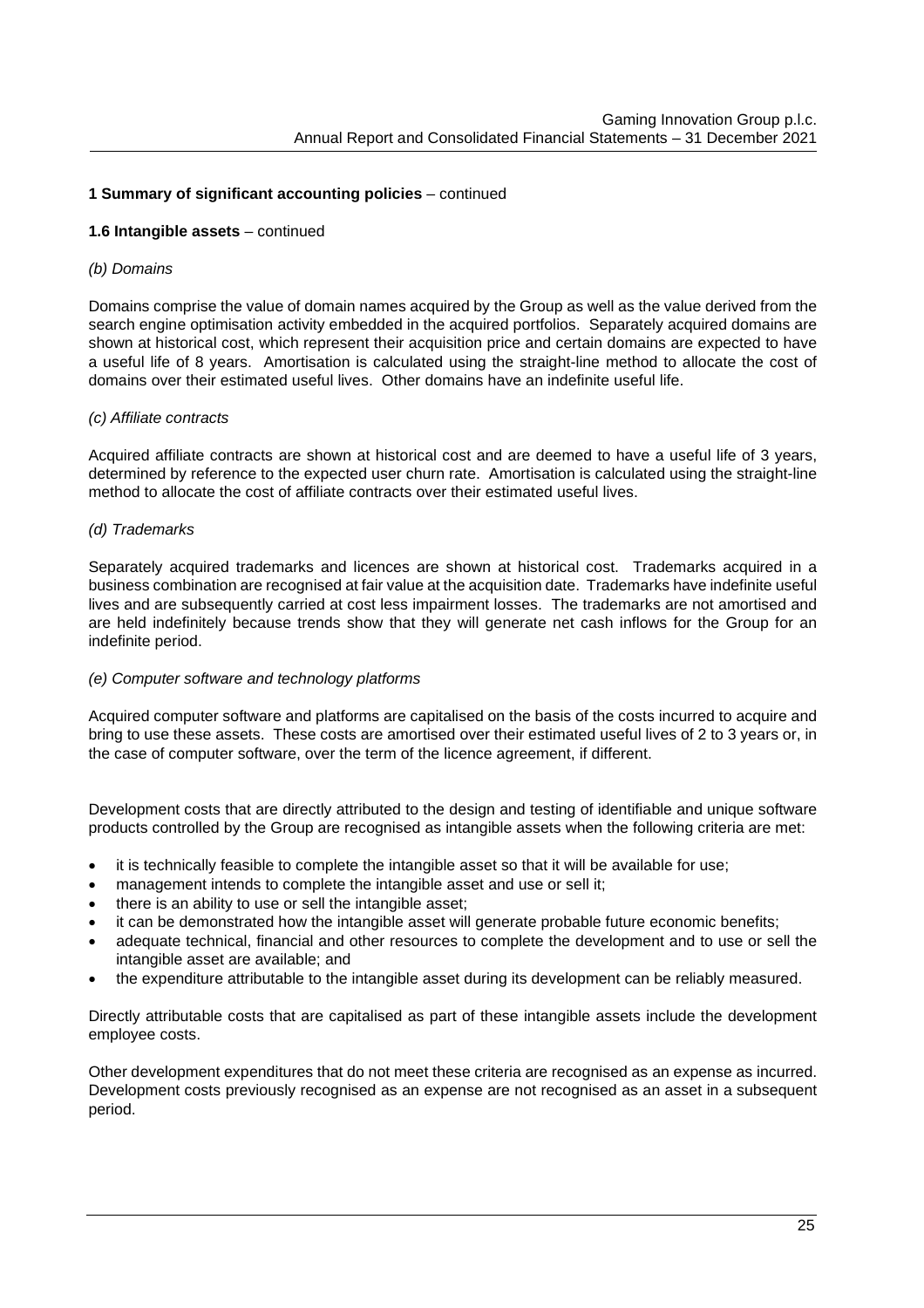#### **1.7 Property, plant and equipment**

All property, plant and equipment are initially recorded at historical cost and subsequently carried at historical cost less accumulated depreciation. Historical cost includes expenditure that is directly attributable to the acquisition of the items.

Subsequent costs are included in the asset's carrying amount when it is probable that future economic benefits associated with the item will flow to the Group and the cost of the item can be measured reliably. The carrying amount of the replaced part is derecognised. All other repairs and maintenance are charged to profit or loss during the financial period in which they are incurred.

Depreciation is calculated on the straight-line method to write off the cost of each asset to their residual values over their estimated useful life as follows:

|                                            | Years   |
|--------------------------------------------|---------|
| Installations and improvements to premises | $3 - 6$ |
| Computer and office equipment              |         |
| Furniture and fittings                     | $3 - 6$ |

The assets' residual values and useful lives are reviewed, and adjusted if appropriate, at the end of each reporting period.

An asset's carrying amount is written down immediately to its recoverable amount if the asset's carrying amount is greater than its estimated recoverable amount (Note 1.9).

Gains and losses on disposals of plant and equipment are determined by comparing the proceeds with carrying amount and are recognised within profit or loss.

#### **1.8 Leases**

Leases are recognised as a right-of-use asset and a corresponding liability at the date at which the leased asset is available for use by the Group. Each lease payment is allocated between the liability and finance cost. The finance cost is charged to the Income Statement over the lease period to produce a constant periodic rate of interest on the remaining balance of the liability for each period. The right-of-use asset is depreciated over the shorter of the asset's useful life and the lease term on a straight-line basis.

Assets and liabilities arising from a lease are initially measured on a present value basis. Lease liabilities include the net present value of the following lease payments:

- fixed payments (including in-substance fixed payments), less any lease incentives receivable;
- variable lease payment that are based on an index or a rate;
- amounts expected to be payable by the lessee under residual value guarantees;
- the exercise price of a purchase option if the lessee is reasonably certain to exercise that
- option; and
- payments of penalties for terminating the lease, if the lease term reflects the lessee exercising that option.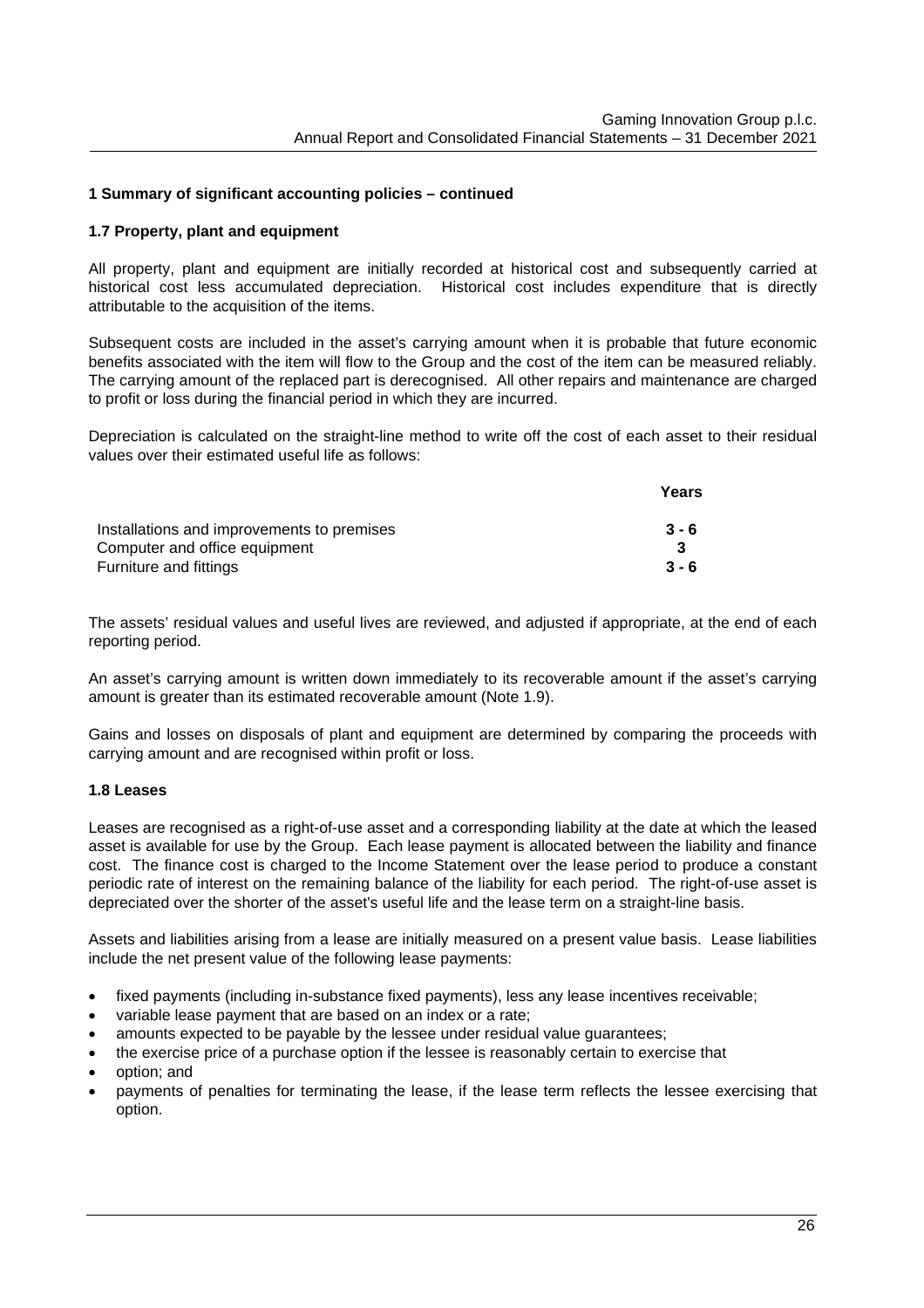#### **1.8 Leases** - continued

The lease payments are discounted using the interest rate implicit in the lease. If that rate cannot be determined, the lessee's incremental borrowing rate is used, being the rate that the lessee would have to pay to borrow the funds necessary to obtain an asset of similar value in a similar economic environment with similar terms and conditions.

Right-of-use assets are measured at cost comprising the following:

- the amount of the initial measurement of lease liability;
- any lease payments made at or before the commencement date less any lease incentives
- received:
- any initial direct costs: and
- restoration costs.

Payments associated with short-term leases and leases of low-value assets are recognised on a straightline basis as an expense in profit or loss. Short-term leases are leases with a lease term of 12 months or less.

#### **1.9 Impairment of non-financial assets**

Assets that have an indefinite useful life are not subject to amortisation and are tested annually for impairment. Assets that are subject to amortisation are reviewed for impairment whenever events or changes in circumstances indicate that the carrying amount may not be recoverable. An impairment loss is recognised for the amount by which the asset's carrying amount exceeds its recoverable amount. The recoverable amount is the higher of an asset's fair value less costs to sell and value in use. For the purposes of assessing impairment, assets are Grouped at the lowest levels for which there are separately identifiable cash flows (cash-generating units). Non-financial assets other than goodwill that suffered an impairment are reviewed for possible reversal of the impairment at the end of each reporting period.

### **1.10 Financial assets**

#### **1.10.1 Classification**

The Group classifies its financial assets in the following measurement categories:

- those to be measured subsequently at fair value (either through other comprehensive income (OCI) or through profit or loss), and
- those to be measured at amortised cost.

The classification depends on the entity's business model for managing the financial assets and the contractual terms of the cash flows.

For assets measured at fair value, gains and losses will either be recorded in profit or loss or OCI. For investments in equity instruments that are not held for trading, this will depend on whether the Group has made an irrevocable election at the time of initial recognition to account for the equity investment at fair value through other comprehensive income (FVOCI).

The Group reclassifies debt investments when and only when its business model for managing those assets changes.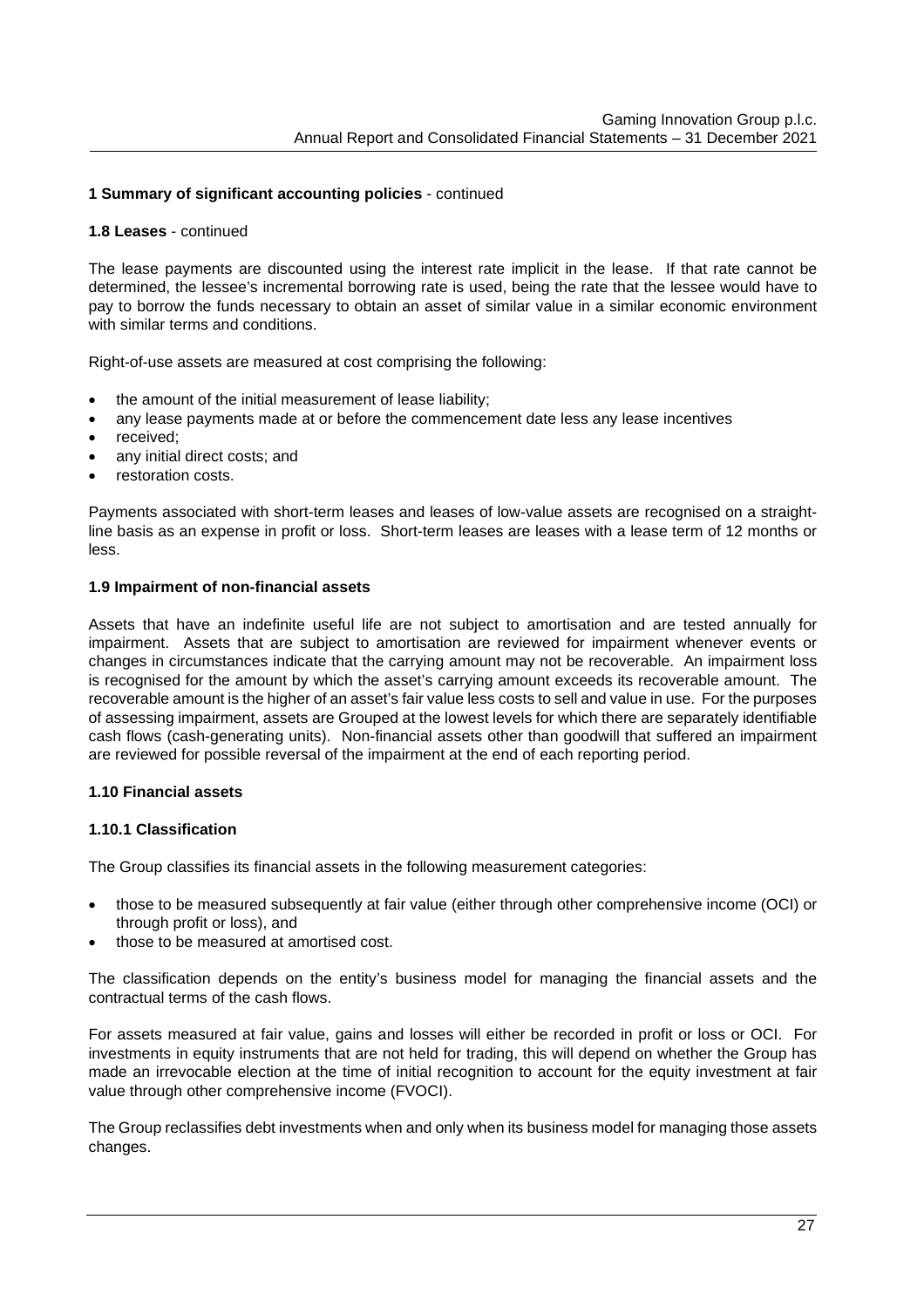#### **1.10 Financial assets - continued**

#### **1.10.2 Recognition and derecognition**

Financial assets are derecognised when the rights to receive cash flows from the financial assets have expired or have been transferred and the Group has transferred substantially all the risks and rewards of ownership.

#### **1.10.3 Measurement**

At initial recognition, the Group measures a financial asset at its fair value plus, in the case of a financial asset not at fair value through profit or loss (FVPL), transaction costs that are directly attributable to the acquisition of the financial asset. Transaction costs of financial assets carried at FVPL are expensed in profit or loss.

Financial assets with embedded derivatives are considered in their entirety when determining whether their cash flows are solely payment of principal and interest.

#### *(a) Debt instruments*

Subsequent measurement of debt instruments depends on the Group's business model for managing the asset and the cash flow characteristics of the asset. There are three measurement categories into which the Group classifies its debt instruments:

- Amortised cost: Assets that are held for collection of contractual cash flows where those cash flows represent solely payments of principal and interest are measured at amortised cost. Interest income from these financial assets is included in finance income using the effective interest rate method. Any gain or loss arising on derecognition is recognised directly in profit or loss and presented in other gains/(losses) together with foreign exchange gains and losses. Impairment losses are presented as separate line item in the statement of profit or loss.
- FVOCI: Assets that are held for collection of contractual cash flows and for selling the financial assets, where the assets' cash flows represent solely payments of principal and interest, are measured at FVOCI. Movements in the carrying amount are taken through OCI, except for the recognition of impairment gains or losses, interest income and foreign exchange gains and losses which are recognised in profit or loss. When the financial asset is derecognised, the cumulative gain or loss previously recognised in OCI is reclassified from equity to profit or loss and recognised in other gains/(losses). Interest income from these financial assets is included in finance income using the effective interest rate method. Foreign exchange gains and losses are presented in other gains/(losses) and impairment expenses are presented as separate line item in the statement of profit or loss.
- FVPL: Assets that do not meet the criteria for amortised cost or FVOCI are measured at FVPL. A gain or loss on a debt investment that is subsequently measured at FVPL is recognised in profit or loss and presented net within other gains/(losses) in the period in which it arises.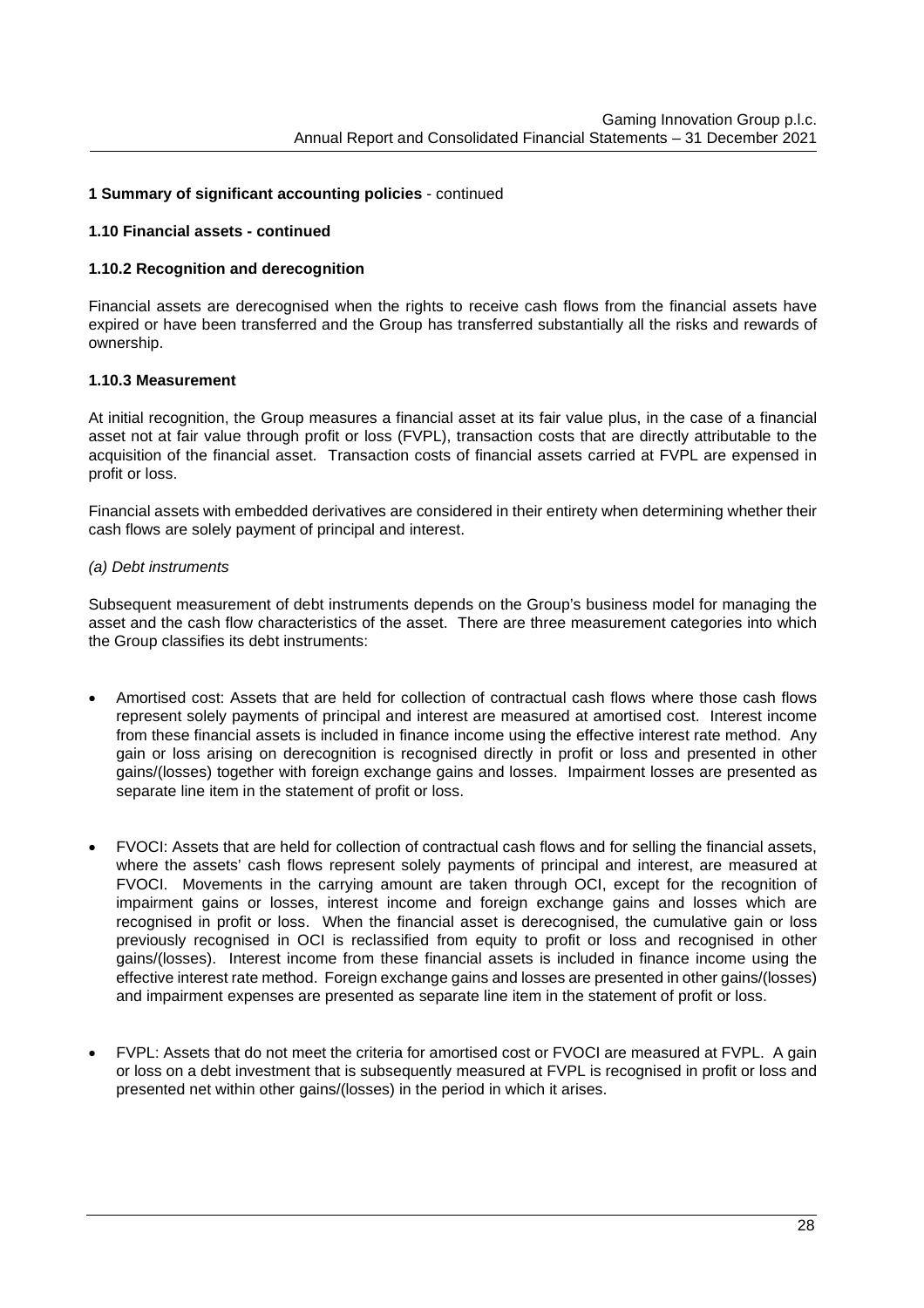#### **1.10 Financial assets** - continued

#### **1.10.3 Measurement** - continued

#### *(b) Equity instruments*

The Group subsequently measures all equity investments at fair value. Where the Group's management has elected to present fair value gains and losses on equity investments in OCI, there is no subsequent reclassification of fair value gains and losses to profit or loss following the derecognition of the investment. Dividends from such investments continue to be recognised in profit or loss as other income when the Group's right to receive payments is established.

Changes in the fair value of financial assets at FVPL are recognised in other gains/(losses) in the statement of profit or loss as applicable. Impairment losses (and reversal of impairment losses) on equity investments measured at FVOCI are not reported separately from other changes in fair value.

#### **1.10.4 Impairment**

The Group assesses on a forward-looking basis the expected credit losses associated with its debt instruments carried at amortised cost and FVOCI. The impairment methodology applied depends on whether there has been a significant increase in credit risk.

For trade receivables, the Group applies the simplified approach permitted by IFRS 9, which requires expected lifetime losses to be recognised from initial recognition of the receivables, see note 3.1 for further details.

#### **1.11 Trade and other receivables**

Trade receivables are amounts due from customers for services performed in the ordinary course of business. If collection is expected in one year or less (or in the normal operating cycle of the business, if longer), they are classified as current assets. If not, they are presented as non-current assets.

Trade and other receivables are recognised initially at fair value and subsequently measured at amortised cost using the effective interest method, less provision for impairment (Note 1.9.4). The carrying amount of the asset is reduced through the use of an allowance account, and the amount of the loss is recognised in profit or loss. When a receivable is uncollectible, it is written off against the allowance account for trade and other receivables. Subsequent recoveries of amounts previously written off are credited against profit or loss.

#### **1.12 Cash and cash equivalents**

For the purposes of the statement of cash flows, cash and cash equivalents comprise cash in hand and deposits held at call with banks and e-wallets, net of restricted balances.

#### **1.13 Share capital**

Ordinary shares are classified as equity. Incremental costs directly attributable to the issue of new shares are shown in equity as a deduction, net of tax, from the proceeds. Any proceed in excess of the nominal value of shares issued is recorded as equity, and presented within 'Share premium'.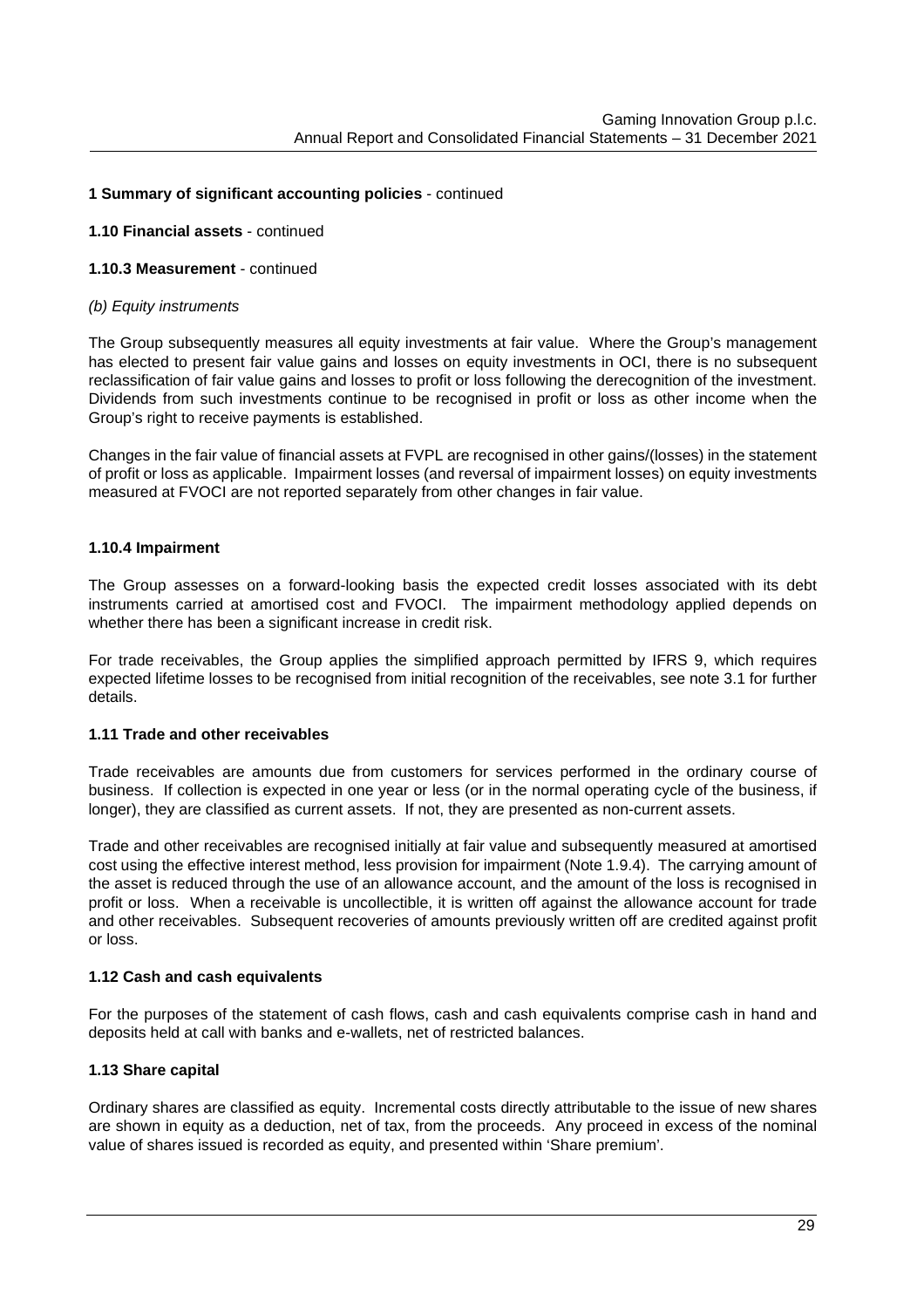#### **1.14 Capital reserves**

Contributions received from the shareholders for which GIG has no obligation to repay are recorded in equity and presented within the 'Capital contribution reserve'. Included within capital reserves are advances for shares to be issued which represent proceeds received from the Group's shareholders in anticipation of issuance of ordinary shares and exercised share options, the share capital and premium of which had not yet been issued.

#### **1.15 Distributions**

Reductions arising from distributions to shareholders, whether in the form of dividends or otherwise, are deducted directly from equity. Dividend distribution to the Group's shareholders is recognised as a liability in the Group's financial statements in the period in which the obligation to pay a dividend is established.

#### **1.16 Financial liabilities**

The Group recognises a financial liability in its statement of financial position when it becomes a party to the contractual provisions of the instrument. The Group's financial liabilities are classified as financial liabilities which are not at fair value through profit or loss (classified as 'Other liabilities') under IFRS 9. Financial liabilities not at fair value through profit or loss are recognised initially at fair value, being the fair value of consideration received, net of transaction costs that are directly attributable to the acquisition or the issue of the financial liability. These liabilities are subsequently measured at amortised cost. The Group derecognises a financial liability from its statement of financial position when the obligation specified in the contract or arrangement is discharged, is cancelled or expires.

#### **1.17 Trade and other payables**

Trade payables are obligations to pay for services that have been acquired in the ordinary course of business from suppliers. Accounts payable are classified as current liabilities if payment is due within one year or less (or in the normal operating cycle of the business if longer). If not, they are presented as noncurrent liabilities.

Trade and other payables are recognised initially at fair value and subsequently measured at amortised cost using the effective interest method.

#### **1.18 Borrowings**

Borrowings are recognised initially at the fair value of proceeds received, net of transaction costs incurred. Borrowings are subsequently carried at amortised cost; any difference between the proceeds (net of transaction costs) and the redemption value is recognised in profit or loss over the period of the borrowings using the effective interest method.

Borrowings are classified as current liabilities unless the Group has an unconditional right to defer settlement of the liability for at least twelve months after the end of the reporting period.

#### **1.19 Offsetting financial instruments**

Financial assets and liabilities are offset and the net amount reported in the statement of financial position where there is a legally enforceable right to set off the recognised amounts and there is an intention to settle on a net basis, or realise the asset and settle the liability simultaneously.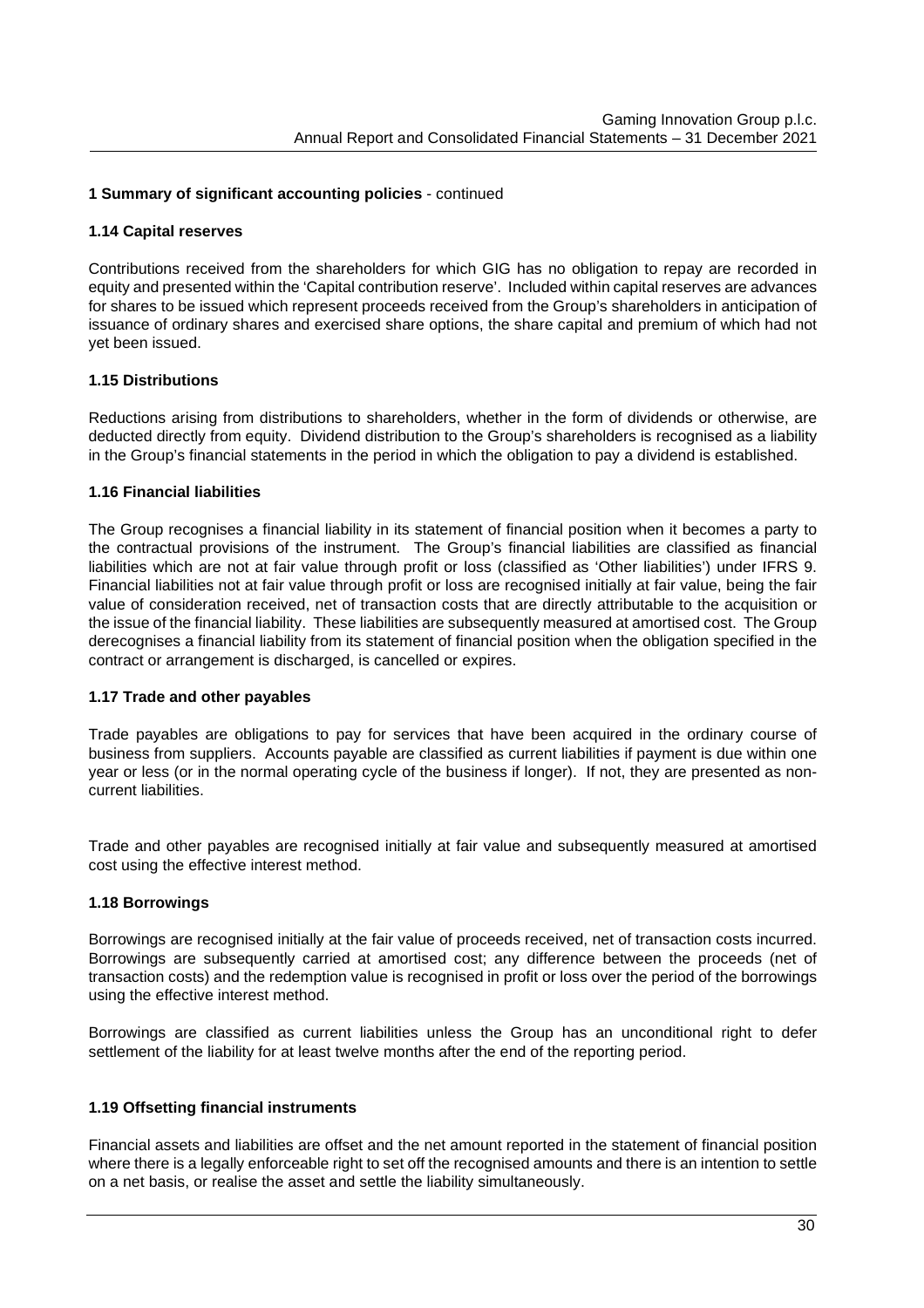#### **1.20 Non-current assets held for sale and discontinued operations**

Non-current assets are classified as held for sale if their carrying amount will be recovered principally through a sale transaction rather than through continuing use and a sale is considered highly probable. They are measured at the lower of their carrying amount and fair value less costs to sell, except for assets such as deferred tax assets, assets arising from employee benefits, financial assets and investment property that are carried at fair value and contractual rights under insurance contracts, which are specifically exempt from this requirement. An impairment loss is recognised for any initial or subsequent write-down of the asset to fair value less costs to sell. A gain is recognised for any subsequent increases in fair value less costs to sell an asset, but not in excess of any cumulative impairment loss previously recognised. A gain or loss not previously recognised by the date of the sale of the noncurrent asset is recognised at the date of derecognition.

Non-current assets are not depreciated or amortised while they are classified as held for sale. Interest and other expenses attributable to the liabilities of a disposal group classified as held for sale continue to be recognised. Non-current assets classified as held for sale and the assets of a disposal group classified as held for sale are presented separately from the other assets in the Statement of financial position.

The liabilities of a disposal group classified as held for sale are presented separately from other liabilities in the Statement of financial position. A discontinued operation is a component of the entity that has been disposed of or is classified as held for sale and that represents a separate major line of business or geographical area of operations, is part of a single co-ordinated plan to dispose of such a line of business or area of operations, or is a subsidiary acquired exclusively with a view to resale. The results of discontinued operations are presented separately in the Income statement.

#### **1.21 Current and deferred taxation**

The tax expense for the period comprises current and deferred tax. Tax is recognised in profit or loss, except to the extent that it relates to items recognised in other comprehensive income or directly in equity.

Deferred tax is recognised, using the liability method, on temporary differences arising between the tax bases of assets and liabilities and their carrying amounts in the financial statements. However, the deferred tax is not accounted for if it arises from initial recognition of an asset or liability in a transaction other than a business combination that at the time of the transaction affects neither accounting nor taxable profit or loss. Deferred tax is determined using tax rates (and laws) that have been enacted or substantially enacted by the end of the reporting period and are expected to apply when the related deferred tax asset is realised or the deferred tax liability is settled.

Deferred tax assets are recognised only to the extent that it is probable that future taxable profit will be available against which the temporary differences can be utilised.

Deferred income tax assets and liabilities are offset when there is a legally enforceable right to offset current tax assets against current tax liabilities and when the deferred income tax assets and liabilities relate to income taxes levied by the same taxation authority on either the taxable entity or different taxable entities where there is an intention to settle the balances on a net basis.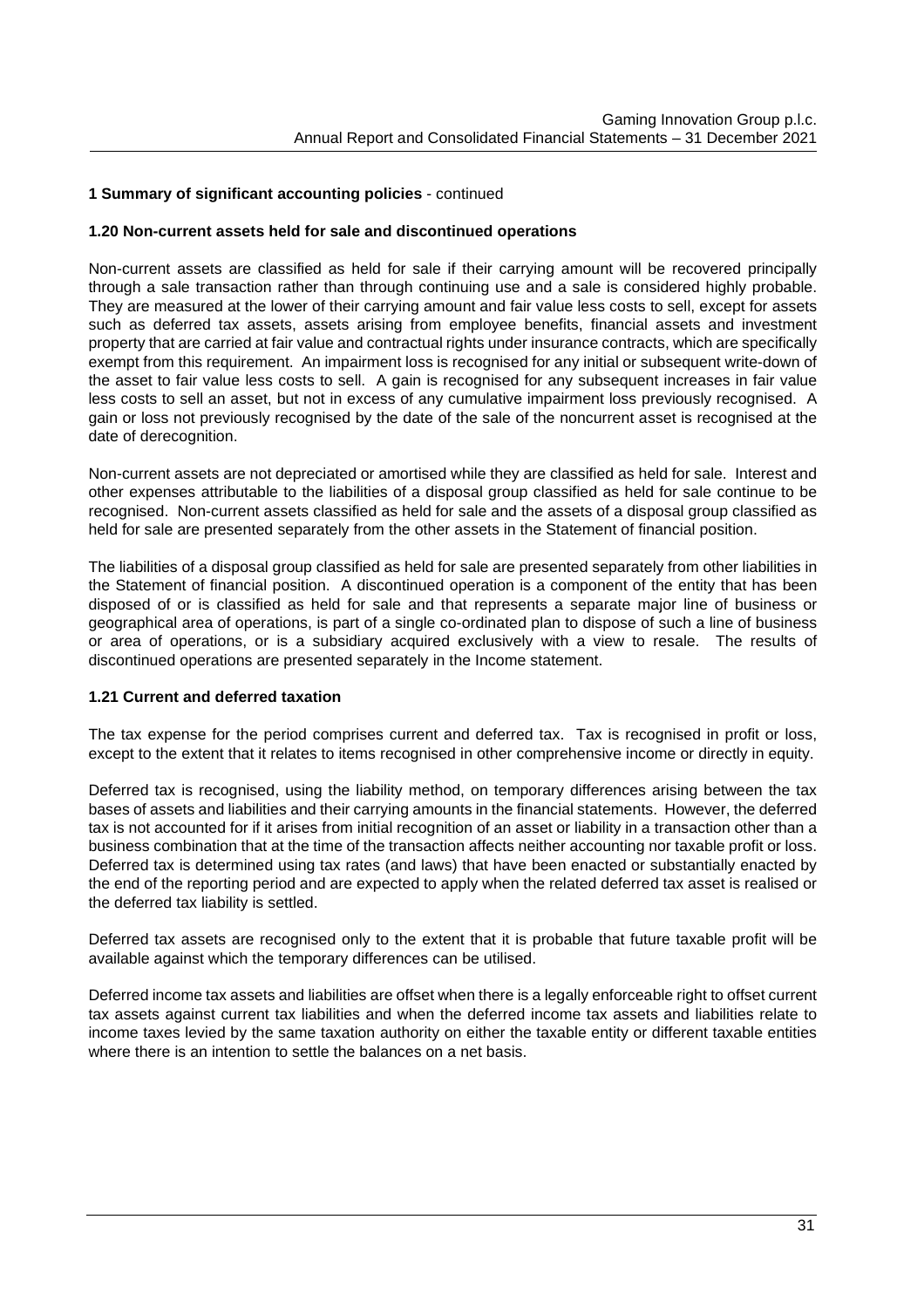#### **1.22 Share-based payments**

The Company's parent operates a number of equity-settled share-based compensation plans. Through these plans, the Group, through various companies within the Group, receives services from employees and consultants, or purchases intangible assets, as consideration for equity instruments (options) of the Company's parent. The fair value of the employee services received in exchange for the grant of the options is recognised by the Group as an expense.

#### *Equity-settled share-based payments*

Equity-settled share-based payment transactions are measured at the grant date at fair value for employee services, which requires a valuation of the options. Once the fair value has been determined, the amount recognised as an expense is adjusted to reflect the number of awards for which the related service are expected to be met, such that the amount ultimately recognised is based on the number of awards that meet the related service.

At the end of each reporting period, the Group revises its estimates of the number of options that are expected to vest based on the non-market vesting conditions and service conditions. It recognises the impact of the revision to original estimates, if any, in the income statement, with a corresponding adjustment to equity.

When the options are exercised, the Company's parent, or another entity at the request of the Company's parent, transfers shares to the employees.

The grant by the Company's parent of options over its equity instruments to the employees of the Group is treated as a capital contribution on the basis that the Group does not compensate its parent for the fair value of shares granted. The fair value of employee services received, measured by reference to the grant date fair value, is recognised over the vesting period as an expense, with a corresponding credit to equity.

#### **1.23 Revenue recognition**

Revenue comprises the fair value of the consideration received or receivable for the supply of services in the ordinary course of the Group's activities. The Group recognises revenue, including other operating revenue, when the amount of revenue can be reliably measured, it is probable that future economic benefits will flow to the entity and when specific criteria have been met as described below.

#### *(a) Gaming*

Gaming transactions that are not deemed to be financial instruments, where the Group revenues stem from commissions, are recorded in accordance with IFRS 15 'Revenue from Contracts with Customers'. The revenue recognised in this manner relates to Poker. Such revenue represents the commission charged at the conclusion of each poker hand in cash games (i.e., rake). The Group's performance obligation in this service is the provision of the poker game to the individual players. It is satisfied, and the Group is entitled to its share of the pot (i.e., the rake), once each poker hand is complete.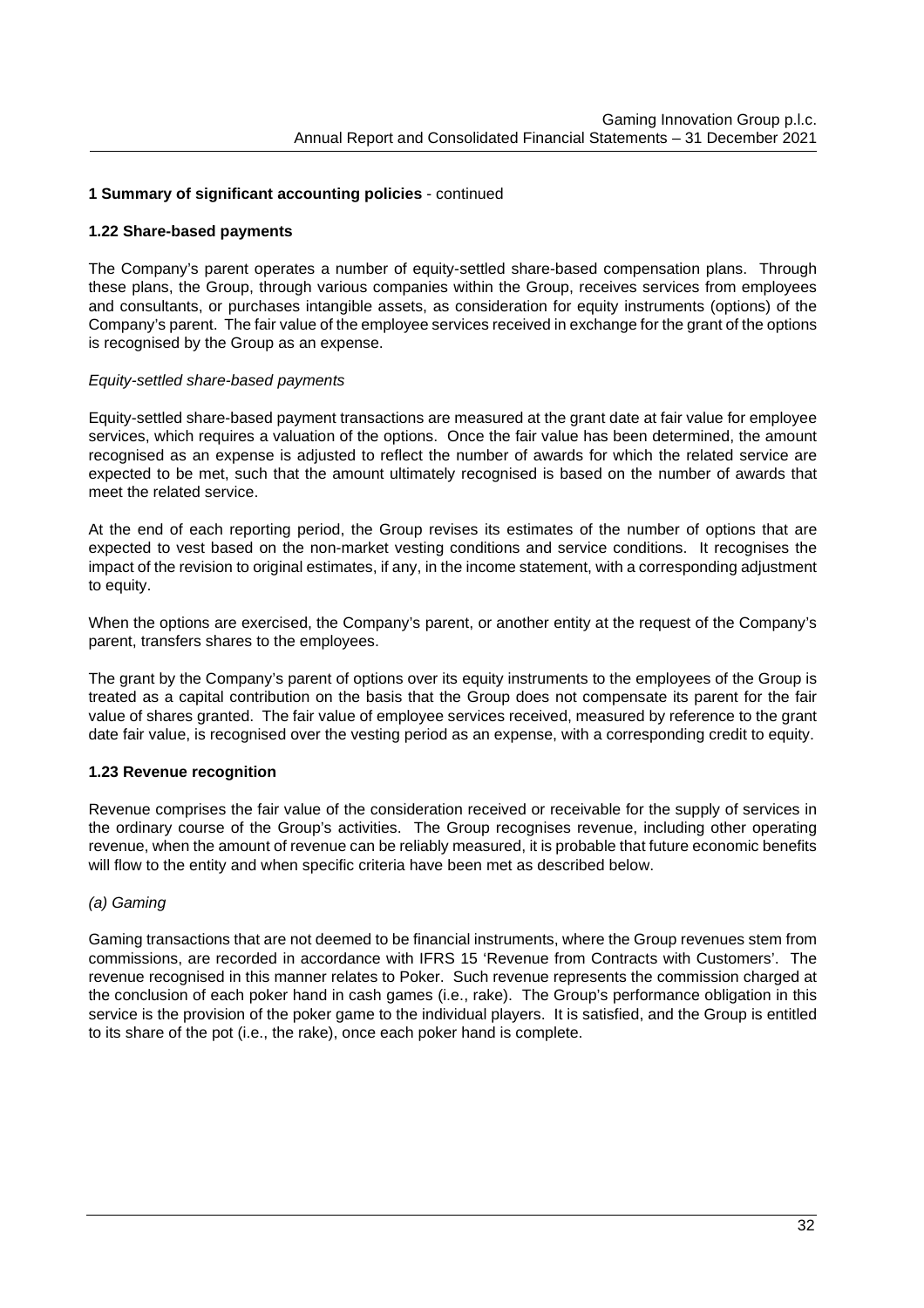#### **1.23 Revenue recognition** – continued

### *(b) Gaming - continued*

Revenue from gaming transactions that are deemed to be financial instruments, where the Group takes open positions against players, is recognised as a net fair value gain or loss after the deduction of players' winnings, bonuses and gaming taxes. The revenue recognised in this manner relates to sports betting and casino. These are governed by IFRS 9 and thus out of scope of IFRS 15.

Revenue from transactions where the Group is taking positions against players, such as sports betting and online casino, is recognised when the outcome of an event is known. Revenue from commission arising on transactions where the Company does not take open positions against players, such as poker, is recognised when players place wagers in a pool.

#### *(c) Platform and sportsbetting services*

In contracting with white label operators, the Group considers that it is acting as an intermediary between the third-party platform and the related service providers. On this basis revenue is recognised net of payments made to service providers. For one particular client, the Group has the primary responsibility for fulfilling the promise to provide specific services making the Group the principal. On this basis, the revenues are recognised gross of payments made to service providers in line with accounting policy 1.23(a) above.

In contracting with own license operators, the Group generates revenue by entering into a revenue share deal or a fixed deal where such revenue is apportioned on an accrual basis over the whole term of the contract. The consideration for such services is generally split between an initial setup to configure the software as per the customer's requirements and on-going charge invoiced monthly.

The uncertainty on the amount of revenue to be received is resolved at each calendar month-end since the contracts are such that the amounts reset to zero on a monthly basis. Management has determined that it is appropriate for the Group to recognise the monthly amounts invoiced as revenue in the Income Statement as this best represents the Group's enforceable rights to income, as well as the value of services received by the Group's customers.

In accordance with IFRS 15, the set-up is not seen as a distinct PO as the customer cannot benefit from the set-up itself but from the agreement as a whole. Accordingly, the set-up fee is simply seen as being part of the consideration receivable for the software as a service (SAAS) agreement and should therefore be deferred over the period of the agreement. Management performed a detailed analysis of such impact and concluded that this has an immaterial effect for the Group. Management will continue to monitor this matter due to the increase in customers in this segment.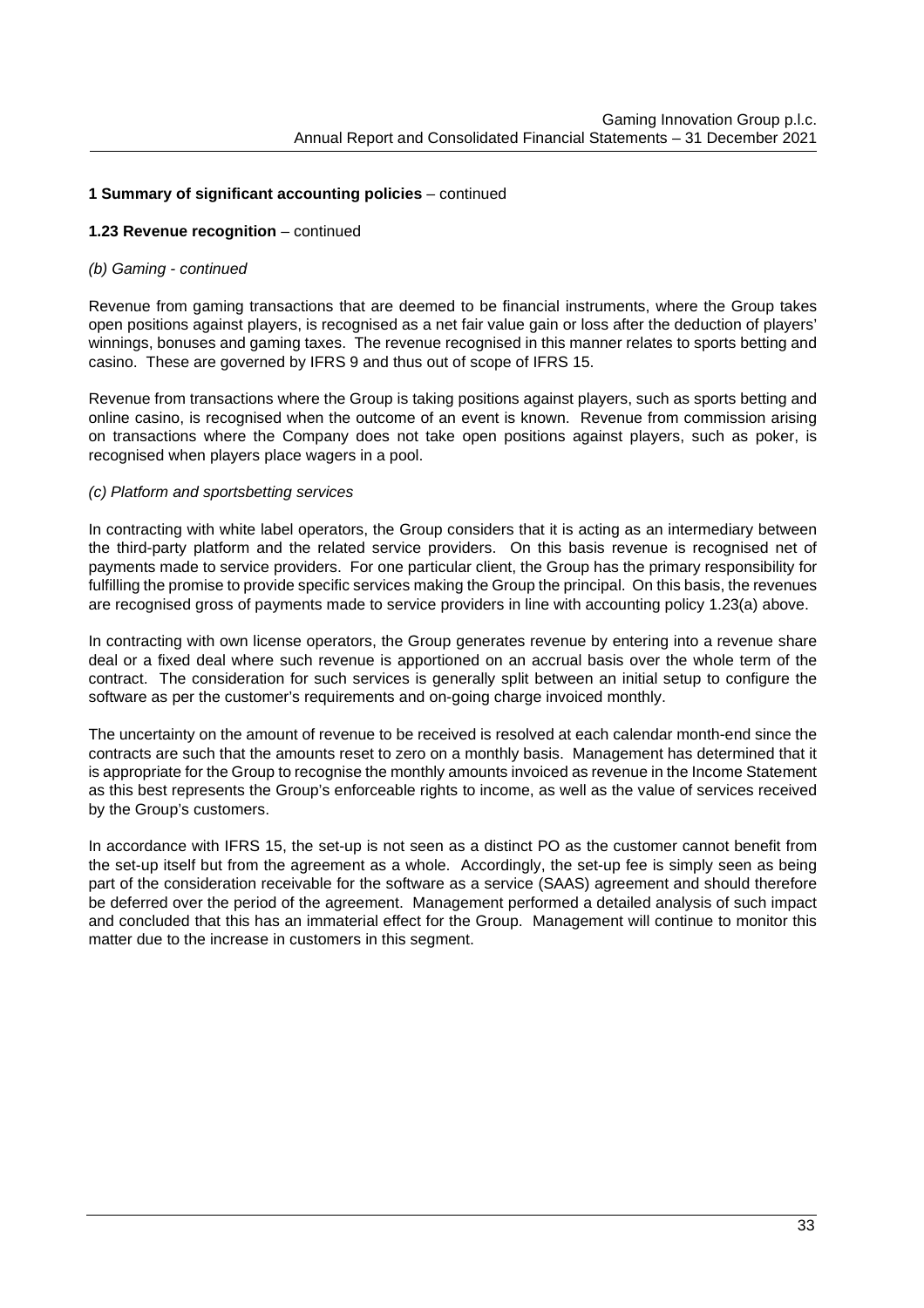#### **1.23 Revenue recognition** – continued

#### *(d) Performance Marketing*

For a revenue share deal, the Company receives a share of the revenues that the gaming operator has generated as a result of a player playing on their iGaming site. Revenue is recognised in the month that it is earned by the respective gaming operator.

For a cost acquisition deal, a client pays a one-time fee for each player who deposits money on the client's site. Cost per acquisition contracts consist of a pre-agreed rate with the client. Revenue from such contracts is recognised in the month in which the deposits are made.

For a listing deal, a client pays a fixed fee to be listed and critically reviewed on the Group's websites. Such revenue is apportioned on an accrual basis over the term of the contract.

Management considers the Group's contracts to represent a series of distinct performance obligations to stand ready to redirect players on a constant basis. Such contracts give rise to variable consideration from an IFRS 15 point of view since the revenues are not fixed at the outset. In view of the nature of the service provided as a monthly stand-ready obligation the Group recognises the income in the month in which it has a contractual right to bill the iGaming operators.

#### *(e) Other*

Interest income is recognised in profit or loss for interest-bearing instruments as it accrues, on a timeproportion basis using the effective interest method, unless collectability is in doubt.

Dividend income is recognised when the right to receive payment is established.

#### **2 Segment information**

Up until the divestment of the Business to Consumer ("B2C") segment in 2020, the Group operated two segments:

- B2C, which included the gaming operations directed towards end users, and
- the Business to Business ("B2B"), which included its platform offering front-end services ('Platform') and affiliate marketing ('Media').

Following the divestment of the B2C segment, the Group's internal reporting to its management team focuses on Platform and Media separately, and accordingly the segment information disclosed below differs from the disclosures that had been made in the Group's financial statements for the year ended 31 December 2020. Comparative information has been restated to be consistent with the current year's disclosures.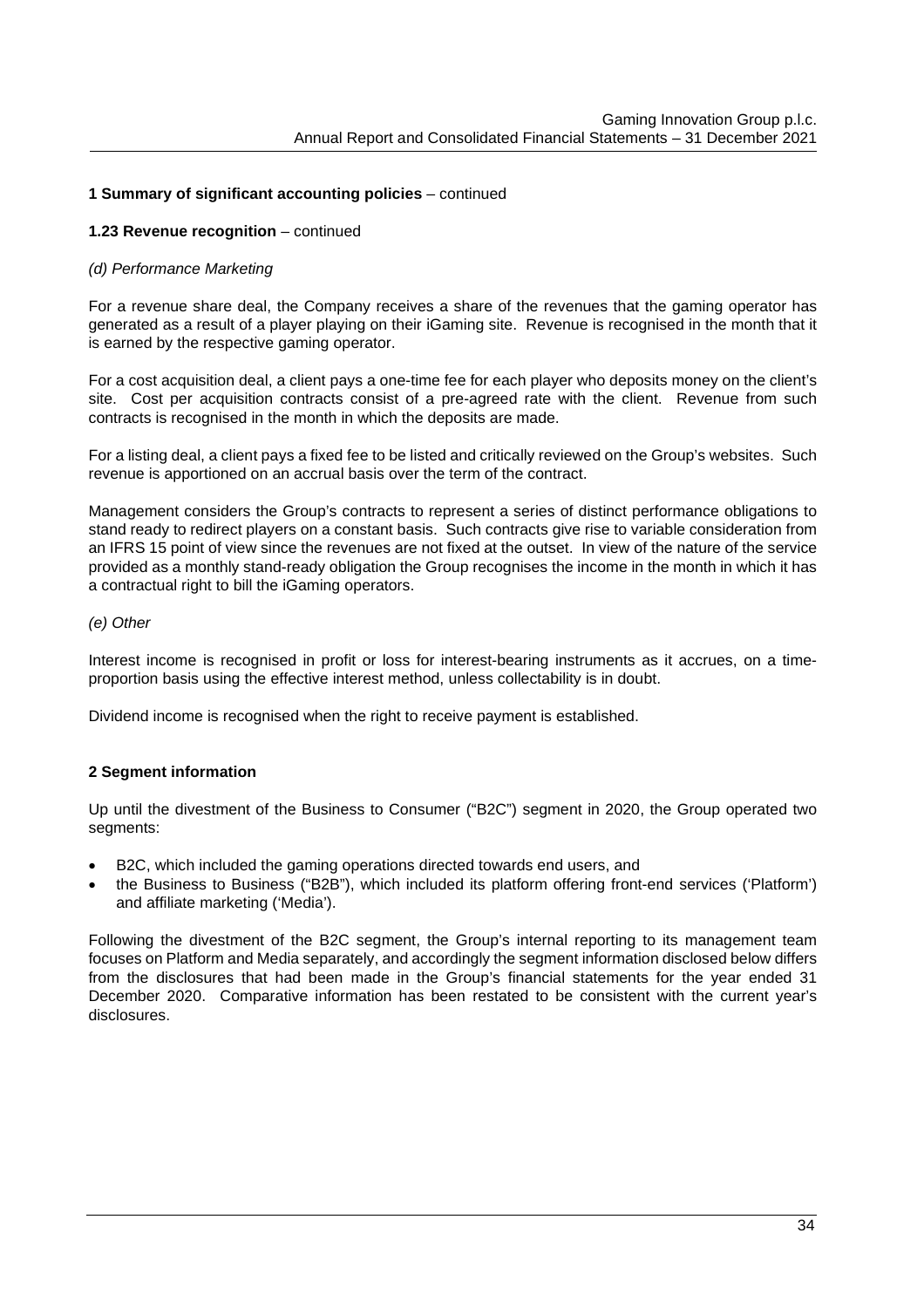# **2 Segment information - continued**

| 2021                                                                  | Media<br>€                 | <b>Platform</b><br>€                        | Group<br>€                   |
|-----------------------------------------------------------------------|----------------------------|---------------------------------------------|------------------------------|
| Net revenue<br>Other operating income                                 | 44,969,637                 | 34,208,410<br>3,375,000                     | 79,178,047<br>3,375,000      |
| <b>Operating expenses</b>                                             |                            |                                             |                              |
| Personnel expenses<br>Depreciation and amortisation                   | (7, 475, 177)              | (14,583,418)<br>$(7,689,395)$ $(6,899,146)$ | (22,058,595)<br>(14,588,541) |
| Marketing, including commission<br>Platform and service provider fees | (10,961,378)               | (12,048,083)<br>(4, 403, 363)               | (23,009,461)<br>(4,403,363)  |
| Consultancy fees<br>Other operating expenses                          | (2,683,203)<br>(2,567,985) | (2,363,308)<br>(3,564,064)                  | (5,046,511)<br>(8, 294, 496) |
| <b>Total operating expenses</b>                                       | (31, 377, 138)             | (43,861,382)                                | (75, 238, 520)               |
| Segment profit/(loss)                                                 | 13,592,499                 | (6,277,972)                                 | 7,314,527                    |
| <b>Transaction costs</b><br>Other income                              |                            |                                             | (981, 444)<br>851,625        |
| <b>Operating profit</b>                                               |                            |                                             | 7,184,708                    |
| Finance income<br>Finance costs                                       |                            |                                             | 274,274<br>(5,824,109)       |
| Profit before tax from continuing operations                          |                            |                                             | 1,634,873                    |

| 2020                                       | <b>Media</b><br>€ | <b>Platform</b><br>€    | Group<br>€              |
|--------------------------------------------|-------------------|-------------------------|-------------------------|
| Net revenue<br>Other operating income      | 33,491,762        | 28,034,987<br>1,500,000 | 61,526,749<br>1,500,000 |
| <b>Operating expenses</b>                  |                   |                         |                         |
| Personnel expenses                         | (7,591,692)       | (16,670,020)            | (24, 261, 712)          |
| Depreciation and amortisation              | (10, 962, 433)    | (8,444,409)             | (19, 406, 842)          |
| Marketing, including commission            | (6,212,378)       | (8,687,611)             | (14,899,989)            |
| Platform and service provider fees         | (1,726)           | (2,677,886)             | (2,679,612)             |
| Other operating expenses                   | (1,920,487)       | (7, 246, 876)           | (9, 167, 363)           |
| <b>Total operating expenses</b>            | (26,688,716)      | (43,726,802)            | (70, 415, 518)          |
| Segment profit/(loss)                      | 6,803,046         | (14, 191, 815)          | (7, 388, 769)           |
| Other income                               |                   |                         | 186,367                 |
| <b>Operating loss</b>                      |                   |                         | (7,202,402)             |
| Finance income                             |                   |                         | 2,661                   |
| Finance costs                              |                   |                         | (6,873,053)             |
| Loss before tax from continuing operations |                   |                         | (14,072,794)            |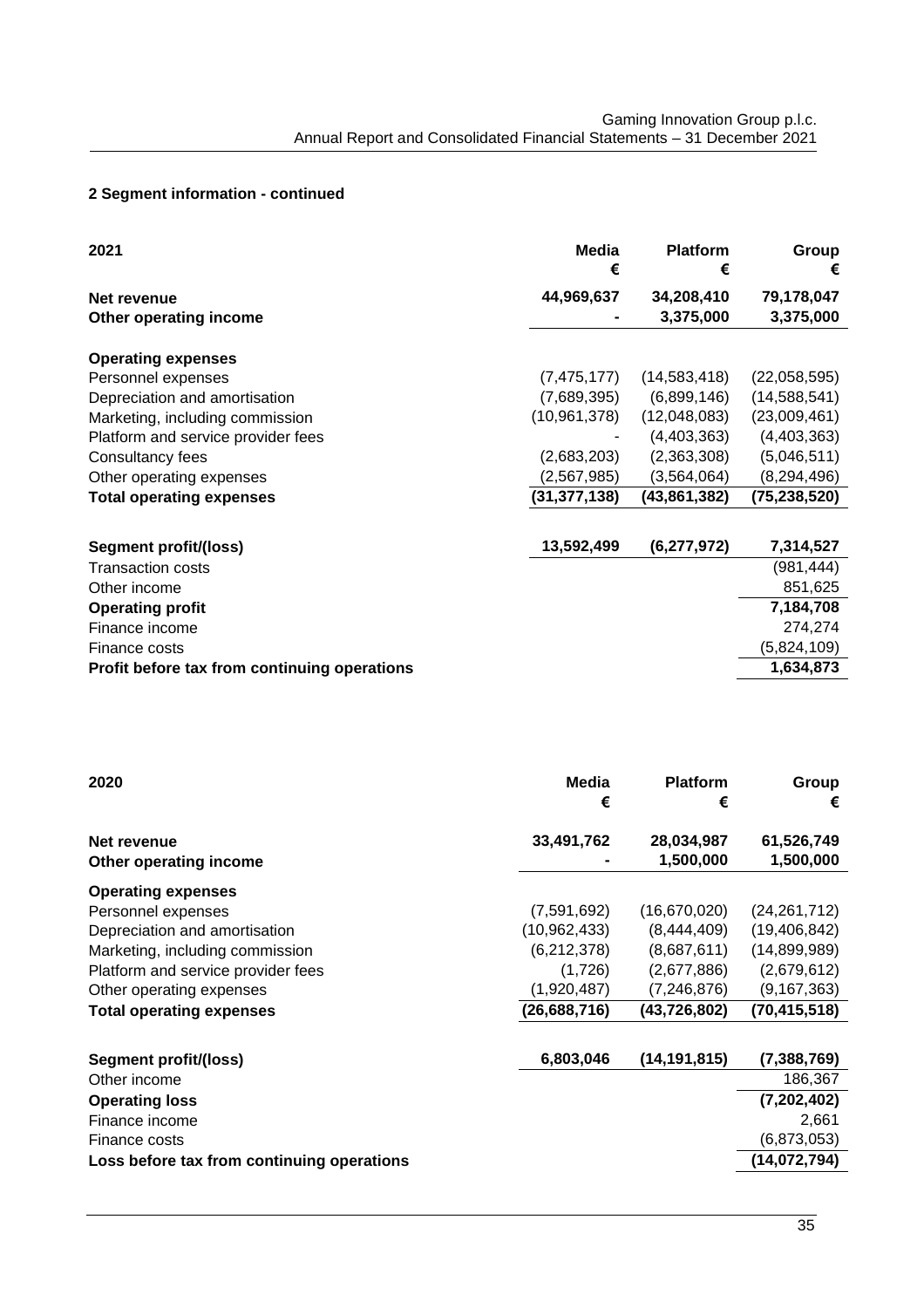# **2 Segment information** - continued

The following table presents the Group's revenue and other operating income by product line, net of intrasegment eliminations:

|                                                    | Group      |            |  |
|----------------------------------------------------|------------|------------|--|
|                                                    | 2021       | 2020       |  |
|                                                    | €          | €          |  |
| B <sub>2</sub> C                                   |            |            |  |
| Casino                                             |            | 21,830,212 |  |
| Sports                                             |            | 573,816    |  |
| Poker                                              |            | 491,562    |  |
|                                                    |            | 22,895,590 |  |
| B <sub>2</sub> B                                   |            |            |  |
| Performance marketing                              | 44,969,637 | 33,491,762 |  |
| Platform services including other operating income | 37,583,410 | 29,534,987 |  |
|                                                    | 82,553,047 | 63,026,749 |  |
|                                                    |            |            |  |
| Net revenue and other operating income             | 82,553,047 | 85,922,339 |  |

The Group operates in a number of geographical areas as detailed below. The geographical revenue split is based on where the operator generates its revenues.

|                                   | Group      |            |  |
|-----------------------------------|------------|------------|--|
|                                   | 2021       |            |  |
|                                   | €          | €          |  |
| <b>Revenue</b>                    |            |            |  |
| Nordic countries                  | 3,879,036  | 16,808,035 |  |
| Europe excluding Nordic countries | 57,405,997 | 58,826,777 |  |
| Rest of world                     | 21,268,014 | 10,287,527 |  |
| Total                             | 82,553,047 | 85,922,339 |  |

All employees of the Group for both the current and the previous years were based in Europe. Similarly, all assets for the current and the previous years were located in Europe. The Group is not exposed to concentration risk since it operates in a number of markets as disclosed above.

Revenues from one customer accounted for EUR9,267,281 (2020: EUR8,005,504) and arose in both the Platform and the Media segments.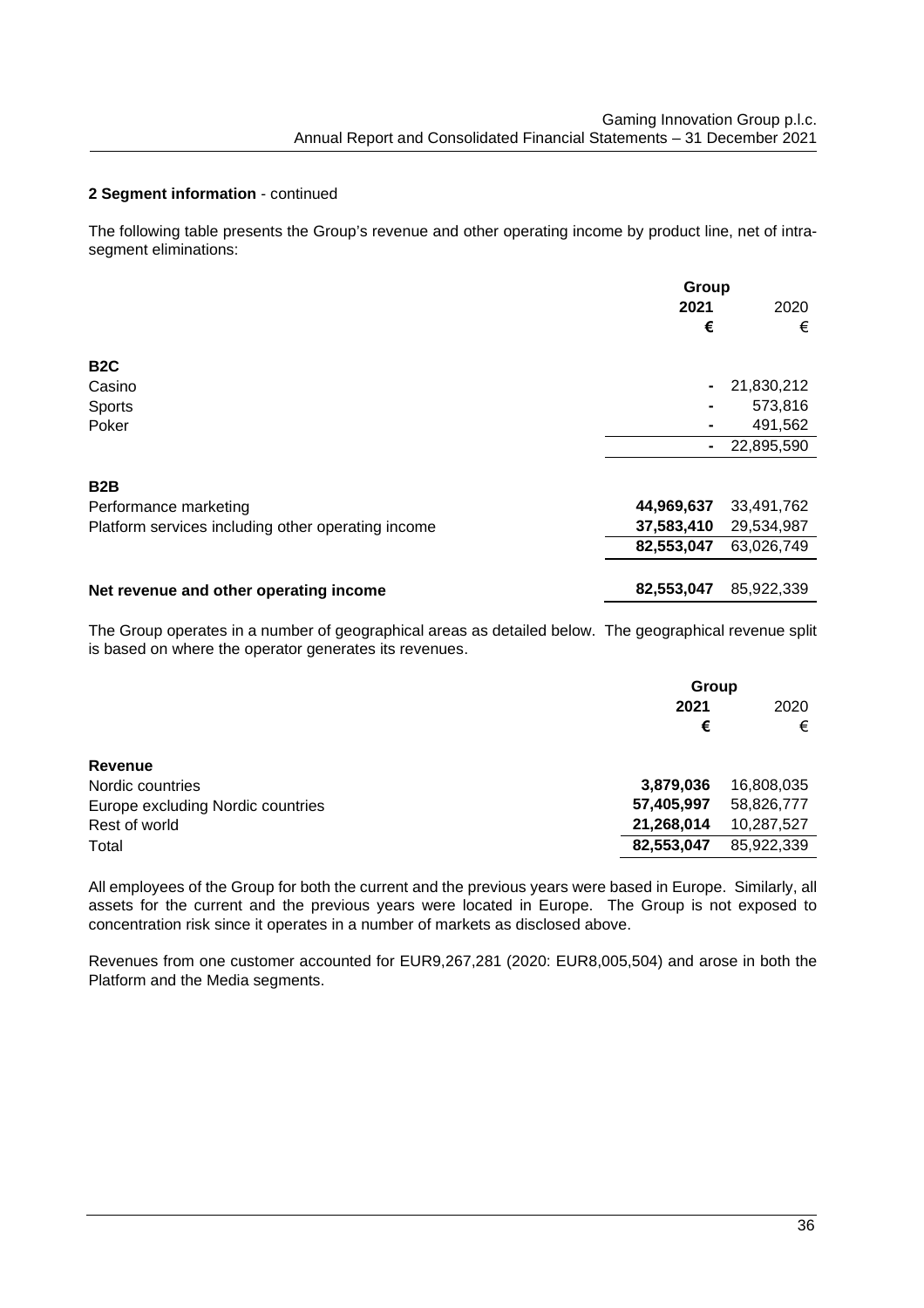# **3 Financial risk management**

### **3.1 Financial risk factors**

The Group's and Company's activities potentially expose it to a variety of financial risks principally comprising market risk (including foreign exchange risk and interest rate risk), credit risk and liquidity risk. The Group provides principles for overall risk management. The Group and Company did not make use of derivative financial instruments to hedge risk exposures during the current and preceding period.

#### *(a) Market risk*

# *(i) Foreign exchange risk*

The Group operates internationally and is exposed to foreign exchange risk arising from various currency exposures, primarily with respect to the SEK, GBP, NZD, CAD, USD, DKK and NOK. The Company is primarily exposed to foreign exchange risk with respect to SEK arising on the bond in issuance. Foreign exchange risk arises from future commercial transactions and recognised assets and liabilities which are denominated in a currency that is not the entity's functional currency.

The table below summarises the Group and the Company's exposure to foreign currencies, other than the functional currency, as at 31 December 2021 and 2020.

|                        |           |                | <b>Net</b>     |
|------------------------|-----------|----------------|----------------|
| Group                  | Assets    | Liabilities    | exposure       |
|                        | €         | €              | €              |
| As at 31 December 2021 |           |                |                |
| SEK to EUR             |           | (42,658,484)   | (42, 658, 484) |
| GBP to EUR             | 445,494   | (7, 829)       | 437,665        |
| NZD to EUR             | 1,202,628 | (368, 362)     | 834,266        |
| CAD to EUR             | 53,083    | (210)          | 52,873         |
| USD to EUR             | 632,733   | (48,098)       | 584,635        |
| NOK to EUR             | 95,747    | (2,043)        | 93,704         |
| DKK to EUR             |           | (11,202)       | (11,202)       |
| Other currencies       | 4,166     | (1,228)        | (2,938)        |
|                        | 2,433,851 | (43,097,456)   | (40, 663, 605) |
|                        |           |                |                |
| As at 31 December 2020 |           |                |                |
| SEK to EUR             | 55,801    | (39, 543, 955) | (39, 488, 154) |
| GBP to EUR             | 76,163    | (1, 108, 046)  | (1,031,883)    |
| NZD to EUR             | 1,668,100 | (282)          | 1,667,818      |
| CAD to EUR             | 378,441   | (62, 152)      | 316,289        |
| USD to EUR             | 1,863,792 | (80,035)       | 1,783,757      |
| NOK to EUR             | 536,054   | (204, 932)     | 331,122        |
| DKK to EUR             | 270,532   |                | 270,532        |
| Other currencies       | 275,710   | (290, 698)     | (14,988)       |
|                        | 5,124,593 | (41,290,100)   | (36, 165, 507) |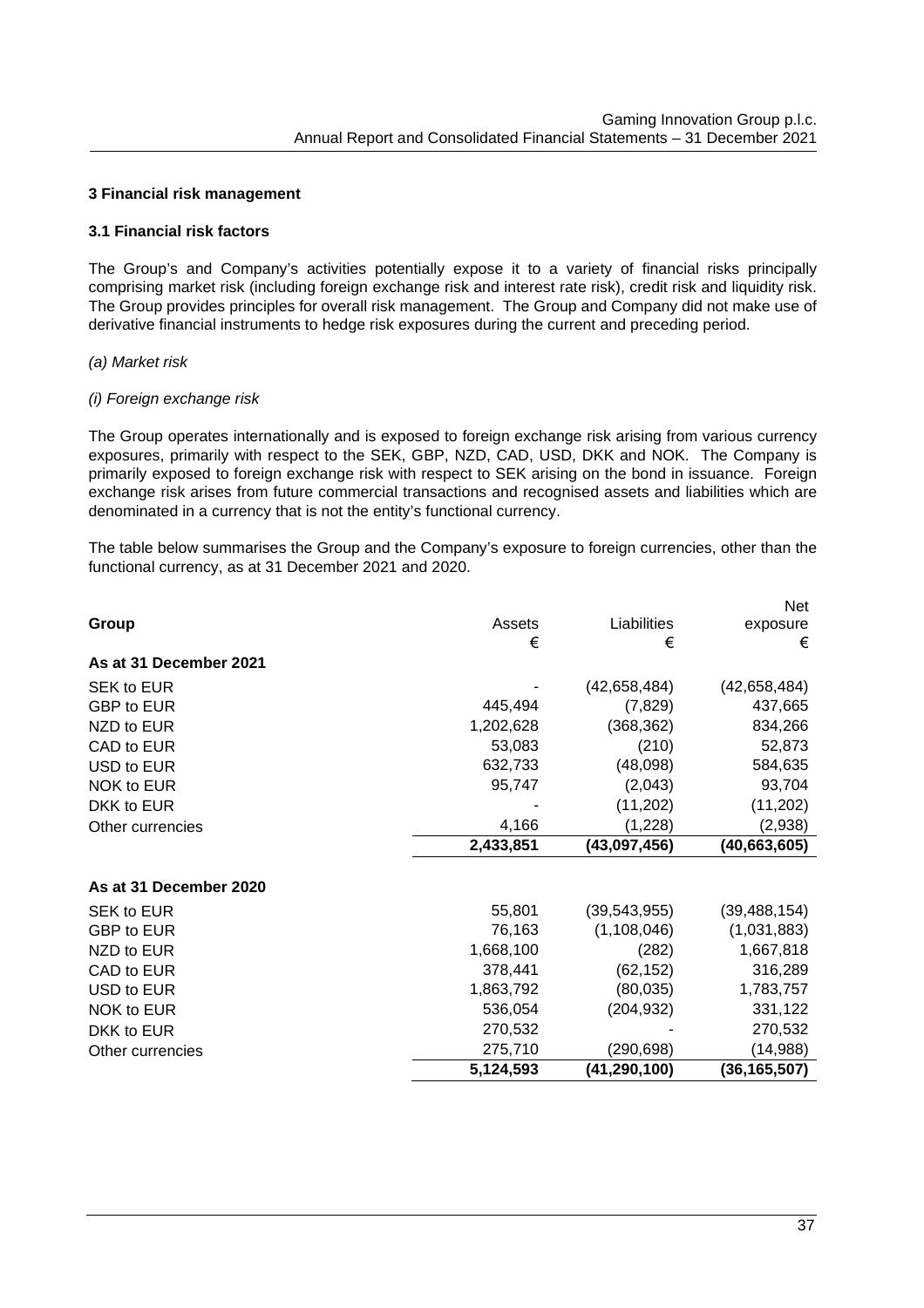**3.1 Financial risk factors** - continued

*(a) Market risk - continued*

*(i) Foreign exchange risk - continued*

| Company                | Assets | Liabilities                   | <b>Net</b><br>exposure |
|------------------------|--------|-------------------------------|------------------------|
| As at 31 December 2021 | €      | €                             | €                      |
| SEK to EUR             |        | $-$ (42,703,303) (42,703,303) |                        |

### **As at 31 December 2020**

| - (39,455,044) (39,455,044) |  |
|-----------------------------|--|
|                             |  |

For the Group and Company a sensitivity analysis for foreign exchange risk disclosing how profit or loss and equity would have been affected by changes in foreign exchange rates that were reasonably possible at the end of the period was deemed necessary for liabilities denominated in SEK. At the end of the reporting period, had the SEK exchange rate strengthened or weakened against the euro by 0.15% (2020: 1.07%) with other variables held constant, the increase or decrease respectively in net assets of the Group and the Company would amount to approximately EUR63,792 (2020: EUR417,681) and EUR63,984 (2020: EUR426,716) respectively.

A sensitivity analysis for all other assets and liabilities was not deemed necessary on the basis that the directors do not consider the risk to be material.

#### *(ii) Interest rate risk*

As at 31 December 2021, the Group and the Company are exposed to cash flow interest rate risk arising on the floating rate note bonds in issue at this date (Note 20). The bond has a 3 monthly STIBOR plus fixed interest rate of 8.5%. The STIBOR rate has not changed over the past years and therefore no sensitivity analysis is required as it does not have a significant effect on the interest rate being paid. There are no other significant exposures to floating rates of interest as at 31 December 2021, and the Group and the Company were not significantly exposed to floating rates of interest as at 31 December 2020.

#### *(b) Credit risk*

Credit risk is the risk of a financial loss to the Group and Company if a counterparty to a financial instrument fails to meet its contractual obligations and arises principally from outstanding receivables due to the Group and Company's customers and cash and cash equivalents.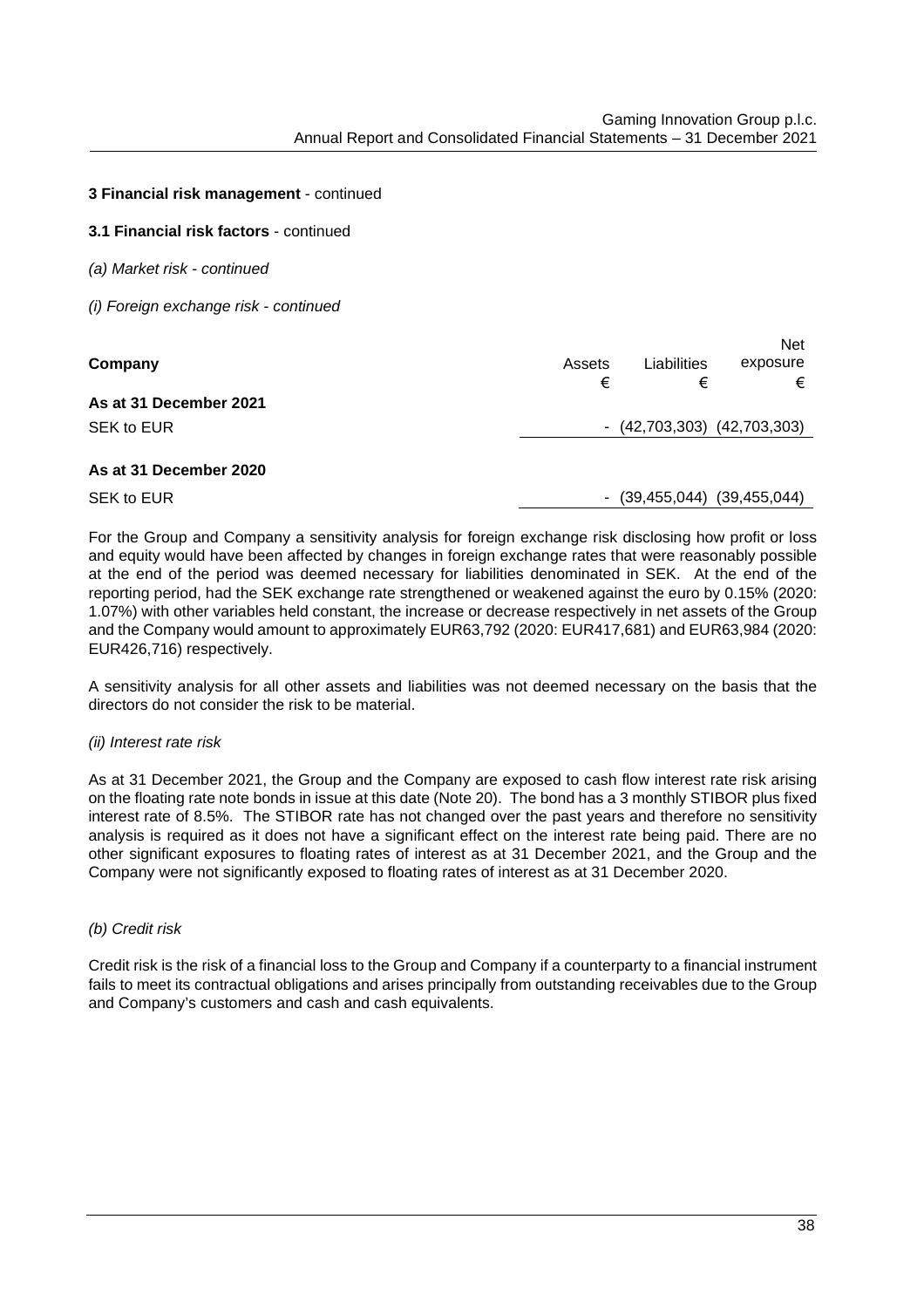#### **3.1 Financial risk factors** - continued

# *(b) Credit risk - continued*

The Group and Company's exposure to credit risk is:

|                                                 | Group      |            | Company |           |  |
|-------------------------------------------------|------------|------------|---------|-----------|--|
|                                                 | 2021       | 2020       | 2021    | 2020      |  |
|                                                 | €          | €          | €       | €         |  |
| Financial assets at amortised cost:             |            |            |         |           |  |
| Trade and other receivables (Note 12)           | 10,858,137 | 13,182,574 | 871.709 | 3,006,865 |  |
| Amounts due from payment providers (Note 12)    | 716,590    | 596.587    |         |           |  |
| Cash at bank and other intermediaries (Note 13) | 8,483,670  | 8,042,813  | 30,395  | 3,503,678 |  |
| Exposure                                        | 20,058,397 | 21.821.974 | 902,104 | 6,510,543 |  |

The maximum exposure to credit risk at the end of the reporting period in respect of the financial assets mentioned above is equivalent to the gross carrying amount.

The Group assesses the credit quality of its customers taking into account financial position, past experience and other factors. It has processes in place to ensure that sales of services are affected to customers with an appropriate credit history. The Group manages credit limits and exposures actively in a practicable manner such that past due amounts receivable from customers are within controlled parameters. The Group and Company monitor the performance of these financial assets on a regular basis to identify incurred collection losses which are inherent in the Group and Company's receivables taking into account historical experience in collection of accounts receivable.

The Group and Company seek to manage credit risk by only undertaking transactions with counterparties which include financial institutions or intermediaries, such as payment providers with quality standing. Control structures are in place to assess credit risk on similar lines. The following table provides information regarding the aggregated credit risk exposure, for deposits with bank and financial institutions or intermediaries with external credit ratings as at 31 December 2021 and 2020.

|                                        | Group     |           | Company |           |  |
|----------------------------------------|-----------|-----------|---------|-----------|--|
|                                        | 2021      | 2020      | 2021    | 2020      |  |
|                                        | €         | €         | €       | €         |  |
| Cash at bank and other intermediaries: |           |           |         |           |  |
| AAA                                    | 894,013   |           |         |           |  |
| $AA+$ to $AA-$                         | 98,687    | 5,142,454 |         |           |  |
| $A+$ to $A-$                           | 62,410    |           |         | 3,503,461 |  |
| BBB+ to BBB-                           | 6,713,647 | 862,486   | 30,395  | 217       |  |
| BB+ to BB-                             | 36,970    |           |         |           |  |
| Below BB or not rated                  | 677,943   | 2,037,873 |         |           |  |
|                                        | 8,483,670 | 8,042,813 | 30.395  | 3,503,678 |  |

Amounts due from payment providers of EUR716,590 (2020: EUR596,587) are not rated.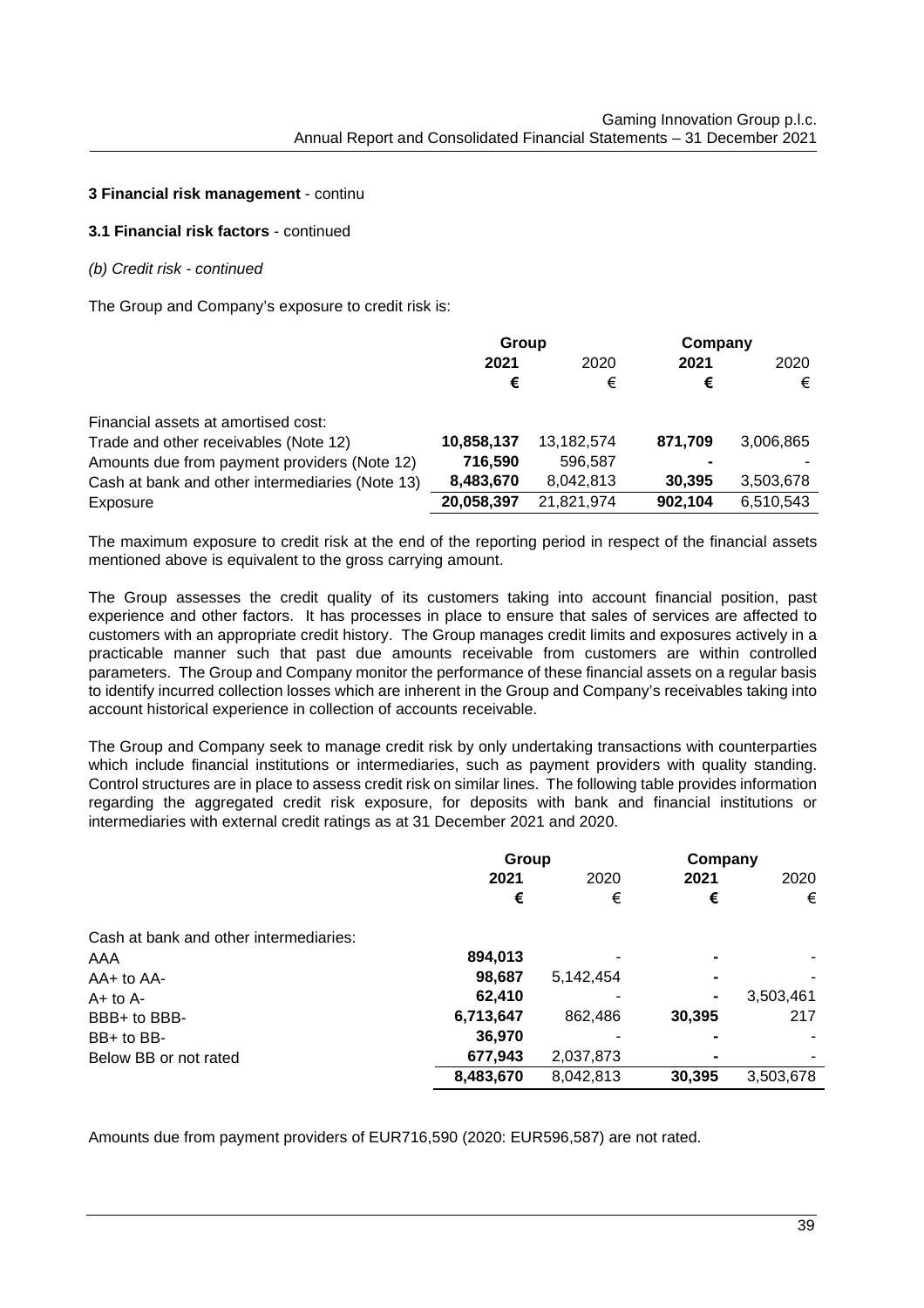#### **3.1 Financial risk factors** - continued

#### *(b) Credit risk - continued*

#### *Impairment of financial assets*

The Group's trade receivables are subject to the expected credit loss model. Cash and cash equivalents are also subject to the impairment requirements of IFRS 9, but due to the low credit risk the loss allowance was deemed to be immaterial in both current and prior years. The loss allowance in relation to amounts due from payment providers was deemed to be nil as at 31 December 2021 and 31 December 2020. EUR991,057 was determined to be irrecoverable during 2020, and was therefore written off.

The Group applies the IFRS 9 simplified approach to measuring expected credit losses which uses a lifetime expected loss allowance for all trade receivables. The expected loss rates are based on historical experience, as adjusted for qualitative factors, as further described below.

The publishing unit within performance marketing reported trade receivables of EUR4,634,138 as at 31 December 2021 (2020: EUR3,514,526), and a loss allowance of EUR251,914 (2020: EUR452,296). The paid unit within performance marketing reported trade receivables of EUR1,917,915 as at 31 December 2021 (2020: EUR2,172,134), and a loss allowance of €170,777 (2020: nil).

Trade receivables from platform services amounted to EUR2,265,261 as at 31 December 2021 (2020: EUR3,634,212). As at 31 December 2021, management recorded a loss allowance of nil (2020: nil), and EUR 285,254 (2020: EUR986,673) was written off as uncollectible. Management has considered the quality of counterparties as at 31 December 2021 and 2020, and concluded that no further loss allowance should be recorded on the basis of payment experience, where relevant, and management's credit risk assessment.

Other receivables for the Group amount to EUR2,225,945 (2020: EUR3,160,841) which amounts are mostly linked to the sale of the B2C segment amounting to EUR678,158(2020: EUR3,002,462) and receivables related to lease of a domain amounting to EUR1,185,509(2020: nil) which are expected to reduce in line with the contractual obligations of the counterparty.

Other receivables for the Company amount to EUR678,158(2020: EUR3,002,462) linked to the sale of the B2C segment.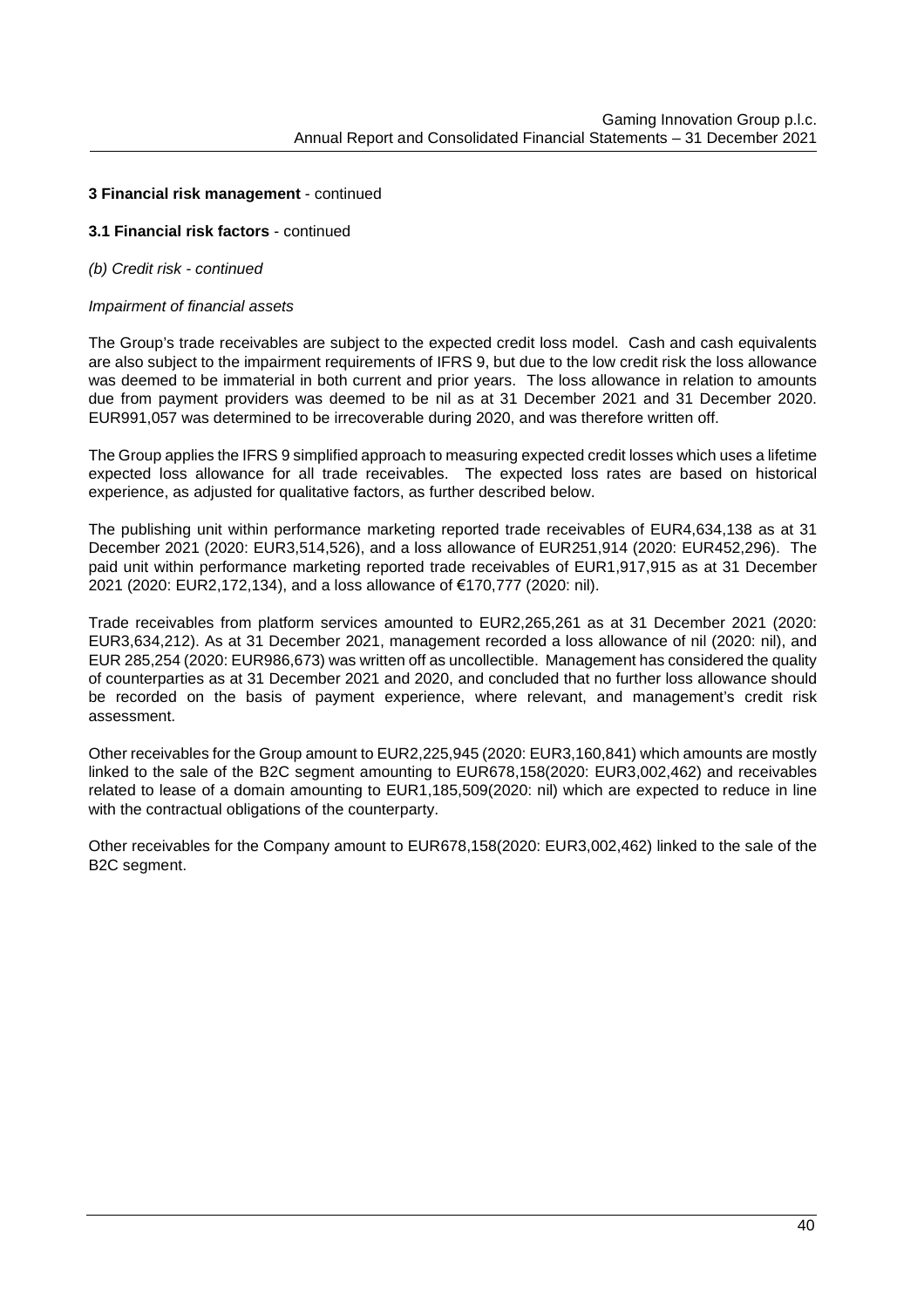#### **3.1 Financial risk factors** - continued

# *(b) Credit risk - continued*

#### *Impairment of financial assets - continued*

The table below provides detailed information in relation to the loss allowance established for the publishing unit within performance marketing:

|                          |           | Days overdue |           |            |              |             |             |                 |           |
|--------------------------|-----------|--------------|-----------|------------|--------------|-------------|-------------|-----------------|-----------|
| 31 December 2021         | Current   | $1 - 30$     | $31 - 60$ | 61 - 90    | $91 - 120$   | 121 - 300   | $301 - 500$ | <b>Over 500</b> | Total     |
| Expected loss rate*      | 0.60%     | 1.37%        | 4.21%     | 5.95%      | 8.49%        | 29.75%      | 58.34%      | 96.13%          |           |
| Trade receivables, gross | 2,790,467 | 992,822      | 765,745   | 255,952    | 126,905      | 272,947     | 7,604       | 80,900          | 5,293,342 |
| Loss allowance           | 16,619    | 13,610       | 32,267    | 15,238     | 10,771       | 81,207      | 4,436       | 77,766          | 251,914   |
|                          |           |              |           |            | Days overdue |             |             |                 |           |
| <b>31 December 2020</b>  | Current   | $31 - 60$    | $61 - 90$ | $91 - 120$ | $121 - 300$  | $301 - 500$ | $501 - 700$ | <b>Over 700</b> | Total     |
| Expected loss rate*      | 1.60%     | 3.81%        | 5.36%     | 11.52%     | 19.20%       | 40.50%      | 64.18%      | 94.56%          |           |
| Trade receivables, gross | ,718,945  | 849.251      | 201,330   | 132.165    | 20.341       | 309,390     | 101.581     | 181.523         | 3,514,526 |
| Loss allowance           | 27,853    | 32,364       | 10,795    | 15.227     | 3,906        | 125,303     | 65,195      | 171,653         | 452,296   |

The table below provides detailed information in relation to the loss allowance established for the paid unit within performance marketing:

|                          |         |           |           | Davs overdue |           |           |             |                 |           |
|--------------------------|---------|-----------|-----------|--------------|-----------|-----------|-------------|-----------------|-----------|
| 31 December 2021         | 1 - 31  | $32 - 62$ | $63 - 93$ | $94 - 124$   | 125 - 247 | 248 - 370 | $371 - 493$ | <b>Over 493</b> | Total     |
| Expected loss rate*      | 0.75%   | 2.48%     | 14.68%    | 40.96%       | 46.77%    | 54.50%    | 100.00%     | 100.00%         |           |
| Trade receivables, gross | 988,648 | 508.029   | 204,529   | 80.646       | 72.696    | 21.149    | 17.406      | 24.812          | 1,917,915 |
| Loss allowance           | 7,385   | 12,589    | 30,029    | 33,029       | 34,001    | 11.526    | 17,406      | 24.812          | 170,777   |

\*Expected loss rate has been rounded up to the next two decimal places for disclosure purposes.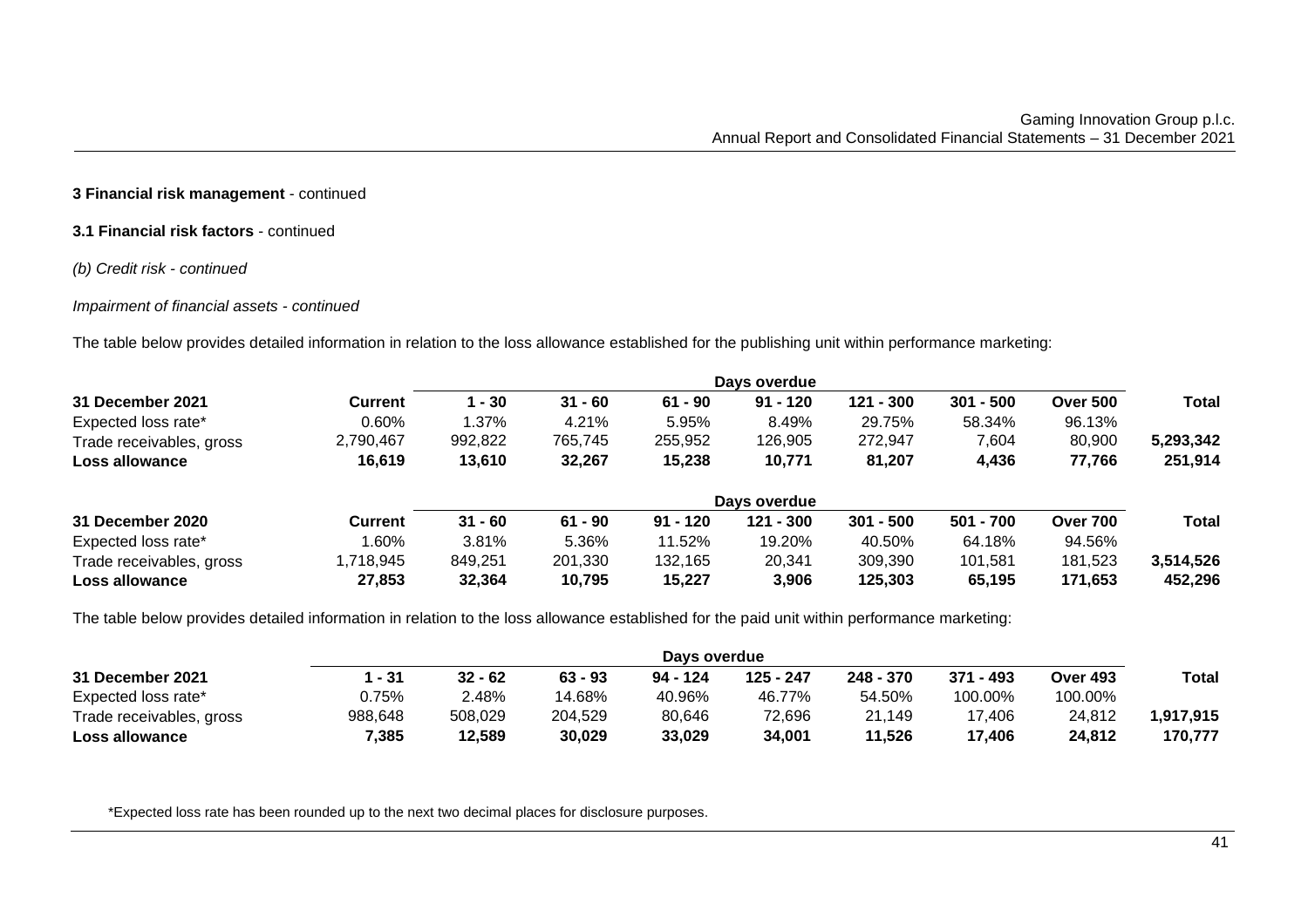#### **3.1 Financial risk factors** - continued

#### *(b) Credit risk - continued*

#### *Impairment of financial assets - continued*

The closing loss allowance for trade receivables related to publishing and paid units within performance marketing as at 31 December 2021 and 2020 reconciles to the opening loss allowance as follows:

| Group                                                                    | 2021       | 2020<br>€ |
|--------------------------------------------------------------------------|------------|-----------|
| Opening loss allowance as at 1 January                                   | 452.296    | 548.676   |
| Increase in loss allowance recognised in profit and loss during the year | 281,764    | (96, 830) |
| Receivables written off during the year as uncollectible                 | (311, 369) |           |
| At 31 December                                                           | 422.691    | 452.296   |

#### *(c) Liquidity risk*

The Group and the Company are exposed to liquidity risk in relation to meeting future obligations associated with their financial liabilities, which comprise principally trade and other payables and borrowings (refer to Notes 19 and 20). Prudent liquidity risk management includes maintaining sufficient cash to ensure the availability of an adequate amount of funding to meet the Group and Company's obligations.

Management monitors liquidity risk by reviewing expected cash flows and assesses whether additional financing facilities are expected to be required over the coming year. The Group's liquidity risk is actively managed taking cognisance of the matching of cash inflows and outflows arising from expected maturities of financial instruments. Further information linked to liquidity, and the going concern basis of preparation is found in Note 1.1 to the financial statements.

The following tables analyse the Group's and the Company's financial liabilities into relevant maturity groupings based on the remaining period at 31 December 2021 and 2020 to the contractual maturity date. The amounts disclosed in the tables below are the contractual undiscounted cash flows. Balances due within 12 months equal their carrying balances, as the impact of discounting is not significant.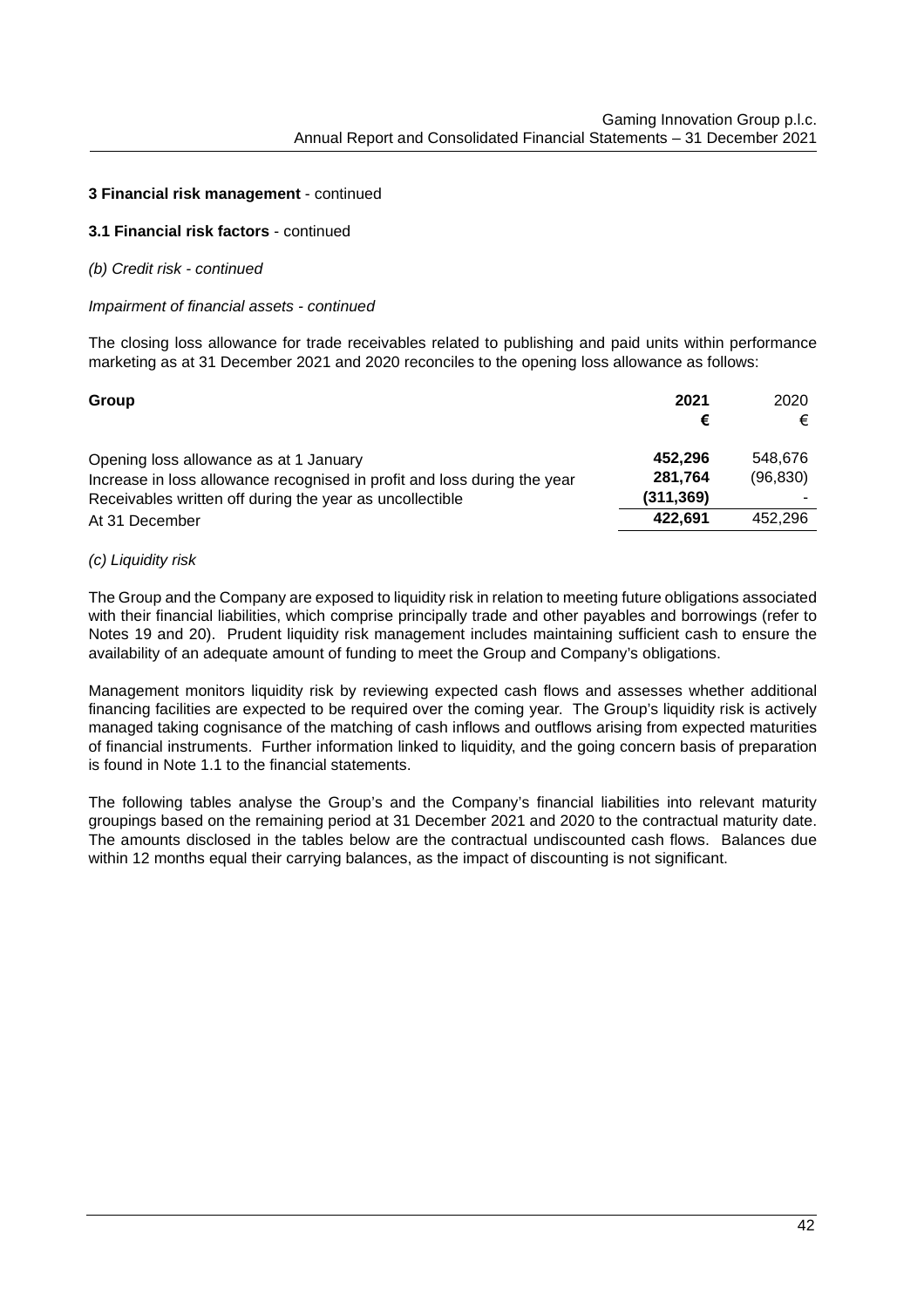# **3.1 Financial risk factors** - continued

*(c) Liquidity risk - continued*

| 31 December 2021         | Less than<br>1 year<br>€ | <b>Between</b><br>1 and 2 years<br>€ | <b>Between</b><br>2 and 5 years<br>€ | More than 5<br>years<br>€ | Total<br>€ |
|--------------------------|--------------------------|--------------------------------------|--------------------------------------|---------------------------|------------|
| Group                    |                          |                                      |                                      |                           |            |
| <b>Bond</b>              | 3,853,349                | 3,731,598                            | 45,557,370                           | ۰                         | 53,142,317 |
| Trade and other payables | 16,738,564               | 936,062                              | 1,919,464                            | $\overline{\phantom{a}}$  | 19,594,090 |
| Loan from Group parent   | 5,131,181                |                                      |                                      |                           | 5,131,181  |
| Lease liabilities        | 3,056,327                | 3,218,842                            | 7,488,446                            | 839,507                   | 14,603,122 |
| Total                    | 28,779,421               | 7,886,502                            | 54,965,280                           | 839,507                   | 92,470,710 |
| Company                  |                          |                                      |                                      |                           |            |
| <b>Bond</b>              | 3,731,598                | 3,731,598                            | 45,557,370                           |                           | 53,020,566 |
| Trade and other payables | 1,265,302                |                                      |                                      |                           | 1,265,302  |
| Loan from Group parent   | 6,365,919                |                                      |                                      | ٠                         | 6,365,919  |
| Total                    | 11,362,819               | 3,731,598                            | 45,557,370                           |                           | 60,651,787 |

|                          | Less than   | <b>Between</b>     | <b>Between</b>     | More than 5 |                   |
|--------------------------|-------------|--------------------|--------------------|-------------|-------------------|
| 31 December 2020         | 1 year<br>€ | 1 and 2 years<br>€ | 2 and 5 years<br>€ | vears<br>€  | <b>Total</b><br>€ |
| Group                    |             |                    |                    |             |                   |
| <b>Bond</b>              | 3,455,360   | 41,574,905         |                    | ۰           | 45,030,265        |
| Trade and other payables | 29,975,984  | 1,773,148          |                    | ۰           | 26,749,132        |
| Loan from Group parent   | 5,545,704   |                    |                    | ۰           | 5,545,704         |
| Lease liabilities        | 3,355,875   | 2,977,046          | 8,068,133          | ۰           | 14,401,054        |
| Total                    | 37,332,923  | 46,325,099         | 8,068,133          | ۰           | 91,726,155        |
| Company                  |             |                    |                    |             |                   |
| <b>Bond</b>              | 3,455,360   | 41,574,905         |                    |             | 45,030,265        |
| Trade and other payables | 8,098,156   |                    |                    | ۰           | 8,098,156         |
| Loan from Group parent   | 6,517,509   |                    |                    | ٠           | 6,517,509         |
| Total                    | 18,071,025  | 41,574,905         |                    |             | 59,645,930        |

#### **3.2 Capital risk management**

The Group's capital comprises its equity as included in the statement of financial position. The Group's objectives when managing capital are to safeguard the Group's ability to continue as a going concern in order to provide returns for shareholders and benefits for other stakeholders and to maintain an optimal capital structure to reduce the cost of capital.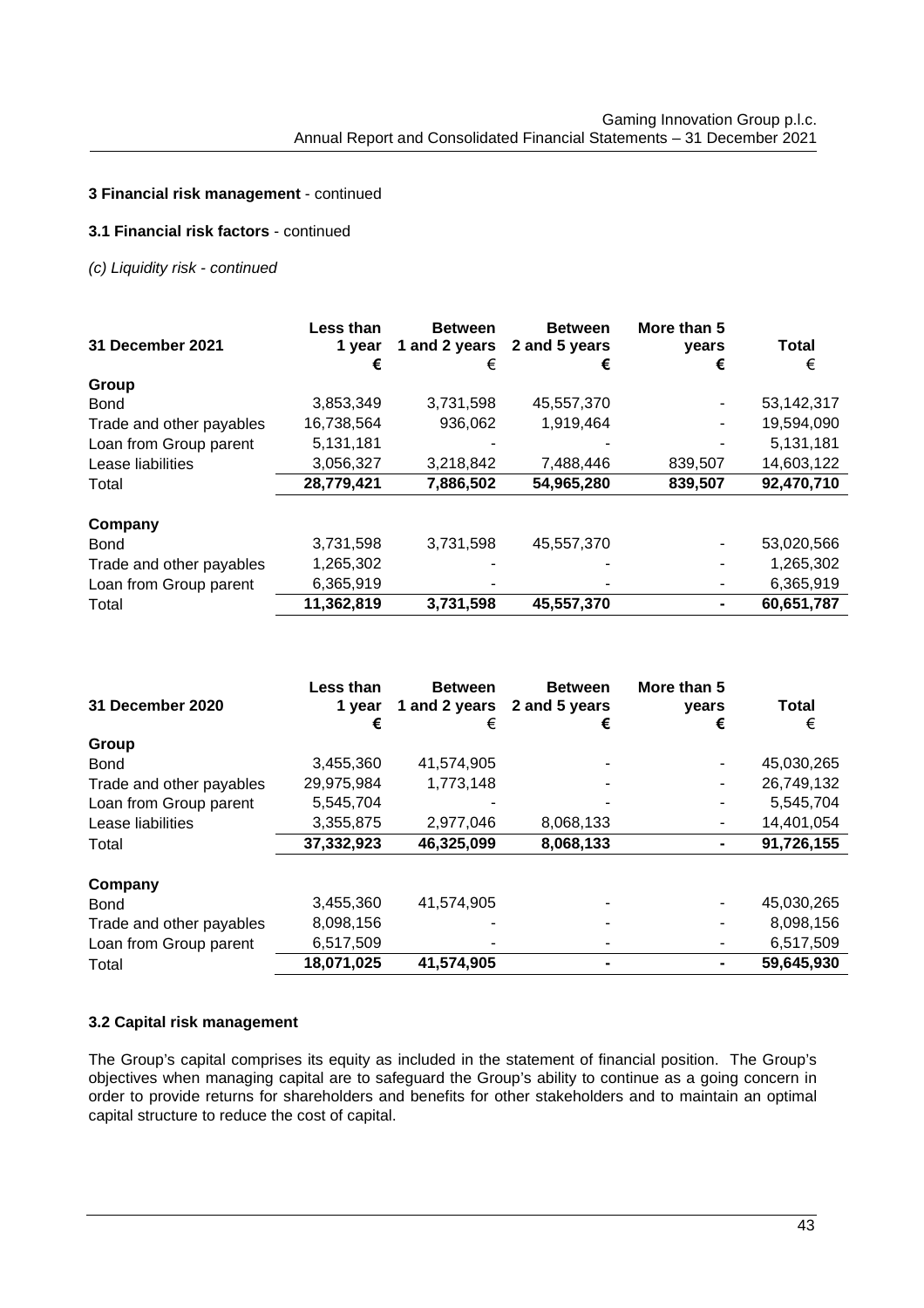#### **3.2 Capital risk management** - continued

The Company's capital structure is monitored at a Group level with appropriate reference to subsidiaries' financial conditions and prospects. The capital structure of the Company and the Group consist of equity attributable to equity holders, comprising issued shared capital and other reserves. Capital risk is monitored on a regular basis by reporting the net interest-bearing liabilities against targets set by the Board, prior periods and covenants set by third parties.

In order to maintain or adjust the capital structure, the Group may adjust the amount of dividends paid to shareholders, return capital to shareholders, issue new shares or sell assets to reduce debt.

#### **3.3 Fair values of financial instruments**

#### *Financial instruments carried at fair value*

The table below analyses financial instruments carried at fair value, by valuation method. The different levels have been defined as follows:

- Quoted prices (unadjusted) in active markets for identical assets or liabilities (level 1).
- Inputs other than quoted prices included within level 1 that are observable for the asset or liability, either directly (that is, as prices) or indirectly (that is, derived from prices) (level 2).
- Inputs for the asset or liability that are not based on observable market data (that is, unobservable inputs) (level 3).

| Group                                                  | Level 3<br>€ |
|--------------------------------------------------------|--------------|
| At 31 December 2021                                    |              |
| <b>Assets</b>                                          |              |
| Financial assets at fair value through profit or loss: |              |
| Derivative instruments                                 |              |
| - purchased call option (Note 11)                      | 205,714      |
| <b>Total financial assets</b>                          | 205,714      |
| At 31 December 2020                                    |              |
| <b>Assets</b>                                          |              |
| Financial assets at fair value through profit or loss: |              |
| Derivative instruments                                 |              |
| - purchased call option (Note 11)                      | 205,714      |
| <b>Total financial assets</b>                          | 205,714      |

If one or more of the significant inputs is not based on observable market data, the instrument is included in level 3. Level 3 valuations are reviewed regularly by the directors. The Group's derivative financial instrument, comprising an option to purchase intangible assets, is also included in level 3, and is disclosed in Note 12. Further details on how the fair value of these instruments was calculated are disclosed in the respective notes to these financial statements.

There were no transfers between levels of the fair value hierarchy during 2021 and 2020.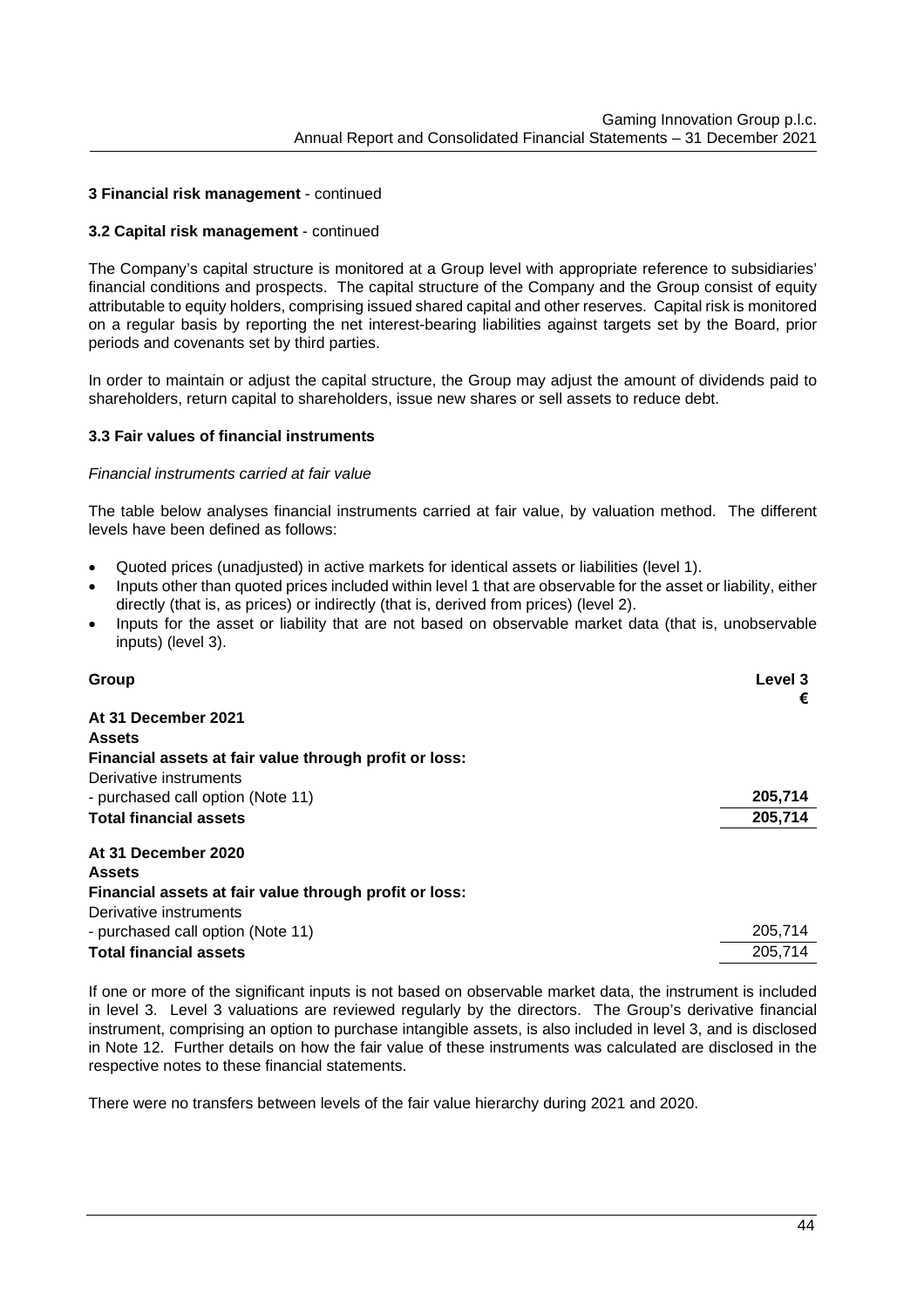#### **3.3 Fair values of financial instruments** - continued

#### *Financial instruments not carried at fair value*

At 31 December 2021 and 2020 the carrying amounts of cash at bank, receivables, payables, and borrowings from parent Company reflected in the financial statements are reasonable estimates of fair value in view of the nature of these instruments or the relatively short period of time between the origination of the instruments and their expected realisation. The bond is held at amortised cost and the fair value is disclosed in Note 20.

#### **4 Critical accounting estimates and judgements**

#### *Significant estimates and judgements*

Estimates and judgements are continually evaluated and based on historical experience and other factors including expectations of future events that are believed to be reasonable under the circumstances.

The Group and the Company make estimates and assumptions concerning the future. The resulting accounting estimates will, by definition, seldom equal the related actual results. The estimates and assumptions that have a significant risk of causing a material adjustment to the carrying amount of assets and liabilities within the next financial year, other than the uncertainty associated with the legal environment that the Group operates in (disclosed in Note 31), are addressed below.

#### **Group and Company**

#### *(a) Impairment test of goodwill*

The Group tests whether goodwill and other intangible assets with indefinite lives have suffered any impairment on an annual basis. The assumptions used in the value-in-use calculations are inherently uncertain. As at 31 December 2021 and 2020, the Group operated two CGUs, following the disposal of the B2C segment.

The two CGUs comprise of performance marketing and platform services.

Performance marketing accounts for 75% (2020: 77%) of the carrying amount of intangibles. The Directors consider that the impairment assessment for this business component is less sensitive to changes in key assumptions due to the level of headroom between the reported intangible assets and the respective valuein-use.

The Directors consider the impairment assessment for Platform services, which accounts for the remaining 25% (2020: 23%) of intangible assets, to be more sensitive to key assumptions, which include the successful onboarding of new clients, projected revenue growth and improved EBITDA margin.

Further details including sensitivity analysis are included in Note 7.

#### *(b) Contingent liabilities*

In November 2020, one of the group's subsidiaries was subject to a review by the FIAU in relation to controls on money laundering and counter terrorism. The outcome of this review is not yet finalised and, based on the information available as at the date of reporting, Management does not anticipate that there will be any material financial consequence emerging from such review.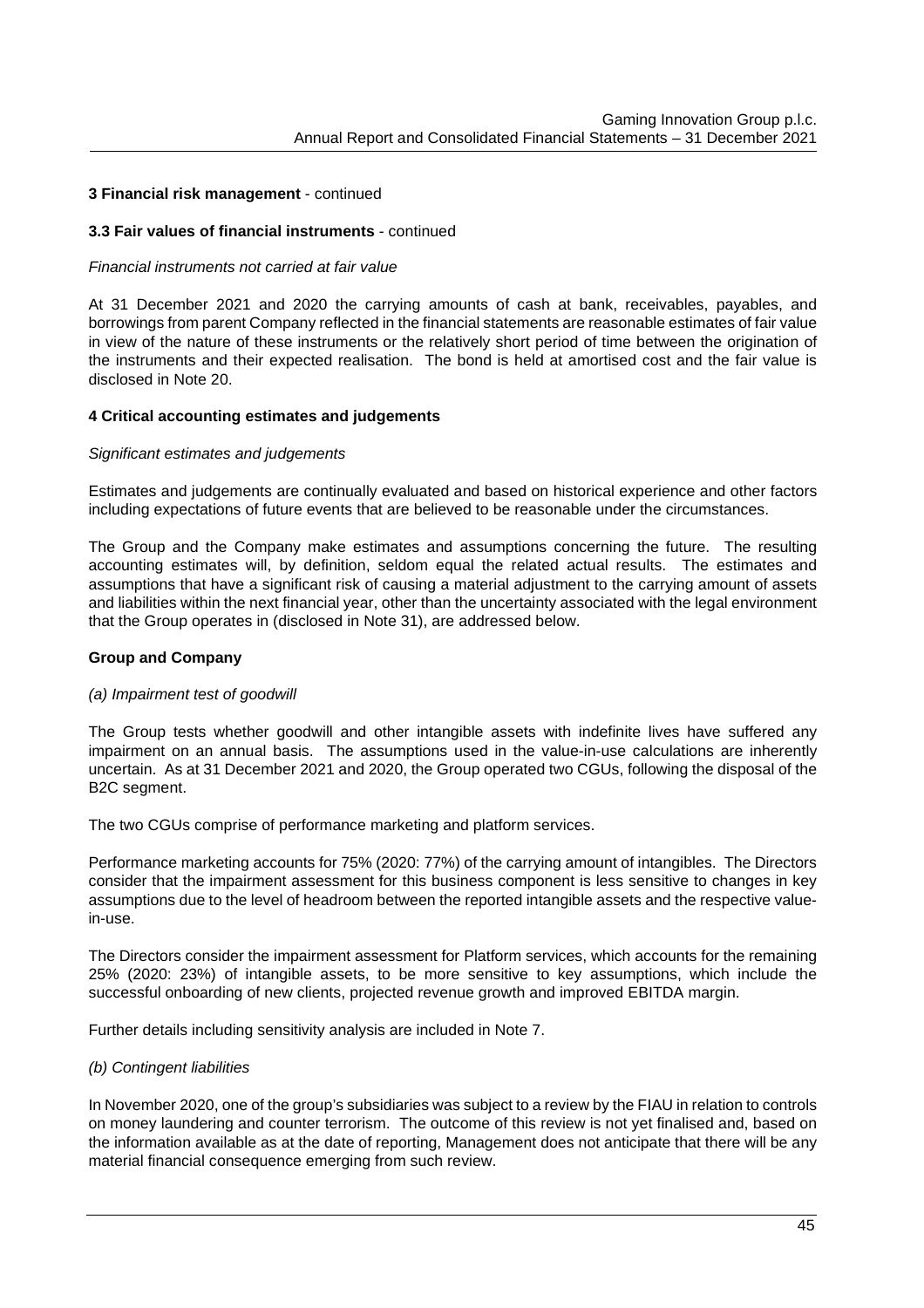# **4 Critical accounting estimates, judgements** – continued

#### *(c) The Group as a lessor*

During 2019 one of the Group companies entered into a contract whereby the Group leased out out one of its domains to be transferred to the counterparty at the end of the agreement if all the terms of the agreement were met. The Group received monthly fixed payments as well as variable payments based on the performance of the domain for a minimum of 3 years and until the terms of the agreement were satisfied. During the current year, the conditions of this agreement were revised for the settlement of the income generated by the lease to be accelerated. Since all conditions were fulfilled, the asset was transferred by the end of the year, and the respective income generated was reflected in the income statement. The revised agreement caters for the settlement of an existing balance through collaboration efforts between both parties, which amounted to a balance of €1.2 million as at the year end. The directors consider this balance to be recoverable based on their assessment of future prospects for settlement.

#### *(d) Pending tax claim*

During 2020 the Group opened a claim for overpaid taxes to the relevant authorities. On the basis of advice received from legal experts, and communications with the said authorities, management considers the basis for recognition of such claim to be virtually certain. Refer to Note 6 for further information.

#### *(e) Changes in software development and media domains amortisation policy*

During the year the estimated useful lives of media domains were revised to reflect the re-assessed value of such assets. During 2021, a reassessment of certain intangible assets was also performed where the useful life of these assets has been extended from 24 to 36 months. The impact of these change in estimates is disclosed in Note 7 to these financial statements.

#### **5 Leases**

#### *(a) The Group as lessee*

#### *The Group's leasing activities and how these are accounted for*

The Group leases various properties. Rental contracts are typically made for fixed periods of 1 to 8 years but may have extension options as described below. Lease terms are negotiated on an individual basis and contain a wide range of different terms and conditions. The lease agreements do not impose any covenants, but leased assets may not be used as security for borrowing purposes.

Extension and termination options are included in a number of properties across the Group. These terms are used to maximise operational flexibility in terms of managing contracts. The majority of extension and termination options held are exercisable only by the Group and not by the respective lessor.

#### *Judgements in determining the lease term*

In determining the lease term, management considers all facts and circumstances that create an economic incentive to exercise an extension option, or not exercise a termination option. Extension options (or periods after termination options) are only included in the lease term if the lease is reasonably certain to be extended (or not terminated). The assessment is reviewed if a significant event or a significant change in circumstances occurs which affects this assessment and that is within the control of the lessee. No change was required in 2021 or in 2020 that would have resulted in a change in the lease term.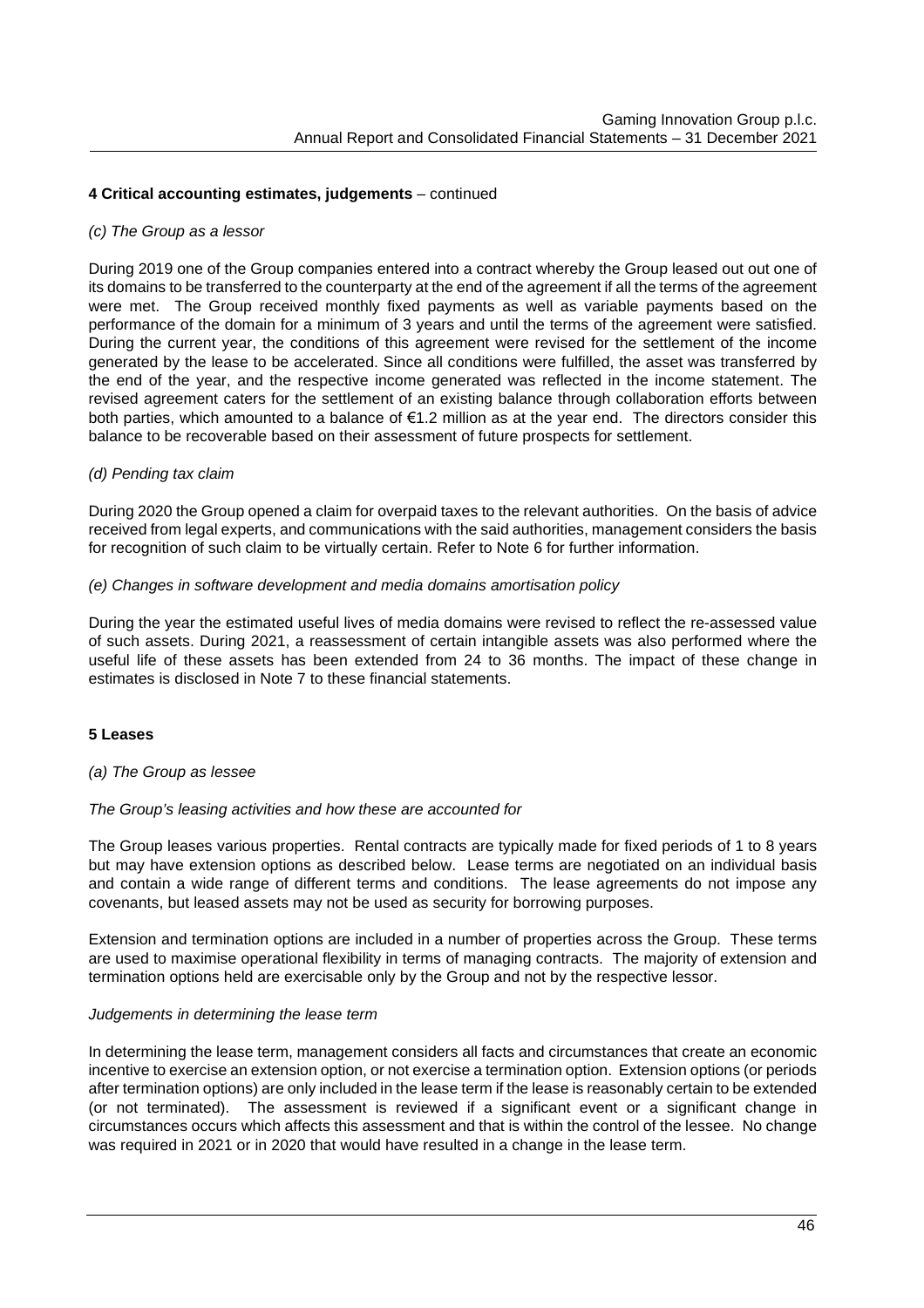# **5 Leases** - continued

*Amounts recognised in the statement of financial position*

| Group                      | 2021<br>€  | 2020<br>€  |
|----------------------------|------------|------------|
| <b>Right-of-use assets</b> |            |            |
| <b>Buildings</b>           | 11,123,323 | 13,002,292 |
| <b>Lease liabilities</b>   |            |            |
| Current                    | 2,388,298  | 2,351,104  |
| Non-current                | 10,080,188 | 11,736,232 |
|                            | 12,468,486 | 14,087,336 |

Additions to the right-of-use assets during the 2021 financial year were EUR841,228 (2020: EUR1,778,951). Disposals to the right-of-use assets during the current year were EUR153,513(2020: nil)

*Amounts recognised in the statement of profit or loss*

| Group                                                                        | 2021<br>€           | 2020<br>€ |
|------------------------------------------------------------------------------|---------------------|-----------|
| Depreciation charge on right-of-use assets                                   | 2,591,723 2,671,152 |           |
|                                                                              | 907,588             | 989,141   |
| Interest expense (included in finance cost)                                  |                     |           |
| Expenses relating to short-term leases (included in other<br>expenses)       |                     | 3.400     |
| Expenses relating to variable lease payments (included<br>in other expenses) |                     | 222.071   |

The total cash outflow included lease principal payments amounting to EUR2,331,604(2020: EUR2,720,185) and leasehold interest payments amounting to EUR865,055. (2020: EUR434,909).

#### *(b) The Group as a lessor*

#### *Leasing arrangements*

During 2021 and 2020, the Group has sub-leased parts of its office to a number of tenants under operating leases with rentals payable monthly. The Group has recognised rental income from operating leases of EUR851,625 (2020: EUR186,367) (see note 24).

The offices are sub-leased to tenants under operating leases with rentals payable monthly. Lease payments include CPI increases, but there are no other variable lease payments that depend on an index or rate.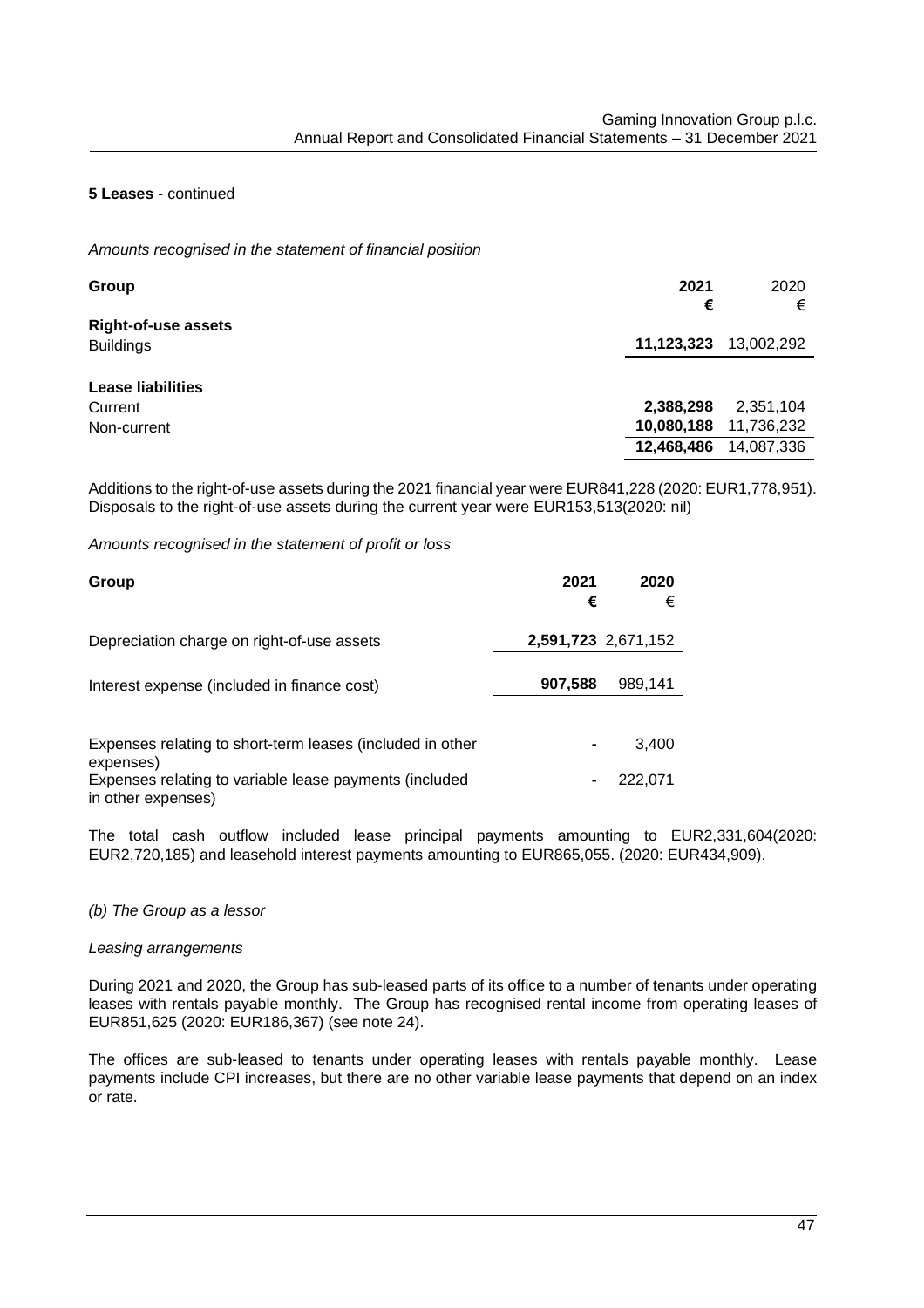# **5 Leases** – continued

Minimum lease payments receivable on leases of investment properties are as follows:

|                       |           | <b>Group and Company</b> |  |  |
|-----------------------|-----------|--------------------------|--|--|
|                       | 2021      | 2020                     |  |  |
| Within 1 year         | 935,310   | 369,591                  |  |  |
| Between 1 and 2 years | 955,964   | 757,690                  |  |  |
|                       | 1,891,274 | 1,127,281                |  |  |

During 2019 one of the Group companies entered into a contract whereby the Group leased out one of its domains to be transferred to the counterparty at the end of the agreement if all the terms of the agreement were met. The Group received monthly fixed payments as well as variable payments based on the performance of the domain for a minimum of 3 years and until the terms of the agreement were satisfied. During the current year, the conditions of this agreement have been revised whereby the income generated by the lease of these domains were accelerated and recognised throughout the year. All payment terms have been fulfilled and asset transferred by the end of the year.

# **6 Discontinued operations**

On 14 February 2020, the Group signed a Share Purchase Agreement (SPA) with Betsson Group (Betsson) for the divestment of its B2C assets which included the operator brands Rizk, Guts, Kaboo and Thrills. Betsson through this agreement, is a long-term partner of the Group, generating revenues to the Group's Platform Services. On the day of closing, Betsson paid EUR31 million, consisting of a EUR23.9 million cash payment for the acquisition, plus a prepaid platform fee of EUR8.7 million. The Group used the proceeds to repay the Company's SEK300 million 2017-2020 bond. Subsequently, the consideration was adjusted by EUR2.3 million, to reflect working capital adjustments of EUR2.8 million and EUR0.5m deferred payment.

During 2021, the Group incurred additional expenses of EUR0.5 million related to the divested business, and these expenses have also been presented with results from the discontinued operation.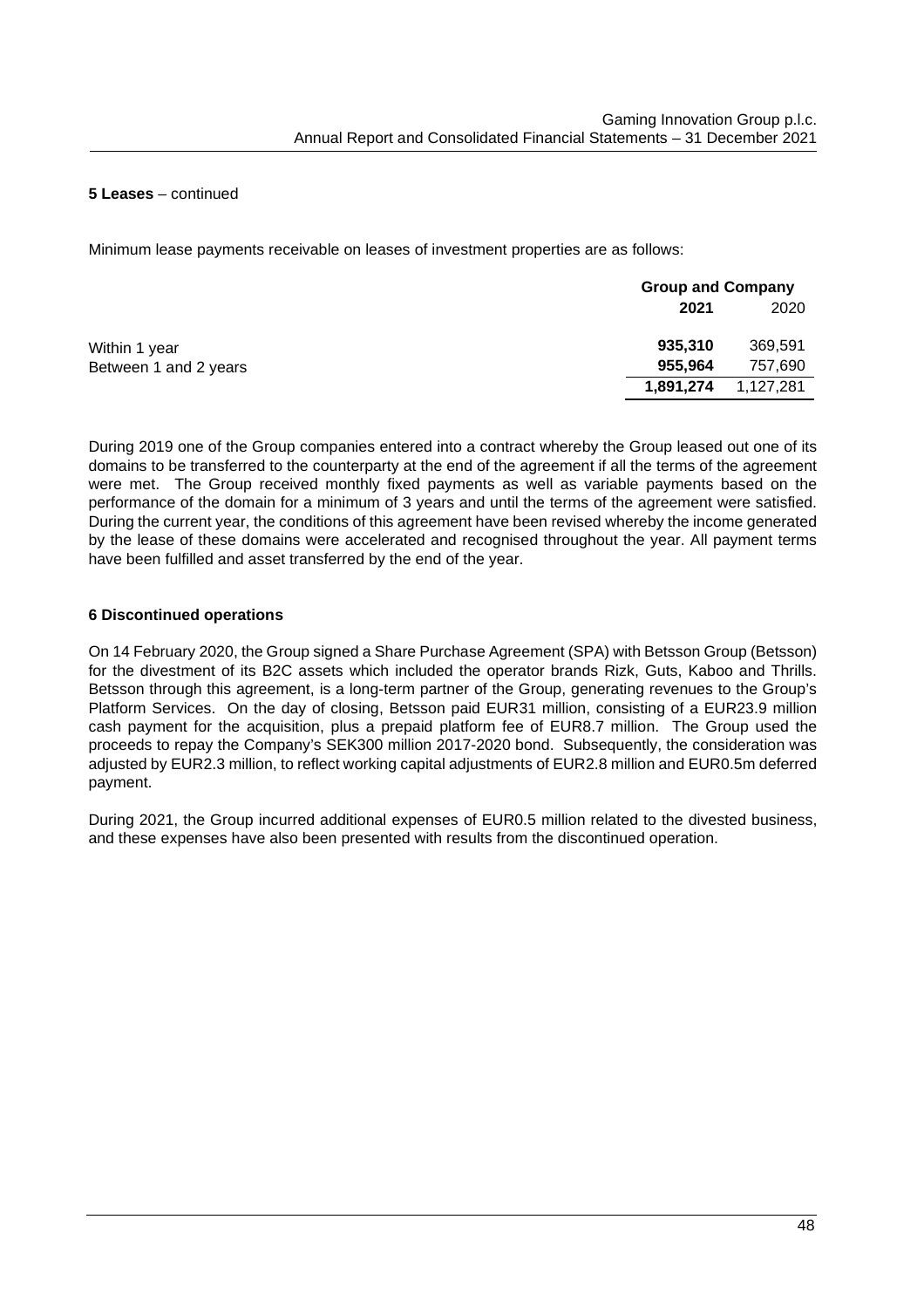#### **6 Discontinued operations** - continued

#### *(a) Financial performance and cash flow information*

|                                                          | Group         |                |  |
|----------------------------------------------------------|---------------|----------------|--|
|                                                          | 2021          | 2020           |  |
|                                                          | €             | €              |  |
| Net revenue                                              |               | 22,895,590     |  |
| Other income                                             |               | 1,910,374      |  |
| <b>Expenses</b>                                          | (465, 971)    | (25, 368, 019) |  |
| Impairment losses (net of a tax charge of nil)           |               | (1, 100, 000)  |  |
| <b>Operating loss</b>                                    | (465,971)     | (1,662,055)    |  |
|                                                          |               |                |  |
| Income tax expense                                       |               |                |  |
| Loss on sale of B2C segment                              |               | (91,000)       |  |
| <b>Operating loss from discontinued operations</b>       | (465,971)     | (1,753,055)    |  |
| Loss from discontinued operations attributable to:       |               |                |  |
| Owners of the company                                    | (465, 971)    | (1,752,689)    |  |
| Non-controlling interests                                |               | (366)          |  |
|                                                          | (465, 971)    | (1,753,055)    |  |
|                                                          |               |                |  |
| Net cash outflow from operating activities               | (1, 811, 953) | (1, 159, 882)  |  |
| Net cash outflow from investing activities               |               | (196, 726)     |  |
| Net decrease in cash generated by discontinued operation | (1, 811, 953) | (1,356,608)    |  |

Other income of EUR1.9m in 2020 relates to a claim for overpaid taxes to the relevant authorities. On the basis of advice received from legal experts, and communications with the said authorities, management considers the basis for recognition of such claim to be virtually certain. Expenses include an amount of EUR1.9m which relates to a settlement with a third-party software provider on a previously disputed case occurring during 2020 regarding a potential fraudulent transaction. Settlement to the third-party software provider was done in full during the current year.

#### *(b) Details of the sale of the subsidiary*

|      | Company                                                              |                |
|------|----------------------------------------------------------------------|----------------|
| 2020 | 2021                                                                 | 2020           |
| €    | €                                                                    | €              |
|      |                                                                      |                |
|      |                                                                      | 19,276,027     |
|      |                                                                      | 4,642,000      |
|      |                                                                      | 23,918,027     |
|      |                                                                      |                |
|      |                                                                      | (24, 827, 000) |
|      |                                                                      | (908,973)      |
|      | 19,276,027<br>4,642,000<br>23,918,027<br>$-(24,009,027)$<br>(91,000) |                |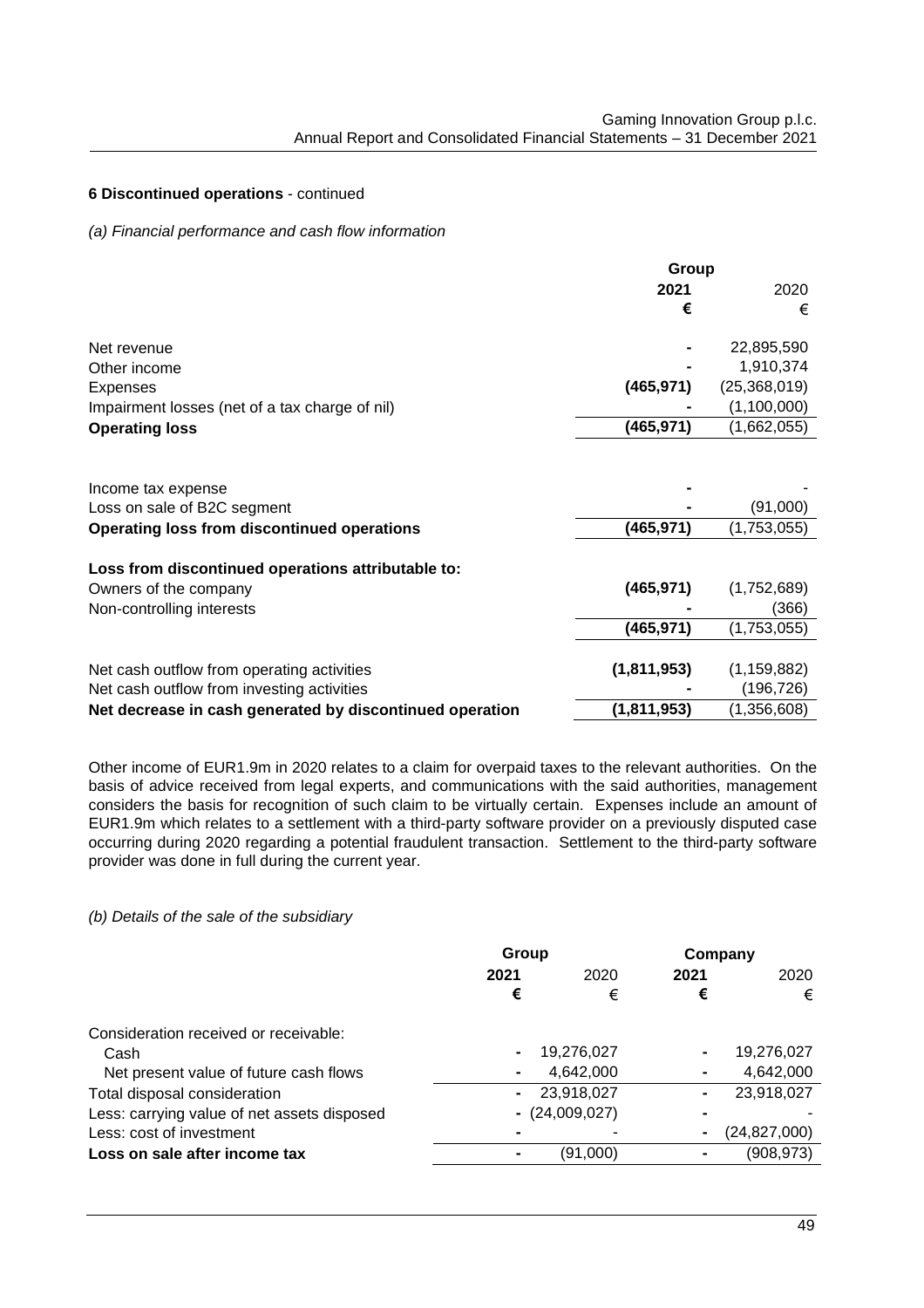# **6 Discontinued operations** - continued

The cash consideration received of EUR19,276,027 is net of transaction costs of EUR2,115,000.

The carrying amounts of assets and liabilities as at the date of sale (15 April 2020) were:

|                                                                         | 15 April 2020<br>€ |
|-------------------------------------------------------------------------|--------------------|
| Non-current assets                                                      |                    |
| Intangibles                                                             | 25,168,544         |
| <b>Current assets</b>                                                   |                    |
| Prepayments                                                             | 513,625            |
| Other trade receivables                                                 | 313,977            |
| License guarantee                                                       | 2,000,000          |
| Cash                                                                    | 5,743,600          |
| Total assets of disposal group held for sale                            | 33,739,746         |
| Liabilities directly associated with assets classified as held for sale |                    |
| Trade and other payables                                                | (4,601,919)        |
| Players liability                                                       | (4,062,400)        |
| Jackpot liability                                                       | (1,066,400)        |
| Total liabilities of disposal group held for<br>sale                    | (9,730,719)        |
| <b>Net assets</b>                                                       | 24,009,027         |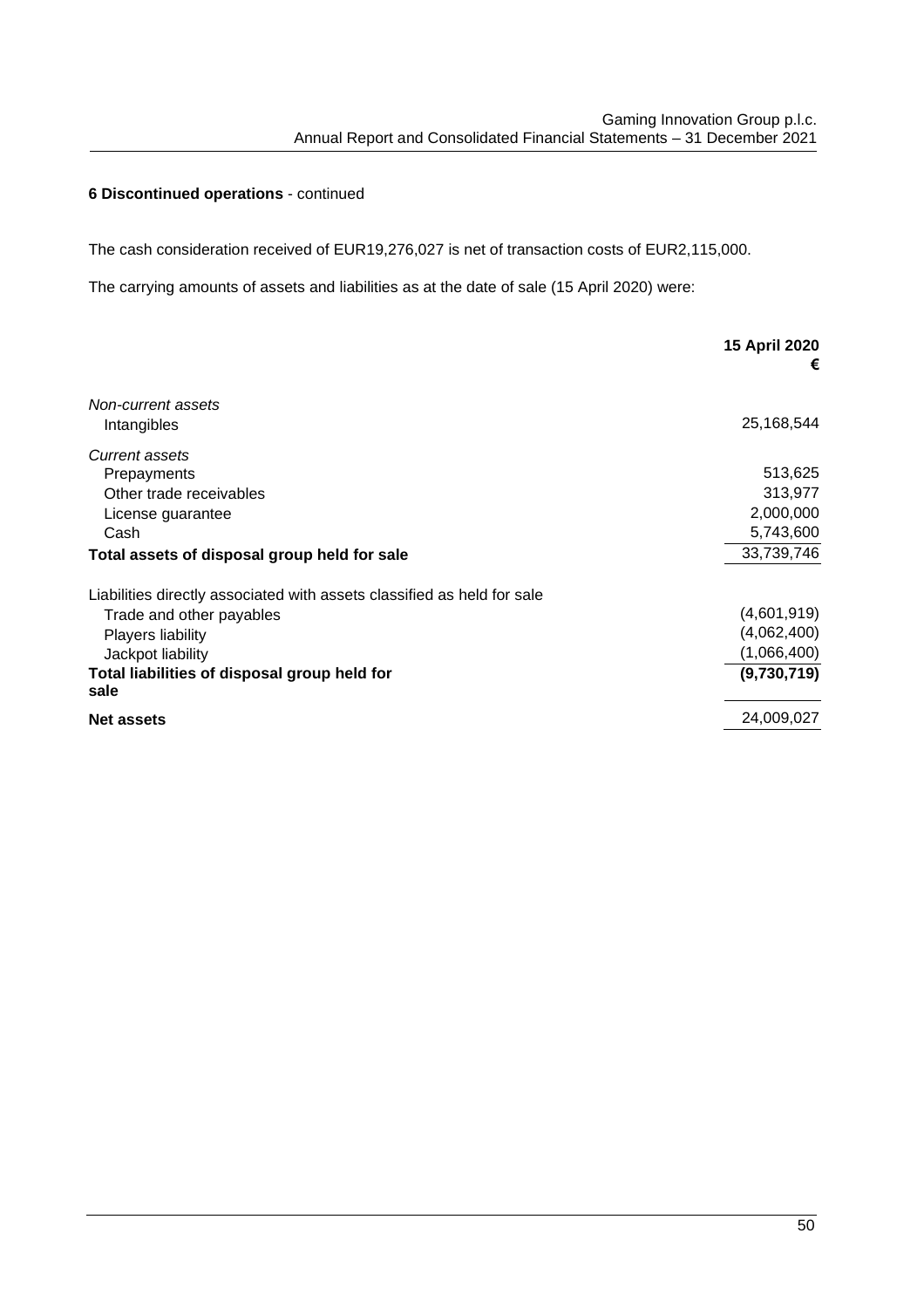# **7 Intangible assets**

| Group                                                    |             |            |                     |                     |                       |                   |                 | Non-           |                |                   |
|----------------------------------------------------------|-------------|------------|---------------------|---------------------|-----------------------|-------------------|-----------------|----------------|----------------|-------------------|
|                                                          | <b>Note</b> |            | Goodwill Trademarks |                     | <b>Affiliate</b>      | <b>Technology</b> | <b>Computer</b> | compete        |                |                   |
|                                                          |             | €          | €                   | <b>Domains</b><br>€ | contracts<br>€        | platform<br>€     | software<br>€   | agreement<br>€ | Other<br>€     | <b>Total</b><br>€ |
|                                                          |             |            |                     |                     |                       |                   |                 |                |                |                   |
| <b>Cost or valuation</b>                                 |             |            |                     |                     |                       |                   |                 |                |                |                   |
| As at 1 January 2020                                     |             | 28,897,249 | 862,688             | 72,957,282          | 15,081,218            | 27,097,347        | 5,350,313       | 458,500        | 905,759        | 151,610,356       |
| Additions                                                |             |            |                     | 18,220              |                       | 6,257,060         | 543,589         |                | $\blacksquare$ | 6,818,869         |
| Additional assets transferred                            |             |            |                     |                     |                       | (233, 673)        | (107, 871)      |                |                | (341, 544)        |
| upon disposal of discontinued<br>operations              | 6           |            |                     |                     |                       |                   |                 |                |                |                   |
| <b>Currency translation differences</b>                  |             | 292,455    |                     |                     |                       | 31,621            |                 |                |                | 324,076           |
| As at 31 December 2020                                   |             | 29,189,704 | 862,688             |                     | 72,975,502 15,081,218 | 33,152,355        | 5,786,031       | 458,500        | 905,759        | 158,411,757       |
| As at 1 January 2021                                     |             | 29,189,704 | 862,688             |                     | 72,975,502 15,081,218 | 33,152,355        | 5,786,031       | 458,500        | 905,759        | 158,411,757       |
| Additions                                                |             | 17,264     |                     |                     |                       | 8,472,679         | 710,711         |                |                | 9,200,654         |
| Write down                                               |             |            |                     |                     |                       | (72, 340)         | (57, 641)       |                |                | (129, 981)        |
| Currency translation differences                         |             | (3, 145)   |                     |                     |                       |                   |                 |                |                | (3, 145)          |
| As at 31 December 2021                                   |             | 29,203,823 | 862,688             |                     | 72,975,502 15,081,218 | 41,552,694        | 6,439,101       | 458,500        | 905,759        | 167,479,285       |
| <b>Accumulated amortisation and</b><br><i>impairment</i> |             |            |                     |                     |                       |                   |                 |                |                |                   |
| As at 1 January 2020                                     |             | 23,350,478 | 22,000              | 41,629,168          | 13,374,776            | 21,708,056        | 4,394,765       | 458,500        | 213,703        | 105, 151, 446     |
| Amortisation charge                                      |             |            |                     | 6,375,518           | 1,691,297             | 5,551,151         | 791,400         |                |                | 14,409,366        |
| As at 31 December 2020                                   |             | 23,350,478 | 22,000              | 48,004,686          | 15,066,073            | 27,259,207        | 5,186,165       | 458,500        | 213,703        | 119,560,812       |
| As at 1 January 2021                                     |             | 23,350,478 | 22,000              | 48,004,686          | 15,066,073            | 27,259,207        | 5,186,165       | 458,500        | 213,703        | 119,560,812       |
| Amortisation charge                                      |             |            |                     | 3,772,056           |                       | 4,988,422         | 879,956         |                | 692,056        | 10,332,490        |
| As at 31 December 2021                                   |             | 23,350,478 | 22,000              |                     | 51,776,742 15,066,073 | 32,247,629        | 6,066,121       | 458,500        | 905,759        | 129,893,302       |
| <b>Carrying amount</b>                                   |             |            |                     |                     |                       |                   |                 |                |                |                   |
| As at 1 January 2020                                     |             | 5,546,771  | 840,688             | 31,328,114          | 1,706,442             | 5,389,291         | 955,548         |                | 692,056        | 46,458,910        |
| As at 31 December 2020                                   |             | 5,839,226  | 840,688             | 24,970,816          | 15,145                | 5,893,148         | 599,866         |                | 692,056        | 38,850,945        |
| As at 31 December 2021                                   |             | 5,853,345  | 840,688             | 21,198,760          | 15,145                | 9,305,065         | 372,980         |                | $\blacksquare$ | 37,585,983        |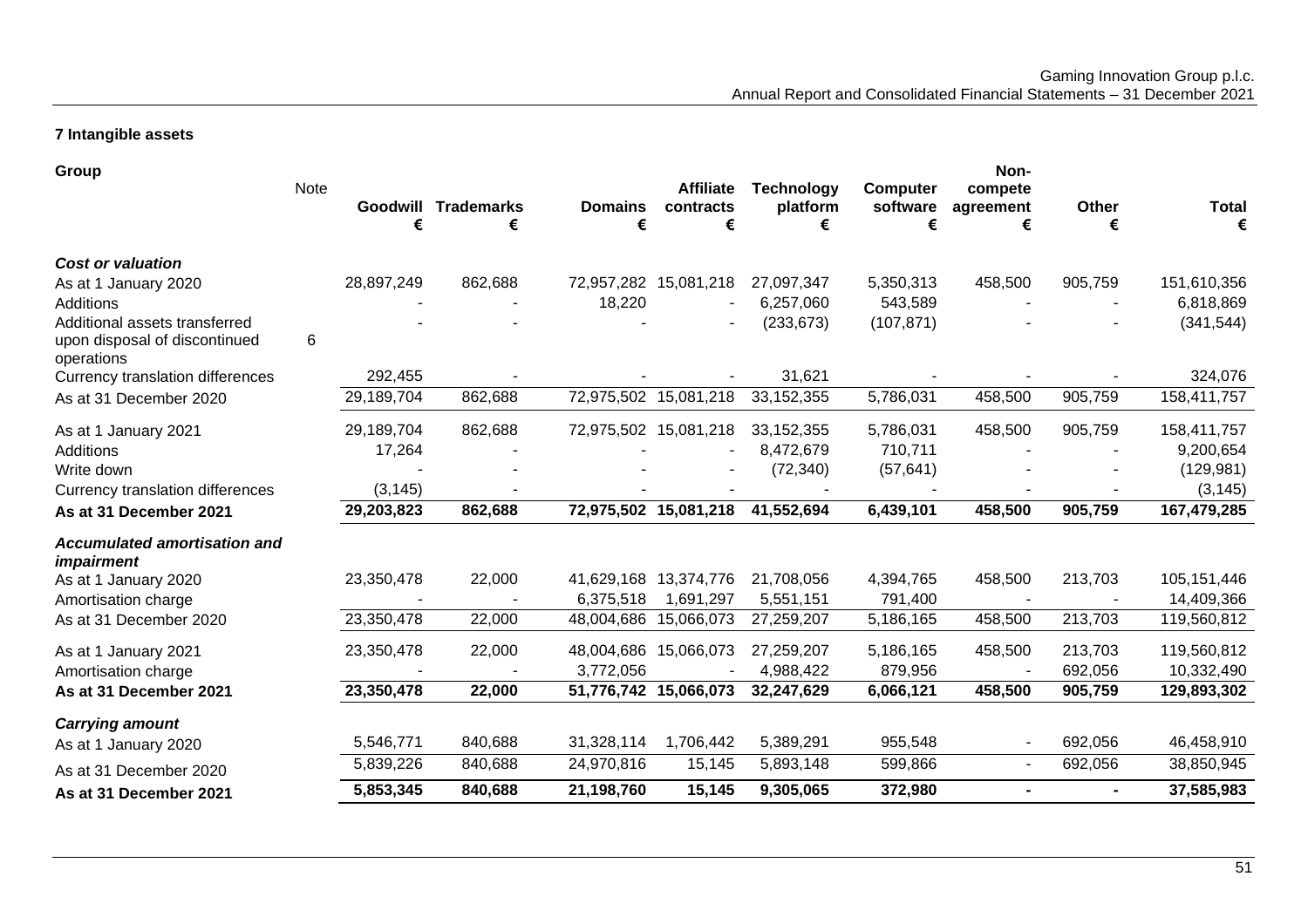#### **7 Intangible assets** - continued

| Company                                         | <b>Technology</b><br>platform<br>€ | <b>Computer</b><br>software<br>€ | <b>Total</b><br>€ |
|-------------------------------------------------|------------------------------------|----------------------------------|-------------------|
| Cost                                            |                                    |                                  |                   |
| As at 1 January 2020, 31 December 2020 and 2021 | 74,982                             | 8,521                            | 83,503            |
| Accumulated amortisation and impairment         |                                    |                                  |                   |
| As at 1 January 2020                            | 62.476                             | 6,864                            | 69,340            |
| Amortisation charge                             | 12,506                             | 1,657                            | 14,163            |
| As at 31 December 2020 and 2021                 | 74,982                             | 8,521                            | 83,503            |
| <b>Net book value</b>                           |                                    |                                  |                   |
| As at 31 December 2020                          |                                    |                                  |                   |
| As at 31 December 2021                          |                                    |                                  |                   |

#### *Impairment test for goodwill and intangible assets*

The Group's reported goodwill as at 31 December 2021 primarily relates to the acquisition of Rebel Penguin ApS, a Company offering digital marketing services. Trademarks acquired in 2017 are considered to have an indefinite life. Trademarks comprise of gig.com domain which is equally split equally between the two cash generating units.

For the purposes of the impairment testing of goodwill and intangibles two cash generating units ('CGU') were identified, comprising of performance marketing and platform services. The determination of CGUs reflects how the Group manages the day-to-day operations of the business, and how decisions about the Group's assets and operations are made.

The carrying amount, key assumptions and discount rate used in the value-in-use calculations are as described below.

|                                                          | Cash-generating unit |                          |        |          |  |
|----------------------------------------------------------|----------------------|--------------------------|--------|----------|--|
|                                                          | 2021                 |                          | 2020   |          |  |
| Carrying amounts                                         | Media                | <b>Platform</b><br>Media |        | Platform |  |
| Goodwill (€'000)                                         | 5,853                |                          | 5.839  |          |  |
| Intangible assets with definite lives $(\epsilon$ '000)  | 21,916               | 8.974                    | 23.655 | 8,515    |  |
| Intangible assets with indefinite lives $(\epsilon$ 000) | 421                  | 421                      | 421    | 421      |  |
|                                                          | 28,190               | 9,395                    | 29.915 | 8,936    |  |

The key assumptions on which management has based its impairment test are reflected in the cash flow projections comprising the budget for 2022 as confirmed by the entity's Board and estimated cashflows for years 2023 - 2025 (2020: 2022 - 2024). The key assumptions include

- Revenue percentage annual growth rate.
- Gross margin;
- Total operating expenses percentage annual growth rate; and
- EBITDA margin.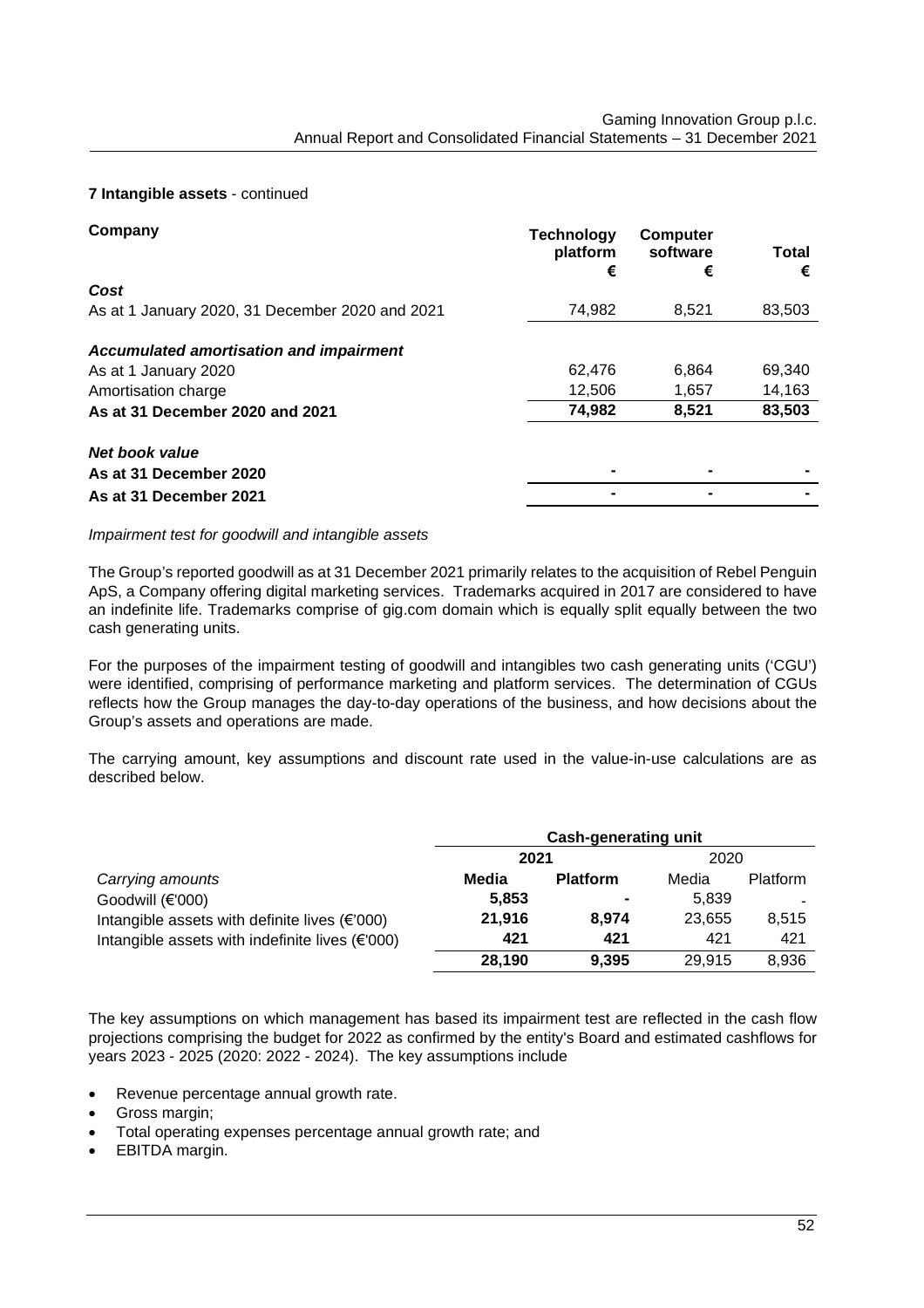# **7 Intangible assets** - continued

The post-tax discount rate applied to the cash flow projections for performance marketing was 15% (2020: 15%) and for platform services was 17% (2020:17%). The perpetual growth rate, as assumed in the CGU's residual value, is 2% (2020: 2%) based on the estimated long-term inflation.

#### Performance Marketing

With regards to performance marketing, the directors consider that the impairment assessment for this activity is less sensitive due to the level of headroom between the carrying amount of the intangible assets and the respective value-in-use. Goodwill attributed to this CGU was EUR5.8 million as at 31 December 2021 and 2020, and domains are amortised over a period of 8 years.

#### Platform Services

The impairment assessment for this business component is sensitive to the Group achieving projected growth, representing an annual CAGR of 16% over the projected period (2023-2025), and an improved EBITDA margin. Intangible assets under platform services accounts for 25% of the total carrying amount of intangibles, and a maintainable free cashflow after tax of at least c. EUR0.9m is required to sustain the carrying value of the intangible assets, excluding the allocation of corporate assets and liabilities allocation to this business activity. The impairment assessment of this activity is susceptible to the Group achieving projected growth and an improvement in EBITDA.

#### *Change in accounting estimate for intangible assets*

During the year the estimated useful lives of media domains were revised to reflect the re-assessed value of such assets. The net effect of the changes in the current year was a decrease in amortization expense of EUR1,558,000. Assuming the assets are held until the end of their re-assessed estimated useful lives, amortization in future years in relation to these assets will increase/(decrease) by the following amounts:

| Year ending 31 December | <b>CU'000</b> |
|-------------------------|---------------|
| 2021                    | (1,558)       |
| 2022                    | (1,558)       |
| 2023                    | (1,739)       |
| 2024                    | (1,673)       |
| 2025                    | 999           |
| 2026                    | 3,121         |
| 2027                    | 1,204         |
| 2028                    | 842           |

During the year, a reassessment of certain intangible assets was also performed where the useful life of these assets has been extended from 24 to 36 months. The net effect of the changes in the current year was a decrease in amortization expense of EUR671,395.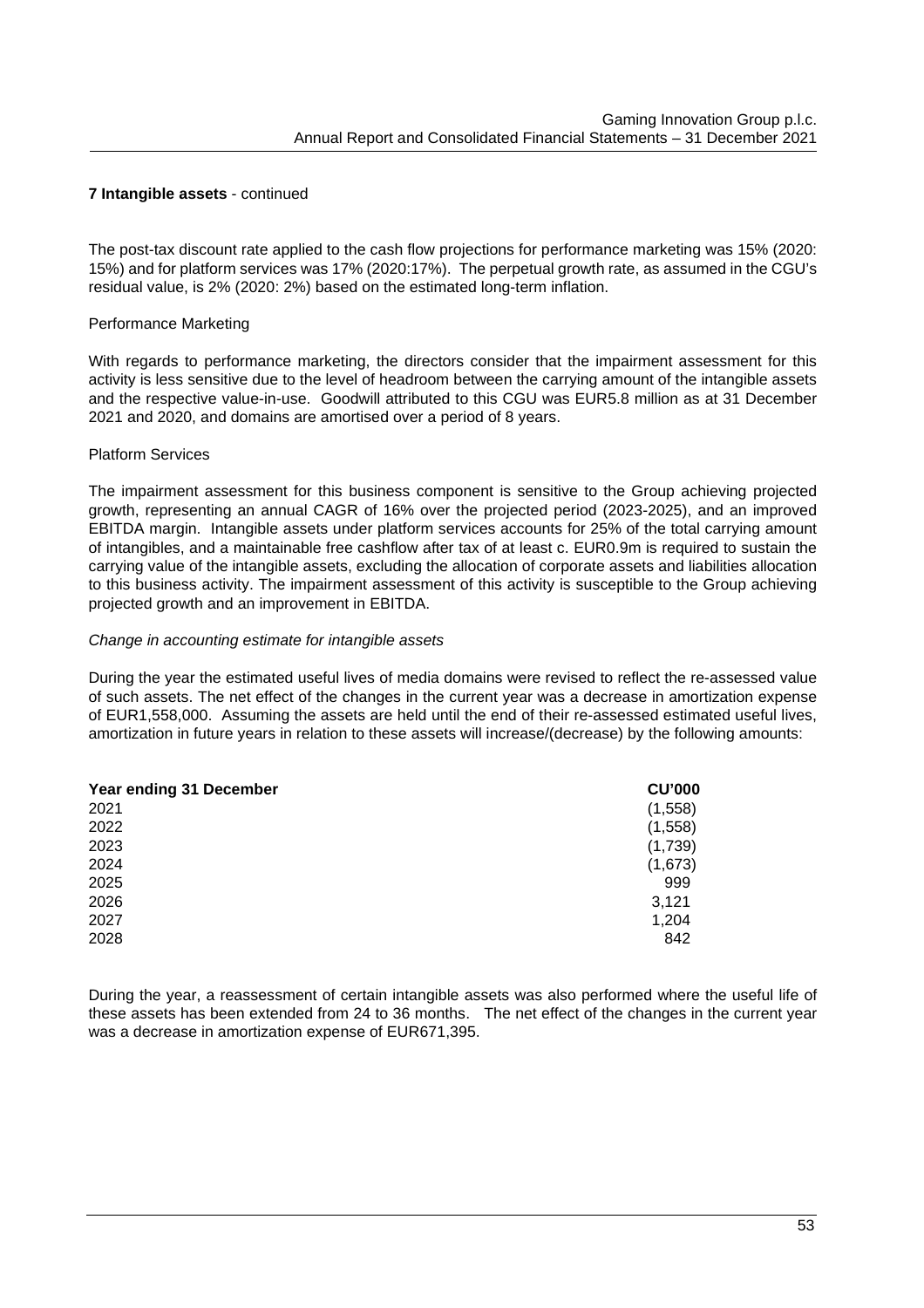# **8 Property, plant and equipment**

| Group                                                        | <b>Installations and</b><br>improvements to<br>leasehold<br>premises<br>€ | <b>Furniture &amp;</b><br>fittings<br>€ | <b>Computer</b><br>and office<br>equipment<br>€ | <b>Total</b><br>€ |
|--------------------------------------------------------------|---------------------------------------------------------------------------|-----------------------------------------|-------------------------------------------------|-------------------|
| Cost                                                         |                                                                           |                                         |                                                 |                   |
| As at 1 January 2020                                         | 3,883,926                                                                 | 1,720,800                               | 4,194,025                                       | 9,798,751         |
| Additions                                                    | 181,368                                                                   | 49,018                                  | 1,377,075                                       | 1,607,461         |
| <b>Disposals</b>                                             | (3, 249)                                                                  | (185, 402)                              | (70,092)                                        | (258, 743)        |
| Exchange differences                                         | (1, 143)                                                                  | (586)                                   | (2, 159)                                        | (3,888)           |
| As at 31 December 2020                                       | 4,060,902                                                                 | 1,583,830                               | 5,498,849                                       | 11,143,581        |
| As at 1 January 2021                                         | 4,060,902                                                                 | 1,583,830                               | 5,498,849                                       | 11,143,581        |
| Additions                                                    | 45,696                                                                    | 4,494                                   | 327,369                                         | 377,559           |
| Disposals                                                    |                                                                           |                                         | (150)                                           | (150)             |
| Exchange differences                                         |                                                                           | 1,786                                   |                                                 | 1,786             |
| As at 31 December 2021                                       | 4,106,598                                                                 | 1,590,110                               | 5,826,068                                       | 11,522,776        |
| <b>Accumulated depreciation</b>                              |                                                                           |                                         |                                                 |                   |
| As at 1 January 2020                                         | 1,530,979                                                                 | 869,694                                 | 2,384,049                                       | 4,784,722         |
| Depreciation charge                                          | 832,444                                                                   | 250,485                                 | 1,243,395                                       | 2,326,324         |
| Disposals                                                    | (3, 491)                                                                  | (49,009)                                | (58, 390)                                       | (110, 890)        |
| Impairment losses attributable<br>to discontinued operations | 1,100,000                                                                 |                                         |                                                 | 1,100,000         |
| As at 31 December 2020                                       | 3,459,932                                                                 | 1,071,170                               | 3,569,054                                       | 8,100,156         |
| As at 1 January 2021                                         | 3,459,932                                                                 | 1,071,170                               | 3,569,054                                       | 8,100,156         |
| Depreciation charge                                          | 450,203                                                                   | 198,522                                 | 1,011,132                                       | 1,659,857         |
| As at 31 December 2021                                       | 3,910,135                                                                 | 1,269,692                               | 4,580,186                                       | 9,760,013         |
| Net book value                                               |                                                                           |                                         |                                                 |                   |
| As at 1 January 2020                                         | 2,352,947                                                                 | 851,106                                 | 1,809,976                                       | 5,014,029         |
| As at 31 December 2020                                       | 600,970                                                                   | 512,660                                 | 1,929,795                                       | 3,043,425         |
| As at 31 December 2021                                       | 196,463                                                                   | 320,418                                 | 1,245,882                                       | 1,762,763         |

During the comparative year, the Group had impaired EUR1.1 million in relation to improvements to leasehold premises.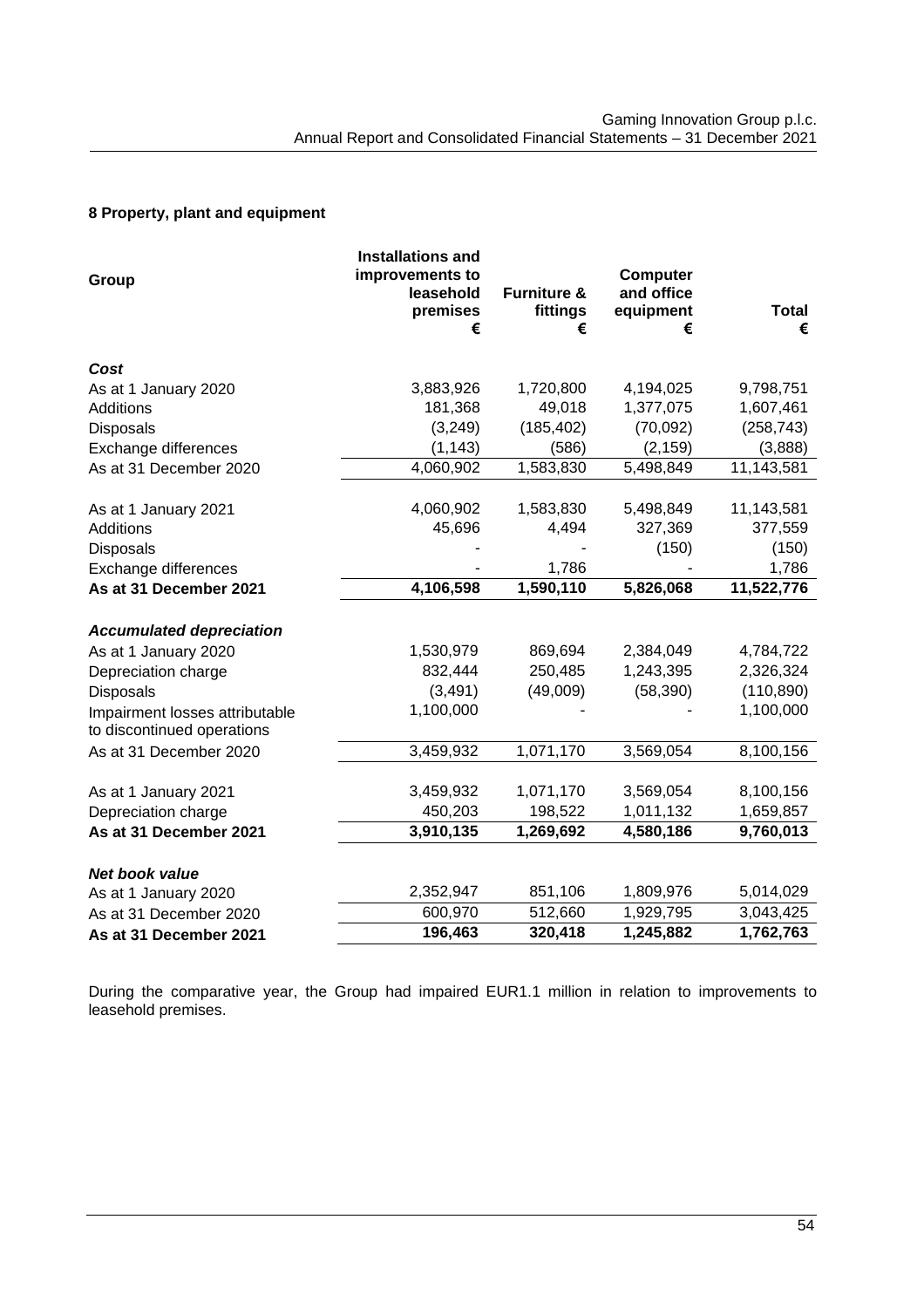# **9 Investments in subsidiaries**

|                          | Company         |                |  |
|--------------------------|-----------------|----------------|--|
|                          | 2021            | 2020           |  |
|                          | €               | €              |  |
| At 1 January             | 47,690,942      | 73,617,942     |  |
| Additions                | 100,000         |                |  |
| Impairment of investment | $\blacksquare$  | (1,100,000)    |  |
| Disposal                 | (5,800)         | (24, 827, 000) |  |
| At 31 December           | 47,785,142      | 47,690,942     |  |
|                          | Company<br>2021 | 2020           |  |
|                          | €               | €              |  |
| At 31 December           |                 |                |  |
| Cost                     | 51,885,142      | 51,790,942     |  |
| Impairment               | (4,100,000)     | (4,100,000)    |  |
| Carrying amount          | 47,785,142      | 47,690,942     |  |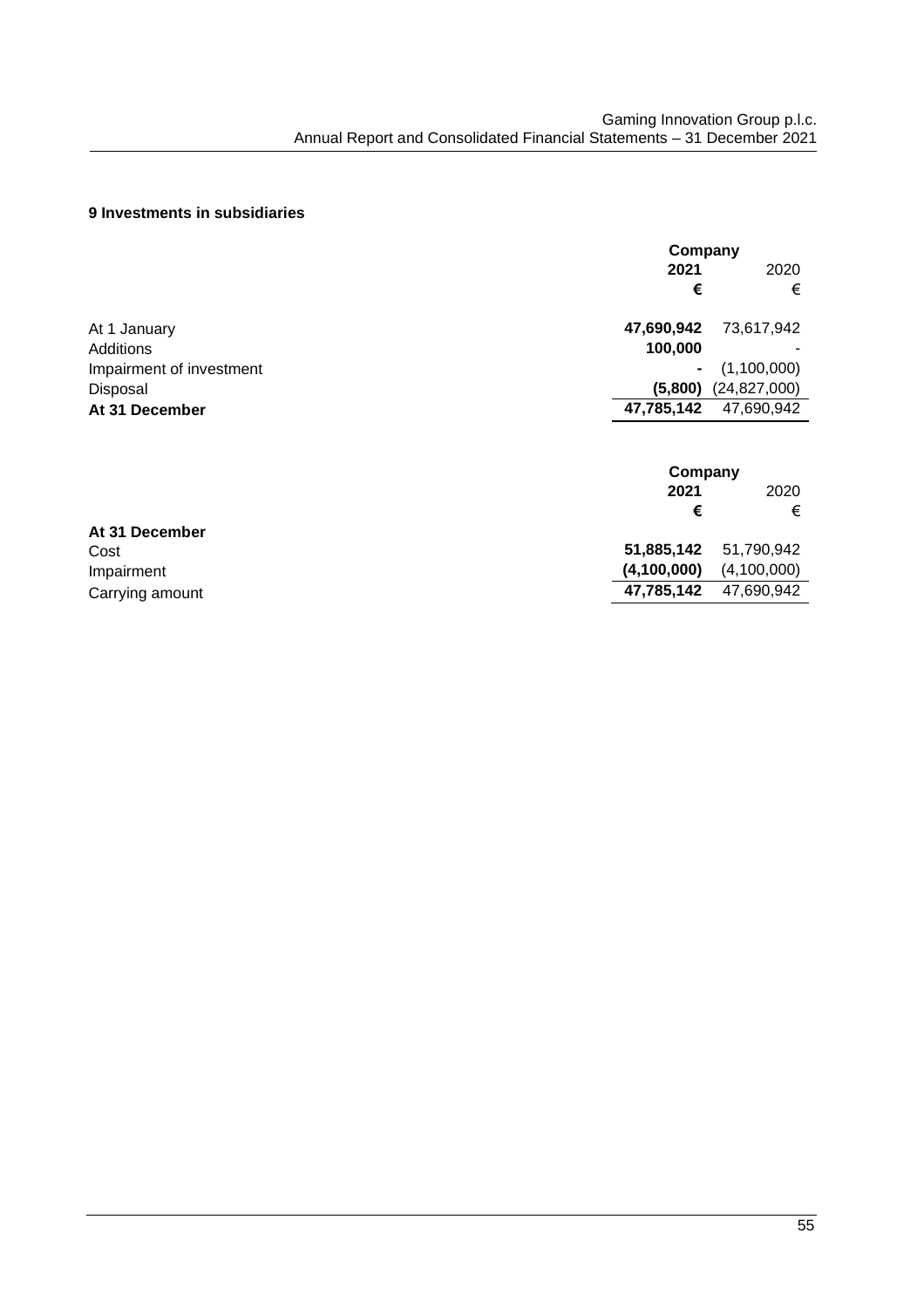## **9 Investments in subsidiaries** - continued

The principal subsidiaries at 31 December 2021 and 2020, whose results and financial position affected the figures of the Group, are shown below:

|                                             |                                 |                 | Percentage of<br>ownership and voting<br>rights held directly |                          | Percentage of<br>ownership and voting<br>rights held directly |      |
|---------------------------------------------|---------------------------------|-----------------|---------------------------------------------------------------|--------------------------|---------------------------------------------------------------|------|
|                                             |                                 |                 | by the Company                                                |                          | by the Group                                                  |      |
|                                             |                                 | <b>Class of</b> | %                                                             | ℅                        | $\%$                                                          | %    |
| <b>Subsidiaries</b>                         | <b>Country of incorporation</b> | shares held     | 2021                                                          | 2020                     | 2021                                                          | 2020 |
| <b>NV Securetrade</b>                       | Curacao                         | Ordinary shares |                                                               | ٠                        | 100                                                           | 100  |
| iGamingCloud NV                             | Curacao                         | Ordinary shares |                                                               | $\overline{\phantom{0}}$ | 100                                                           | 100  |
| <b>Innovation Labs Limited</b>              | Malta                           | Ordinary shares | 100                                                           | 100                      | 100                                                           | 100  |
| <b>MT Securetrade Limited</b>               | Malta                           | Ordinary shares | 100                                                           | 100                      | 100                                                           | 100  |
| iGamingCloud Limited                        | Malta                           | Ordinary shares | 100                                                           | 100                      | 100                                                           | 100  |
| <b>Online Performance Marketing Limited</b> | <b>British Virgin Islands</b>   | Ordinary shares | 100                                                           | 100                      | 100                                                           | 100  |
| iGamingCloud SLU                            | Spain                           | Ordinary shares |                                                               |                          | 100                                                           | 100  |
| iGamingCloud (Gibraltar) Limited            | Gibraltar                       | Ordinary shares |                                                               | $\overline{\phantom{a}}$ | 100                                                           | 100  |
| OddsModel AS                                | Norway                          | Ordinary shares | 100                                                           | 100                      | 100                                                           | 100  |
| Pronzo Entertainment B.V.                   | Curacao                         | Ordinary shares |                                                               | $\blacksquare$           | 100                                                           | 100  |
| <b>Mayrix Activities Limited</b>            | Gibraltar                       | Ordinary shares |                                                               | $\blacksquare$           | 100                                                           | 100  |
| Mavrix 5 X 5 Limited                        | Gibraltar                       | Ordinary shares |                                                               | $\blacksquare$           | 100                                                           | 100  |
| <b>Mavrix Promotions Limited</b>            | Gibraltar                       | Ordinary shares |                                                               | $\blacksquare$           | 100                                                           | 100  |
| <b>Mavrix Holding Limited</b>               | Gibraltar                       | Ordinary shares |                                                               | $\blacksquare$           | 100                                                           | 100  |
| <b>GIG Central Services Limited</b>         | Malta                           | Ordinary shares | 100                                                           | 100                      | 100                                                           | 100  |
| Rebel Penguin ApS                           | Denmark                         | Ordinary shares |                                                               |                          | 100                                                           | 100  |
| iGamingCloud Inc                            | <b>United States</b>            | Ordinary shares |                                                               |                          | 100                                                           | 100  |
| SIA YSG International                       | Latvia                          | Ordinary shares |                                                               | $\overline{\phantom{a}}$ | 100                                                           |      |
| Silvereye International Limited             | Malta                           | Ordinary shares | 100                                                           | $\overline{\phantom{a}}$ | 100                                                           |      |
| <b>Thrills Services Limited</b>             | Malta                           | Ordinary shares |                                                               | 100                      |                                                               | 100  |
| Kaboo Services Limited                      | Malta                           | Ordinary shares |                                                               | 100                      |                                                               | 100  |
| <b>Highroller Services Limited</b>          | Malta                           | Ordinary shares |                                                               | 100                      |                                                               | 100  |
| <b>Guts Services Limited</b>                | Malta                           | Ordinary shares |                                                               | 100                      |                                                               | 100  |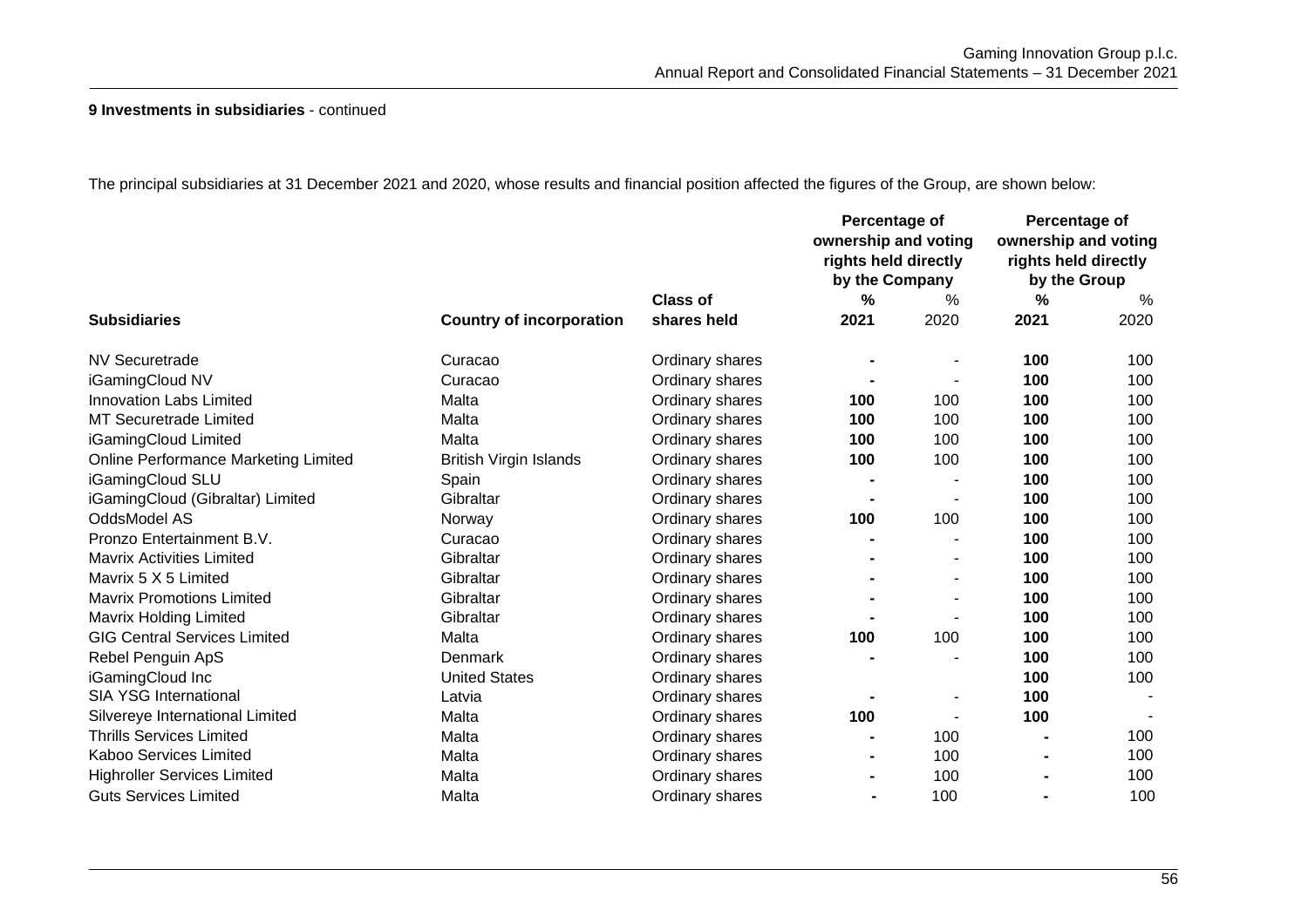#### **10 Financial assets at fair value through other comprehensive income**

|                        |                | <b>Group and Company</b> |  |  |
|------------------------|----------------|--------------------------|--|--|
|                        | 2021           | 2020                     |  |  |
|                        | €              | €                        |  |  |
| At 1 January           | $\blacksquare$ | 568,000                  |  |  |
| Exchange differences   | $\blacksquare$ | (17, 503)                |  |  |
| Net proceeds from sale | $\blacksquare$ | (550, 497)               |  |  |
| At 31 December         | $\blacksquare$ |                          |  |  |

In 2020, the Group sold its 3.57% investment in EPG as this investment no longer suited the Group's investment strategy. The consideration of EUR550,497 was the same as the carrying value in the Company's books. During the lifetime of the investment, the Company recognised a loss of EUR141,268. In line with its accounting policy, this realised loss was transferred from 'Other Reserves' to 'Retained Earnings' (Note 20) upon its disposal in 2020.

#### **11 Derivative financial assets**

|                                          |         | Group   |  |  |
|------------------------------------------|---------|---------|--|--|
|                                          | 2021    | 2020    |  |  |
|                                          | €       | €       |  |  |
| Call option to acquire intangible assets |         |         |  |  |
| Non-current                              |         |         |  |  |
| At 31 December                           | 205,714 | 205,714 |  |  |

#### *Valuation of call option to acquire intangible assets*

During 2016, the Group acquired the right to buy the remaining 50% of the risks and rewards of 'development domains' at any time during March 2018 and June 2021.The purchase price payable by the Group if the option is exercised will be calculated using a specified price mechanism, equating to the annualised revenue generated by the development domains during a period of six months prior to the exercise date, on which a 2.5x multiple will be applied.

At initial recognition, the fair value of the acquired option was estimated to amount to EUR205,714. The fair value of the option represents the difference between the consideration payable as determined by the above-mentioned price mechanism (established in the purchase contact), compared with the price payable if an industry multiple would have been applied to the mechanism determining the consideration payable by the Group. Based on past acquisitions of similar domains, the directors believe that a multiple of 4x revenue generated by domains is a fair representation of an industry multiple. A discount rate of 15% was used to calculate present value of the derivative, both at initial recognition, and at year end.

The directors estimate that as at 31 December 2020 and 31 December 2021, using the same inputs above, the fair value of the derivative remains substantially unchanged and accordingly no fair value movements were recognised in profit and loss for the year.

Adjusting the valuation by increasing/decreasing the industry multiple would result in the fair value of the option increasing/decreasing respectively. The directors envisage that a reasonable shift in the unobservable inputs used in the valuation would not have a significant impact on the amounts on consolidated profit or loss and total assets.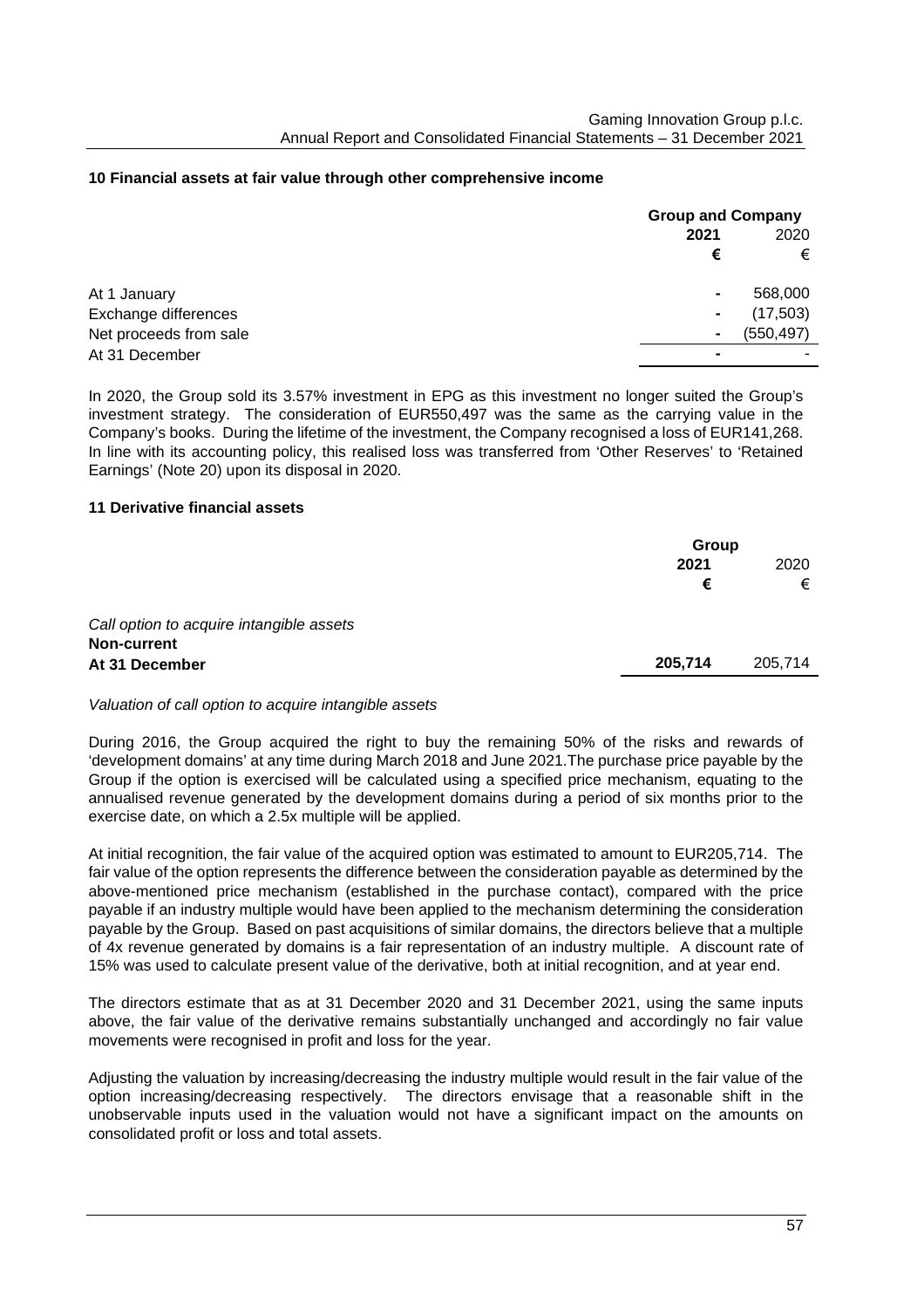#### **11 Derivative financial assets** - continued

The Group has not exercised its option to acquire the remaining 50% of the risks and rewards of 'development domains' in 2021 and the option expired in June 2021. The agreement is currently being extended and management are assessing the options to purchase this asset.

# **12 Trade and other receivables**

|                                     | Group      |            | Company |           |
|-------------------------------------|------------|------------|---------|-----------|
|                                     | 2021       | 2020       | 2021    | 2020      |
|                                     | €          | €          | €       | €         |
| <b>Non-current</b>                  |            |            |         |           |
| Other receivables                   | 890,361    | 676,955    |         | 676,955   |
| <b>Current</b>                      |            |            |         |           |
| Trade receivables - gross           | 8,817,314  | 9,776,633  |         |           |
| Less: loss allowance                | (422,691)  | (452,296)  |         |           |
| Trade receivables                   | 8,394,623  | 9,324,337  |         |           |
| Amounts due from payment providers  | 716,590    | 596,587    |         |           |
| Amounts due from subsidiaries       |            |            | 193,551 | 4,403     |
| Amounts due from group undertakings | 148,742    | 671,173    |         |           |
| Amounts due from related parties    | 88,827     | 26,223     |         |           |
| Indirect taxation                   | 4,800,376  | 4,476,312  | 35,154  | 30,500    |
| Other receivables                   | 1,335,584  | 2,483,886  | 678,158 | 2,325,507 |
| Accrued income                      |            | 284,029    |         |           |
| Prepayments                         | 1,297,092  | 1,201,821  | 2,510   | 10,205    |
|                                     | 16,781,834 | 19,064,368 | 909,373 | 2,370,615 |

Other receivables of EUR2,225,945 (2020: EUR3,160,841) for the Group and EUR678,158 (2020: EUR3,002,462) for the Company are mostly linked to the sale of the B2C segment and receivables related to lease of a domain, which are expected to reduce in line with the contractual obligations of the counterparty. A portion of EUR890,361 is included in non-current assets as the Group does not expect to receive such amounts in the next twelve months.

As part of indirect taxation, the Group has accrued for EUR1.9m in terms of a claim for overpaid taxes to the relevant authorities. On the basis of advice received from legal experts, and communications with the said authorities, management considers the basis for recognition of such claim to be virtually certain.

In the Group, amounts due from group undertakings and related parties are unsecured, interest free and repayable on demand.

Amounts due from subsidiaries in the Company are unsecured, interest free and repayable on demand.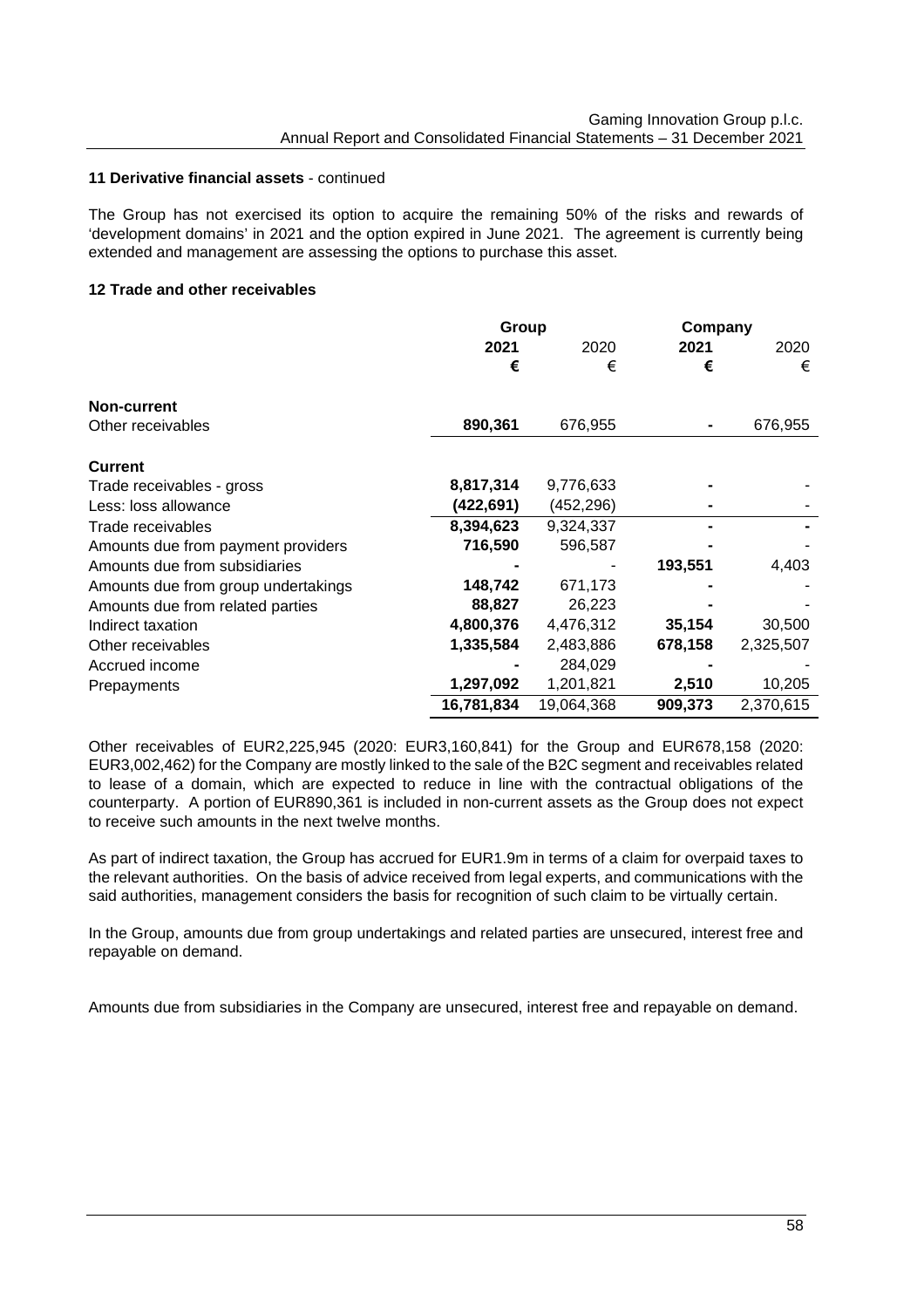# **13 Cash and cash equivalents**

Cash and cash equivalents comprise the following:

|                                       | Group       |             | Company        |           |
|---------------------------------------|-------------|-------------|----------------|-----------|
|                                       | 2021        | 2020        | 2021           | 2020      |
|                                       |             | €           | €              | €         |
| Cash at bank and other intermediaries | 8,483,670   | 8.042.813   | 30.395         | 3.503.678 |
| Less: restricted cash                 | (1,630,343) | (2,547,956) | $\blacksquare$ |           |
| Cash and cash equivalents             | 6,853,327   | 5,494,857   | 30,395         | 3,503,678 |

Included in the Group's cash at bank are amounts of EUR1,630,343 (2020: EUR2,547,956) that are held in a fiduciary capacity and represent customer monies, whose use is restricted in terms of the Malta Remote Gaming Regulations, 2018.

#### **14 Share capital and premium**

#### **Group and Company**

|                                 | Number of<br>ordinary<br>shares | Ordinary<br>share<br>capital<br>€ | <b>Share</b><br>premium<br>€ | Total<br>€ |
|---------------------------------|---------------------------------|-----------------------------------|------------------------------|------------|
| <b>Authorised share capital</b> |                                 |                                   |                              |            |
| At 1 January 2020               | 50,000                          | 50,000                            | 2.304.345                    | 2.354.345  |
| At 31 December 2020             | 50,000                          | 50,000                            | 2,304,345                    | 2,354,345  |
| At 31 December 2021             | 50,000                          | 50,000                            | 2,304,345                    | 2,354,345  |
| <b>Issued and fully paid</b>    |                                 |                                   |                              |            |
| At 1 January 2020               | 50,000                          | 50,000                            | 2.304.345                    | 2.354.345  |
| At 31 December 2020             | 50,000                          | 50,000                            | 2,304,345                    | 2,354,345  |
| At 31 December 2021             | 50,000                          | 50,000                            | 2,304,345                    | 2,354,345  |

#### **15 Share-based payments**

Share options are granted to selected employees as well as to consultants. All options are conditional on the employees and the consultants completing a specified number of years' service (the vesting period). The options are exercisable starting between 1 and 5 years from the grant date. The Group has no legal or constructive obligation to repurchase or settle the options in cash.

During the current year a new share option package spread over three years was granted to selected employees. Movements in the number of share options outstanding and their related weighted average exercise prices are outlined in the following table.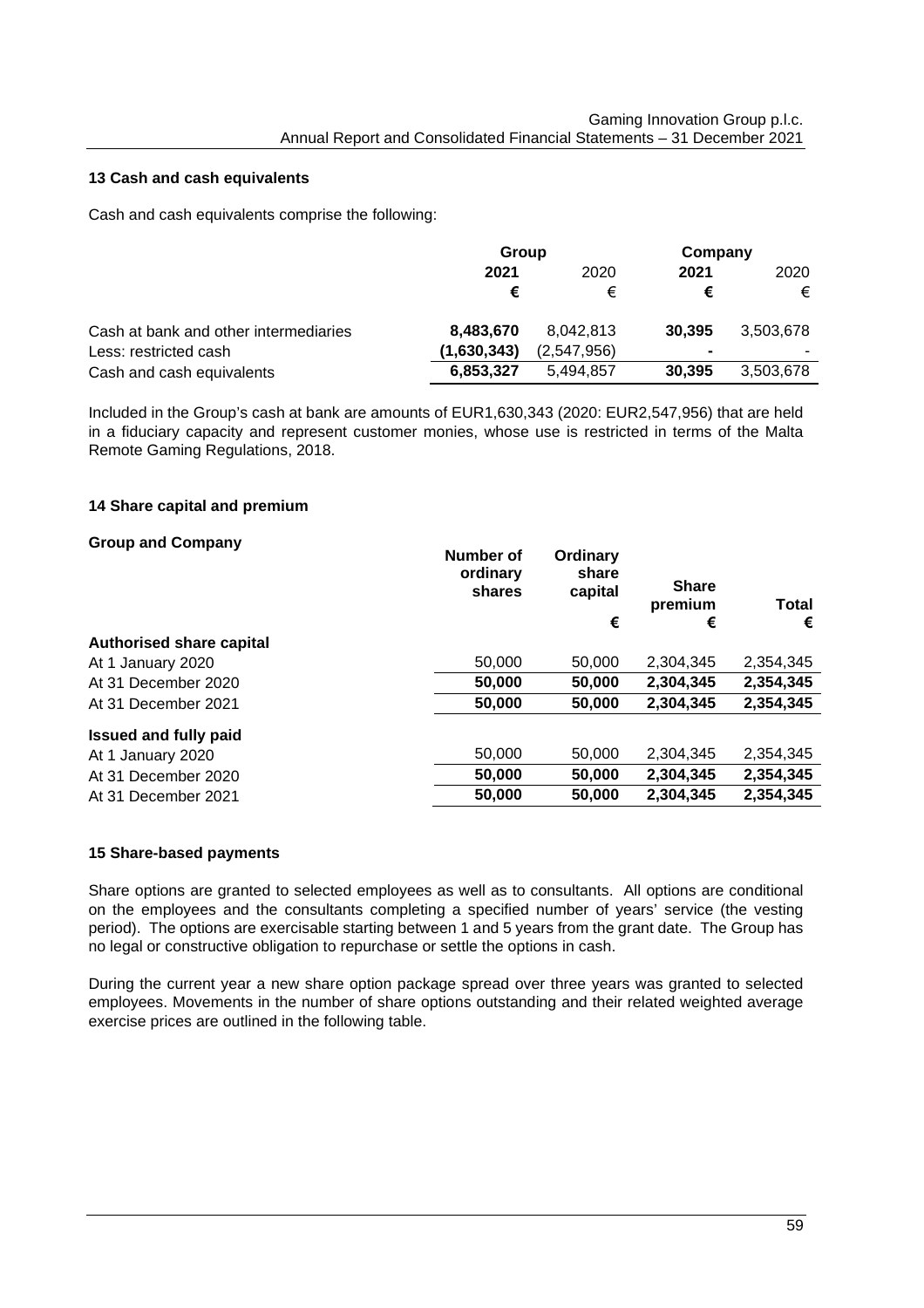#### **15 Share-based payments** - continued

|                                                                           | 2021                                                     |           | 2020                                                            |           |
|---------------------------------------------------------------------------|----------------------------------------------------------|-----------|-----------------------------------------------------------------|-----------|
|                                                                           | Average<br>exercise<br>price in $\epsilon$<br>per option | Options   | Average<br><b>Exercise</b><br>price in $\epsilon$<br>per option | Options   |
| Share options which were granted or<br>converted into options of GIG Inc. |                                                          |           |                                                                 |           |
| At 1 January                                                              | 3.21                                                     | 733,000   | 4.33                                                            | 1,128,922 |
| At 31 December                                                            | 2.05                                                     | 1,720,000 | 3.21                                                            | 733,000   |
| Share options which were granted<br>or converted into options of GIG Inc. |                                                          |           |                                                                 |           |
| Granted                                                                   | 1.47                                                     | 1,223,000 |                                                                 |           |
| Exercised                                                                 | Nil                                                      |           | Nil                                                             | 5,922     |
| Forfeited during the year                                                 | 3.00                                                     | 236,000   | 4.86                                                            | 390,000   |

Out of the 1,720,000 (2020: 733,000) outstanding options in GIG Inc, as at 31 December 2021, 331,000 (2020: 438,001) were vested but not yet exercised.

No options were exercised and converted into GIG inc shares during 2021. During 2020 5,922 options were issued at a weighted average price of nil. The related weighted average share price at the time of exercise was EUR 0.65 per share.

Share options of GIG Inc., outstanding at the end of the year, have the following expiry dates and exercise prices:

| <b>Grant dates</b> | <b>Vest dates</b> |                       | <b>Exercise prices</b> | <b>Share options</b> |         |
|--------------------|-------------------|-----------------------|------------------------|----------------------|---------|
| (year)             | (range)           | <b>Expiry dates</b>   | (range)<br>€           | 2021                 | 2020    |
| 2016               | 2015-2017         | May to September 2023 | 4.00-4.30              | 86,000               | 86,000  |
| 2017               | 2018-2020         | December 2022         | 4.00-4.80              | 55,000               | 155,000 |
| 2018               | 2019-2021         | January 2024          | $6.00 - 6.50$          | 6,000                | 6,000   |
| 2018               | 2019-2021         | March 2024            | 7.50                   | 30,000               | 30,000  |
| 2019               | 2019-2022         | March 2025            | Nil-3.00               | 320,000              | 456,000 |
| 2021               | 2022-2024         | December 2026         | 1.47                   | 1,223,000            | ۰       |
|                    |                   |                       |                        | 1,720,000            | 733,000 |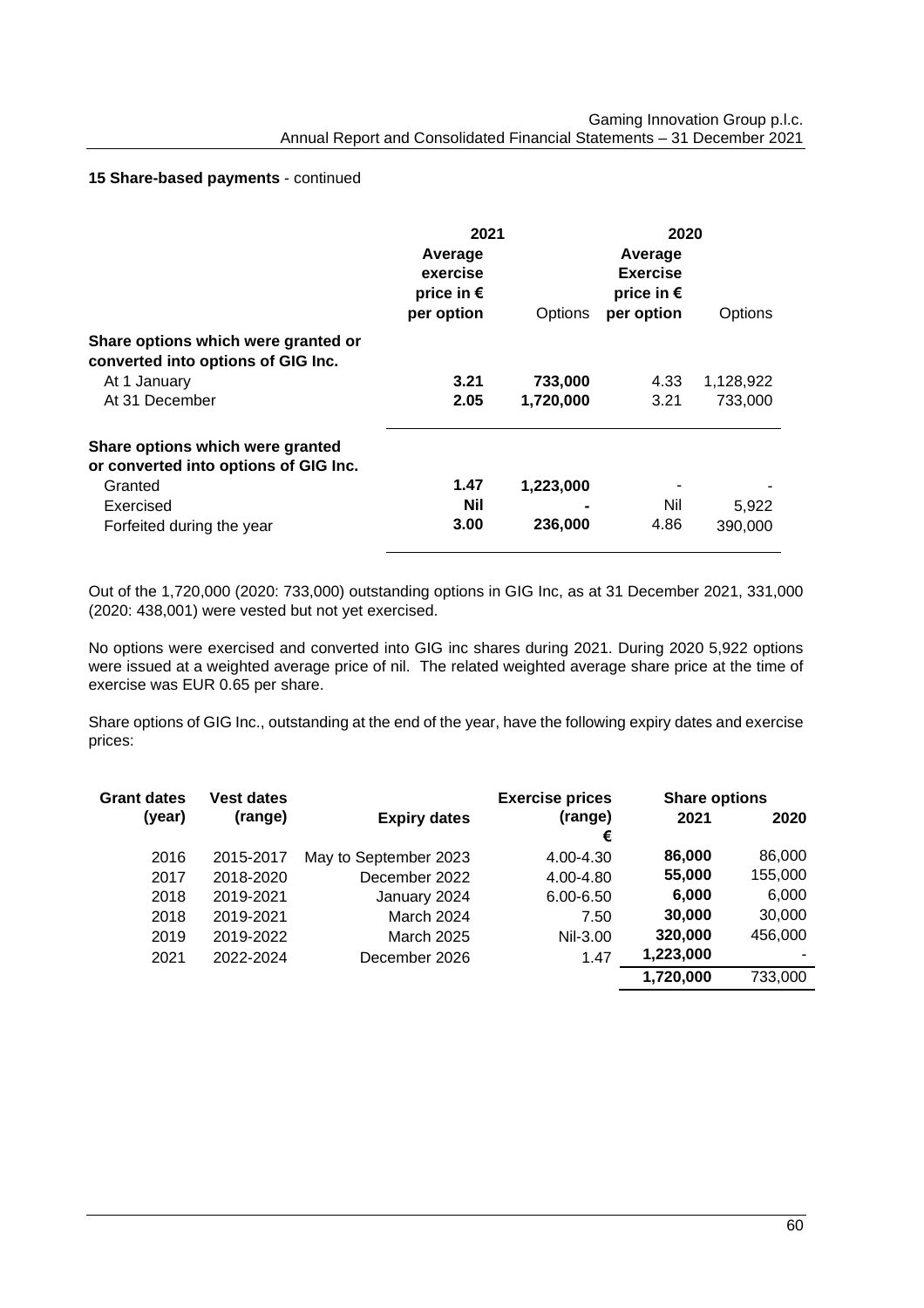#### **15 Share-based payments** - continued

The weighted average fair value of options granted during the period determined using the Black-Scholes valuation model was EUR0.6128 (2020: nil) per option for the share options granted during the year.

The significant inputs into the model were weighted average share price of EUR1.47 (2020: nil) at the grant date, exercise price shown above, volatility of 53% (2020: 58%), dividend yield of nil (2020: nil), an expected option life of 3 (2020: nil) years, exercisable until end of 2026 with an annual risk-free interest rate of 0.3% (2020: nil). The volatility measured at the standard deviation of continuously compounded share returns is based on statistical analysis of daily share prices over the last 3 years.

### **16 Capital reserves**

# **Group**

| oroup                                                                                                                                                                   | <b>Notes</b> | <b>Capital</b><br>contribution<br>reserve<br>€ | <b>Advances</b><br>for shares<br>to be<br>issued<br>€ | <b>Total</b><br>€                   |
|-------------------------------------------------------------------------------------------------------------------------------------------------------------------------|--------------|------------------------------------------------|-------------------------------------------------------|-------------------------------------|
| At 1 January 2020<br>Capital contribution arising on share options granted<br>by the Group's parent entity:                                                             |              | 94,903,093                                     | 510,545                                               | 95,413,638                          |
| - Fair value of employee services                                                                                                                                       | 23           | (356, 786)                                     |                                                       | (356, 786)                          |
| At 31 December 2020                                                                                                                                                     |              | 94,546,307                                     | 510,545                                               | 95,056,852                          |
| At 1 January 2021<br>Capital contribution arising on share options granted<br>by the Group's parent entity:<br>- Fair value of employee services<br>At 31 December 2021 | 23           | 94,546,307<br>642,077<br>95,188,384            | 510,545<br>510,545                                    | 95,056,852<br>642,077<br>95,698,929 |
| Company                                                                                                                                                                 |              | <b>Capital</b><br>contribution<br>reserve<br>€ | <b>Advances</b><br>for shares<br>to be<br>issued<br>€ | <b>Total</b><br>€                   |
| At 1 January and 31 December 2020                                                                                                                                       |              | 76,313,412                                     | 510,545                                               | 76,823,957                          |
| At 1 January 2021                                                                                                                                                       |              | 76,313,412                                     | 510,545                                               | 76,823,957                          |
| At 31 December 2021                                                                                                                                                     |              | 76,313,412                                     | 510,545                                               | 76,823,957                          |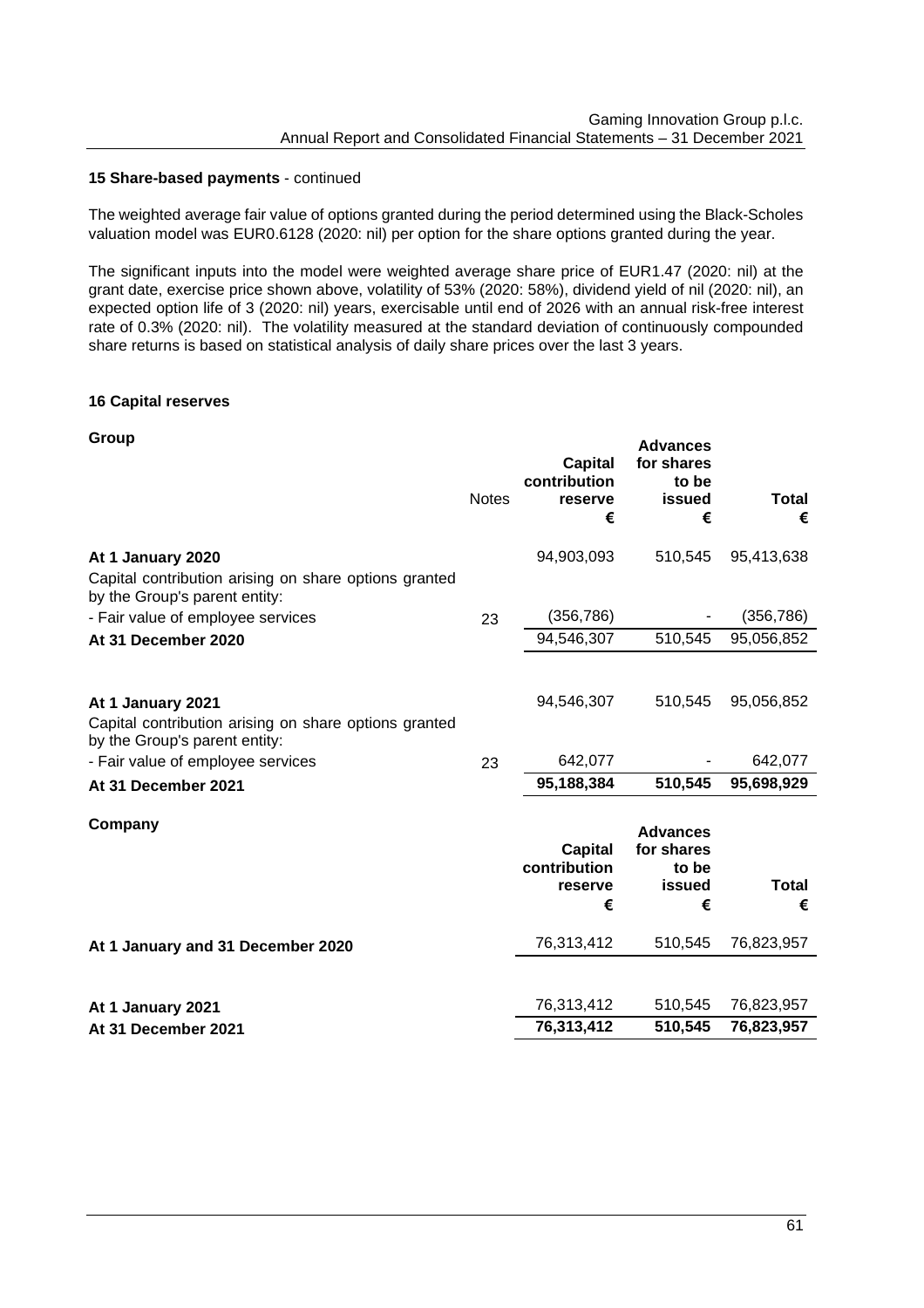#### **16 Capital reserves** - continued

#### *Advances for shares to be issued*

This balance represents proceeds received by the Company from its shareholders in anticipation of issuance of ordinary shares, and exercised share options, the share capital and premium of which had not yet been issued. The amount of EUR510,545 as at 31 December 2021 and 2020 represents advances in respect of share premium, for which the formal documentation has not been filed with the Registrar of Companies by the end of the respective financial reporting periods. Once the said filing is formalised, the reserve will be capitalised as share premium.

#### *Capital contribution reserve*

The movement of EUR642,077 (2020: income of EUR356,786) in the Group's capital contribution reserve comprises the cost of share options granted by GiG Inc. as consideration to employees of the various Group undertakings. The amount recognised in the reserve includes the cost attributable to share option vested during the period, net of the reversals of costs associated with options that were forfeited by employees who resigned prior to the vesting conditions being met.

#### **17 Merger reserve**

|                              |           | Group     |           | Company                     |
|------------------------------|-----------|-----------|-----------|-----------------------------|
|                              | 2021      | 2020      | 2021      | 2020                        |
|                              | €         | €         |           | €                           |
| At 1 January and 31 December | 3,533,484 | 3,533,484 | 5,886,789 | 5,886,789                   |
| $-1$<br>. .                  | .<br>. .  |           |           | $\sim$ $\sim$ $\sim$ $\sim$ |

The merger reserve is attributable to mergers that have taken place in previous years, and represents the difference between any consideration received or paid, and the carrying amounts of the net assets acquired.

#### **18 Other reserves**

| Group                                                                                                                                                                                   | <b>FVOCI</b> fair<br>value<br>reserve<br>€ | Currency<br>translation<br>reserve<br>€ | Transactions<br>with non-<br>controlling<br><i>interests</i><br>€ | Total<br>€                                         |
|-----------------------------------------------------------------------------------------------------------------------------------------------------------------------------------------|--------------------------------------------|-----------------------------------------|-------------------------------------------------------------------|----------------------------------------------------|
| At 1 January 2020<br>Changes in value of financial assets at fair value<br>through other comprehensive income (Note 10)                                                                 | (121,084)<br>(17, 503)                     | (451, 417)                              |                                                                   | $(13,389,177)$ $(13,961,678)$<br>(17, 503)         |
| Currency translation differences<br>Transfer of loss on disposal of equity<br>investments at fair value through other<br>comprehensive income to retained earnings                      | 141,268                                    | (169, 296)                              |                                                                   | (169,296)<br>141,268                               |
| At 31 December 2020                                                                                                                                                                     | 2,681                                      | (620, 713)                              | (13,389,177)                                                      | (14,007,209)                                       |
| At 1 January 2021<br>Currency translation differences<br>Transfer of loss on disposal of equity<br>investments at fair value through other<br>comprehensive income to retained earnings | 2,681<br>(2,681)                           | (620, 713)<br>24,070                    |                                                                   | $(13,389,177)$ $(14,007,209)$<br>24,070<br>(2,681) |
| At 31 December 2021                                                                                                                                                                     |                                            | (596,643)                               | (13, 389, 177)                                                    | (13,985,820)                                       |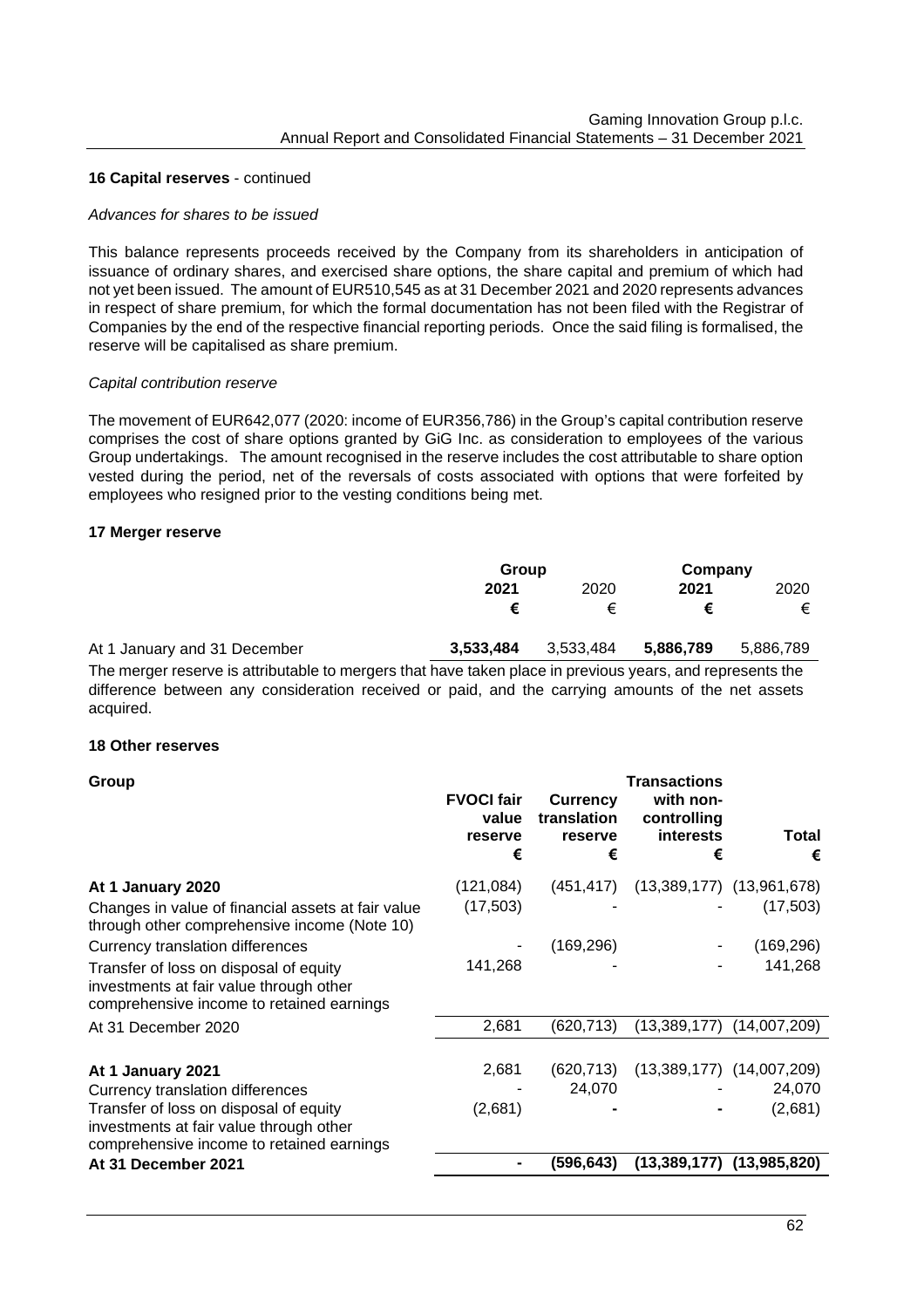#### **18 Other reserves** - continued

# **Company**

|                                                                                                                             | <b>FVOCI</b> fair<br>value<br>reserve<br>€ | Total<br>€ |
|-----------------------------------------------------------------------------------------------------------------------------|--------------------------------------------|------------|
| At 1 January 2020                                                                                                           | (569, 288)                                 | (569, 288) |
| Changes in value of financial assets at fair value through other<br>comprehensive income (Note 10)                          | 430,701                                    | 430,701    |
| Transfer of loss on disposal of equity investments at fair value through other<br>comprehensive income to retained earnings | 141,268                                    | 141,268    |
| At 31 December 2020                                                                                                         | 2,681                                      | 2,681      |
|                                                                                                                             |                                            |            |
| At 1 January 2021                                                                                                           | 2,681                                      | 2,681      |
| Transfer of loss on disposal of equity investments at fair value through other<br>comprehensive income to retained earnings | (2,681)                                    | (2,681)    |
| At 31 December 2021                                                                                                         |                                            |            |
|                                                                                                                             |                                            |            |

#### *FVOCI fair value reserve*

Changes in fair value of investments that are classified as financial assets at FVOCI are recognised in other comprehensive income and accumulated in a separate reserve within equity. On disposal, any related balance within FVOCI reserve is transferred directly to retained earnings without impacting the results for the year.

#### *Currency translation reserve*

Translation differences arising on translation of foreign operations are recognised in other comprehensive income and accumulated in a separate reserve within equity. The cumulative amount is reclassified to profit or loss when the net investment is disposed of.

#### *Transactions with non-controlling interests*

The reserve is used to record transactions where the Group acquires a further interest in a subsidiary or disposes of a stake in a subsidiary without losing control. The above reserves are non-distributable reserves.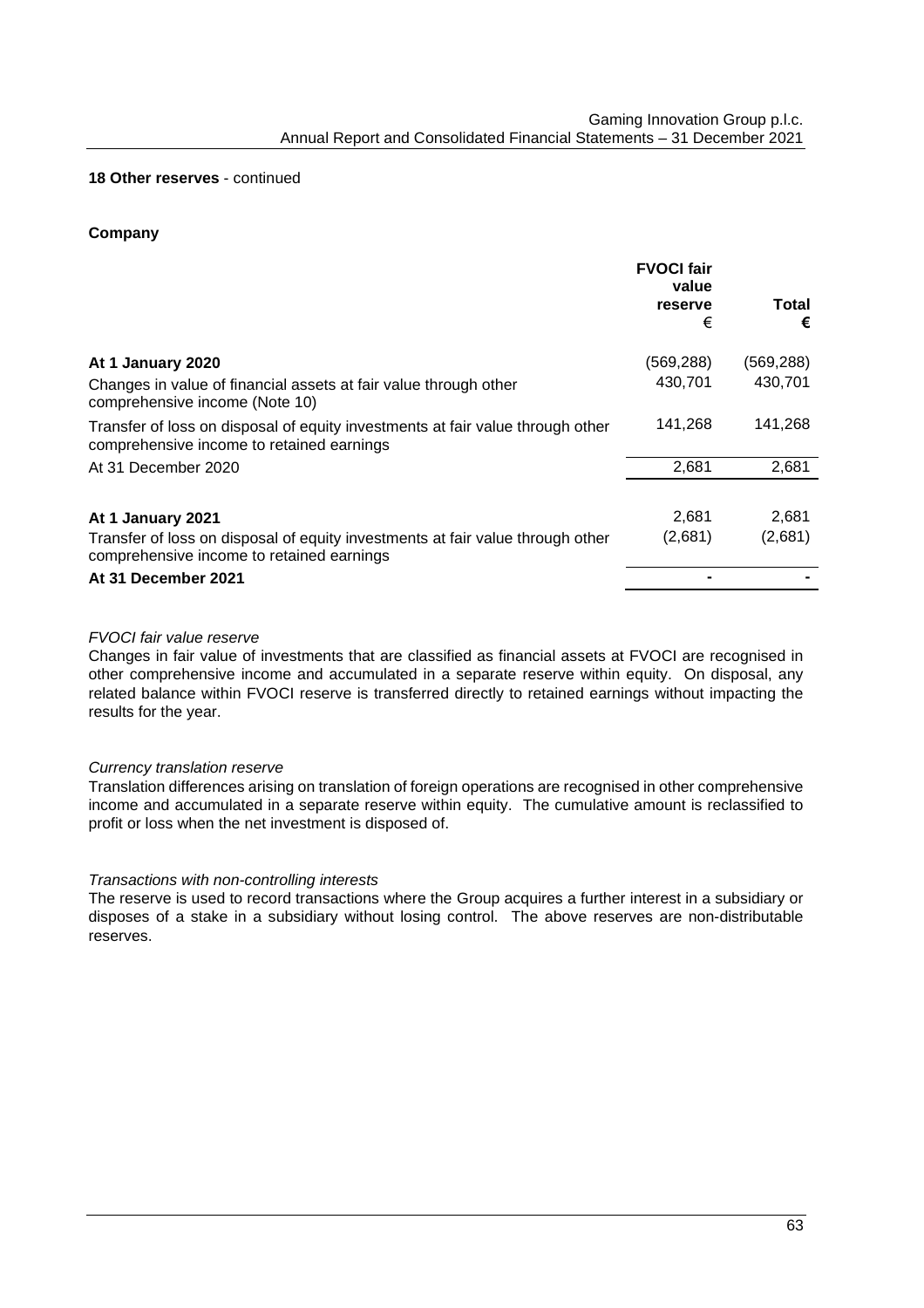# **19 Trade and other payables**

|                                       | Group      |            | Company        |           |  |
|---------------------------------------|------------|------------|----------------|-----------|--|
|                                       | 2021       | 2020       | 2021           | 2020      |  |
|                                       | €          | €          | €              | €         |  |
| Non-current                           |            |            |                |           |  |
| Indirect taxation and social security | 2,855,526  | 1,773,148  |                |           |  |
| <b>Current</b>                        |            |            |                |           |  |
| Trade payables                        | 2,686,231  | 3,132,462  | 2,934          | 4,843     |  |
| Players' accounts                     | 452,140    | 1,453,387  |                |           |  |
| Jackpot balances                      | 1,178,203  |            |                |           |  |
| Amounts due to subsidiaries           |            |            |                | 994,878   |  |
| Other payables                        | 1,080,098  | 3,482,366  |                | 38,483    |  |
| Indirect taxation and social security | 8,750,124  | 7,672,792  |                |           |  |
| Accruals                              | 2,591,768  | 3,157,155  | 1,262,368      | 303,545   |  |
| Deferred income                       |            | 6,756,401  | $\blacksquare$ | 6,756,407 |  |
|                                       | 16,738,564 | 26,749,132 | 1,265,302      | 8,098,156 |  |

The Group's other payables as at 31 December 2020 included an amount of EUR1.9m which it had agreed to settle with a third-party software provider on a previously disputed case occurring during 2019 regarding a potential fraudulent transaction. The amount was settled during 2021.

The Company's accruals include a provision for a potential fine from the SGA related to its discontinued operations sold in 2020.

In the preceding year, the amounts due to subsidiaries are unsecured, interest-free and repayable on demand.

Certain of the Group's subsidiaries postponed the remittance of certain indirect taxes. Management has entered into a payment plan with the relevant authorities for any overdue balances relating to 2020 and preceding years. Amounts for which the renegotiated payment does not fall due within 12 months are presented as non-current liabilities.

#### **20 Borrowings**

| 2020       |
|------------|
|            |
| €          |
| 6,517,509  |
| 3,455,360  |
| 9,972,869  |
|            |
| 2020       |
| €          |
| 35,997,913 |
|            |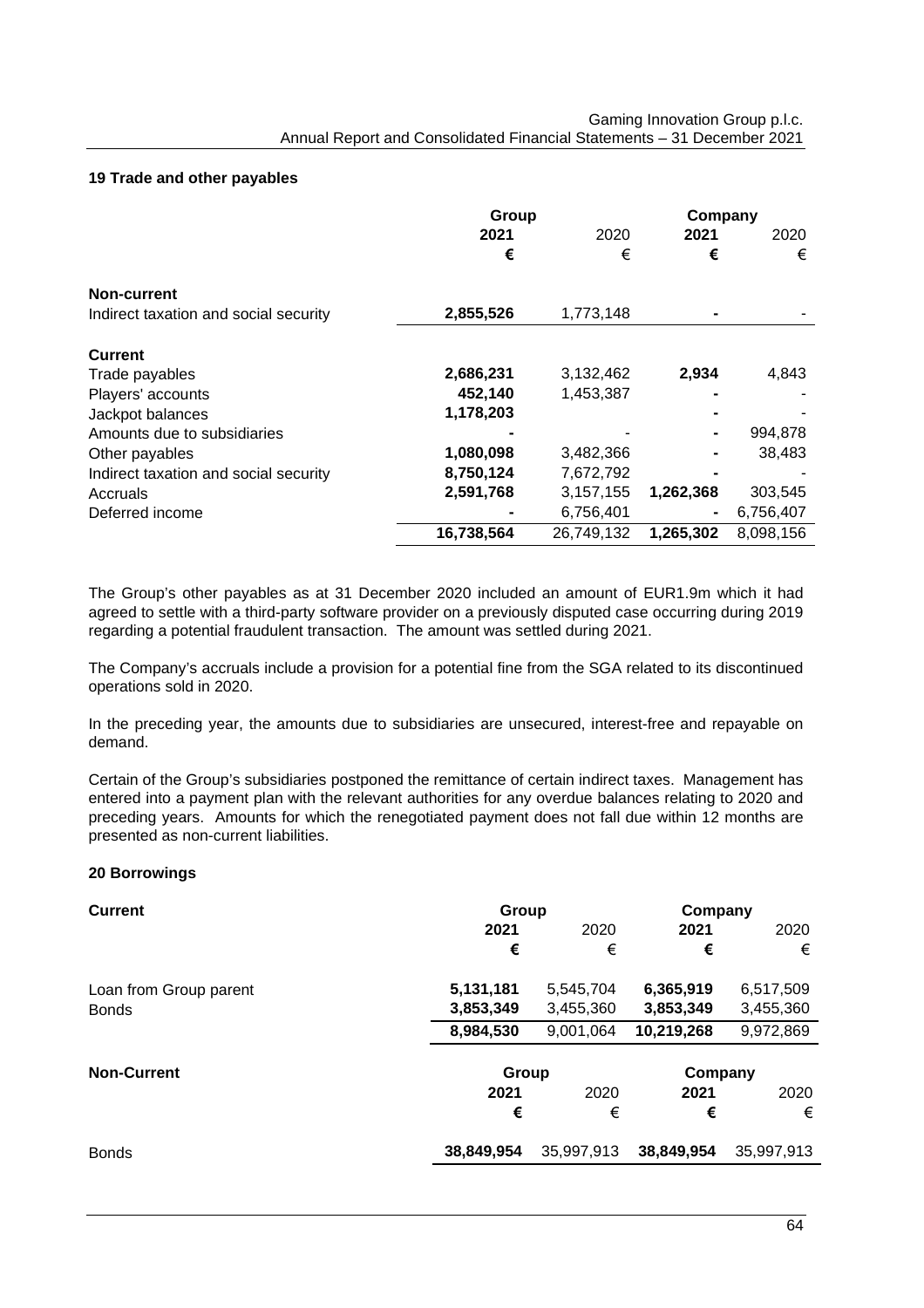# **20 Borrowings**

The loan from Group parent as at 31 December 2021 and 2020 was interest free and repayable on demand. However the parent company has confirmed as at that date that the amounts will not be requested unless alternative funds are made available to the Group and Company.

As at 1 January 2020, the Group and the Company had the following outstanding bonds:

|      | <b>Issuance year Maturity date Seniority</b> |                                 | Currency Nominal amount Interest rate |                                      |
|------|----------------------------------------------|---------------------------------|---------------------------------------|--------------------------------------|
| 2017 |                                              | 6 March 2020 Senior secured SEK | 300 million                           | Fixed coupon of 7% p.a.              |
| 2019 |                                              | 28 June 2022 Senior secured SEK | 400 million                           | 3m STIBOR Fixed<br>coupon of 9% p.a. |

On 22 April 2020, the Group used part of the proceeds from the sale of B2C to repay its SEK 300 million 2017-2020 bond together with the cost incurred of SEK 1.1 million for extending the bond's maturity date from 6 March 2020 to 22 April 2020.

The quoted market price of the 2019-2022 bonds at 31 December 2020 was SEK383,000,000 (EUR38,269,384) which in the opinion of the directors fairly represented the fair value of these liabilities. The fair value estimate in this respect is deemed to fall under level 2 of the fair value measurement hierarchy as it constitutes a quoted price in a market with low trading volume.

In June 2021, the Group issued a new 3-year SEK 450 million senior secured bond with a SEK 550 million borrowing limit. The net proceeds were used to refinance the existing SEK 400 million 2019-2022 bond including transaction costs with the balance applied towards general corporate purposes. Transaction costs included a rollover premium to bondholders continuing participation in the new bond and a voluntary early redemption fee to bondholders being repaid, in the aggregate of EUR1.3 million.

As at 31 December 2021, the Group and the Company have the following outstanding bond:

| <b>Issuance year Maturity date Seniority</b> |                                 | <b>Currency Nominal amount Interest rate</b> |                       |
|----------------------------------------------|---------------------------------|----------------------------------------------|-----------------------|
| 2021                                         | 11 June 2024 Senior secured SEK | 450 million                                  | 3m STIBOR + 8.5% p.a. |

In January 2022, the Group successfully completed a SEK 100 million subsequent bond issue under the above bond framework, to be used towards partially finance the acquisition of Sportnco and general corporate purposes. The borrowing limit of SEK 550 million was therefore fully utilised after the reporting period.

The 2021-24 bonds are registered in the Norway Central Securities Depository and are dual listed on Nasdaq Stockholm and Frankfurt Stock Exchange Open Market. Their quoted price as at 31 December 2021 was SEK461,925,000 (EUR45,064,535) which in the opinion of the directors fairly represents the fair value of these liabilities. This fair value estimate is deemed to fall under level 2 of the fair value measurement hierarchy, as it is based on a quoted price in a market with low trading volume.

#### **21 Deferred taxation**

Deferred tax assets and liabilities are offset when there is a legally enforceable right to offset current tax assets against current tax liabilities and when the deferred income taxes relate to the same fiscal authority.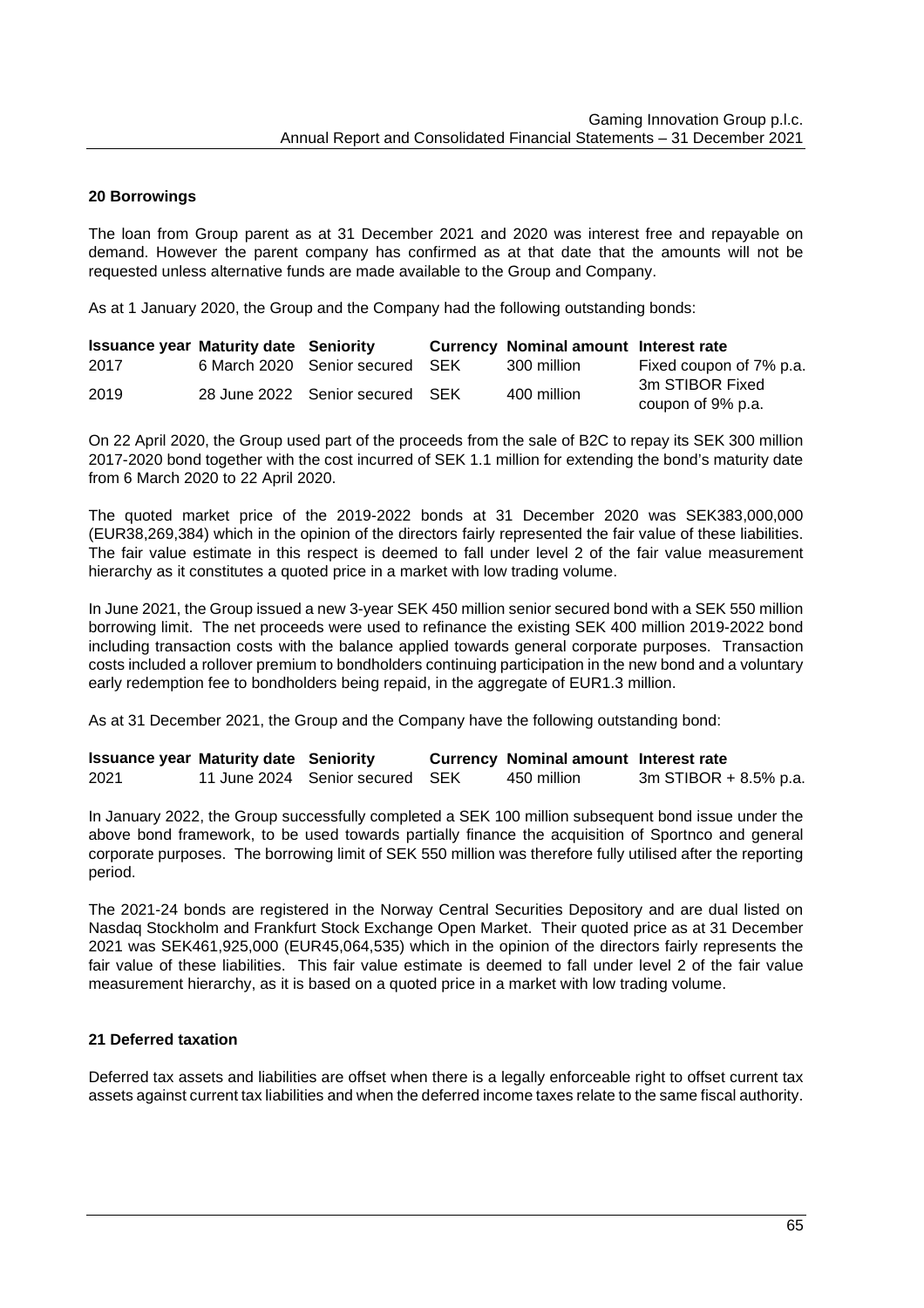#### **21 Deferred taxation** - continued

The following amounts determined after appropriate offsetting are shown in the statement of financial position:

|                                                                 | Group     |           | Company |      |  |
|-----------------------------------------------------------------|-----------|-----------|---------|------|--|
|                                                                 | 2021      | 2020      | 2021    | 2020 |  |
|                                                                 | €         | €         | €       | €    |  |
| Deferred tax asset to be recovered after more<br>than 12 months |           |           |         |      |  |
| Deferred tax liability to be settled after more                 | 78,006    | 60.411    |         |      |  |
| than 12 months                                                  | (416,069) | (360.432) |         |      |  |
|                                                                 | (338,063) | (300,021) |         |      |  |

The movement on the deferred income tax account is as follows:

|                                                                                   | Group     |                              |      | Company    |      |
|-----------------------------------------------------------------------------------|-----------|------------------------------|------|------------|------|
|                                                                                   | 2021      | 2020                         | 2021 |            | 2020 |
|                                                                                   | €         | €                            | €    | €          |      |
| As at 1 January                                                                   |           | $(300, 021)$ $(1, 209, 180)$ |      | (448, 204) |      |
| Deferred tax liability on temporary differences -<br>recognised in profit or loss | (38,042)  | 909.159                      |      |            |      |
| Deferred tax liability on temporary differences -<br>recognised in OCI            | ٠         |                              |      | 448.204    |      |
| As at 31 December                                                                 | (338,063) | (300.021)                    |      |            |      |

Deferred taxation is calculated on temporary differences under the liability method using the principal tax rate within the relevant jurisdiction. The year-end balance comprises temporary differences arising on:

|                                                              | Group     |             | Company |      |
|--------------------------------------------------------------|-----------|-------------|---------|------|
|                                                              | 2021      | 2020        | 2021    | 2020 |
|                                                              | €         | €           | €       | €    |
| Future tax credits on subsidiaries'<br>undistributed profits | 78,006    | 60.411      |         |      |
| Differences between the tax base and carrying                |           |             |         |      |
| amounts of intangible assets                                 | (980,463) | (1,575,500) |         |      |
| Capital allowances and tax losses                            | 516,880   | 1,190,849   |         |      |
| Provision for impairment of receivables                      | 47,514    | 24,219      |         |      |
|                                                              | (338,063) | (300.021)   |         |      |

As at 31 December 2021, the Group had unrecognised unutilised tax credits which are estimated to be in the region of €27,893,839 (2020: €33,534,519) arising from unabsorbed tax losses and capital allowances.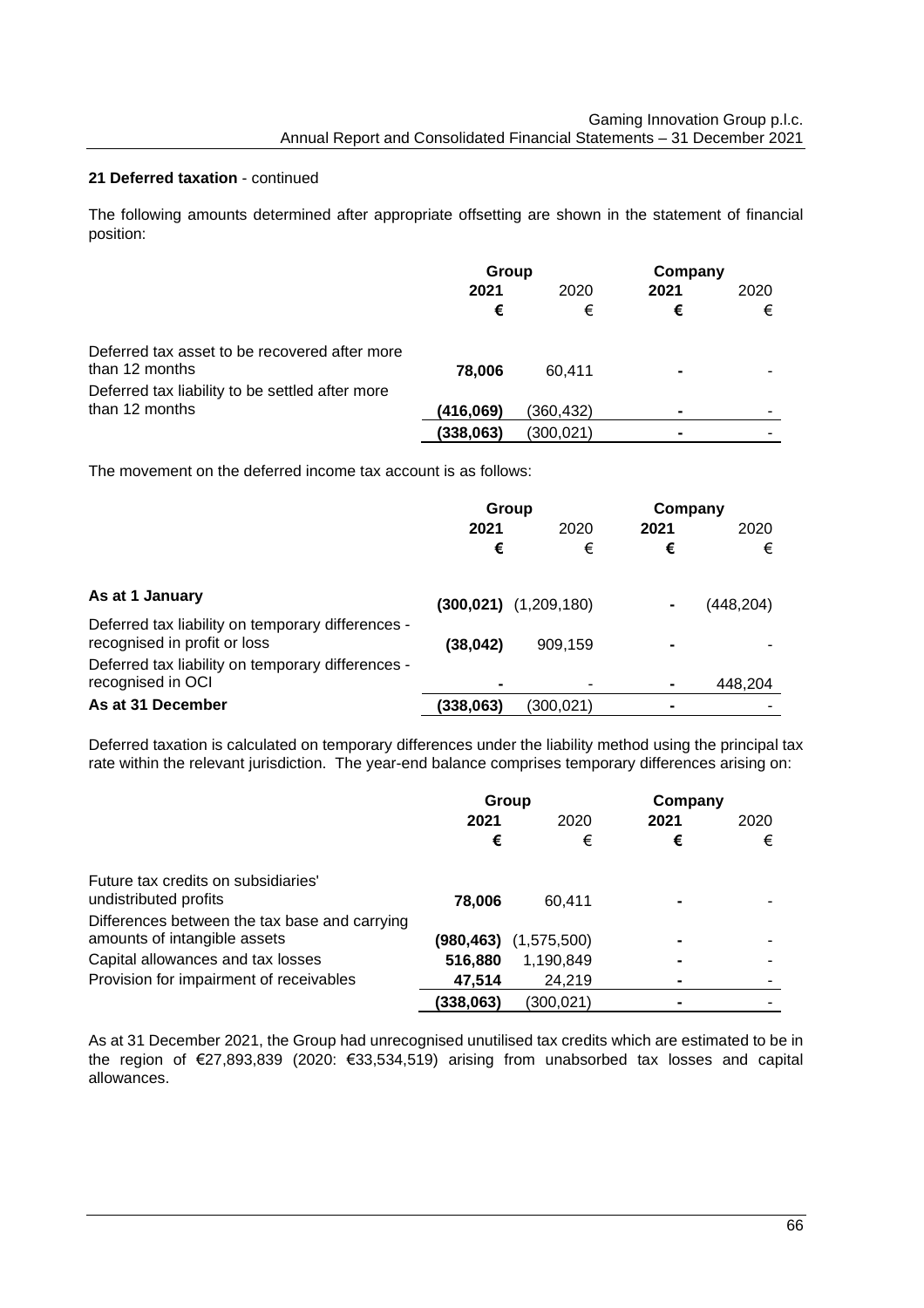### **22 Revenue and other operating expenses**

*(a) Revenue and Other operating income*

The Group's revenue by product line is disclosed in note 2.

Other operating income refers to income generated through the sale of domain disclosed in note 4(c).

#### *(b) Other operating expenses*

Other operating expenses include:

|                                    | Group        |            | Company |         |
|------------------------------------|--------------|------------|---------|---------|
|                                    | 2021<br>2020 |            | 2021    | 2020    |
|                                    | €            | €          | €       | €       |
| Platform and service provider fees | 4,403,363    | 2,679,612  |         |         |
| Gaming taxes                       | 201,817      | 90,617     |         |         |
| Consultancy fees                   | 5,046,511    | 3,060,271  | 54,552  | 98,858  |
| Loss allowance (Note 3)            | 281,764      | (96, 380)  |         |         |
| Bad debts                          | 596,263      | 2,077,611  |         |         |
| Software expenses                  | 2,085,609    | 3,392,654  | 6,609   |         |
| Other operating expenses           | 2,971,067    | 642,590    | 231,628 | 4,305   |
|                                    | 15,586,394   | 11,846,975 | 292,789 | 103,163 |

The Company's other operating expenses includeswrite off on intragroup balances upon liquidation of subsidiaries.

#### *(c) Marketing expenses*

|                            | Group<br>2021<br>2020 |            | Company        |                          |
|----------------------------|-----------------------|------------|----------------|--------------------------|
|                            |                       |            | 2021           | 2020                     |
|                            | €                     | €          | €              | €                        |
| Skycity marketing expenses | 11,655,787            | 8,572,408  | $\blacksquare$ |                          |
| Other marketing expenses   | 11,353,674            | 6,327,581  | 22.218         | $\overline{\phantom{a}}$ |
|                            | 23,009,461            | 14,899,989 | 22,218         |                          |

#### *(d) Transaction costs*

The Group and the Company accrued for the amount of EUR 981,444 for transaction costs incurred in connection with the acquisition of Sportnco.

#### *(e) Dividend income*

Dividend income of EUR 3,872,379 relates to the dividend in kind distributed to the parent upon liquidation of some of the Company's subsidiaries during 2021.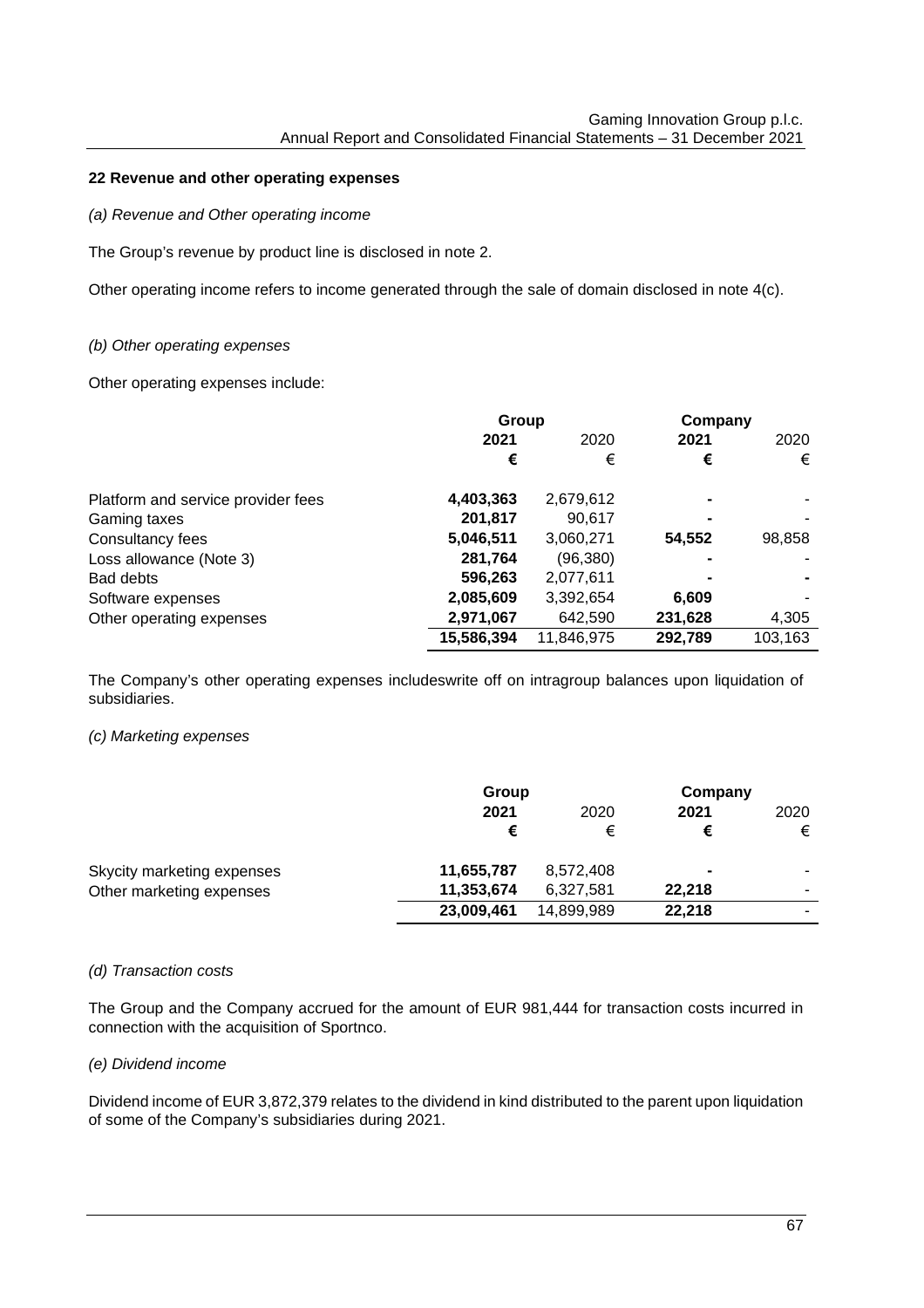

# *Independent auditor's report*

To the Shareholders of Gaming Innovation Group p.l.c.

# *Report on the audit of the financial statements*

# *Our opinion*

In our opinion:

- The Group financial statements and Parent Company financial statements (the "financial statements") give a true and fair view of the Group and the Parent Company's financial position of Gaming Innovation Group p.l.c. as at 31 December 2021, and of the Group's and the Parent Company's financial performance and cash flows for the year then ended in accordance with International Financial Reporting Standards ('IFRSs') as adopted by the EU; and
- The financial statements have been prepared in accordance with the requirements of the Maltese Companies Act (Cap. 386).

Our opinion is consistent with our additional report to the Board of directors.

#### **What we have audited**

Gaming Innovation Group p.l.c.'s financial statements comprise:

- the Consolidated and Parent Company statements of financial position as at 31 December 2021;
- the Consolidated and Parent Company income statements and statements of comprehensive income for the year then ended;
- the Consolidated and Parent Company statements of changes in equity for the year then ended;
- the Consolidated and Parent Company statements of cash flows for the year then ended; and
- the notes to the financial statements, which include significant accounting policies and other explanatory information.

# *Basis for opinion*

We conducted our audit in accordance with International Standards on Auditing (ISAs). Our responsibilities under those standards are further described in the *Auditor's Responsibilities for the Audit of the Financial Statements* section of our report.

We believe that the audit evidence we have obtained is sufficient and appropriate to provide a basis for our opinion.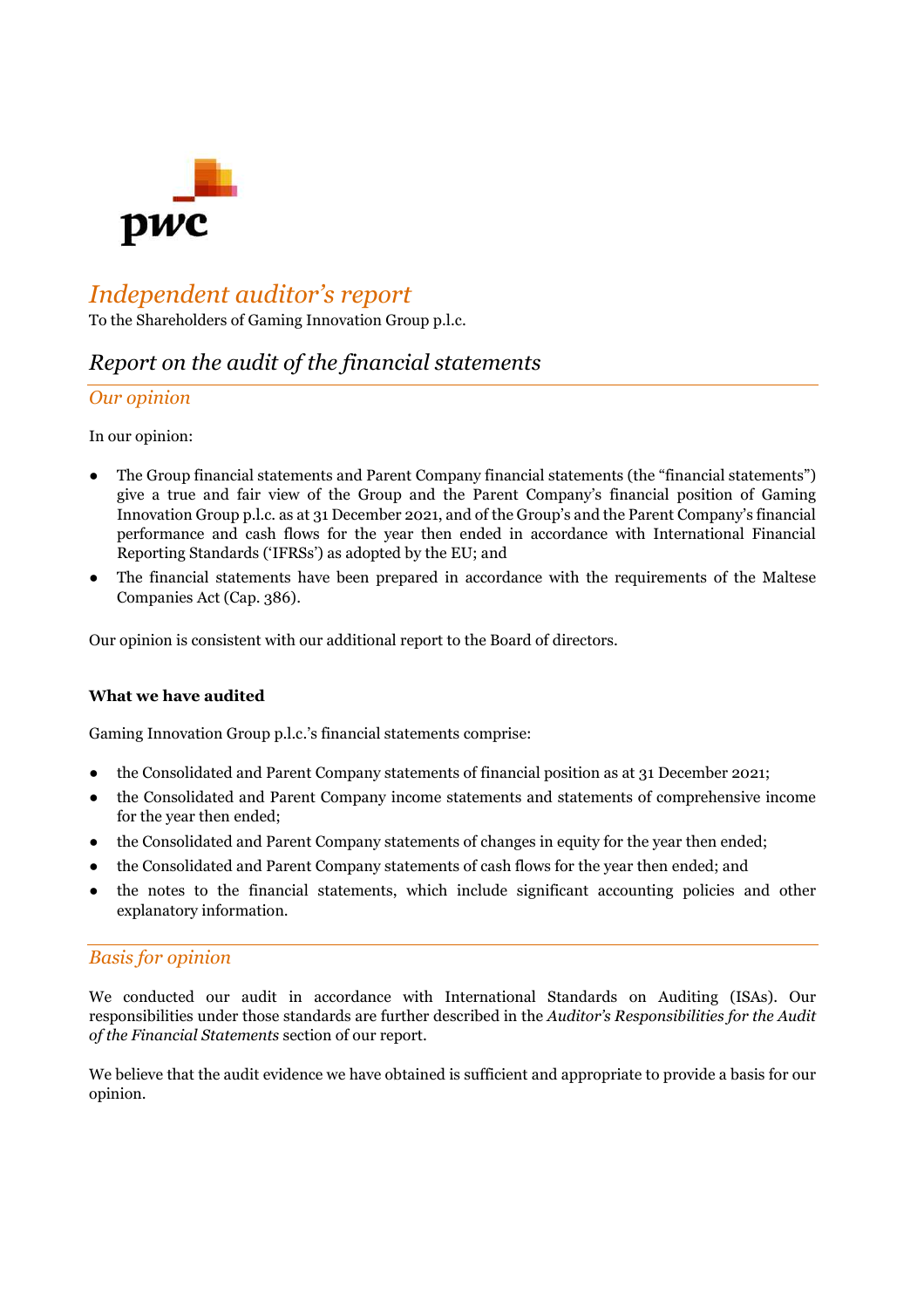#### **Independence**

We are independent of the Group and the Parent Company in accordance with the International Code of Ethics for Professional Accountants (including International Independence Standards) issued by the International Ethics Standards Board for Accountants (IESBA Code) together with the ethical requirements of the Accountancy Profession (Code of Ethics for Warrant Holders) Directive issued in terms of the Accountancy Profession Act (Cap. 281) that are relevant to our audit of the financial statements in Malta. We have fulfilled our other ethical responsibilities in accordance with these Codes.

To the best of our knowledge and belief, we declare that non-audit services that we have provided to the parent company and its subsidiaries are in accordance with the applicable law and regulations in Malta and that we have not provided non-audit services that are prohibited under Article 18A of the Accountancy Profession Act (Cap. 281).

The non-audit services that we have provided to the parent company and its subsidiaries, in the period from 1 January 2021 to 31 December 2021, are disclosed in note 22 to the financial statements.

# *Our audit approach*

#### **Overview**



As part of designing our audit, we determined materiality and assessed the risks of material misstatement in the consolidated financial statements. In particular, we considered where the directors made subjective judgements; for example, in respect of significant accounting estimates that involved making assumptions and considering future events that are inherently uncertain. As in all of our audits, we also addressed the risk of management override of internal controls, including among other matters consideration of whether there was evidence of bias that represented a risk of material misstatement due to fraud.

#### **Materiality**

The scope of our audit was influenced by our application of materiality. An audit is designed to obtain reasonable assurance whether the financial statements are free from material misstatement. Misstatements may arise due to fraud or error. They are considered material if individually or in aggregate, they could reasonably be expected to influence the economic decisions of users taken on the basis of the consolidated financial statements.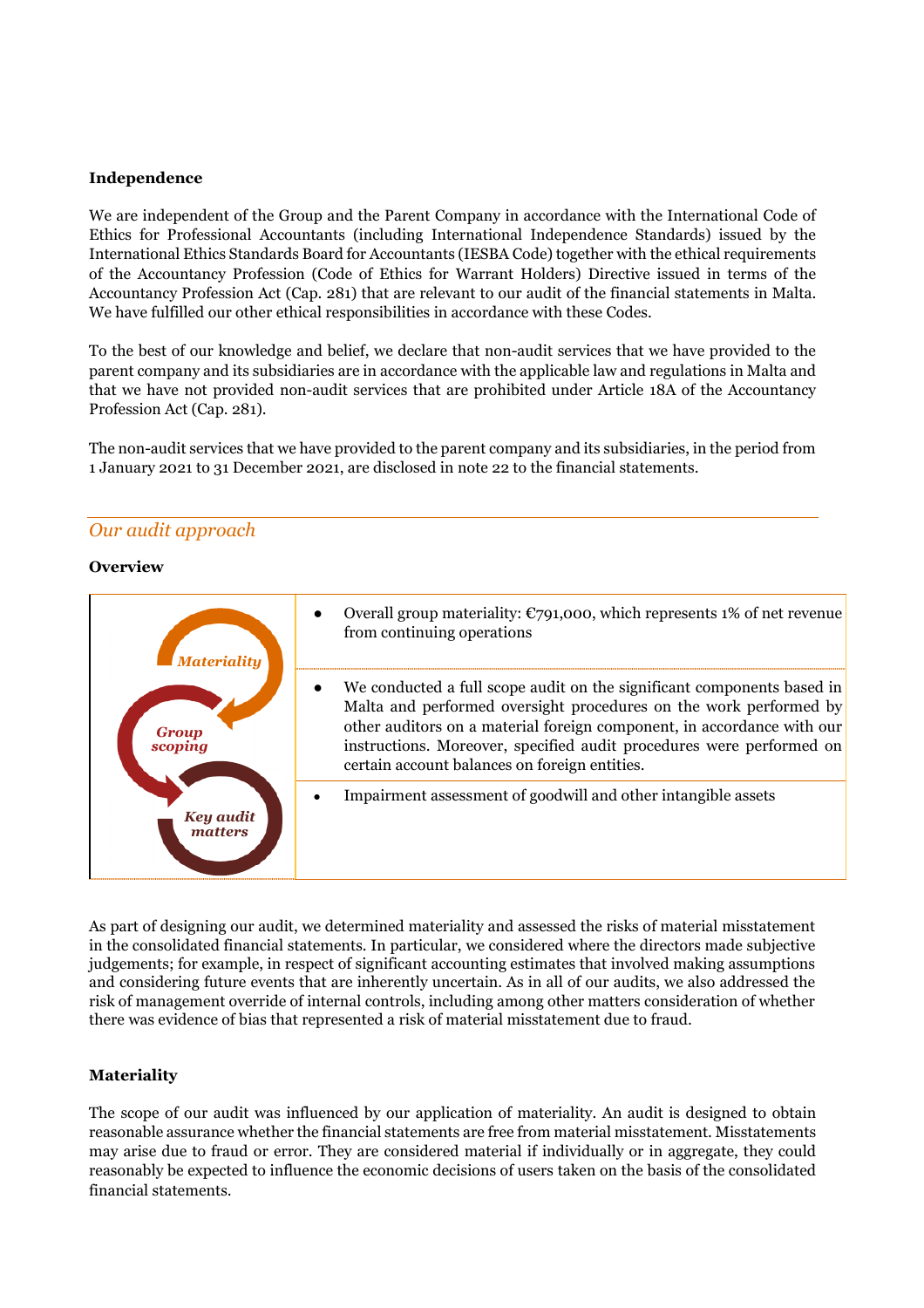Based on our professional judgement, we determined certain quantitative thresholds for materiality, including the overall group materiality for the consolidated financial statements as a whole as set out in the table below. These, together with qualitative considerations, helped us to determine the scope of our audit and the nature, timing and extent of our audit procedures and to evaluate the effect of misstatements, both individually and in aggregate on the financial statements as a whole.

| <b>Overall group materiality</b>                          | €791,000                                                                                                                                                                                                                                                                                         |
|-----------------------------------------------------------|--------------------------------------------------------------------------------------------------------------------------------------------------------------------------------------------------------------------------------------------------------------------------------------------------|
| How we determined it                                      | 1% of net revenue from continuing operations                                                                                                                                                                                                                                                     |
| <b>Rationale for the materiality benchmark</b><br>applied | We chose net revenue as the benchmark because, in<br>our view, it is a key financial metric used in assessing<br>the performance of the Group. We chose 1% based on<br>our professional judgement noting that it is also<br>within the range of commonly accepted revenue<br>related thresholds. |

We agreed with the Board of Directors that we would report to them misstatements identified during our audit above  $\epsilon$ 79,100 as well as misstatements below that amount that, in our view, warranted reporting for qualitative reasons.

#### **Key audit matters**

Key audit matters are those matters that, in our professional judgement, were of most significance in our audit of the financial statements of the current period. These matters were addressed in the context of our audit of the financial statements as a whole, and in forming our opinion thereon, and we do not provide a separate opinion on these matters.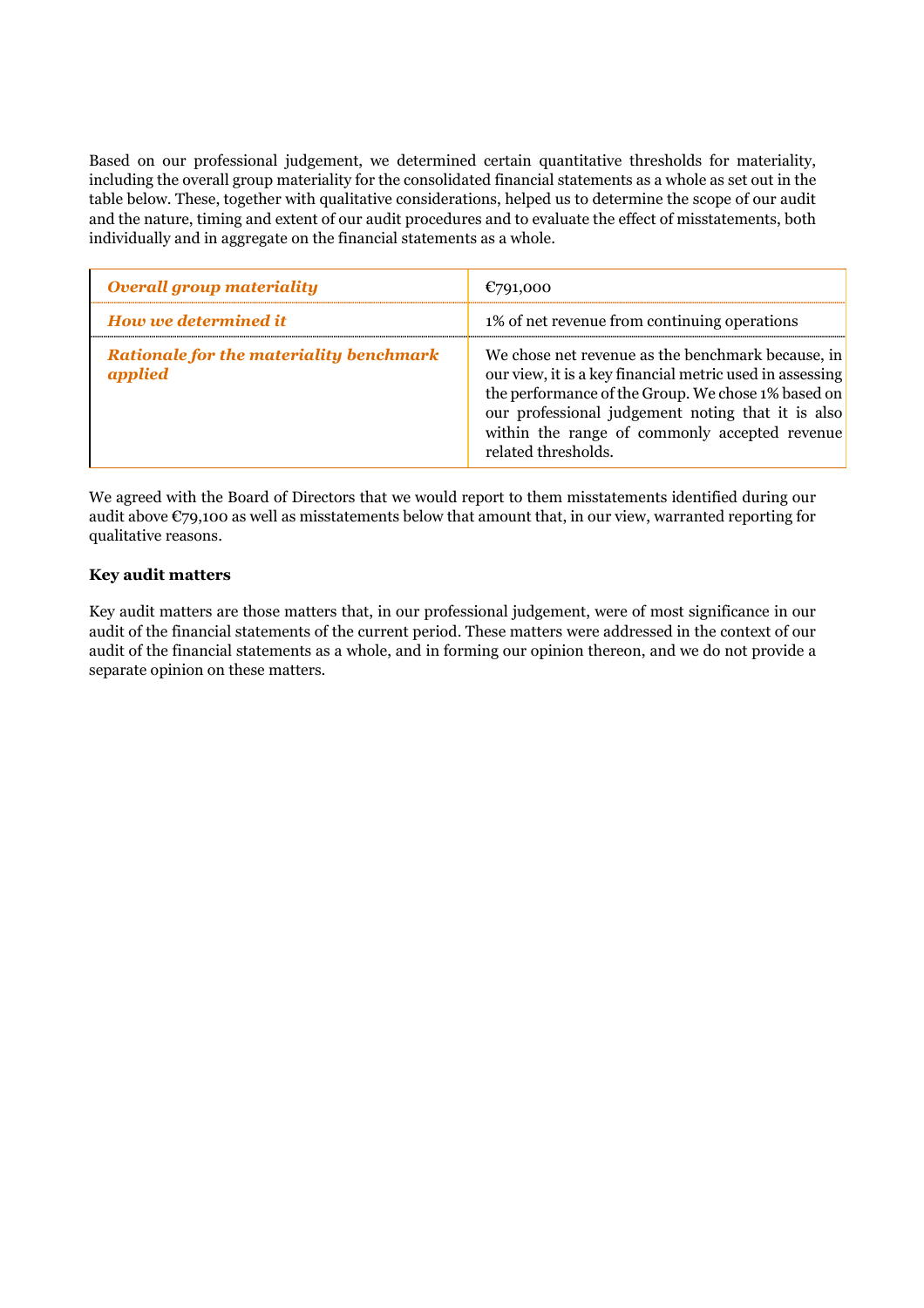#### *Impairment assessment of goodwill and other intangible assets*

As described in the accounting policies, and notes 4 and 7 to the financial statements, the Group tests whether goodwill and other intangible assets are impaired on an annual basis. For the purpose of assessing impairment, assets are grouped at the lowest levels for which there are separately identifiable cash flows, referred to as a cash generating unit ("CGU"). Following the divestment of the B2C (business-to-customer) CGU during the previous year, the Group operates two CGUs comprising the performance marketing (Media) segment and the platform services segment.

As described in Note 7, the impairment assessment for goodwill and other intangible assets for the abovementioned CGUs relied on value-in-use calculations. The cash flow projections were based on the Group's approved budget for 2022, projection of free cash flows for the period 2023 – 2025, as well as an estimate of the residual value. The perpetual growth rate, as factored in the residual value estimate, was assumed at 2%. As at 31 December 2021, only goodwill and trademarks with a carrying amount of  $\epsilon$ 6.7m have an indefinite useful life. The carrying amount of all intangibles assets as at 31 December 2021 was €37.6m.

The underlying forecast cash flows, and the supporting assumptions, reflect significant judgements as these are affected by future market or economic conditions, changes to laws and regulations as well as management's success in achieving growth targets. The estimation of future cash flows and the level to which they are discounted is inherently uncertain and requires judgement.

Judgement is also applied in the assessment of useful lives of intangible assets that are amortised over a defined period. During the year, the Group extended the estimated useful lives of certain media domains and other intangible assets as disclosed in Note 7.

The extent of judgement, and the size of goodwill and intangible assets resulted in this matter being identified as an area of audit focus.

**Key audit matter How our audit addressed the Key audit matter**

> As part of our work on the impairment assessment of goodwill and other intangible assets, we evaluated the appropriateness of the methodology used, and the assumptions underlying the discounted cash flow model prepared by management, by involving our valuation experts. The calculations underlying the impairment model were reviewed in order to check the model's accuracy.

> For the performance marketing CGU, we carried out sensitivity analysis to assess whether or not a reasonable possible change in key assumptions could result in impairment, and concur with management's view that this component is less sensitive due to the level of headroom between the reported intangible assets and the respective value-in-use. On the other hand, the recoverable amount of the platform services CGU is very susceptible to the Group achieving the projected level of growth in revenue, and the projected improvement in EBITDA in the next four years.

> As part of our work, we considered the basis for the change in estimated useful lives of intangible assets subject to amortisation, which included sample testing of the underlying methodology and re-calculation of the impact of the change in estimate.

> The appropriateness of disclosures made in relation to the impairment assessment of the intangible assets, and the change in estimated useful lives, was also reviewed.

> Based on the work performed, we found the assessment of the recoverable amount of goodwill and other intangible assets and the related disclosures, to be consistent with the explanations and evidence obtained.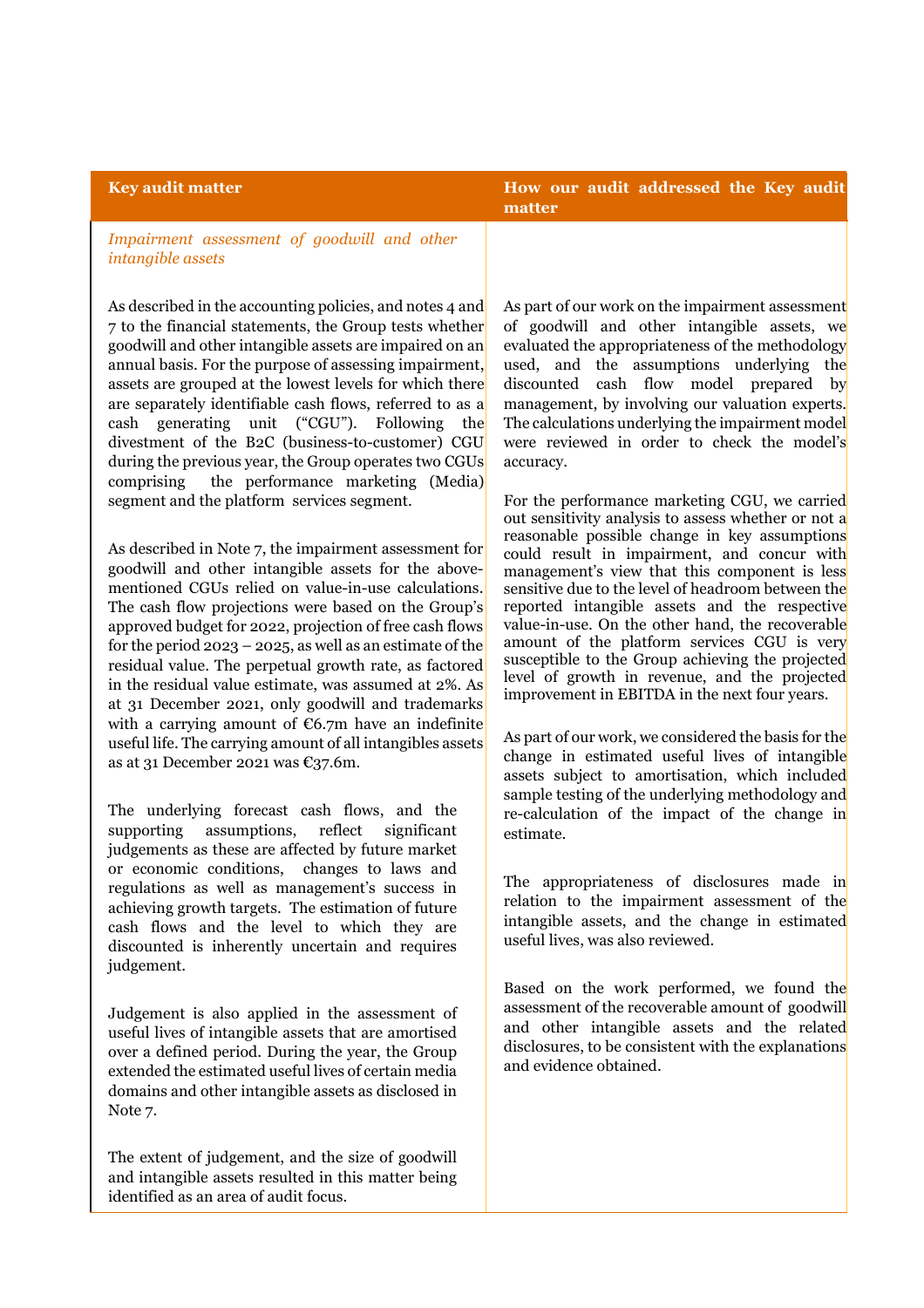We have no key audit matters to report with respect to our audit of the parent company financial statements.

#### **How we tailored our group audit scope**

We tailored the scope of our audit in order to perform sufficient work to enable us to provide an opinion on the financial statements as a whole, taking into account the structure of the Group, the accounting processes and controls, and the industry in which the Group operates.

We performed audit procedures on the significant components, which are primarily based in Malta and subject to statutory local audit requirements. Where work was performed by component auditors, we determined the level of involvement we needed to have in the audit work at the component level to be able to conclude whether sufficient appropriate audit evidence has been obtained as a basis for our opinion on the consolidated financial statements as a whole. We issued formal written instructions to the component auditor setting out the audit work to be performed and maintained regular communication with them throughout the audit cycle. Moreover, specified audit procedures were performed on certain account balances on foreign entities

The Group audit team performed all of its work by applying overall Group materiality, together with additional procedures performed on the consolidation. This gave us sufficient appropriate audit evidence for our opinion on the Group financial statements as a whole.

#### *Other information*

The directors are responsible for the other information. The other information comprises the Directors' report (but does not include the financial statements and our auditor's report thereon).

Our opinion on the financial statements does not cover the other information and we do not express any form of assurance conclusion thereon except as explicitly stated within the *Report on other legal and regulatory requirements*.

In connection with our audit of the financial statements, our responsibility is to read the other information identified above and, in doing so, consider whether the other information is materially inconsistent with the financial statements or our knowledge obtained in the audit, or otherwise appears to be materially misstated.

If, based on the work we have performed, we conclude that there is a material misstatement of this other information, we are required to report that fact. We have nothing to report in this regard.

### *Responsibilities of the directors for the financial statements*

The directors are responsible for the preparation of financial statements that give a true and fair view in accordance with IFRSs as adopted by the EU and the requirements of the Maltese Companies Act (Cap. 386), and for such internal control as the directors determine is necessary to enable the preparation of financial statements that are free from material misstatement, whether due to fraud or error.

In preparing the financial statements, the directors are responsible for assessing the Group's and the Parent Company's ability to continue as a going concern, disclosing, as applicable, matters related to going concern and using the going concern basis of accounting unless the directors either intend to liquidate the Group or the Parent Company or to cease operations, or have no realistic alternative but to do so.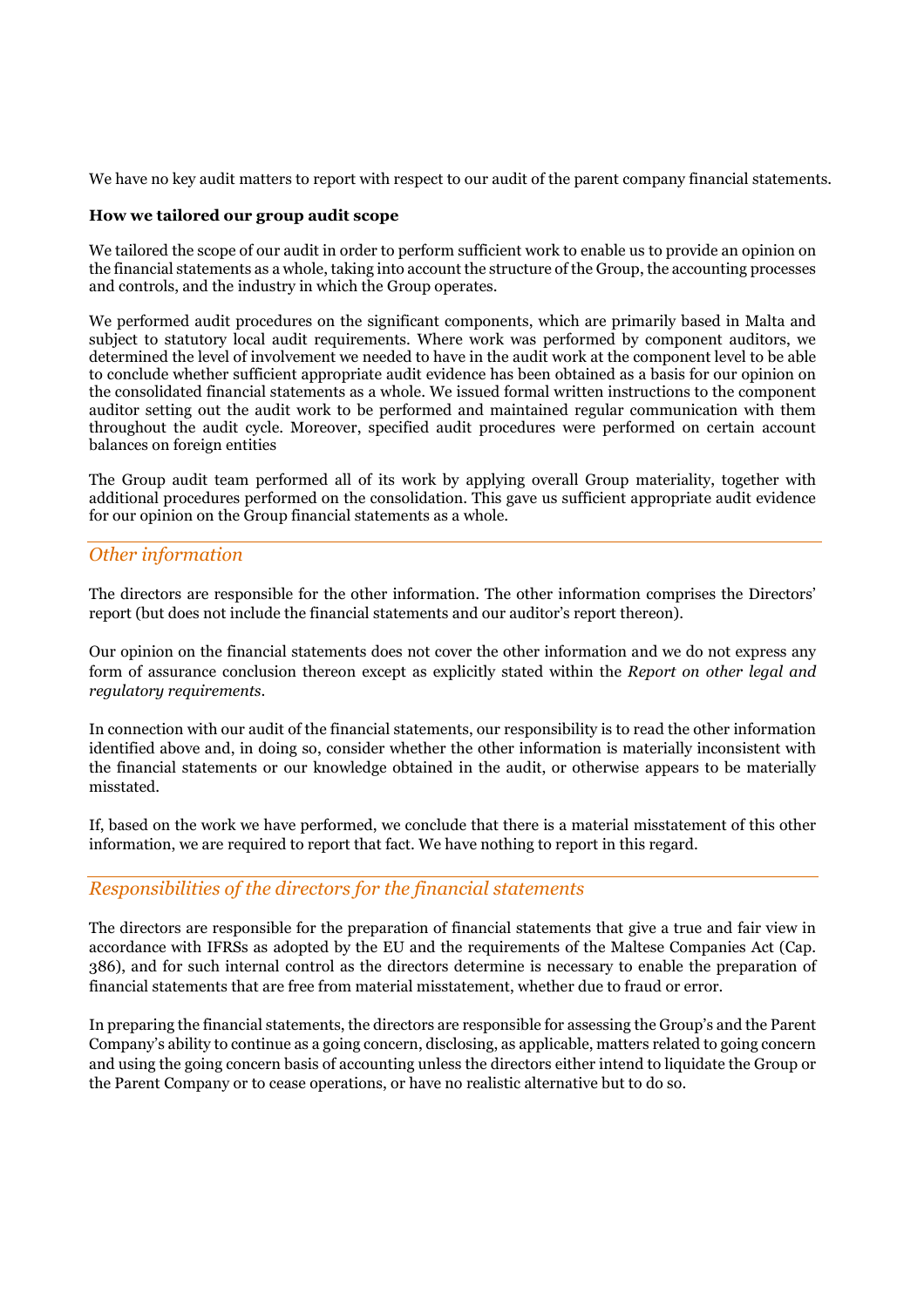## *Auditor's responsibilities for the audit of the financial statements*

Our objectives are to obtain reasonable assurance about whether the financial statements as a whole are free from material misstatement, whether due to fraud or error, and to issue an auditor's report that includes our opinion. Reasonable assurance is a high level of assurance, but is not a guarantee that an audit conducted in accordance with ISAs will always detect a material misstatement when it exists. Misstatements can arise from fraud or error and are considered material if, individually or in the aggregate, they could reasonably be expected to influence the economic decisions of users taken on the basis of these financial statements.

As part of an audit in accordance with ISAs, we exercise professional judgement and maintain professional scepticism throughout the audit. We also:

- Identify and assess the risks of material misstatement of the financial statements, whether due to fraud or error, design and perform audit procedures responsive to those risks, and obtain audit evidence that is sufficient and appropriate to provide a basis for our opinion. The risk of not detecting a material misstatement resulting from fraud is higher than for one resulting from error, as fraud may involve collusion, forgery, intentional omissions, misrepresentations, or the override of internal control.
- Obtain an understanding of internal control relevant to the audit in order to design audit procedures that are appropriate in the circumstances, but not for the purpose of expressing an opinion on the effectiveness of the Group's and the Parent Company's internal control.
- Evaluate the appropriateness of accounting policies used and the reasonableness of accounting estimates and related disclosures made by the directors.
- Conclude on the appropriateness of the directors' use of the going concern basis of accounting and, based on the audit evidence obtained, whether a material uncertainty exists related to events or conditions that may cast significant doubt on the Group's or the Parent Company's ability to continue as a going concern. If we conclude that a material uncertainty exists, we are required to draw attention in our auditor's report to the related disclosures in the financial statements or, if such disclosures are inadequate, to modify our opinion. Our conclusions are based on the audit evidence obtained up to the date of our auditor's report. However, because not all future events or conditions can be predicted, this statement is not a guarantee as to the Group's or the Parent company's ability to continue as a going concern.
- Evaluate the overall presentation, structure and content of the financial statements, including the disclosures, and whether the financial statements represent the underlying transactions and events in a manner that achieves fair presentation.
- Obtain sufficient appropriate audit evidence regarding the financial information of the entities or business activities within the Group to express an opinion on the consolidated financial statements. We are responsible for the direction, supervision and performance of the group audit. We remain solely responsible for our audit opinion.

We communicate with the directors regarding, among other matters, the planned scope and timing of the audit and significant audit findings, including any significant deficiencies in internal control that we identify during our audit.

We also provide the directors with a statement that we have complied with relevant ethical requirements regarding independence, and to communicate with them all relationships and other matters that may reasonably be thought to bear on our independence, and where applicable, actions taken to eliminate threats or safeguards applied.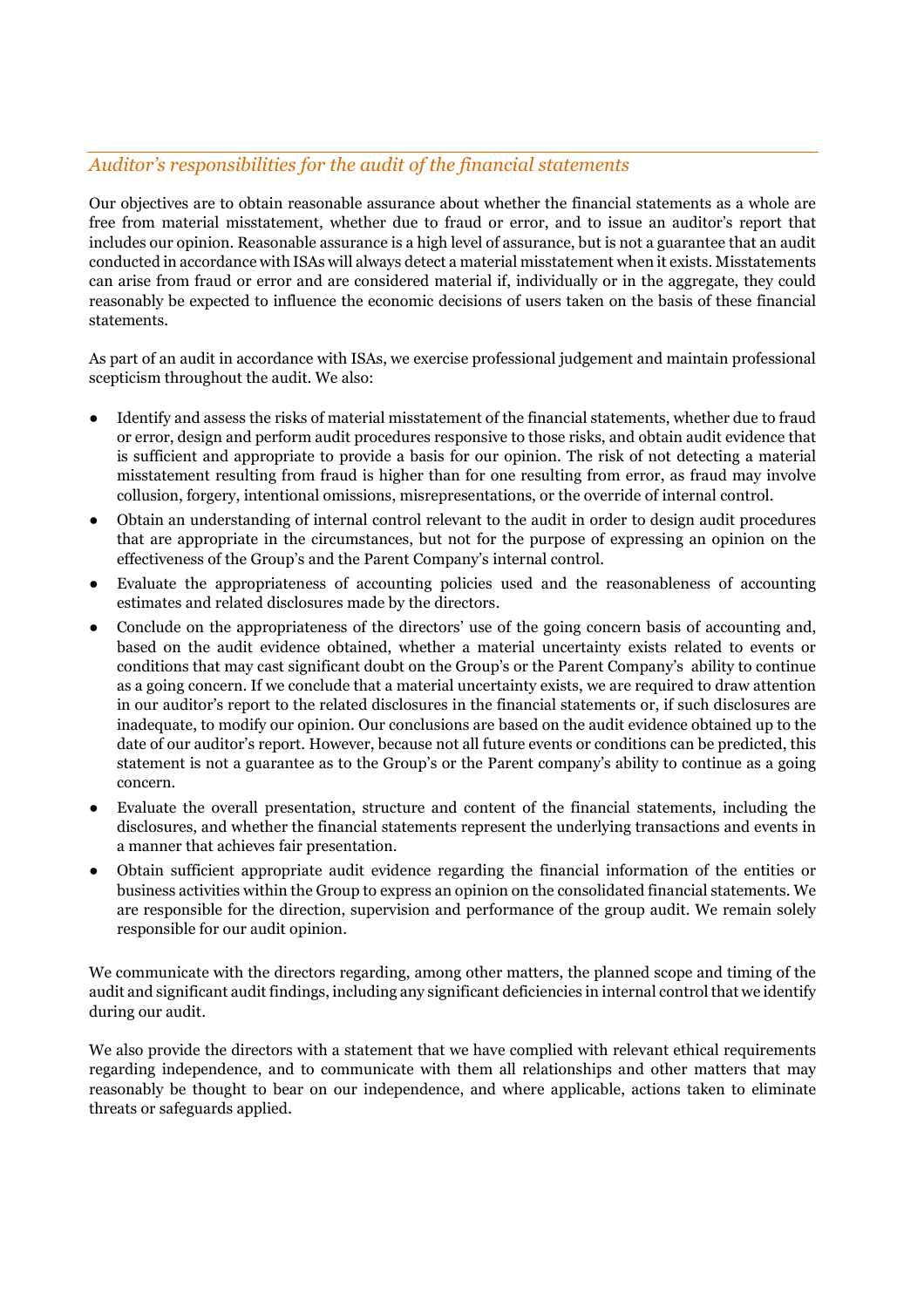From the matters communicated with the directors, we determine those matters that were of most significance in the audit of the financial statements of the current period and are therefore the key audit matters. We describe these matters in our auditor's report unless law or regulation precludes public disclosure about the matter or when, in extremely rare circumstances, we determine that a matter should not be communicated in our report because the adverse consequences of doing so would reasonably be expected to outweigh the public interest benefits of such communication.

# *Report on other legal and regulatory requirements*

### *Report on compliance with the requirements of the European Single Electronic Format Regulatory Technical Standard (the "ESEF RTS"), by reference to Chapter 16 Section 4a of the Swedish Securities Market Act*

We have undertaken a reasonable assurance engagement in accordance with the requirements of ISAE 3000 (Revised), Assurance engagements other than audits or reviews of historical financial information on the Annual Report and Consolidated Financial Statements of Gaming Innovation Group p.l.c. for the year ended 31 December 2021, entirely prepared in a single electronic reporting format.

#### **Responsibilities of the directors**

The directors are responsible for the preparation of the Annual Report and Consolidated Financial Statements, including the consolidated financial statements and the relevant mark-up requirements therein, by reference to Chapter 16 Section 4a of the Swedish Securities Market Act, in accordance with the requirements of the ESEF RTS.

#### **Our responsibilities**

Our responsibility is to obtain reasonable assurance about whether the Annual Report and Consolidated Financial Statements, including the consolidated financial statements and the relevant electronic tagging therein, complies in all material respects with the ESEF RTS based on the evidence we have obtained. We conducted our reasonable assurance engagement in accordance with the requirements of ISAE 3000 (Revised).

Our procedures included:

- Obtaining an understanding of the entity's financial reporting process, including the preparation of the Annual Report and Consolidated Financial Statements, in accordance with the requirements of the ESEF RTS.
- Obtaining the Annual Report and Consolidated Financial Statements and performing validations to determine whether the Annual Report and Consolidated Financial Statements has been prepared in accordance with the requirements of the technical specifications of the ESEF RTS.
- Examining the information in the Annual Report and Consolidated Financial Statements to determine whether all the required taggings therein have been applied and whether, in all material respects, they are in accordance with the requirements of the ESEF RTS.

We believe that the evidence we have obtained is sufficient and appropriate to provide a basis for our opinion.

#### **Opinion**

In our opinion, the Annual Report and Consolidated Financial Statements for the year ended 31 December 2021 has been prepared, in all material respects, in accordance with the requirements of the ESEF RTS.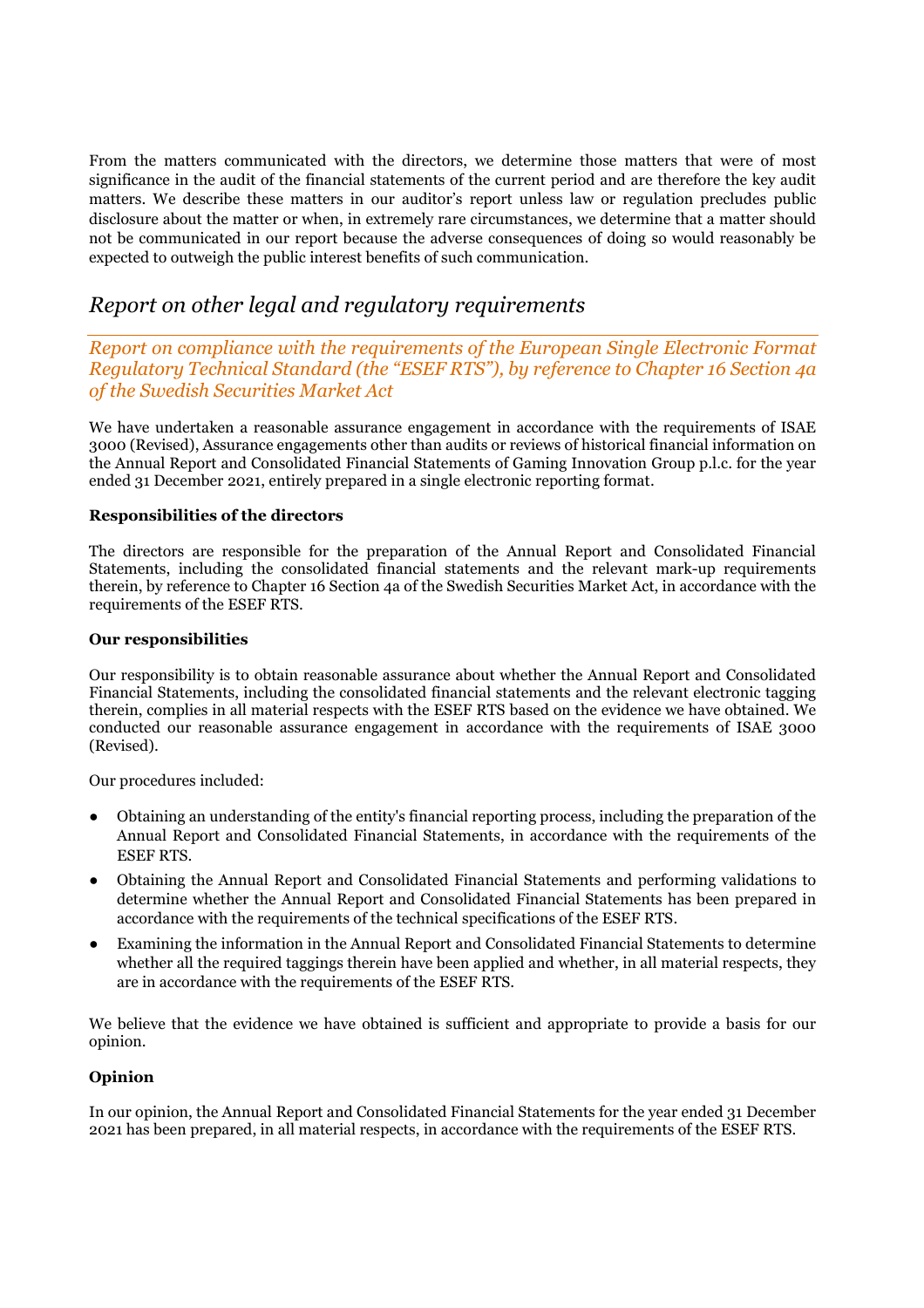### *Other reporting requirements*

The *Annual Report and Consolidated Financial Statements 2021* contains other areas required by legislation or regulation on which we are required to report. The Directors are responsible for these other areas.

The table below sets out these areas presented within the Annual Report, our related responsibilities and reporting, in addition to our responsibilities and reporting reflected in the *Other information* section of our report. Except as outlined in the table, we have not provided an audit opinion or any form of assurance.

| rea of the Annual Report<br><b>Consolidated</b><br>and<br><b>Financial</b><br><b>Statements</b><br>the related<br>2021 and<br>Directors'<br>responsibilities                                                                            | <b>Our responsibilities</b>                                                                                                                                                                                                                                                                                                                                                                                                                                                                                                                                                                                                                                                                                                                    | <b>Our reporting</b>                                                                                                                                                                                                                                                                                                                                                                                                                                                                                       |
|-----------------------------------------------------------------------------------------------------------------------------------------------------------------------------------------------------------------------------------------|------------------------------------------------------------------------------------------------------------------------------------------------------------------------------------------------------------------------------------------------------------------------------------------------------------------------------------------------------------------------------------------------------------------------------------------------------------------------------------------------------------------------------------------------------------------------------------------------------------------------------------------------------------------------------------------------------------------------------------------------|------------------------------------------------------------------------------------------------------------------------------------------------------------------------------------------------------------------------------------------------------------------------------------------------------------------------------------------------------------------------------------------------------------------------------------------------------------------------------------------------------------|
| Directors' report<br>The Maltese Companies Act<br>(Cap. 386) requires the<br>directors to prepare a<br>Directors' report, which<br>includes the contents<br>required by Article 177 of<br>the Act and the Sixth<br>Schedule to the Act. | We are required to consider whether<br>the information given in the<br>Directors' report for the financial year<br>for which the financial statements are<br>prepared is consistent with the<br>financial statements.<br>We are also required to express an<br>opinion as to whether the Directors'<br>report has been prepared in<br>accordance with the applicable legal<br>requirements.<br>In addition, we are required to state<br>whether, in the light of the knowledge<br>and understanding of the Company<br>and its environment obtained in the<br>course of our audit, we have identified<br>any material misstatements in the<br>Directors' report, and if so to give an<br>indication of the nature of any such<br>misstatements. | In our opinion:<br>the information given in<br>$\bullet$<br>the Directors' report for<br>the financial year for<br>which the financial<br>statements are prepared is<br>consistent with the<br>financial statements; and<br>the Directors' report has<br>$\bullet$<br>been prepared in<br>accordance with the<br>Maltese Companies Act<br>(Cap. 386).<br>We have nothing to report to<br>you in respect of the other<br>responsibilities, as explicitly<br>stated within the Other<br>information section. |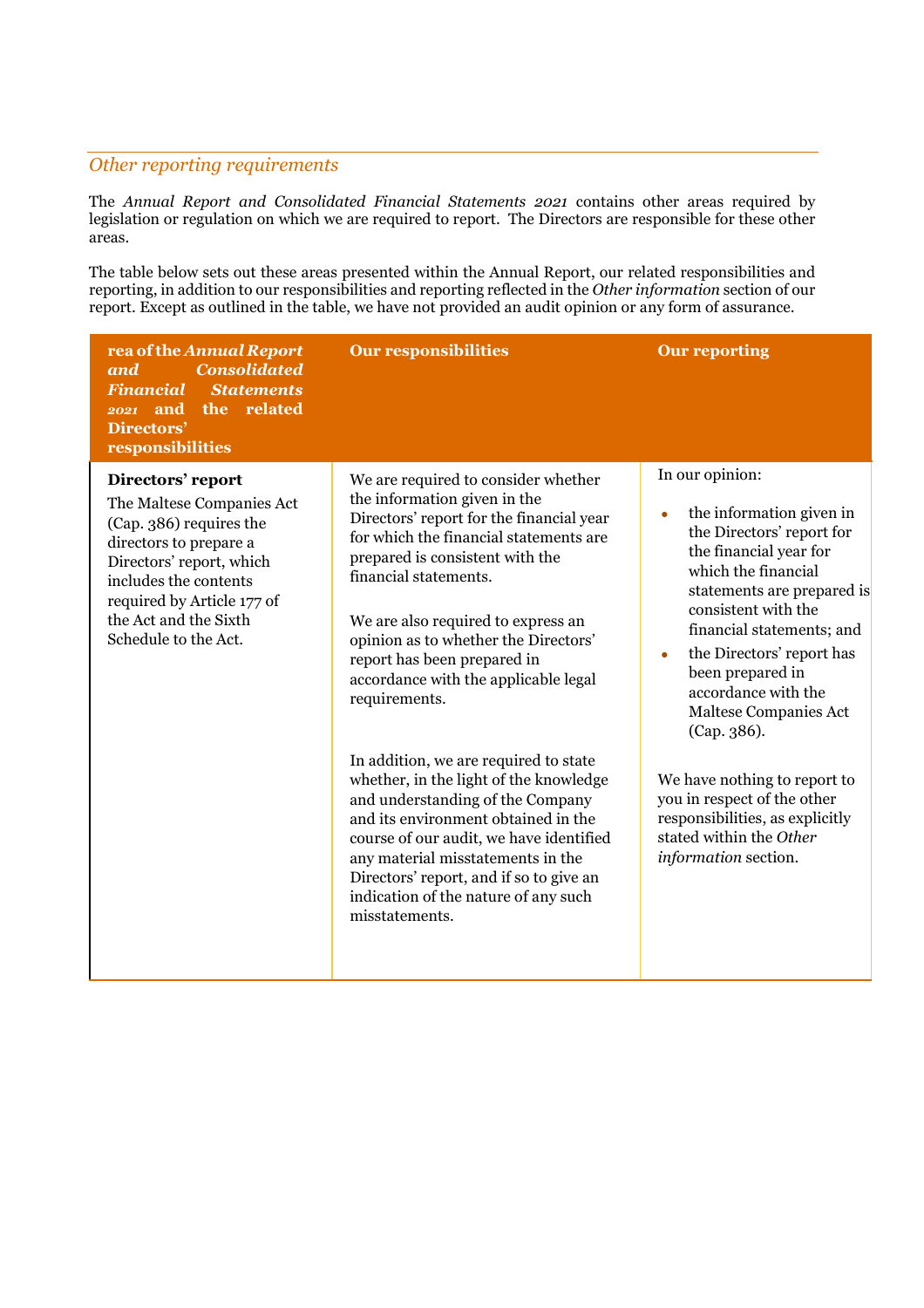| Other matters on which we are<br>required to report by exception<br>We also have responsibilities under the<br>Maltese Companies Act (Cap. 386) to<br>report to you if, in our opinion:<br>adequate accounting records have not<br>been kept, or returns adequate for our<br>audit have not been received from<br>branches not visited by us.<br>the financial statements are not in<br>agreement with the accounting<br>records and returns.<br>we have not received all the<br>information and explanations which,<br>to the best of our knowledge and<br>belief, we require for our audit. | We have nothing to report<br>to you in respect of these<br>responsibilities. |
|-----------------------------------------------------------------------------------------------------------------------------------------------------------------------------------------------------------------------------------------------------------------------------------------------------------------------------------------------------------------------------------------------------------------------------------------------------------------------------------------------------------------------------------------------------------------------------------------------|------------------------------------------------------------------------------|
|-----------------------------------------------------------------------------------------------------------------------------------------------------------------------------------------------------------------------------------------------------------------------------------------------------------------------------------------------------------------------------------------------------------------------------------------------------------------------------------------------------------------------------------------------------------------------------------------------|------------------------------------------------------------------------------|

# *Other matter – use of this report*

Our report, including the opinions, has been prepared for and only for the Parent Company's shareholders as a body in accordance with Article 179 of the Maltese Companies Act (Cap. 386) and for no other purpose. We do not, in giving these opinions, accept or assume responsibility for any other purpose or to any other person to whom this report is shown or into whose hands it may come save where expressly agreed by our prior written consent.

### *Appointment*

We were first appointed as auditors of the Company on 23 November 2015. Our appointment has been renewed annually by shareholder resolution representing a total period of uninterrupted engagement appointment of 7 years. The company became listed on a regulated market on 26 March 2019.

**PricewaterhouseCoopers** 78, Mill Street Zone 5, Central Business District Qormi Malta

Romina Soler Partner

21 April 2022